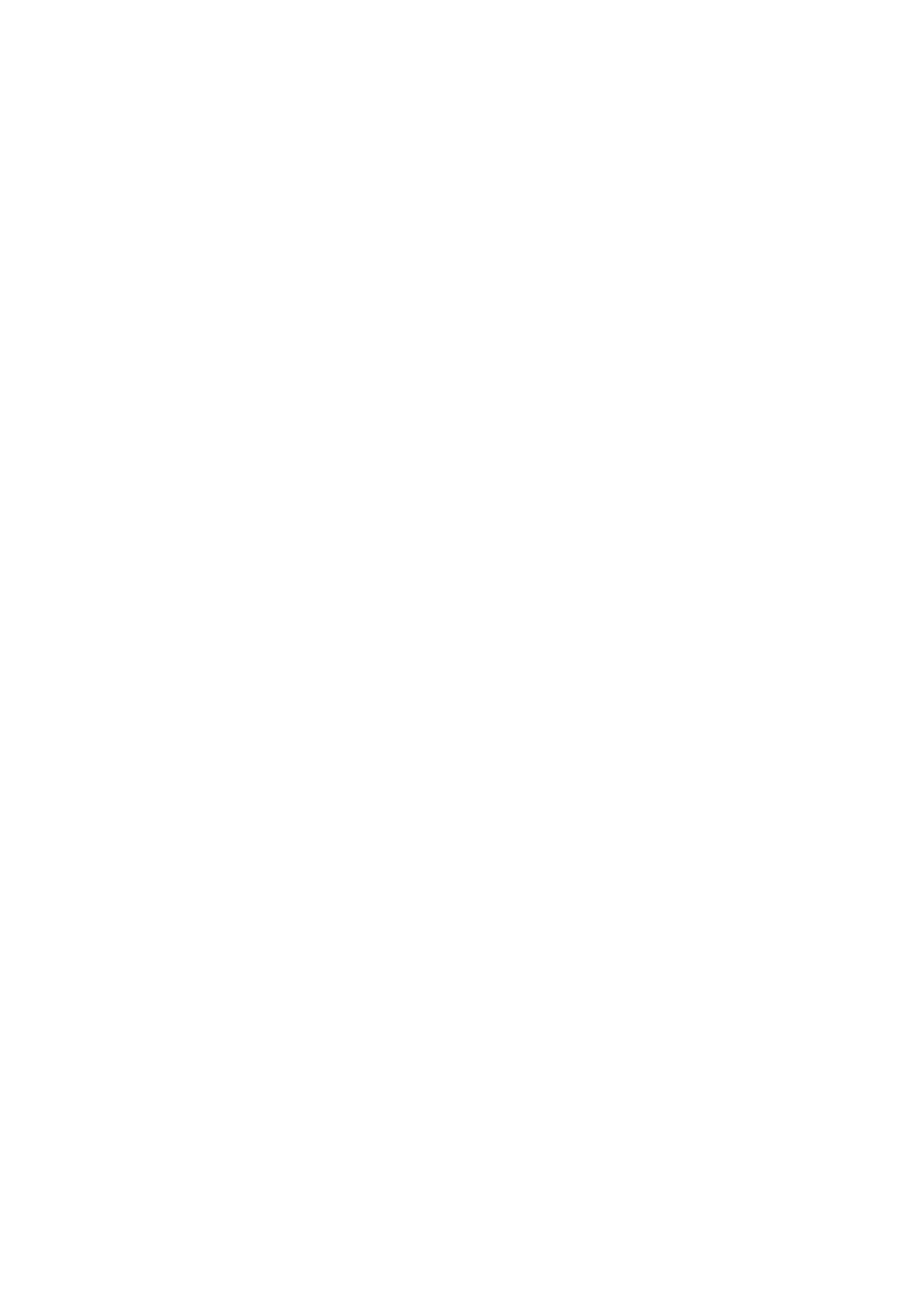# **CONTENTS**

| PART I: INTERNATIONAL AND REGIONAL HUMAN RIGHTS FRAMEWORKS ON HIV APPLICABLE TO UGANDA 1                                                                              |  |
|-----------------------------------------------------------------------------------------------------------------------------------------------------------------------|--|
|                                                                                                                                                                       |  |
| 1.2.1.1. International Covenant on Economic, Social and Cultural Rights (ICESCR)  2                                                                                   |  |
|                                                                                                                                                                       |  |
|                                                                                                                                                                       |  |
|                                                                                                                                                                       |  |
|                                                                                                                                                                       |  |
|                                                                                                                                                                       |  |
|                                                                                                                                                                       |  |
|                                                                                                                                                                       |  |
| 1.3.2. African Charter on the Rights and Welfare of the Child (ACRWC) 8<br>1.2.3. Protocol to the African Charter on Human and Peoples' Rights on the Rights of Women |  |
|                                                                                                                                                                       |  |
|                                                                                                                                                                       |  |
|                                                                                                                                                                       |  |
| 2.2.2.2. National Policy Guidelines for Voluntary HIV Counselling and Testing (VCT and                                                                                |  |
|                                                                                                                                                                       |  |
|                                                                                                                                                                       |  |
|                                                                                                                                                                       |  |
|                                                                                                                                                                       |  |
|                                                                                                                                                                       |  |
|                                                                                                                                                                       |  |
|                                                                                                                                                                       |  |
|                                                                                                                                                                       |  |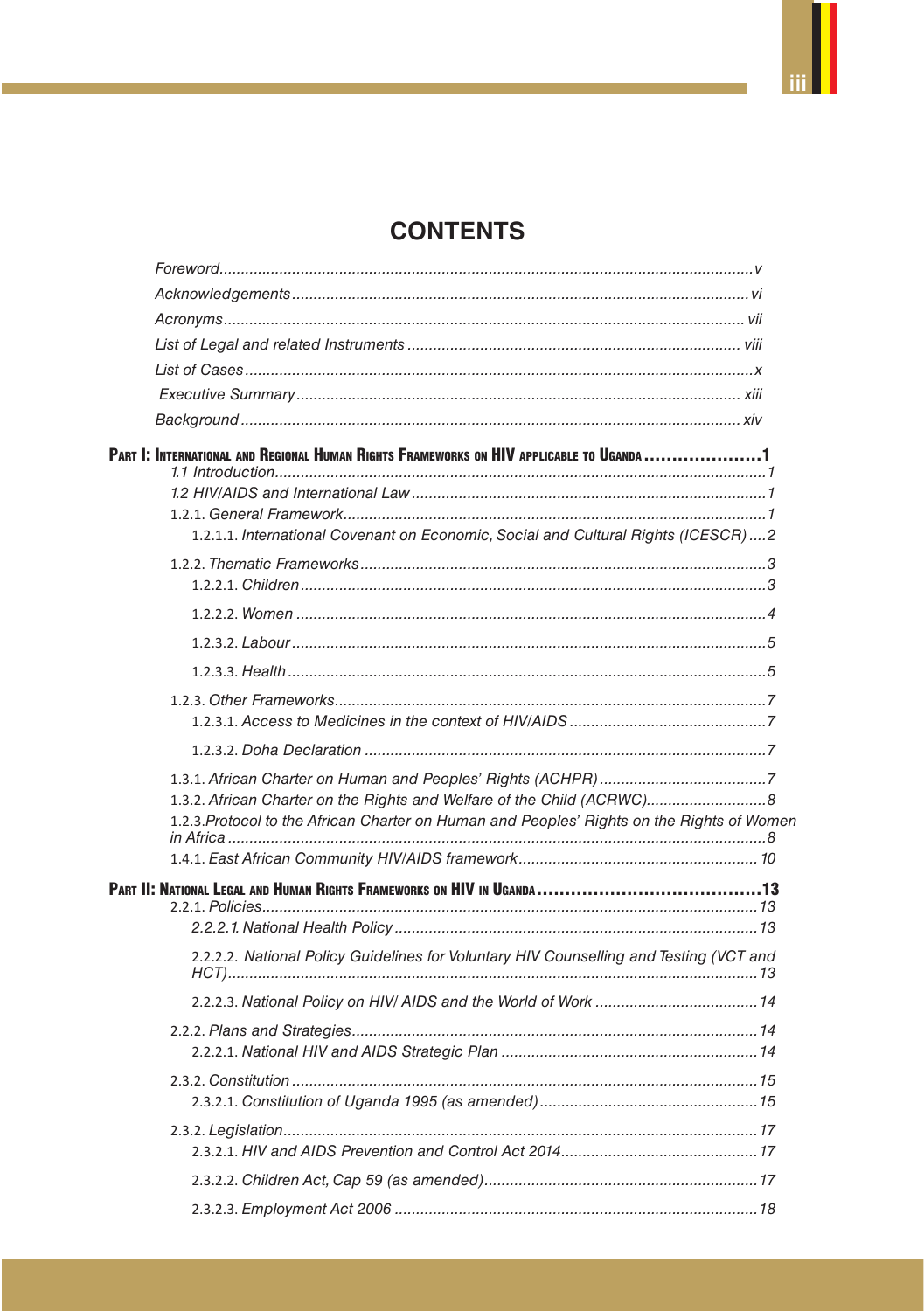| PART III: GAPS IN NATIONAL LEGAL AND HUMAN RIGHTS FRAMEWORKS ON HIV IN UGANDA23                                                                                 |  |
|-----------------------------------------------------------------------------------------------------------------------------------------------------------------|--|
|                                                                                                                                                                 |  |
| 3.5 Stigmatization and Prohibition of Discrimination against PLHIV24                                                                                            |  |
| PART IV: LEGAL AND HUMAN RIGHTS ASPECTS IN THE CONTEXT OF HIV-CRITICAL AREAS AND ISSUES 27                                                                      |  |
|                                                                                                                                                                 |  |
|                                                                                                                                                                 |  |
|                                                                                                                                                                 |  |
|                                                                                                                                                                 |  |
|                                                                                                                                                                 |  |
|                                                                                                                                                                 |  |
|                                                                                                                                                                 |  |
|                                                                                                                                                                 |  |
| 4.1.6.3. The Offence of Intentional Transmission of HIV in Uganda36                                                                                             |  |
|                                                                                                                                                                 |  |
|                                                                                                                                                                 |  |
| 4.1.7. Defence of Ineffective Legal Assistance and Reduced viral load 39<br>4.1.7.1. The Nick Rhoades v State of lowa. Supreme Court of lowa. No. 12-0180, June |  |
| 4.1.7.2. Elements of the Crime of Criminal Transmission of HIV in The State of Iowa40                                                                           |  |
| 4.1.7.3. Example of Non-Disclosure of HIV Status to Partner and Use of Multifarious 41                                                                          |  |
|                                                                                                                                                                 |  |
|                                                                                                                                                                 |  |
| 4.1.9. HIV Testing: Conclusiveness of Status and Proof of Transmission 42                                                                                       |  |
|                                                                                                                                                                 |  |
|                                                                                                                                                                 |  |
|                                                                                                                                                                 |  |
|                                                                                                                                                                 |  |
|                                                                                                                                                                 |  |
|                                                                                                                                                                 |  |
|                                                                                                                                                                 |  |
| 4.3.3.1. Patricia Asero Ochieng & 2 Others v. Attorney General & Another 54                                                                                     |  |
| 4.3.3.2. Luis Guillermo Murillo Rodríguez et al. v. Caja Costarricense                                                                                          |  |
|                                                                                                                                                                 |  |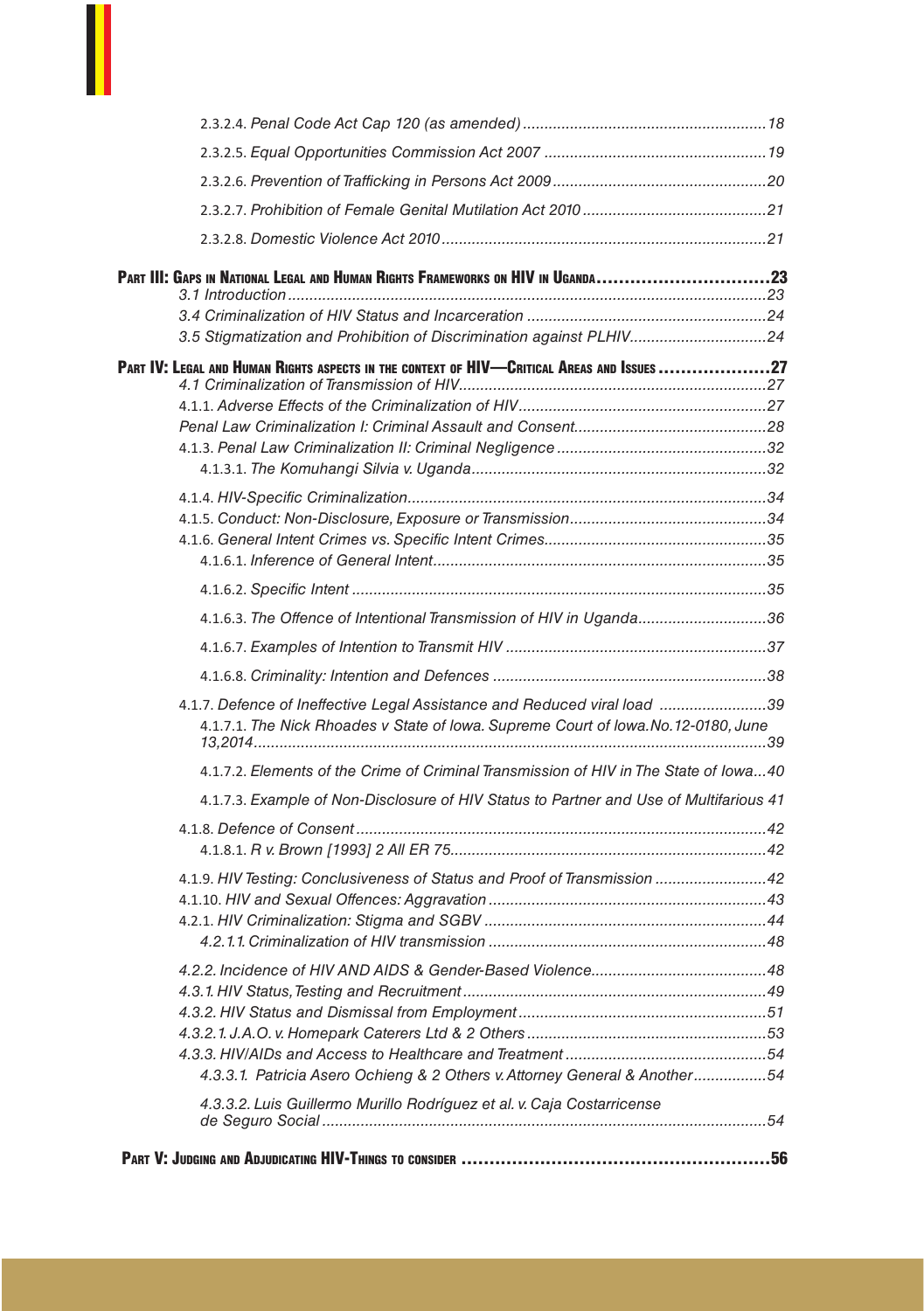# **v**

# **Foreword**



The enactment of the HIV and AIDS Prevention and Control Act, 2014 in Uganda introduced serious challenges in litigating and adjudicating HIV/AIDS related cases in the court room. The law introduced among others involuntary disclosure of one's HIV status more especially those with knowledge that are HIV+. This disclosure is wide as it relates to all persons in social contact with the person making the disclosure. This has created negative discriminatory approaches in handling cases of PLHIV in the court room. The Act has been in place for now about 7 years but most of the cases prosecuted in our courts have not been commenced under this Act instead under the Penal Code Act Cap. 120, specifically under Section 171 of the Act.

Despite this legislation, limited legal literature exists on litigation and adjudication of HIV/AIDS cases in Uganda and most of the

existing literature is foreign especially, the UNAIDS HIV and Human Rights Adjudication, 2007. Challenges faced by Judicial officers are several in this area and some relate to comprehending matters of science and especially proving whether or not the accused had the intention to transmit HIV/AIDS to the victim. Scientific evidence may prove to the contrary, taking into account the viral load of an accused person.

This Handbook has come at the appropriate time when cases concerning HIV/AIDS adjudication are increasing in the criminal justice system in Uganda. The Handbook is presented in a user-friendly language and style with reference to clear jurisprudence on HIV/AIDS litigation and adjudication domestically, regionally and on the global arena.

It is my sincere hope that this Handbook will go a long way in contributing to the fulfilment of the mandate of the Judiciary and improving adjudication of HIV/AIDS cases in our criminal justice system.

The Judiciary is grateful to UGANET and its partners for steering this process and for coming up with this valuable product.

de and

The Honourable Alfonse Chigamoy Owiny-Dollo Chief Justice of Uganda 10 December 2021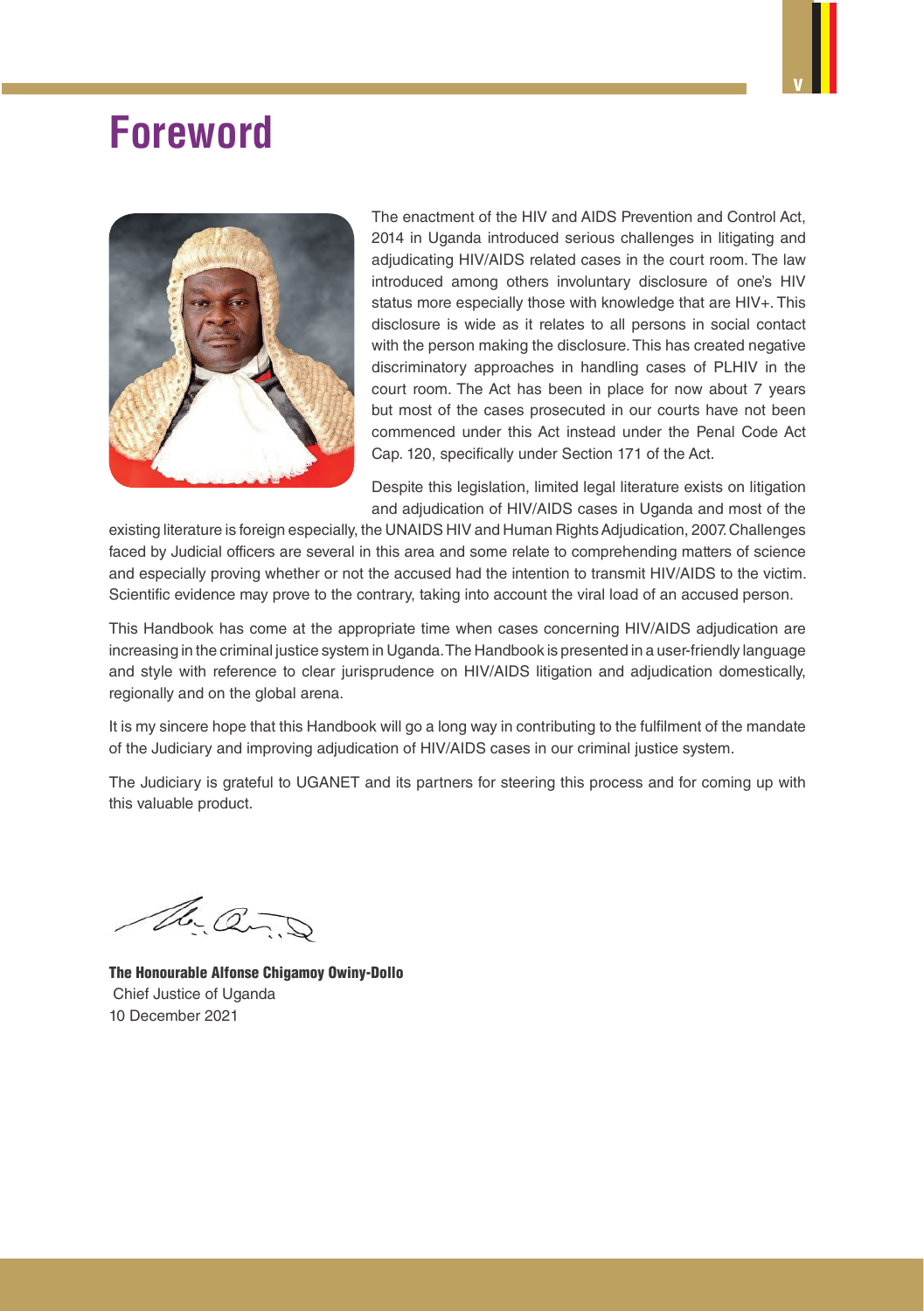# **Acknowledgements**

Our great thanks go to the Contributors mentioned below:

Gratitude is expressed to the Selected Committee led by the eminent Justice Musa Sekaana and its august members namely: His Worship Samuel Emokor, Ms. Dorah Kiconco Musinguzi; Ms. Owomugisha Immaculate; Counsel Paul Mukiibi; Ms. Jackie Nabakka; Ms. Nabbosa Caroline and Ms. Odur Betty, who who, despite their continued heavy schedules have worked very hard to bring this project to fruition. They have done yeoman service in collating, re- writing much of the material which has been included in this publication. They have also and advising on what should be added to enhance the Handbook.

They have been assisted by a number of judges and judicial officers. Therefore, mention must be made of The Honourable Judges and judicial officers who dedicated significant time and effort in honing the material provided by the authors, namely:

Honourable Judges: Lady Justice Flavia Senoga Anglin; Lady Justice Lwanga Damalie; Justice Vincent Okwang ; Lady Justice Joyce Kavuma; Justice Lex Mackay Ajiji ; Justice Asaph Ruhinda; Lady Justice Cornelia K. Sabiti and Justice Tadeo Asiimwe.

Judicial Officers: Worship Angualia Moses; Worship Khainza Eleanor; Worship Nakitende Juliet; Worship Ruth Nabbosa; Worship Kintu Simon Zirintusa; Worship Twinomuhwezi Henry; Worship Obone George; Worship Lumunye Timothy; Worship Kwizera Vian; Worship Watyekere George; Worship Awacnedi; Worship Freddie--; Worship Pamela May Karamagi; Worship Mwesigwa Dan; Worship Chris King Tindyebwa; Worship Nalungi Esther; Worship Asiimwe Esther; Worship Ibagonzaka J; Worship Kyomugisha Evelyne; Worship Muwanika Joanita; Worship Latif Nakibinge ; Worship Ben Lwanga; Worship Raphael Vueni; Worship Paul Abdonson Owino; Worship Irene Akello; Worship Cherotich; Worship Moses Otim; Worship Hillary Murangira; Worship Isaac Rukundo.

Great appreciation goes to our Experts: Professor Ben Twinomugisha; Dr. Stephen Watiti and Mr. Francis Kyakulaga whose enthusiasm for the topic made all of us have a better insight into the area of HIV AIDS. We tapped into their expertise and the many precious points raised in our discussions went a long way in shaping this Handbook.

High accolades and gratitude goes to the leading Consultant, Hon. Lady Justice Elizabeth Ibanda Nahamya (rtd) and co-Consultant, Dr. Henry Onoria, who have put in extensive hours of research and whose expertise has greatly shaped this handbook.

Last but not least thanks go to Ms. Daphne Erina Achen for laboriously typing; Mrs Noreen Munabi Nkuraija for her assistance in aligning the document and Jenkins Twinomugisha for type-setting the handbook.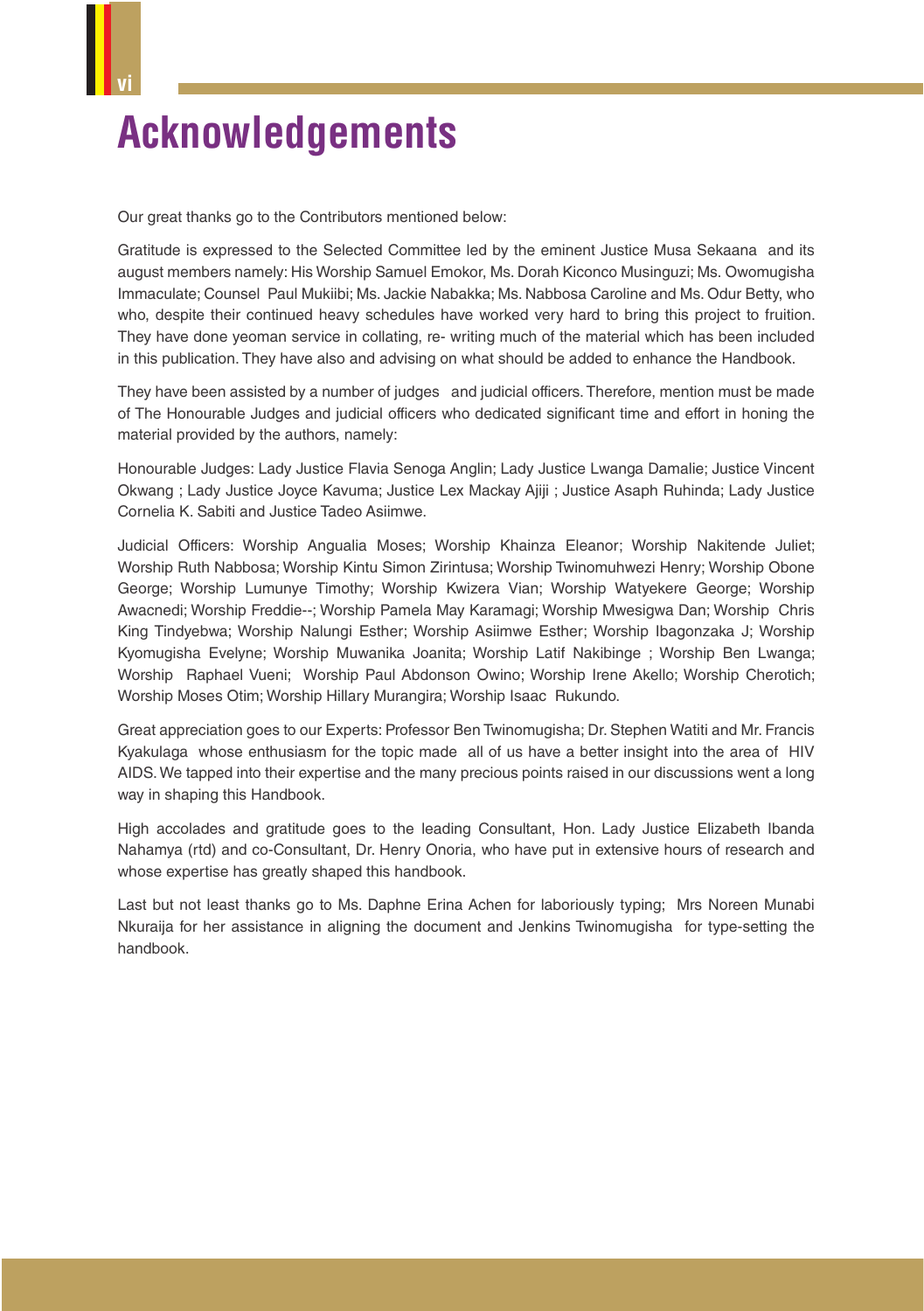

# **Acronyms**

| <b>ACHPR</b>  | African Charter on Human and Peoples' Rights                  |
|---------------|---------------------------------------------------------------|
| <b>ADA</b>    | American with Disabilities Act                                |
| <b>ADF</b>    | Australian Defence Force                                      |
| <b>ACRWC</b>  | African Charter on the Rights and Welfare of the Child        |
| <b>AIDS</b>   | Acquired Immune Deficiency Syndrome                           |
| <b>ART</b>    | <b>Anti-Retroviral Treatment</b>                              |
| <b>ARVs</b>   | <b>Anti-Retroviral Vaccines</b>                               |
| <b>BLR</b>    | Botswana Law Review                                           |
| <b>CEHURD</b> | Centre for Human Rights Development                           |
| <b>CRC</b>    | Convention on the Rights of the Child                         |
| <b>EAC</b>    | <b>East African Community</b>                                 |
| <b>HAART</b>  | <b>Highly Active Antiretroviral Treatment</b>                 |
| HCT           | <b>HIV Counselling and Testing</b>                            |
| <b>HIV</b>    | Human Immunodeficiency Virus                                  |
| <b>HRW</b>    | Human Rights Watch                                            |
| <b>ICESCR</b> | International Covenant on Economic Social and Cultural Rights |
| ILO           | International Labour Organization                             |
| <b>MWIRC</b>  | <b>Malawi Industrial Relations Court</b>                      |
| <b>NODPSP</b> | National Objectives and Directive Principles of State Policy  |
| <b>OVC</b>    | Office of Victims of Crime (US Department of Justice)         |
| <b>OHCHR</b>  | Office of the High Commissioner for Human Rights              |
| <b>PEP</b>    | Post-Exposure Prophylaxis                                     |
| <b>PLHIVS</b> | People Living with HIV/AIDS                                   |
| <b>PMTCT</b>  | Prevention of Mother-to-Child Transmission                    |
| <b>SA</b>     | South Africa                                                  |
| <b>SERAC</b>  | Social and Economic Rights Action Centre                      |
| <b>STIs</b>   | <b>Sexually Transmitted Infections</b>                        |
| <b>TRIPS</b>  | Trade Related Aspects of Intellectual Property                |
| <b>UAC</b>    | Uganda Aids Commission                                        |
| <b>UDHR</b>   | Universal Declaration on Human Rights                         |
| <b>UNAIDS</b> | Joint United Nations Programme on HIV/AIDS                    |
| <b>UNCSTS</b> | Uganda National Council for Science and Technology            |
| <b>VCT</b>    | Voluntary HIV Counselling and Testing                         |
| <b>WHO</b>    | World Health Organization                                     |
| <b>WTO</b>    | World Trade Organization                                      |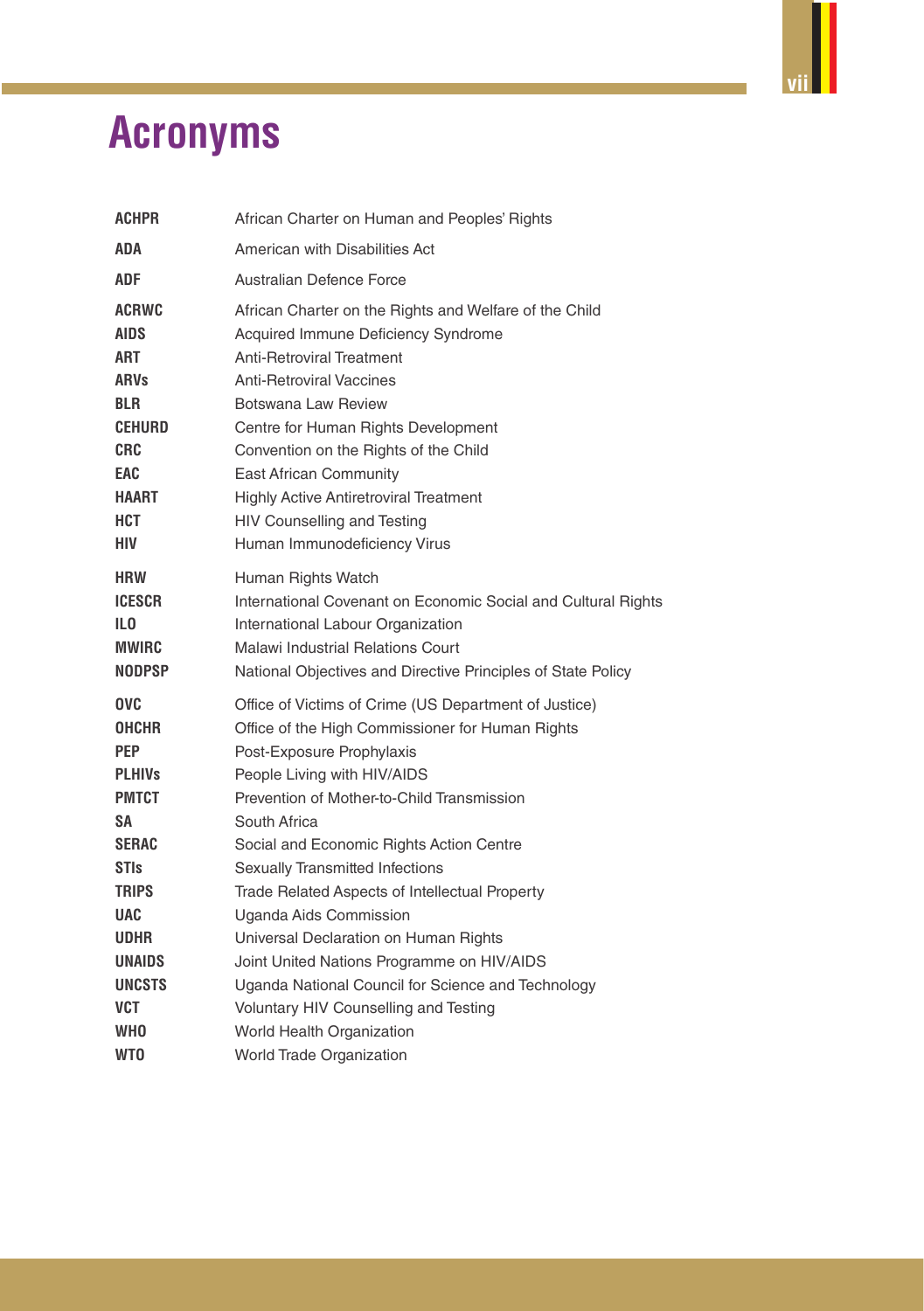# **List of Legal and related Instruments**

## **International**

**viii**

## *United Nations*

- UN Convention on the Elimination of All Forms of Discrimination against Women, 1979
- UN Convention on the Rights of the Child, 1989
- UN Convention on the Rights of People with Disabilities, 2006
- CEDAW General Recommendation No. 15—Avoidance of Discrimination against Women in national strategies for the prevention and control of acquired immunodeficiency syndrome, 1990
- CEDAW General Recommendation No. 24—Women and health, 1999
- Declaration of Commitment on HIV/AIDS, GA Res S-26/2, June 27, 2001
- Political Declaration on HIV/AIDS, 2006
- Political Declaration on HIV and AIDS, 2011

## *International Labour Organization*

- ILO Code of Practice on the Protection of Workers' Personal Data, 1997
- ILO Code of Practice on HIV and the World of Work, 2001
- ILO Discrimination (Employment and Occupation) Convention No. 111, 1958
- ILO Recommendation No. 200 concerning HIV and AIDS and the World of Work, 2010

## *UNAIDs*

• UNAIDS International Guidelines on HIV/AIDs and Human Rights, 1996 and 2006

## *World Health Organization*

• WHO Guidelines on HIV Infection and AIDS in Prisons,1993

## **Regional**

## *African Union*

- African Charter on Human and Peoples' Rights, 1981
- African Charter on the Rights and Welfare of the Child, 1990
- Protocol to the African Charter on Human and Peoples' Rights on Rights of Women in Africa, 2003
- Abuja Declaration and Framework for Action for the fight against HIV/AIDS, tuberculosis, and other related infectious diseases in Africa, April 27, 2001
- African Commission on Human and Peoples' Rights HIV Resolution, 2011

## *East African Community*

• East African Community HIV and AIDs Prevention and Management Act, 2012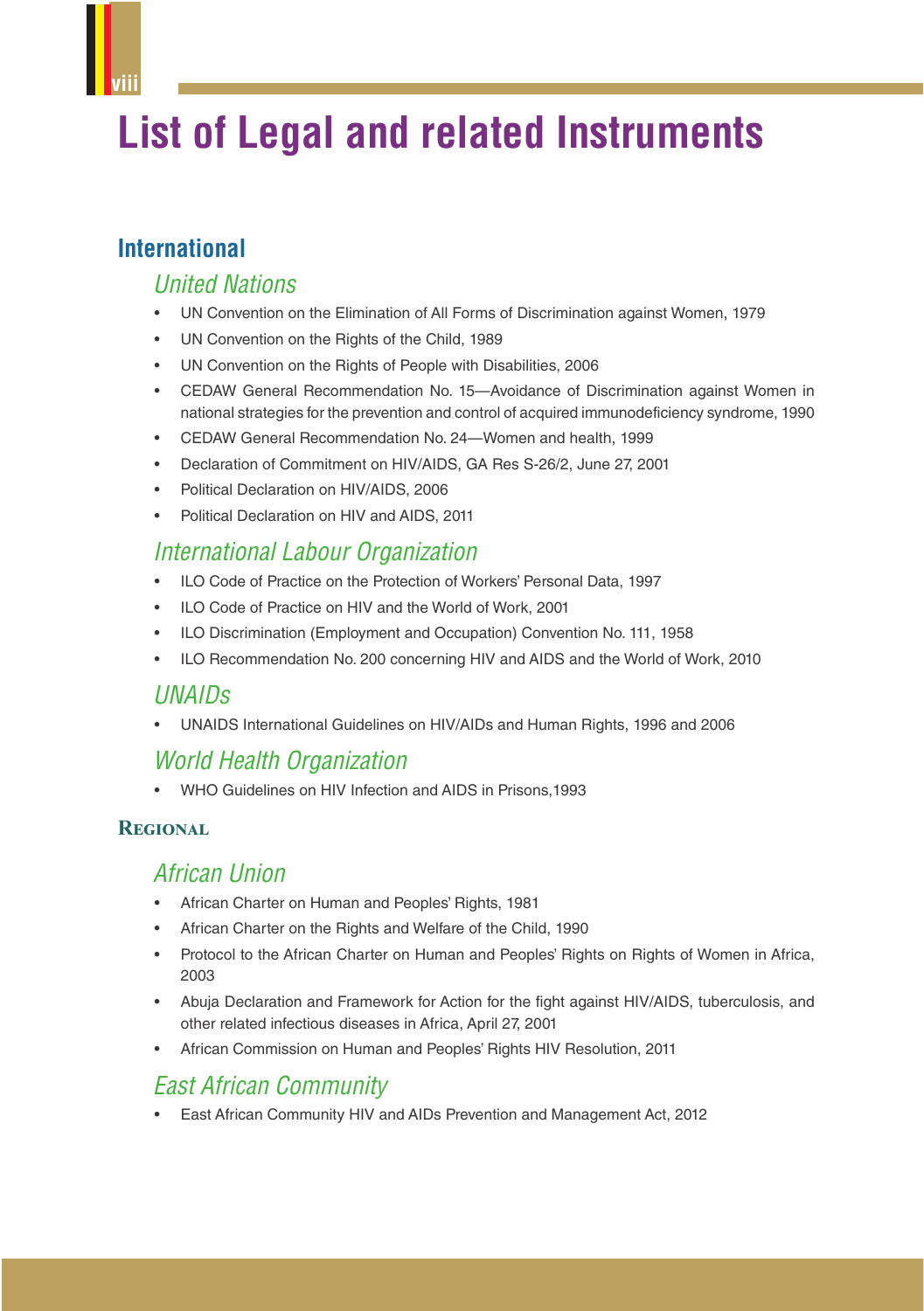## **National**

## *Constitution*

• Constitution of the Republic of Uganda, 1995 (as amended)

## *Legislation*

- Children Act, Cap 59 (as amended by Act, 2016)
- Domestic Violence Act, No 3/2010
- Employment Act, No 6/2006
- Employment (Sexual Harassment) Regulations, SI No 15/2012
- Equal Opportunities Commission Act, 2007
- HIV and AIDS Prevention and Control Act, 2014
- Penal Code Act, Cap 120
- Penal Code (Amendment) Act, No 8/2007
- Prevention of Trafficking in Persons Act, No 7/2009
- Prohibition of Female Genital Mutilation Act, No 5/2010

## *Policies, Plans& Strategies*

- National Health Policy,1999 & 2010
- National Policy Guidelines for Voluntary HIV Counselling and Testing, 2003
- National Policy Guidelines for HIV Counselling and Testing, 2005
- National Policy for Reduction of the Mother-to-Child HIV Transmission, 2003
- National Policy on HIV/ AIDS and the World of Work, 2003
- UAC National HIV and AIDS Strategic Plan, 2015/16-2019/20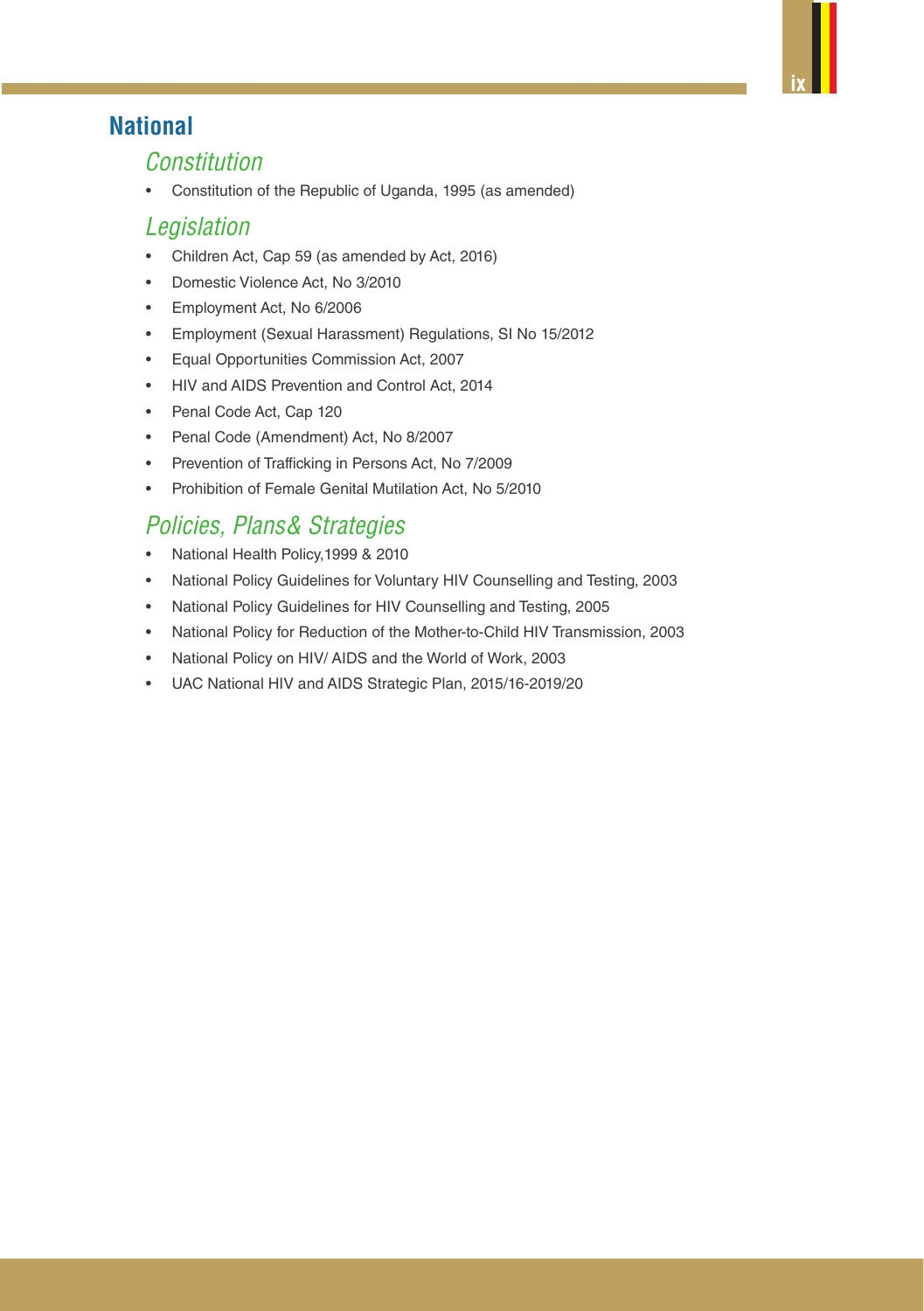# **List of Cases**

## **Africa**

**x**

## *Botswana*

- Dijaje Makuto v. The State [2000] BWCA 21 (Botswana CA)
- Diau v. Botswana Building Society [2003] (2) BLR 409 (Botswana IC)
- Jimson v. Botswana Building Society [2005] AHRLR 86 (Botswana IC)
- Lejony v. State [2000] (2) BLR 145 (Botswana CA)
- Lemo v. Northern Air Maintenance (Pty) Ltd [2004] 2 BLR 317 (Botswana HC)
- Maje v. Botswana Life Insurance [2001] (2) BLR 626 (Botswana HC)
- Monare v. Botswana Ash (Pty) Ltd [2004] 1 BLR 121 (Botswana IC)

## *Kenya*

- AIDS Law Project v. Attorney General & 3 Others [2015] eKLR (Kenya HC)
- J.A.O. v. Homepark Caterers Ltd & 2 Others [2004] eKLR (Kenya HC)
- Midwa v. Midwa [2000] 2 EA 453 (Kenya CA)
- Patricia Asero Ochieng& 2 Others v. Attorney General & Another [2012] eKLR (Kenya HC)

## *Malawi*

• Banda v. Lekha [2005] MWIRC 44 (Malawi IRC)

## *Namibia*

• Nanditume v. Minister of Defence [2000] NR 103 (Namibia LC)

## *Nigeria*

- Mr X v. Mr Jakobus Brink & 4 others, Suit No NICN/ABJ/464/2016 (Nigeria IC)
- Odafe v. Attorney General [2004] AHRLR 205 (Nigeria HC)

## *South Africa*

- Allpass v. Mooikloof Estates Ltd [2011] (2) SA 638 (South Africa LC)
- C v. Minister of Correctional Services [1996] (4) SA 292 (South Africa HC)
- Hoffman v. South Africa Airways [2000] ZACC 17 (South Africa CC)
- Irvin & Johnson Ltd V. Trawler and Line Fishing Union& Others [2003] 24 ILJ 565 (South Africa LC)
- Jansen van Vuuren & Another v. Kruger [1993] ZASCA 145 (South Africa SCA)
- NM & Others v. Smith& Others [2007] ZACC6 (South Africa CC)
- Minister of Health & Others v. Treatment Action Campaign & Others [2002] ZACC 15 (South Africa CC)
- PFG Building Glass v. CEPPAWU & Others [2003] (24) ILJ 974 (South Africa LC)

## *Uganda*

- CEHURD & Others v. Executive Director of Mulago & Another [2017] UGHCCD 10 (Uganda HC)
- Ederema Tomasi v. Uganda [2019] UGCA 203 (Uganda CA)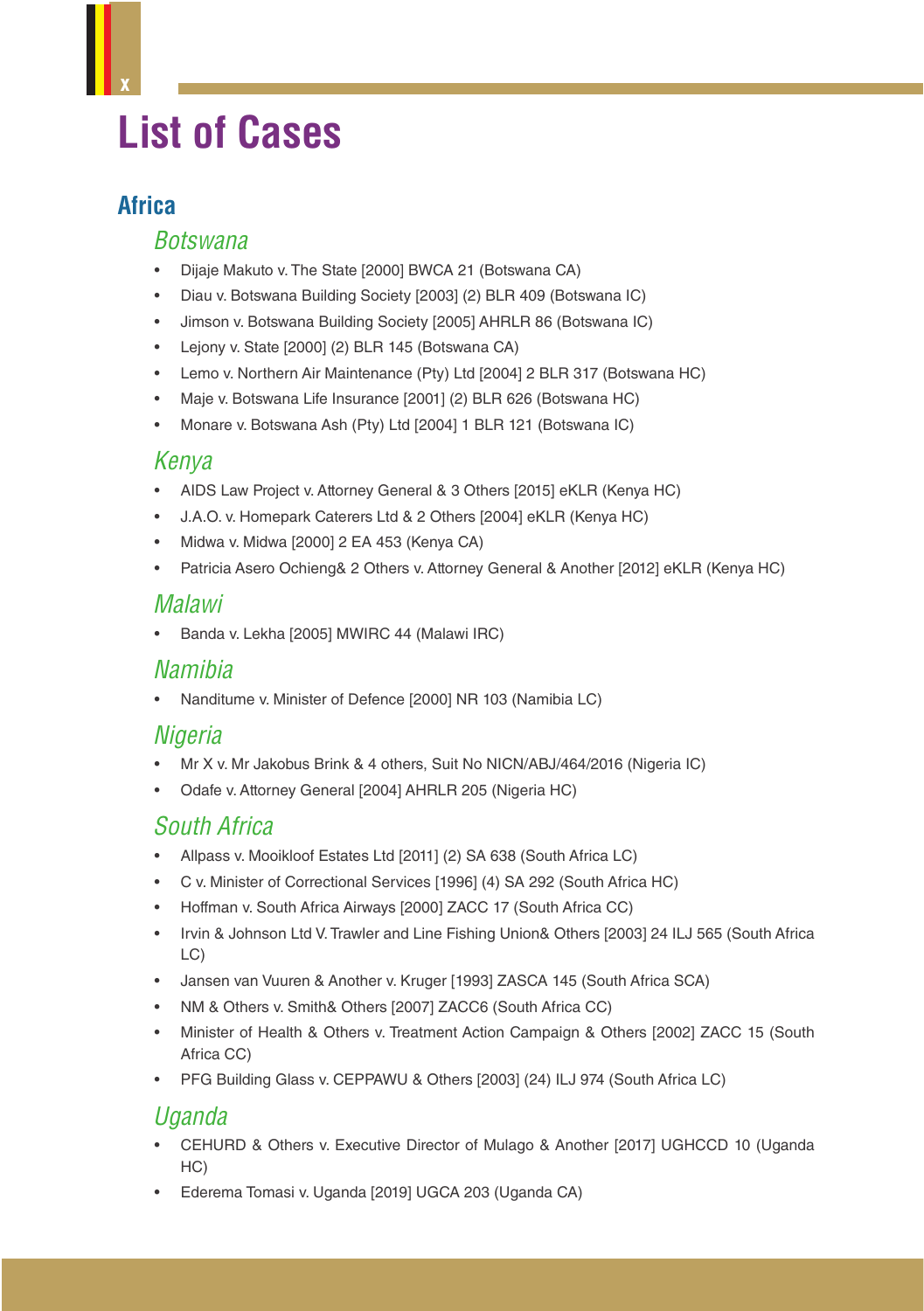- Komuhangi Silvia v Uganda [2019] UGHC 39 (Uganda HC)
- Olivia Kugonza v Sinohydro Corporation Ltd, Civil Suit No. MSD-002/2016
- Rosemary Namubiru v. Uganda, HC Crim. Review No 50/2014 (Uganda HC)

**xi**

- Uganda v. Bonyo Abdu [2009] UGHC 200 (Uganda HC)
- Uganda v. Natukunda Faith, HCT/ICD/CO-001/2012 (Uganda HC)

## *Zambia*

• Kingaipe & Another v. Attorney General [2010] 2009/HL/86 (Zambia HC)

## *Zimbabwe*

- Perfect Ngwenya v. The State [2017] ZWBHC 59 (Zimbabwe HC)
- PittyMpofu & Another v. The State [2016] ZWCC 16 (Zimbabwe CC)
- Rebecca Ndaizivei Semba v. The State [2017] ZWHHC 299 (Zimbabwe HC)
- State v. Safiko [2005] ZWHHC 31 (Zimbabwe HC)

# **Americas**

## *Canada*

- R v. Cuerrier [1998] 2 SCR 371 (Canada SC)
- R v D.C. [2012] 2 SCR 626 (Canada SC)
- R v. Mabior [2012] 2 SCR 584 (Canada SC)
- R v. Martineau [1990] 2 SCR 633 (Canada SC)

## *United States*

- Bragdon v. Abbott [1998] 524 U.S. 624 (United States SC)
- Doe v. City of New York [1994] 15 F.3d 264 (2d Cir.) (United States CA)

# **Asia & Oceania**

## *Australia*

- Hall v. Victorian Amateur Football Association [1999] VCAT 627 (Australia VCAT)
- Harvey & Another v. PD [2004] NSWCA 97 (Australia NSWCA)
- R v. Reid [2006] QCA 202 (Australia (Queensland SC))
- X v. Commonwealth of Australia [1999] HCA 63 (Australia HCA)

## *India*

• MX v. ZY [1997] AIR (Bom) 406 (India HC)

## *New Zealand*

• R v. Mwai [1995] 3 NZLR 149 (New Zealand CA)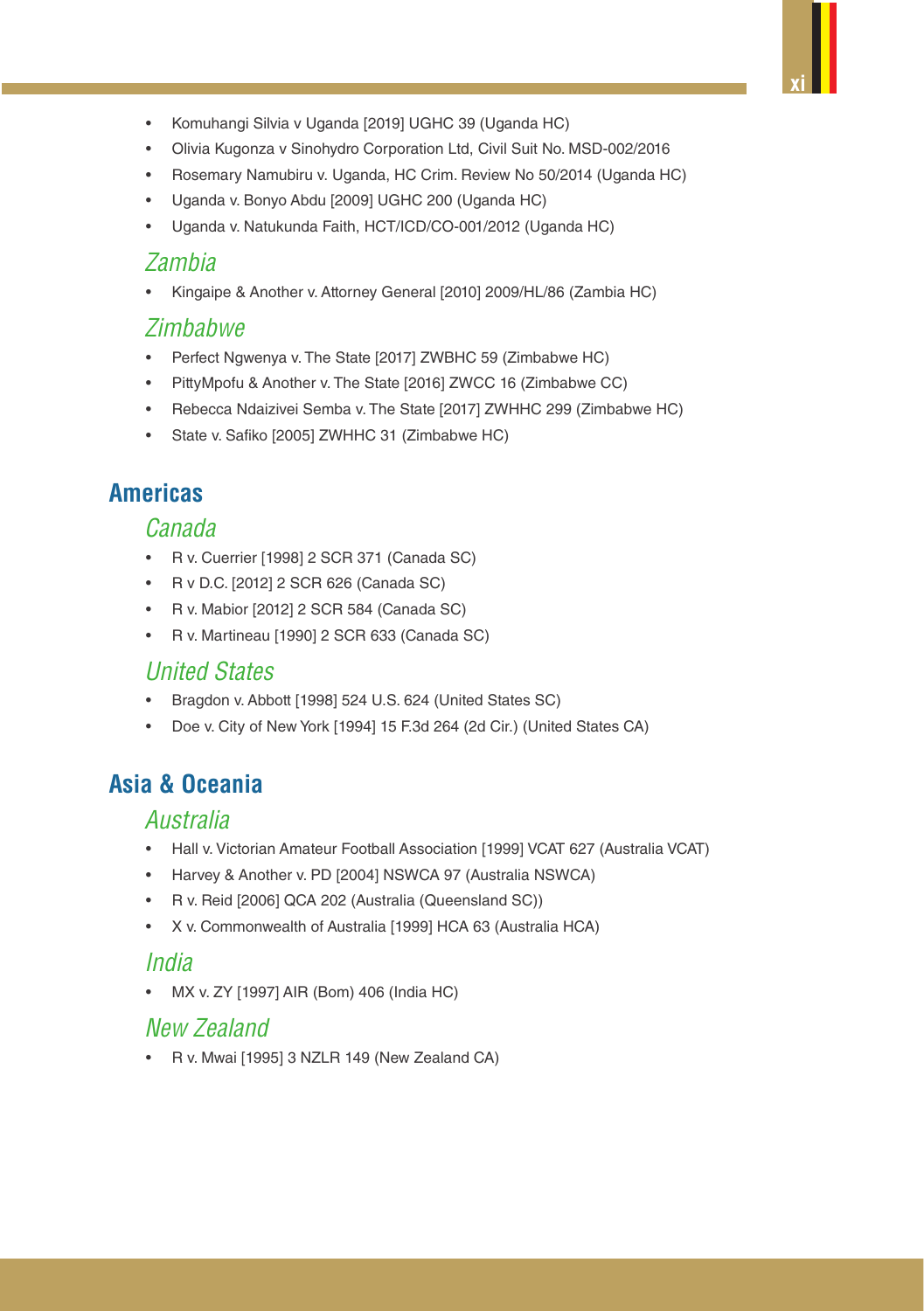# **Europe**

**xii**

## *Ireland*

• Child and Family Agency v. A.A. & Another [2018] IEHC 112 (Ireland HC)

# *United Kingdom*

- R v. Dica [2004] EWCA Crim 1103 (England & Wales CA)
- R v. EB [2006] EWCA Crim 2945 (England & Wales CA)
- R v. Konzani [2005] EWCA Crim 706 (England & Wales CA)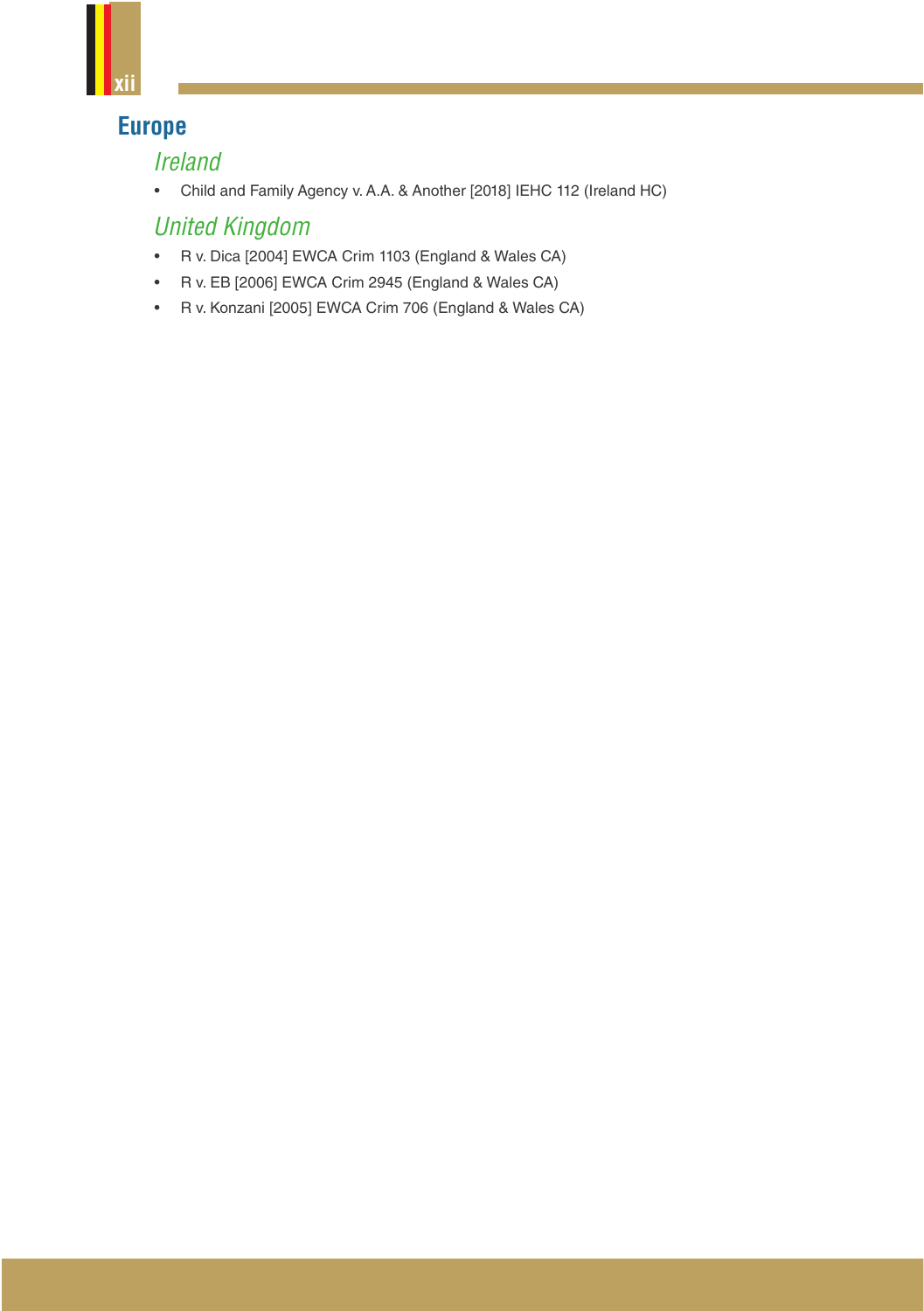

# **Executive Summary**

The *Judicial Handbook on HIV, Human Rights and the Law in Uganda* comprises of five parts that address the issues relating to HIV/AIDS and raises pertinent issues relating to its existence as may affect Judges' decisions as well as possible recommendations for a start. Specifically, it has a background in which the current status of the HIV/AIDS epidemic and response to it is included.

Part I enunciates the International Law and Human Rights Frameworks as applicable to HIV/AIDS in Uganda. These include among others, the International Guidelines on HIV/AIDS and Human Rights, International Convention on Economic Social and Cultural Rights (ICESCR), Convention on the Rights of the Child (CRC) and the WHO Guidelines on HIV Infection and AIDS in Prisons (1993). Thereafter, the Regional Instruments and Case law on HIV AIDS is considered. For example, the African Charter on Human and Peoples' Rights (ACHPR) (the "Banjul Charter") 1981, The Protocol to the African Charter on Human and Peoples' Rights on the Rights of Women in Africa (Maputo Protocol). Uganda is a commonwealth country and the member of the United Nations and has ratified all the aforementioned international statutes.

Part II concentrates on the National Law and Human Rights Frameworks as applicable to HIV in Uganda. There are number of policies and laws implementation of which is still poor or lacking. These include among others The National Health Policy, the National Policy Guidelines for Voluntary HIV Counselling and Testing (VCT) (2003) and National Policy Guidelines for HIV Counselling and Testing (HCT) (2005) and the Policy for Reduction of the Mother-to-Child HIV Transmission. Briefly the laws include the Constitution of the Republic of Uganda 1995, the HIV and AIDS Prevention and Control Act and the Employment Act.

Part III is about gaps/issues/shortfalls in national law and human rights frameworks as applicable to HIV and discusses policies on HIV. Importantly, it also discusses stigmatisation and prohibition of stigmatization against PLHIV

**Part IV** pertains to criminalization of transmission of HIV and its adverse effects. It enunciates the penal code act provisions on criminalization and singles out the offence of criminal assault, criminal negligence particulalrly s. 171 of the PCA.Under the same chapter is an outlay relating to what nondisclosure,exposure and transmission under the HIV and AIDS Prevention and Control Act, 2014. It explains the elements of criminalization and also discusses the issue of possible defences.

Under this chapter, the handbook considers HIV testing and whether it is conclusive proof of transmission; enunciates the incidence of HIV and AIDS and its link to GBV ; illustrates how domestic violence is linked to HIV. and AIDS and brings out how certain criminal offences are aggravated by HIV AIDS, discusses the link between trauma and HIV and AIDS, the employment issues relating to HIV such as testing prior to recruitment and at the work place as well as dismissal of an employee who has HIV. Further, it discusses HIV and AIDS in relation to access to healthcare and treatment

**Part V** is about things to remember when judging and adjudicating HIV cases, what the disposition of a judicial officer should be as well as the role of a judicial offcer in the courtroom whilst handling such cases.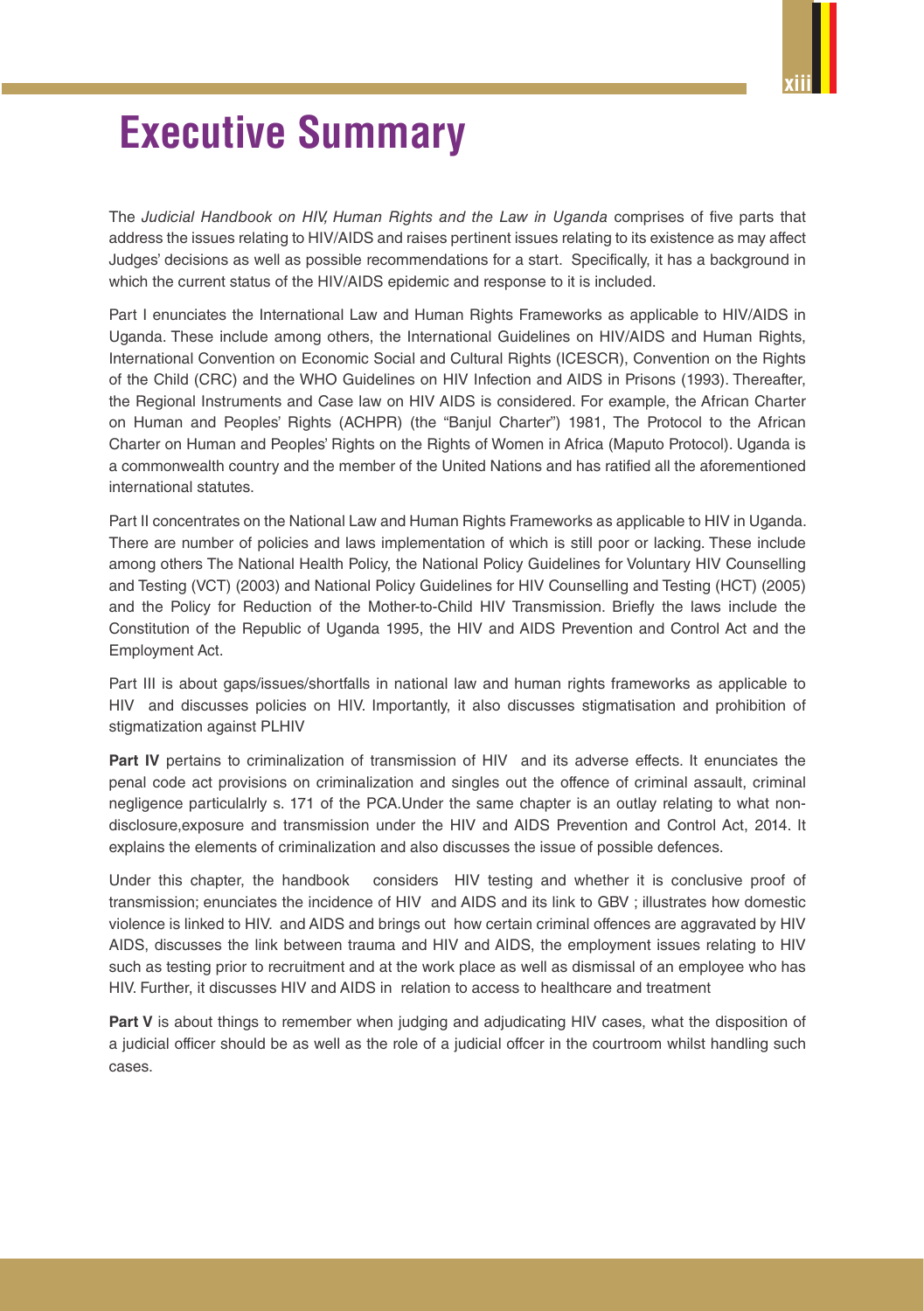# **Background**

HIV/AIDS epidemic remains a global concern because of the number of deaths it causes annually.

The Sub-Saharan Africa remains the region most severely affected by the HIV epidemic. In this region, nearly 1 in every 20 adults is living with HIV and it accounts for 24.7 million (nearly 71%) of the 35 million people living with HIV worldwide. In this region, 58% of the total numbers of people living with HIV are women. Ten countries in Sub-Saharan Africa, three of which are EAC Partner States (Kenya, Uganda, and the United Republic of Tanzania) account for 81% of all people living with HIV in the region. Additionally, 2.9 million children aged 0–14, 2.9 million young people aged 15–24 and more than 2.5 million people aged 50 years and older are living with HIV in Sub-Saharan Africa. Of the estimated 1.8 million people living with HIV who were affected by conflict, displacement, or disaster in 2006, 1.5 million were living in Sub-Saharan Africa, with this number continuing to increase. Over the past 30-40 years, the response to HIV/AIDs has been a confluence of policy and programmatic approaches that underpinned a context of both the great fear for HIV and the control and prevention of HIV transmission. The programmatic approaches primarily centred on medical responses in efforts to control and prevent transmission in terms of condom-use; voluntary counselling and testing (VCT); Prevention of mother-to-child transmission (PMTC) and Anti-Retroviral Treatment (ART). Policies were, by and large, adopted to underpin medical responses and, in effect, public health interventions. Yet, as national response to HIV unfolded, States and governments argued that protection of public health warranted more intrusive approaches, e.g., mandatory testing, use of 'public health' provisions in penal laws (to penalize transmission), named reporting of HIV+ individuals (and mandatory notification of partners, family, employers, etc.). Taking cue from governments, the private sector embraced similar stances of requiring, for instance, HIV-testing and, in many instances, dismissing HIV+ employees. In the past 15 or so years, many States have adopted specific HIV and AIDs prevention and control legislation which, while laudable for the public health goals, have also sought the specific criminalization of HIV transmission (and, often the criminalization is pegged to results of a public health intervention, e.g., a HIV+ result from voluntary test as evidence of deliberate transmission of HIV).

In Uganda, responses to the epidemic initially focused on health interventions such as HIV prevention campaigns, care for the sick, voluntary counselling and testing, and more recently antiretroviral treatment. There has been considerable investment in communication and awarenesscreation to stem the further spread of HIV. Over time, some responses to the human rights violations of people living with, affected by, and at risk of HIV have been designed in the form of legal services. Many of these are still yet to take root and ensure accessibility by those they target.

As a country, Uganda has put in a lot of effort to end the HIV epidemic in the country. It has formulated various laws and policies in order to curb the spread of the virus amongst the people, to protect the rights of those already infected with the disease and protect those not yet infected from being infected by the same. Uganda has therefore used a number of national, regional and international policies in order to fight the HIV epidemic and its related effects.

Since the onset of the HIV/AIDS pandemic, governments and the courts have responded in a variety of ways. Some responses have been sensitive to the needs of those with HIV, in terms of seeking to guarantee heightened levels of confidentiality or freedom from discrimination. Others have sought to use the law as a tool to limit spread of HIV, for example, as noted, by imposing criminal liability for its transmission or restricting the freedoms of those who are HIV+. Elsewhere, doctors and researchers have grappled with the legal and ethical problems surrounding testing for a condition which many people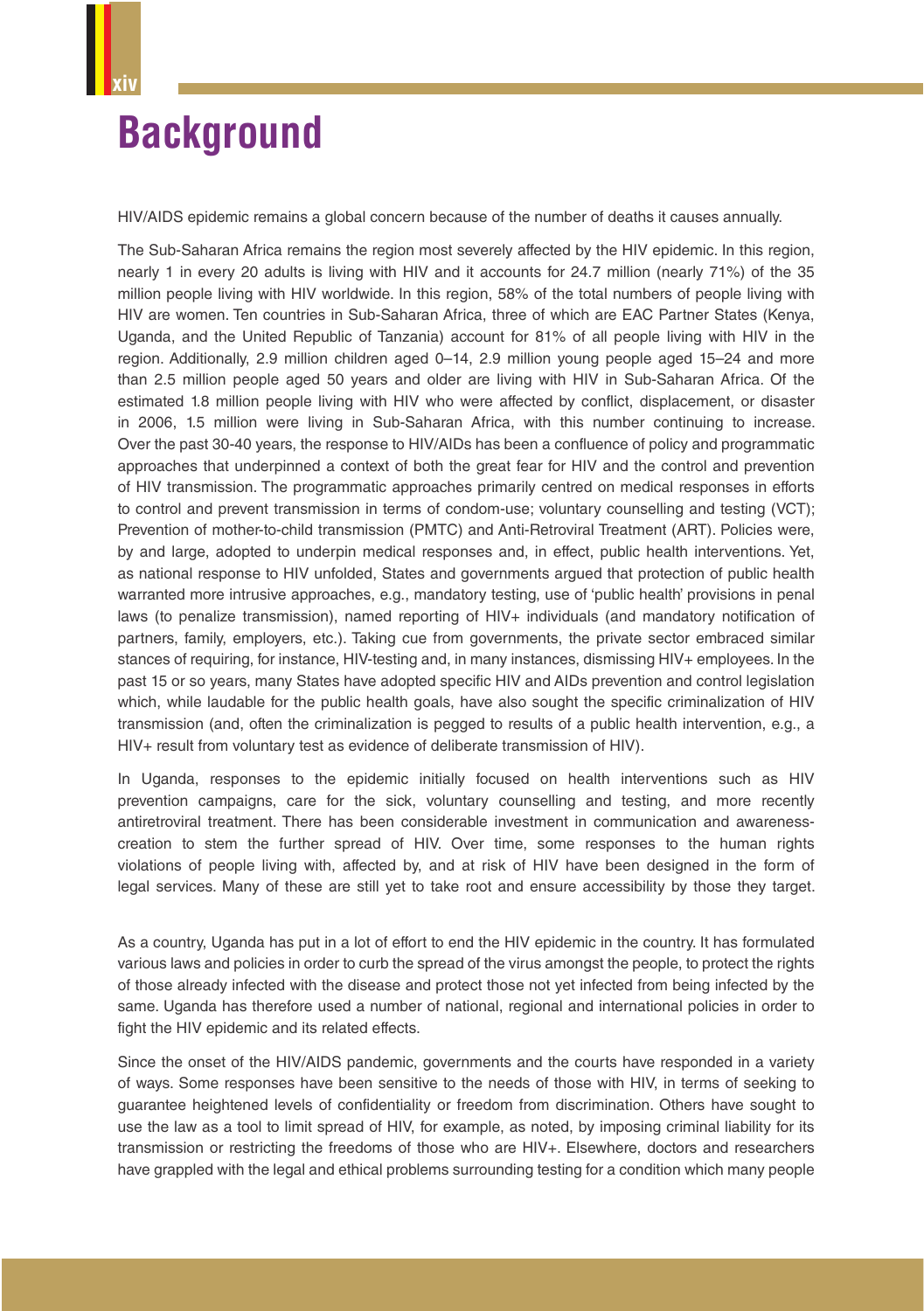

may not want to be aware of, and with the conflicts which can arise between respect for individual autonomy and the promotion of public health.

Overtime, in spite of the intrusive approaches to HIV prevention by the State (and private actors), the courts have sought to strike a balance between public health concerns and human rights in applying traditional elements of crime to penal provisions; jealously safeguarding privacy rights and confidentiality of medical results in wake of HIV reporting and notifications; disapproving and sanctioning HIV-based discrimination in employment, etc. Additionally, the courts have been at the centre for the right of access to HIV treatment and medicines, including, importantly antiretroviral treatment (ART).

The realities of stigma, discrimination and neglect of human rights protection has been an integral component in the responses to HIV. The high degree of stigma and discrimination associated with HIV/ AIDS has made human rights protection not only a priority to ensure the rights of people living with and at-risk of HIV (PLWHAs) but to address public health goals as well. It is this factual reality that has borne out the confluence between HIV, human rights and the law and it has become a seminal theme of policy, academic and even judicial discourse on HIV/AIDS. The issues that underscore this reality inform this *Judicial Handbook on HIV, Human Rights and the Law in Uganda*.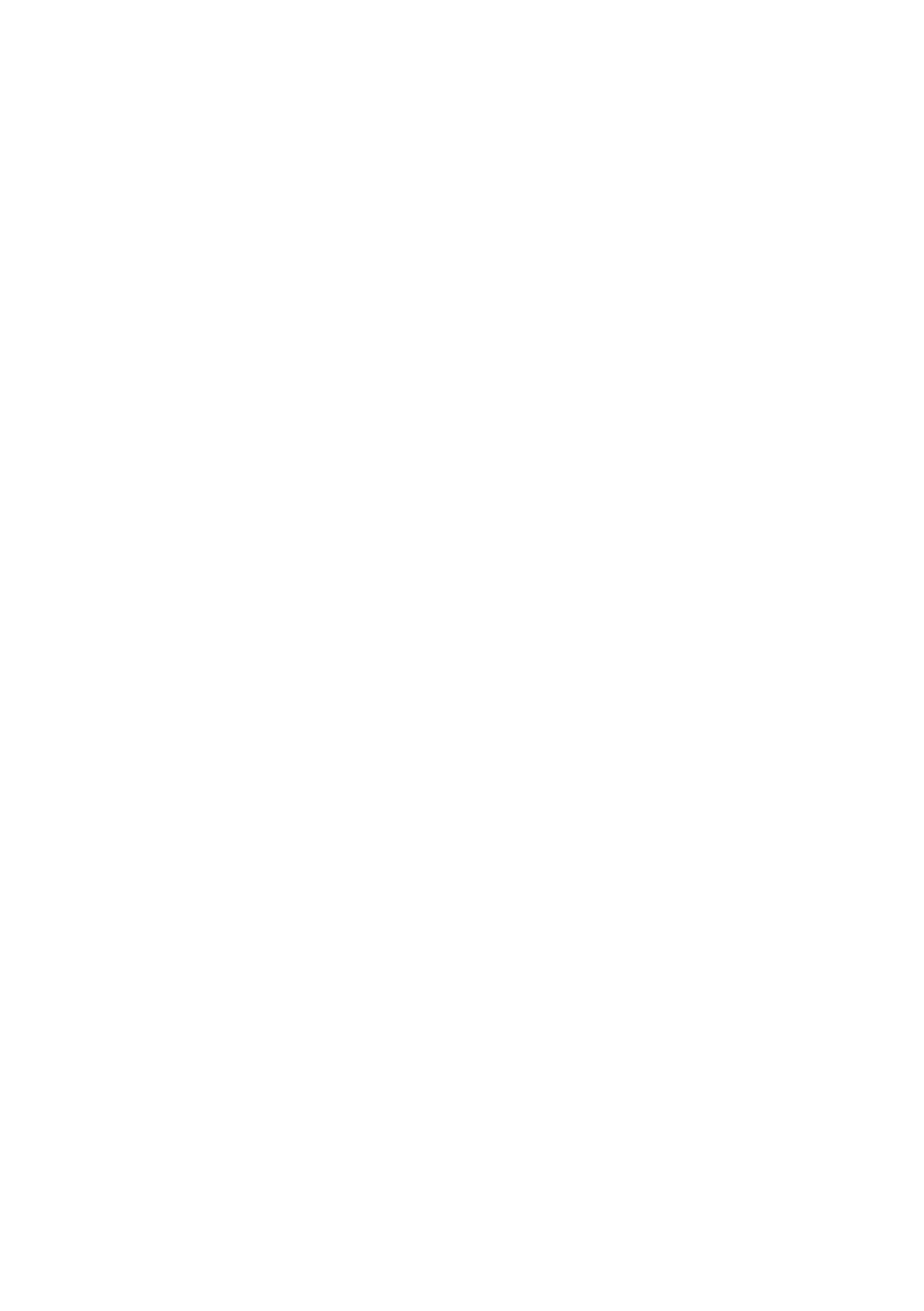# Part I: International and Regional Human Rights Frameworks

### 1.1 Introduction

Under international human rights laws and treaties, and international obligations such as the 1948 Universal Declaration of Human Rights and the 2030 Agenda for Sustainable Development, every person has a right to health and to access HIV and other healthcare services. People also have a right to equal treatment before the law and a right to dignity. However, many people continue to face human rightsrelated barriers to essential and often lifesaving health services. These barriers arise from discriminatory laws and practices connected to people's health status, gender identity, sexual orientation and conduct. The people facing these barriers are often the most marginalised and stigmatized in society, and the most vulnerable to HIV. This makes protecting, promoting, respecting, and fulfilling people's human rights essential to ensure they can access the health services they need, enabling an effective response to HIV and AIDS.

The protection of human rights is essential to safeguard human dignity in the context of HIV/AIDS and to ensure an effective, rights-based response. When human rights are protected, fewer people become infected and those living with HIV/AIDS and their families can better cope with HIV/AIDS.

### 1.2 HIV/AIDS and International Law

#### 1.2.1. General Framework

#### **UNIVERSAL DECLARATION OF HUMAN RIGHTS (UDHR)**

This Declaration defines the right to health by stating that**:**

Everyone has the right to a standard of living adequate for the health of himself and of his family, including food, clothing, and housing and medical care and necessary social services, and the right to security in the event of unemployment, sickness, disability, widowhood, old age or the lack of livelihood in circumstances beyond his control. (UDHR, Article 25(1))

The drafters of the UDHR should be applauded for including the right to health in the Bill of Rights. The claw back of this definition is that it is not conclusive because it gives health as part of adequate standard of living. Health was not given much weight yet health is such a crucial right for the wellbeing of society. Nevertheless, the UDHR provides for a right to protect inventors and exploit the benefits of science. However, this has to be read together with General Comment 14 of CESCR which elaborates on the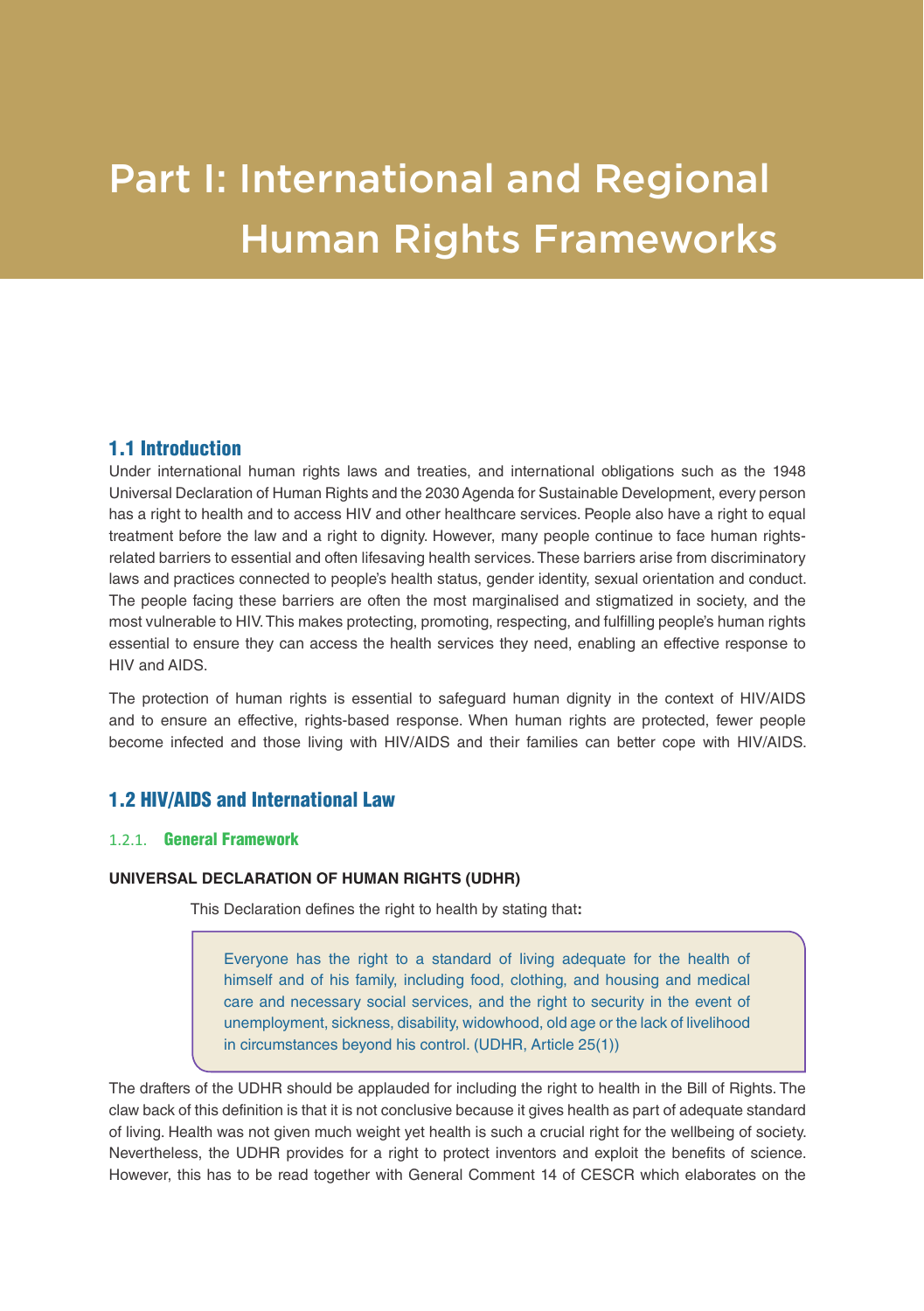right to health to include access to health facilities, goods and services, appropriate treatment as well as provision of essential drugs. It creates levels of obligation upon the State to include:

- Availability of essential drugs as defined by the WHO.
- Accessibility to goods and services including medicines.
- Acceptability of available medicines.
- Quality of goods and services.

According to **Article 1** of the Declaration, all human beings are born free and equal in dignity and rights. They are endowed with reason and conscience and should act towards one another in a spirit of brotherhood.

In addition, **Article 7** of the same Declaration is to the effect that all are equal before the law and are entitled without any discrimination to equal protection of the law. All are entitled to equal protection against any discrimination in violation of this Declaration and against any incitement to such discrimination.

#### 1.2.1.1. *International Covenant on Economic, Social and Cultural Rights (ICESCR)*

The right to health was further defined under the International Covenant on Economic Social and Cultural Rights (ICESCR) which provides that State parties "recognize the right of everyone to the enjoyment of the highest attainable standard of physical and mental health" (Article 12).

The right to health, like all human rights, imposes three types or levels of obligations on States parties: the obligations to respect, protect and fulfil. In turn, the obligation to fulfil contains obligations to facilitate, provide and promote. (23) The obligation to respect requires States to refrain from interfering directly or indirectly with the enjoyment of the right to health. The obligation to protect requires States to take measures that prevent third parties from interfering with article 12 guarantees. Finally, the obligation to fulfil requires States to adopt appropriate legislative, administrative, budgetary, judicial, promotional, and other measures towards the full realization of the right to health.

#### ICESCR, para. 33

The steps to be taken by the State Parties to the present Covenant to achieve the full realization of the right shall include those necessary for:

- The provision of the reduction of stillbirth-rate and of infant mortality and for the healthy development of the child;
- the improvement of all aspects of environmental and industrial hygiene;
- the prevention, treatment and control of epidemic, occupational and other diseases;
- The creation of conditions which would assure to all medical service and medical attention in the event of sicknesses.

The ICESCR has expounded on the right to health.

The obligation to fulfil requires States parties, *inter alia*, to give sufficient recognition to the right to health in the national political and legal systems, preferably by way of legislative implementation, and to adopt a national health policy with a detailed plan for realizing the right to health. Further obligations include the provision of a public, private or mixed health insurance system which is affordable for all, the promotion of medical research and health education, as well as information campaigns, in particular with respect to HIV/AIDS, sexual and reproductive health, traditional practices, domestic violence, the abuse of alcohol and the use of cigarettes, drugs and other harmful substances.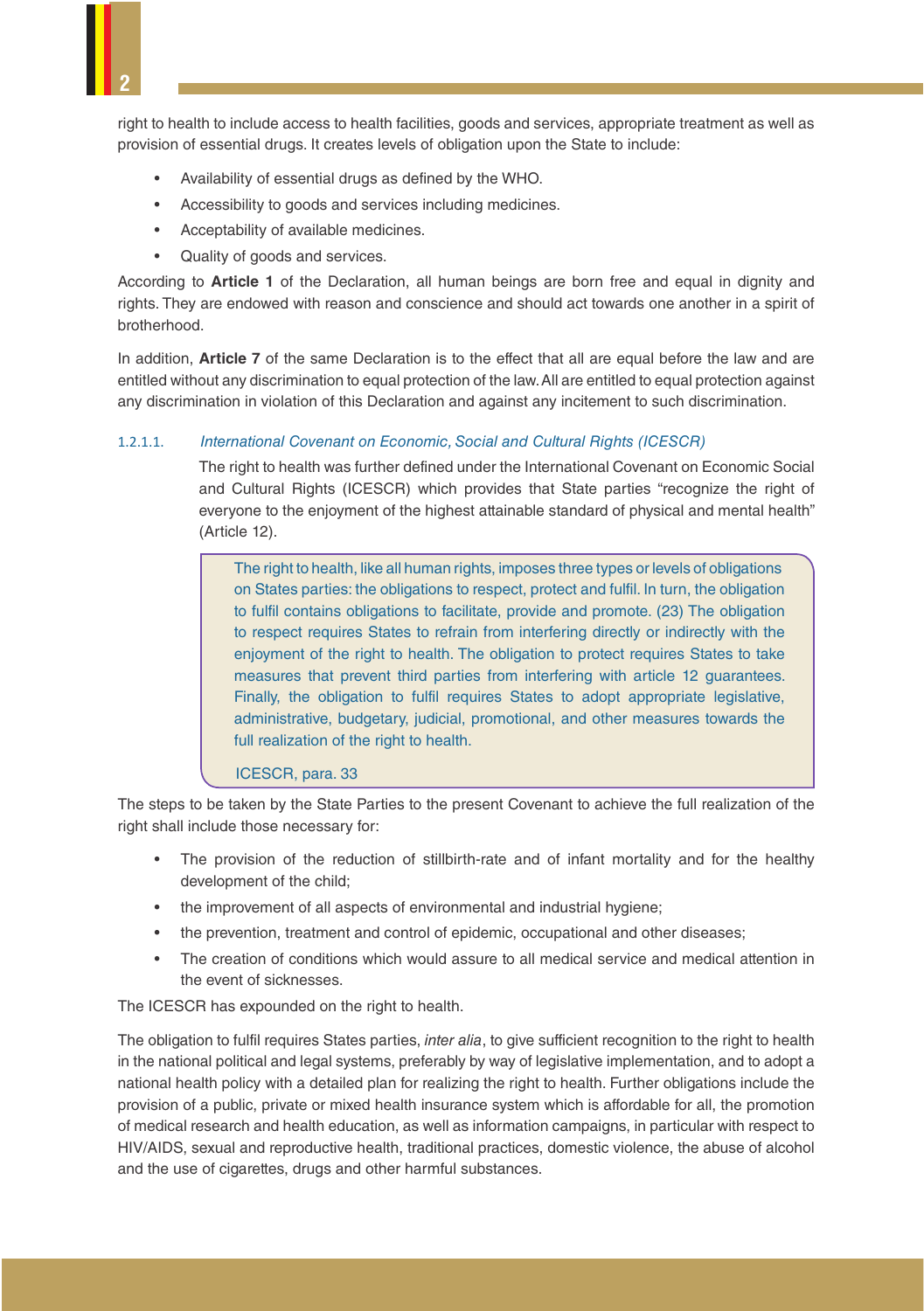The obligation to fulfil (facilitate) requires States *inter alia* to take positive measures that enable and assist individuals and communities to enjoy the right to health. States parties are also obliged to fulfil (provide) a specific right contained in the Covenant when individuals or a group are unable, for reasons beyond their control, to realize that right themselves by the means at their disposal.

The obligation to fulfil (promote) the right to health requires States to undertake actions that create, maintain and restore the health of the population. Such obligations include: (i) fostering recognition of factors favouring positive health results, e.g. research and provision of information; (ii) ensuring that health services are culturally appropriate and that health care staff are trained to recognize and respond to the specific needs of vulnerable or marginalized groups; (iii) ensuring that the State meets its obligations in the dissemination of appropriate information relating to healthy lifestyles and nutrition, harmful traditional practices and the availability of services; (iv) supporting people in making informed choices about their health.

> One of the core obligations of the State is "to ensure the right of access to health facilities, goods and services on a non-discriminatory basis, especially for vulnerable or marginalized groups."

(per General Comment No. 14 (para. 43(a)).

The above provisions are very important for PLHIV considering the discrimination they face in their day-to-day lives, especially accessing basic medication. Indeed, Mugambe J in CEHURD v Executive Director of Mulago & Another, relied on Article 12 of the ICESCR in finding the defendant hospital liable.

#### 1.2.2. Thematic Frameworks

#### 1.2.2.1. *Children*

Convention on the Rights of the Child (CRC)

The Convention on the Rights of the Child directs States to ensure access to essential health services for the child and his or her family, including pre- and post-natal care for mothers. The Convention links these goals with ensuring access to child-friendly information about preventive and health-promoting behaviour and support to families and communities in implementing these practices. Implementation of the principle of non-discrimination requires that girls, as well as boys, have equal access to adequate nutrition, safe environments, and physical as well as mental health services. The UNAIDS Joint UN Programme on HIV/AIDS has noted:

The most recent trends are alarming: in most parts of the world the majority of new infections are in young people between the ages of 15 and 24, sometimes younger. Women including young girls are also increasingly becoming infected. In most regions of the world, the vast majority of infected women do not know that they are infected and may unknowingly infect their children. Consequently, many states have recently registered an increase in their infant and child mortality rates and child mortality rate. Adolescents are also vulnerable to HIV/AIDS because their first sexual experience may take place in an environment in which they have no access to proper information and guidance. Children who use drugs are at high risk.

(accessed at: https://www.unicef.org/aids/files/UNHCHR\_HIV\_and\_childrens\_ rights\_2003.pdf).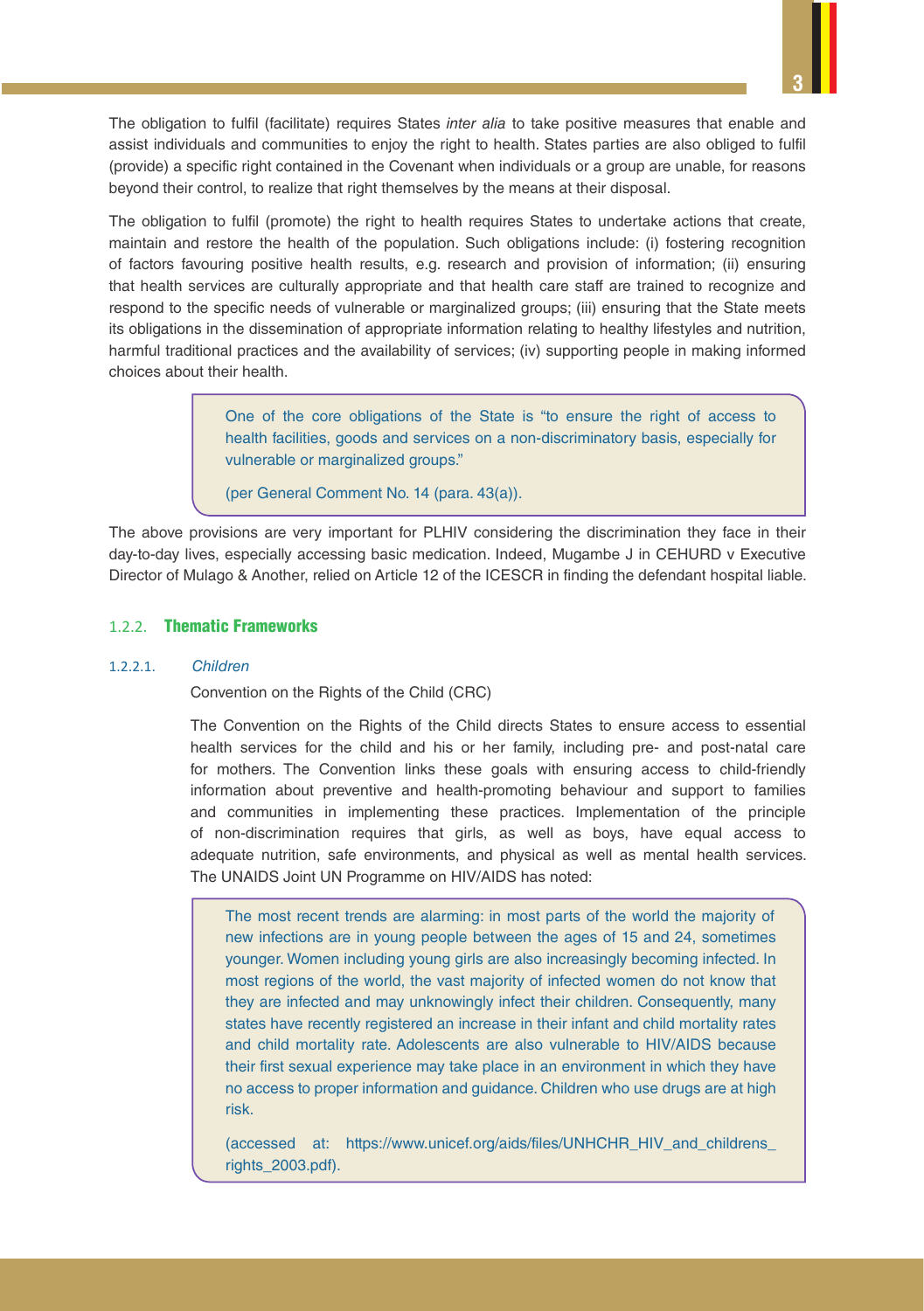The CRC also expressly provides for the right to health of children and stipulates that:

State parties shall take all appropriate measures to eliminate discrimination against women in the field of health care in order to ensure, on a basis of equality of men and women, access to health services, including those related to family planning (CEDAW, Article 12)

#### 1.2.2.2. *Women*

**4**

Convention on the Elimination of all Forms of Discrimination against Women (CEDAW)

CEDAW is considered the women's rights Convention and constitutes the fundamental bill of rights for women. It is unique among the existing human rights instruments in that it is exclusively concerned with promoting and protecting women's human rights on a wide range of areas, including health. Article 12 of CEDAW requires that:

> States Parties recognize the right of the child to the enjoyment of the highest attainable standard of health and to facilities for the treatment of illness and rehabilitation of health. States Parties shall strive to ensure that no child is deprived of his or her right of access to such health care services (CRC, Article 24(1)).

General Recommendation No 24 on article 12 (Women and health)

The Committee on the Elimination of all Forms of Discrimination against Women has provided interpretative comments on the scope and import of Article 12 of CEDAW in regarding women's health rights in the context of HIV/AIDs. This is encapsulated in the General Recommendation No 24 (on Women and health) in 1999 as:

#### …

5. The Committee refers also to its earlier general recommendations on … human immunodeficiency virus/acquired immunodeficiency syndrome (HIV/AIDS), … violence against women and equality in family relations, all of which refer to issues which are integral to full compliance with article 12 of the Convention.

…

17. … The Committee asks States parties to report on what they have done to address the magnitude of women's ill-health, in particular when it arises from preventable conditions, such as … HIV/AIDS.

18. The issues of HIV/AIDS and other sexually transmitted disease are central to the rights of women and adolescent girls to sexual health … Harmful traditional practices, such as female genital mutilation, polygamy, as well as marital rape, may also expose girls and women to the risk of contracting HIV/AIDS and other sexually transmitted diseases.

General Recommendation No. 15 (Avoidance of discrimination against women in national strategies for the prevention and control of AIDS)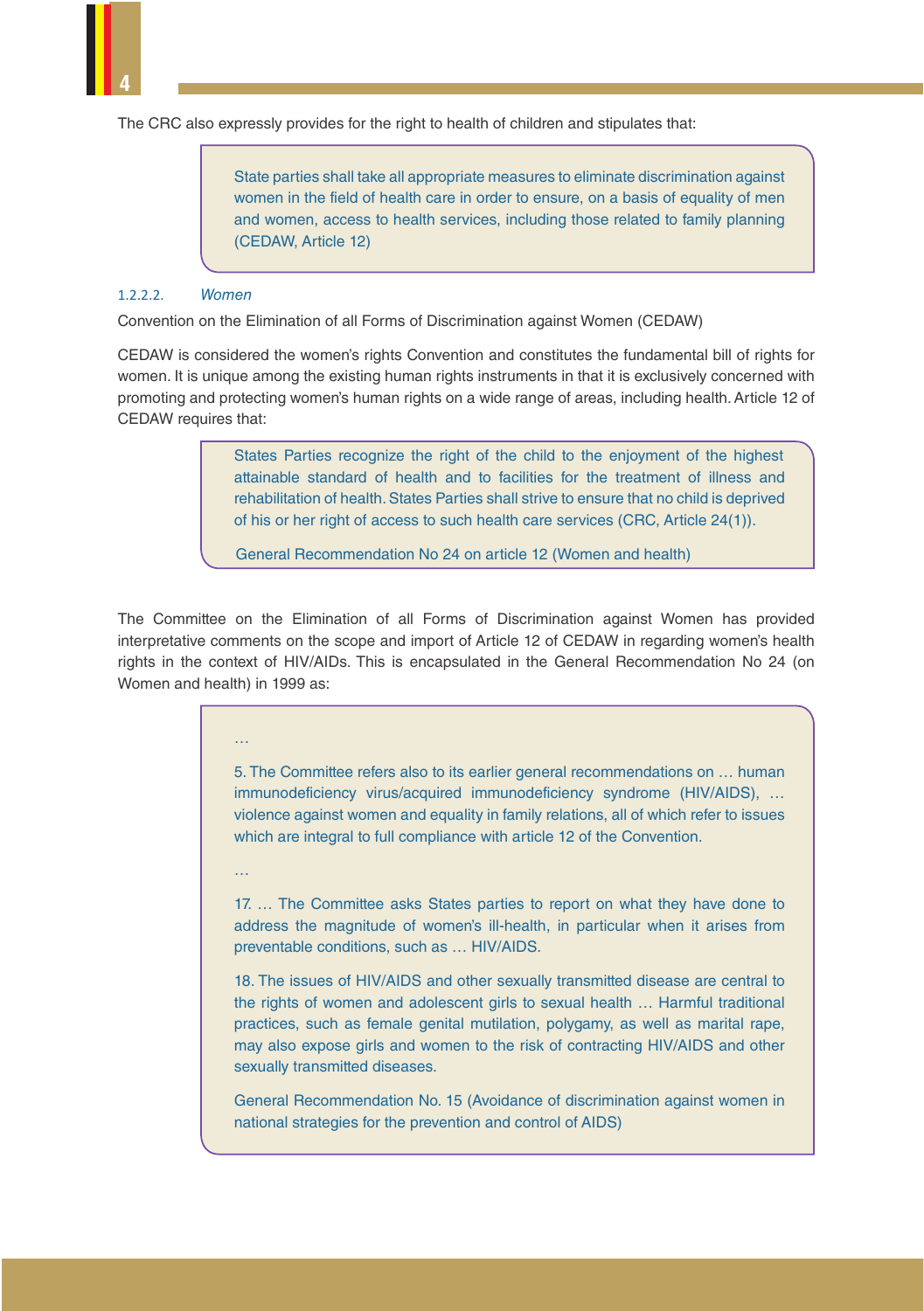The Committee has also provided interpretative comments on the national strategies to prevent and control HIV/AIDs as a crucial part of women's rights to health in General Recommendation No. 15 that it issued in 1990, in recommending:

**5**

- *(a) That States parties intensify efforts in disseminating information to increase public awareness of the risk of HIV infection and AIDS, especially in women and children, and of its effects on them;*
- *(b) That programmes to combat AIDS should give special attention to the rights and needs of women and children, and to the factors relating to the reproductive role of women and their subordinate position in some societies which make them especially vulnerable to HIV infection;*
- *(c) That States parties ensure the active participation of women in primary health care and take measures to enhance their role as care providers, health workers and educators in the prevention of infection with HIV;*
- *(d) That all States parties include in their reports under article 12 of the Convention information on the effects of AlDS on the situation of women and on the action taken to cater to the needs of those women who are infected and to prevent specific discrimination against women in response to AIDS.*

#### 1.2.3.2. *Labour*

#### *ILO Conventions, Recommendations and Codes of Practice*

The International Labour Organization has issued a number of legal instruments that address HIV/AIDs in the in the context of work and employment. These include, *inter alia*, code of practice, e.g.

- ILO Code of Practice on the Protection of Workers' Personal Data, 1997
- ILO Code of Practice on HIV and the World of Work, 2001

Additionally, ILO has issued, as it has done with other aspects of employment, key recommendations, as reflected in the ILO *Recommendation No. 200 concerning HIV and AIDS and the World of Work*, 2010.

#### 1.2.3.3. *Health*

The main UN organization with a mandate on health is the World Health Organization (WHO) and, specifically to HIV/AIDS is the Joint United Nations Programme on HIV/AIDS (UNAIDS). Under both WHO and UNAIDS, specific guidelines have been issued regarding HIV/AIDS that provide a framework and benchmarks for actions by States as regards prevention, control and treatment (and, in many respects, underpin and bear on human rights).

#### UNAIDS International Guidelines on HIV/AIDs and Human Rights

The guidelines arose because of various calls for their development in light of the need for guidance on how best to promote, protect, and fulfil human rights in the context of the HIV epidemic. Although not binding, the guidelines provide compelling policy guidance from the Joint United Nations Programme on HIV/AIDS (UNAIDS) and the Office of the High Commissioner for Human Rights (OHCHR) on how to ensure that internationally guaranteed human rights underlie national HIV responses. There are twelve guidelines however, in this Handbook, three crucial ones are relevant.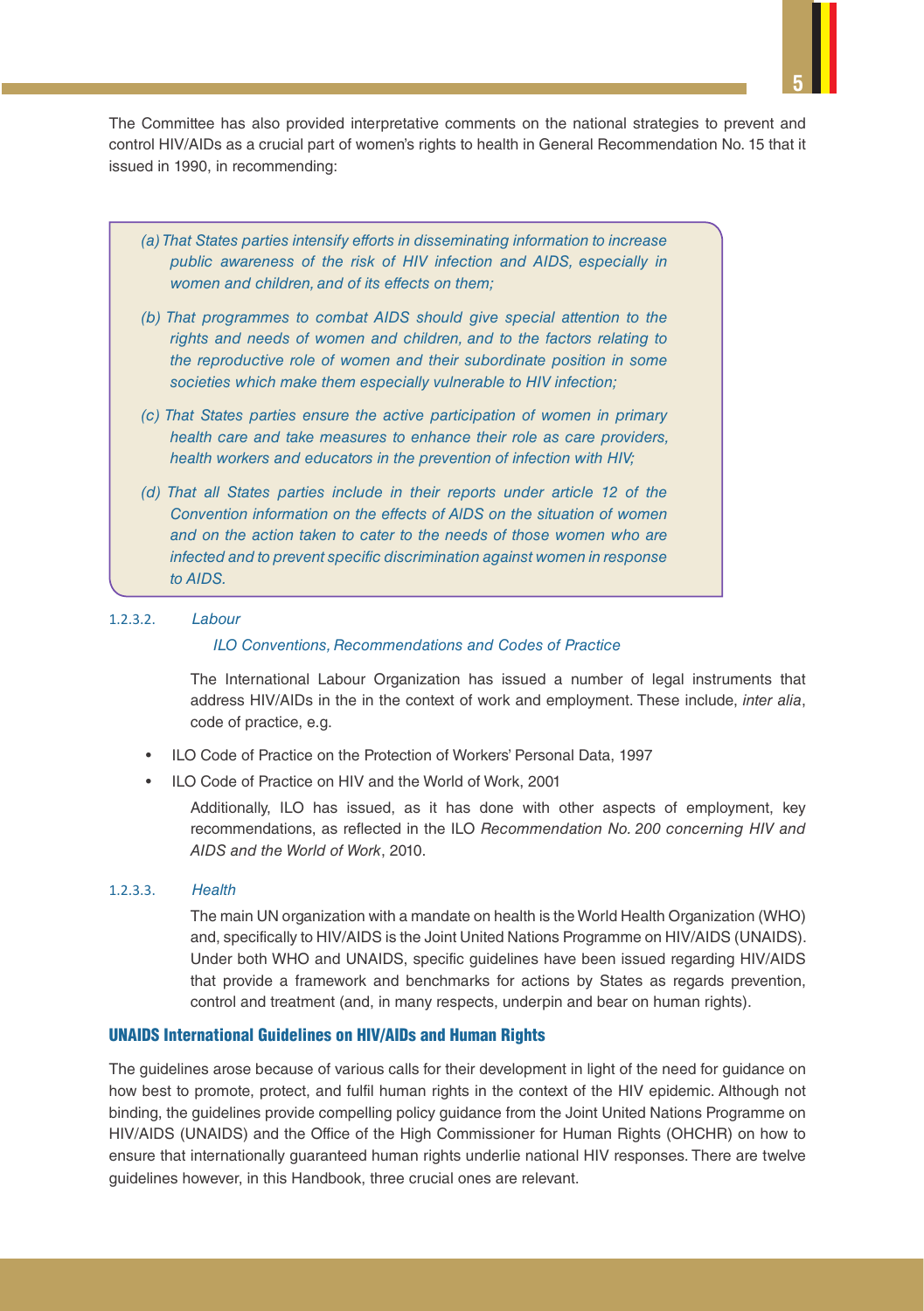#### Guideline 3: Public Health Legislation

This guideline enjoins States to review and reform health laws and ensure that their provisions applicable to casually transmitted diseases are not inappropriately applied to HIV and that they are consistent with International Human Rights obligations. The above guideline further goes on to state what the components of the legislation should include, for example, pre- and posttest counselling, the HIV status of an individual should be protected from unauthorized collection, etc.

*Guideline 4: Criminal Laws and Correctional Systems*

*The guideline stipulates that States should review and reform criminal laws to ensure consistency with Human Rights and Obligations and are not misused in the context of HIV. It also provides that criminal or public health legislation should not include specific offences against the deliberate and intentional transmission of HIV but rather should apply general criminal offences to deal with elements of foreseeability, intent, causality, etc. This guideline is crucial since the criminalization of HIV/AIDS is likely to increase the stigma PLHIV face and it will encourage many people not to test for fear of penal sanctions.*

*Guideline 5: Anti-Discrimination and Protective Laws*

*This provides that States should enact or strengthen anti-discrimination and other protective laws that protect vulnerable groups, people living with HIV and people with disabilities from discrimination in both the public and private sectors, that will ensure privacy and confidentiality and ethics in research involving human subjects, emphasize education and conciliation and provide for speedy and effective administrative remedies.*

*The effect of the guidelines is to prevent discrimination in workplaces and to ensure the privacy of PLHIVs. The States are required to pass relevant laws for the protection of PHLIVs.*

#### WHO Constitution

The WHO Constitution defines health as the general wellbeing and not merely the absence of disease.

The preamble of the same constitution provides; the enjoyment of the highest attainable standard of health is one of the fundamental rights of every human being without distinction of race, religion, and political belief, economic or social condition.

The WHO Constitution was the first international instrument that attempted to define the right to health. The importance of this definition is the fact that health is not restricted to merely the absence of disease. This covers the measures that have been taken to reduce the spread and transmission of HIV/AIDS. The preamble also prohibits discrimination in the enjoyment of the right on any ground. This is important for people living with HIV/AIDS (PLHIV) because of stigma they often find it difficult to access health care services.

#### WHO Guidelines on HIV Infection and AIDS in Prisons

These guidelines were prepared on the basis of technical advice provided to WHO prior to and during a consultation of experts convened in Geneva in September 1992. The consultation included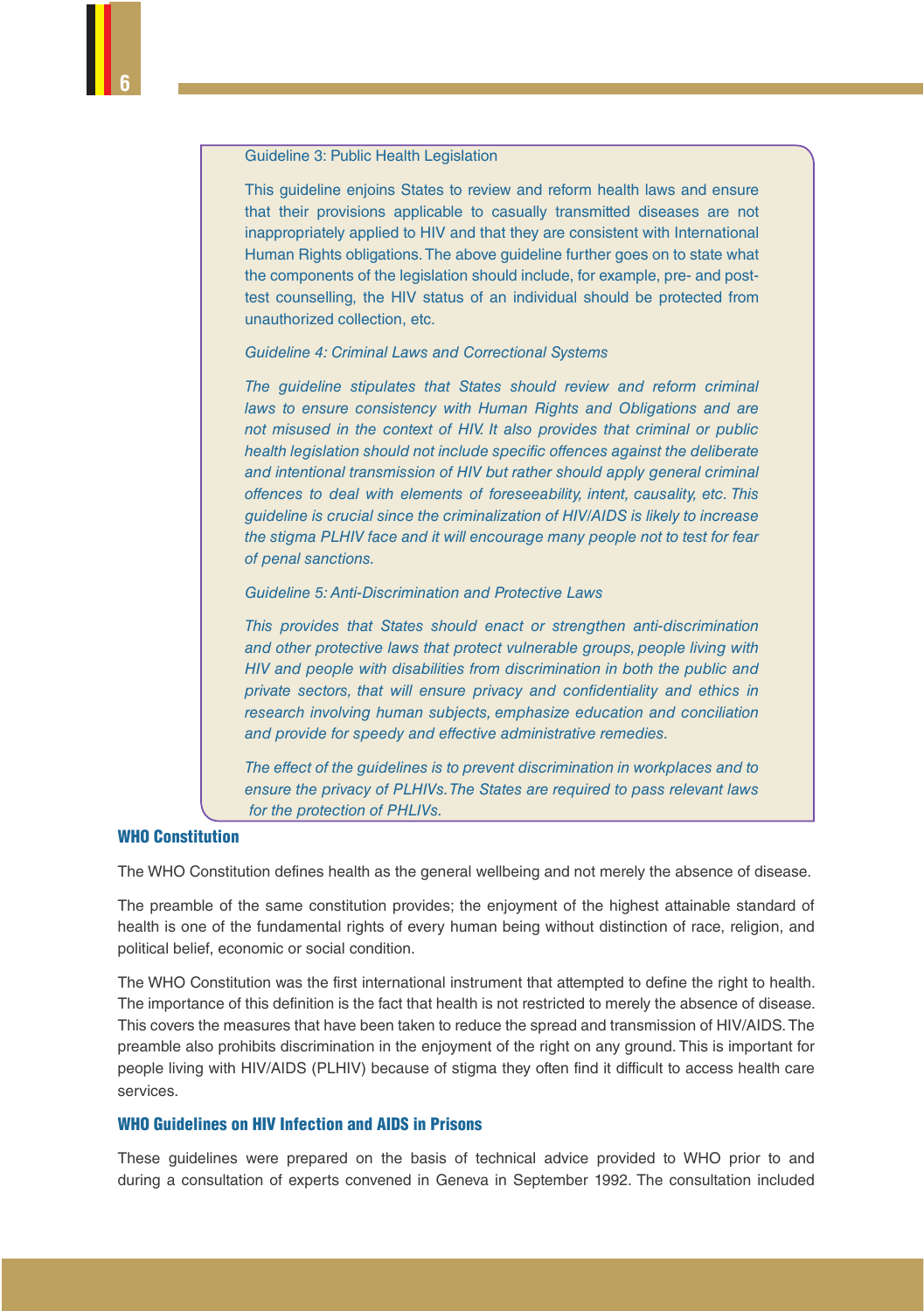representatives of international and non-governmental organisations and government departments with a wide range of experience and background in the health, management, and human rights aspects of HIV/AIDS in prisons.

> The guidelines provide standards from which prison authorities should strive to achieve in their efforts to prevent HIV transmission in prisons and to provide care to those affected by HIV/AIDS. The general principles governing these guidelines are to the effect that:

- *(a) All prisoners have the right to receive health care, including preventive measures, equivalent to that available in the community without discrimination, in particular with respect to their legal status or nationality.*
- *(b) The general principles adopted by national AIDS programmes should apply equally to prisoners and to the community.*
- *(c) Preventive measures for HIV/AIDS in prison should be complementary to and compatible with those in the community.*

#### 1.2.3. Other Frameworks

#### 1.2.3.1. *Access to Medicines in the context of HIV/AIDS*

Access to medicines is an important component of the right to health. The WHO defines 'essential medicines' as those medicines which 'satisfy the priority health care needs of the population'. The new international legal regime brought upon by the 1994 WTO Agreement on Trade Related Aspects of Intellectual Property (TRIPS) rendered pharmaceutical products such as ARVs too expensive and at times inaccessible for poor countries like Uganda. The granting of a patent over the manufacture of a medicine or pharmaceutical product gives the patent holder a monopoly.

However, the TRIPS Agreement has in-built flexibilities such as compulsory licensing, which enables the government to license the use of a patented invention to a third party without the consent of a patent holder against payment of adequate remuneration.

#### 1.2.3.2. *Doha Declaration*

The Doha Declaration is a significant development aimed at re-formulating intellectual property as a social policy tool for the benefit of the society as a whole. The Doha Declaration re-affirmed the flexibilities in the TRIPS Agreement. The delegates agreed that the TRIPS Agreement does not prevent members from taking measures to protect health, in particular to promote access to medicines for all. The approach taken reiterates General Comment 14 of the ICESCR which guarantees access to essential medicines. This is particularly important for PLHIVs who are required to access medication in a timely manner. In the Kenyan case of *Patricia Asero Ochieng & Others v Attorney General & Another,* three Kenyan petitioners affected by HIV were receiving generic ARVs. They petitioned the High Court challenging the *Anti-Counterfeit Act,* **2008**. They argued that the Act confused *generic* medicines with *counterfeit medicines* and if implemented would significantly affect PLHIV thus constitute a violation to the right to life guaranteed under the Constitution and ICESCR.

**7**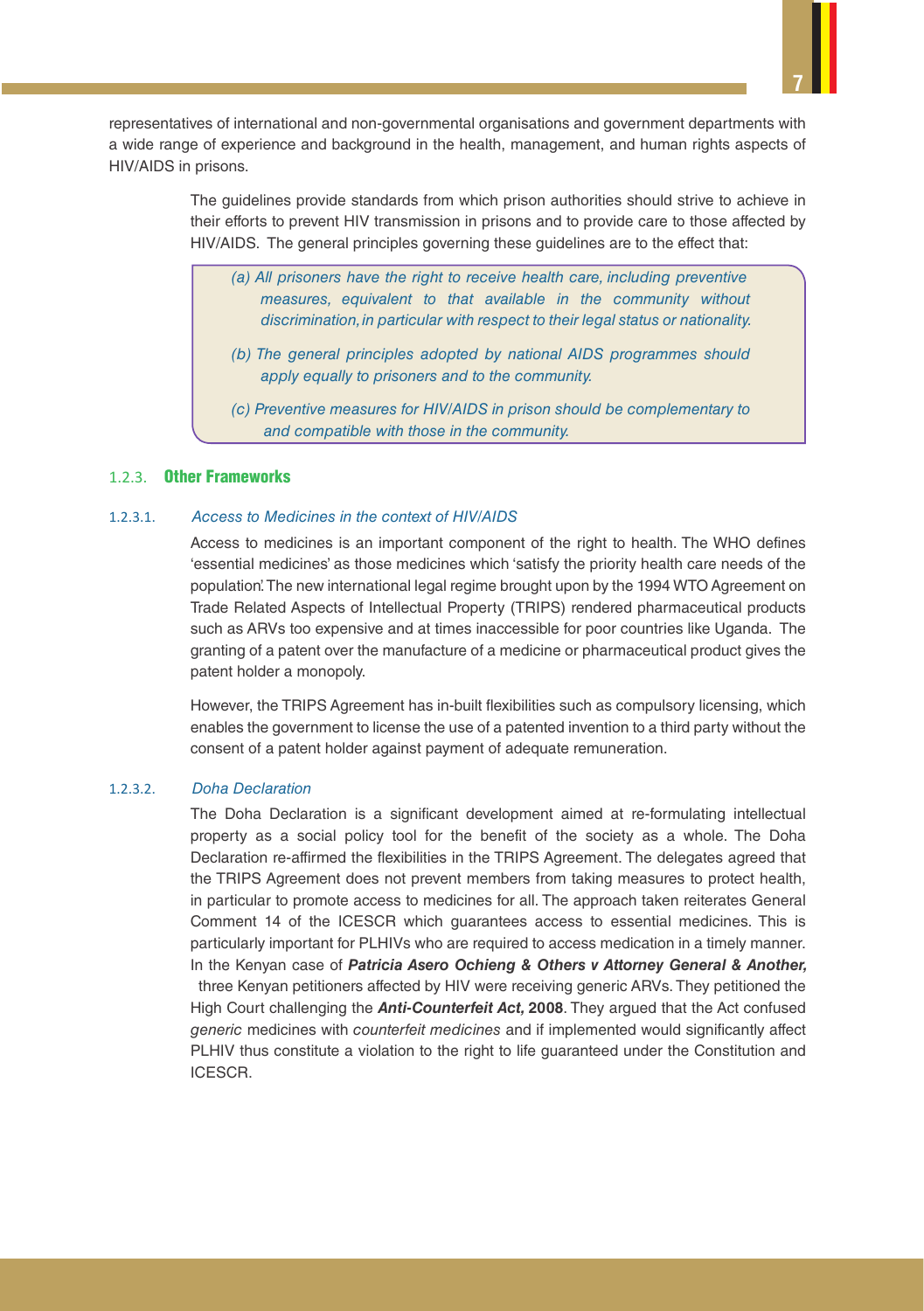### 1.3 HIV/AIDS and African Human Rights Law

#### 1.3.1. African Charter on Human and Peoples' Rights (ACHPR)

The African Charter on Human and Peoples' Rights (ACHPR) is the foundational instrument for the protection and promotion of human rights in Africa. It has been applauded as a document which departs from the norms in that it contains civil, political, economic, social and cultural rights. It provides for "peoples' rights," several rights not found in other instruments; specific "third-generation" or collective rights such as the right to development; the right to a satisfactory environment; the right to peace; and the right of people to dispose of their wealth and natural resources. It espouses many vital principles e.g., that of freedom, equality, justice and the dignity of the human person, non-discrimination etc.

Among the more specific obligations is for States parties to take the necessary measures to protect the health of their people and to ensure that they receive medical attention when they are sick (Article 16(2)). The African Commission has expounded on this right using General Comments. The Commission has for example noted that women and young girls are adversely affected by HIV. State parties are therefore obliged to create enabling and supportive environments to protect women from HIV.

#### 1.3.2. African Charter on the Rights and Welfare of the Child (ACRWC)

The African Charter on the Rights and Welfare of the Child ensures the traditional Human rights; civil, political, social, cultural rights; such as a right to life (Article 5), right to health (Article 14), the right to parental care and protection (Article 19). It emphasizes the welfare principle, which notes that primary consideration in all actions concerning the child is the child's best interest. According to Article 14, every child shall have a right to enjoy the best attainable state and physical, mental and spiritual health. For instance, States have to ensure appropriate health care for expectant and nursing mothers. In order to ensure compliance by the states, a committee of experts on the rights and welfare of the child was formed (Article 32). Some of the committee's thematic discussions have focused upon issues related to health including the impact of HIV/AIDS on children.

#### 1.2.3. Protocol to the African Charter on Human and Peoples' Rights on the Rights of Women in **Africa**

It was originally adopted by the Assembly of the African Union in Maputo, Mozambique on July 11, 2003. Hence, it is also known as the Maputo Protocol. It guarantees comprehensive rights to women including the right to take part in the political process, to social and political equality with men, improved autonomy in their reproductive health decisions, and an end to female genital mutilation.

It is a comprehensive Protocol on women's rights and it contains a number of provisions such prohibition of harmful traditional practices e.g. FGM (Article 5(b); Equal rights in marriage (Article 6); protection of women in armed conflict (Article 11); protection of economic, social and cultural rights of women the most important of which is the guarantee to women (Article 13); protection of widows from inhuman, humiliating or degrading treatment (Article 20); rights of women to inherit property (Article 21); protection of elderly women regarding their physical, economic and social needs and especially to ensure their right to freedom from violence (Article 22); protection of women with disabilities and adopt measures to facilitate their access to employment, professional and vocational training (Article 23). However, the most crucial provision of the Protocol relating to health issues is Article 14(1) which is reproduced below and, importantly, it construes the right to include protection against HIV/AIDS and information as regards HIV status.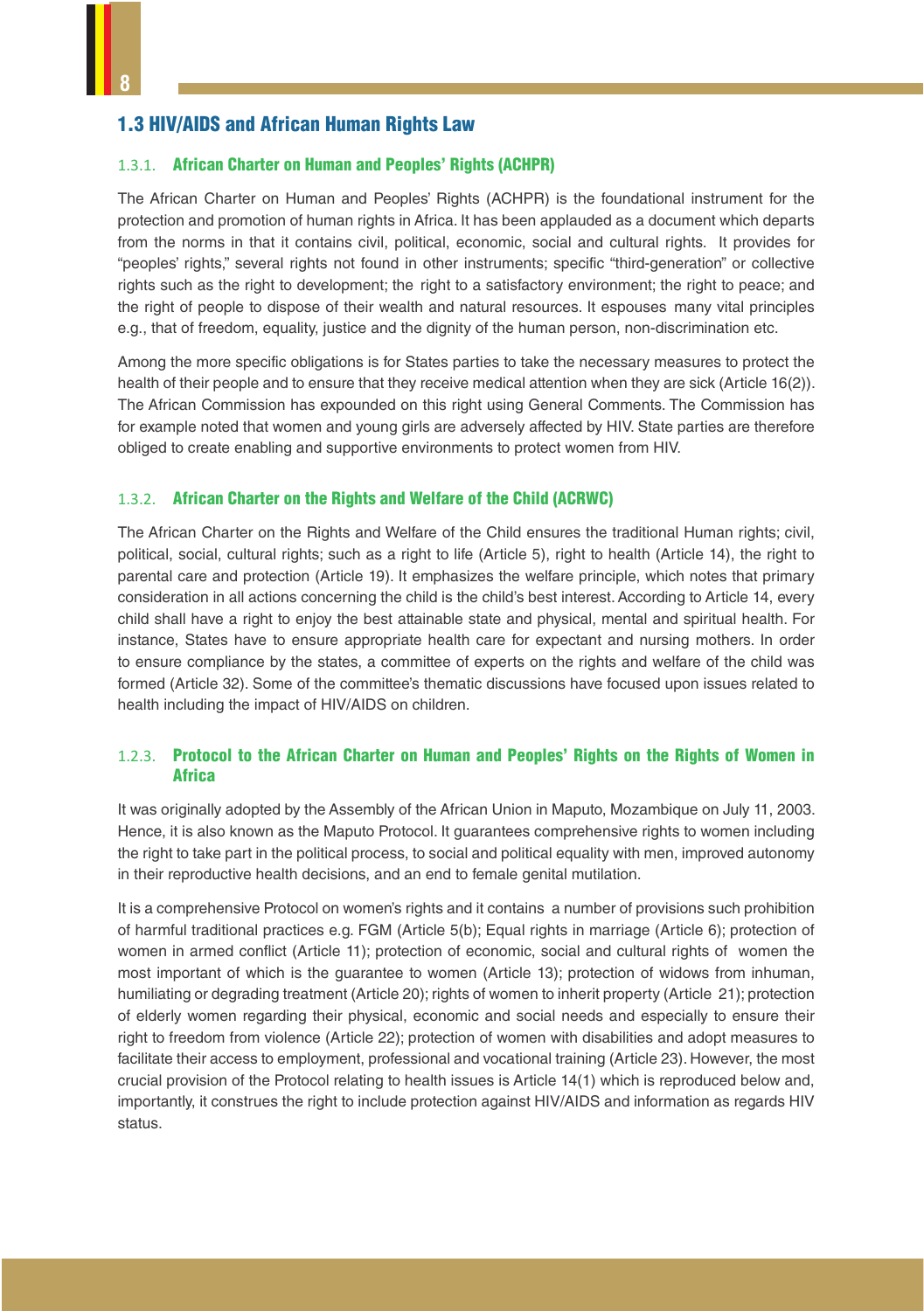States Parties shall ensure that the right to health of women, including sexual and reproductive health is respected and promoted. This includes:

**9**

- *(a) The right to control their fertility;*
- *(b) The right to decide whether to have children, the number of children and the spacing of children;*
- *(c) The right to choose any method of contraception;*
- *(d) The right to self-protection and to be protected against sexually transmitted infections, including HIV/AIDS;*
- *(e) The right to be informed on one's health status and on the health status of one's partner, particularly if affected with sexually transmitted infections, e.g., HIV/AIDS, in accordance with internationally recognized best practices;*
- *f) The right to have family planning education.*

This is a very pertinent instrument because in most parts of Uganda violence against women is accepted as justified by "traditional values." Many women have been exposed to HIV because of this vulnerability. About 77% of women in Uganda seem to accept this treatment.

More than 78% continue to experience domestic violence. A potential link between HIV status and domestic violence has also been recognized, with studies from Africa showing an increased risk of violence when the man is HIV positive or when the woman perceives herself to be at high risk of acquiring HIV from the man.

The above instruments contain guarantees which are very pertinent in addressing HIV/AIDS issues. Kuper notes that they include: the rights to non-discrimination, equal protection, and equality before the law; to life; to the highest attainable standard of physical and mental; of women and children; and to be free from torture and cruel, inhuman or degrading treatment or punishment, just to mention a few examples.

The African Commission on Human and Peoples' Rights deliberated on Article 16 in Social and Economic Rights Action Centre & Another v Nigeria, where the communication alleged that the military government of Nigeria was guilty because it condoned and facilitated illegal operations of oil corporations in Ogoniland. The Commission ruled that the Ogoni had suffered violations of their right to health contrary to Article 16 of the African Charter.

Abuja Declaration on HIV/AIDS, Tuberculosis, and Other Related Infectious Diseases

In the Abuja Declaration, among the issues highlighted at the summit included high rates of motherto-child transmission; the greater vulnerability of women, girls and youth; injected drug abuse; forced migration; and stigma and discrimination.

The declaration recognises AIDS as constituting a "state of emergency" in Africa and resolves to consolidate the prevention and control of HIV and AIDS, tuberculosis, and related infectious diseases, through a comprehensive multi-sectoral strategy. The declaration also records how African governments committed themselves to scaling up the role of education and information in reducing HIV and AIDS.

The Declaration provides under Article 22 that AIDS is a state of emergency in the continent and, to this end, all tariff and economic barriers to access to funding of AIDS–related activities should be lifted.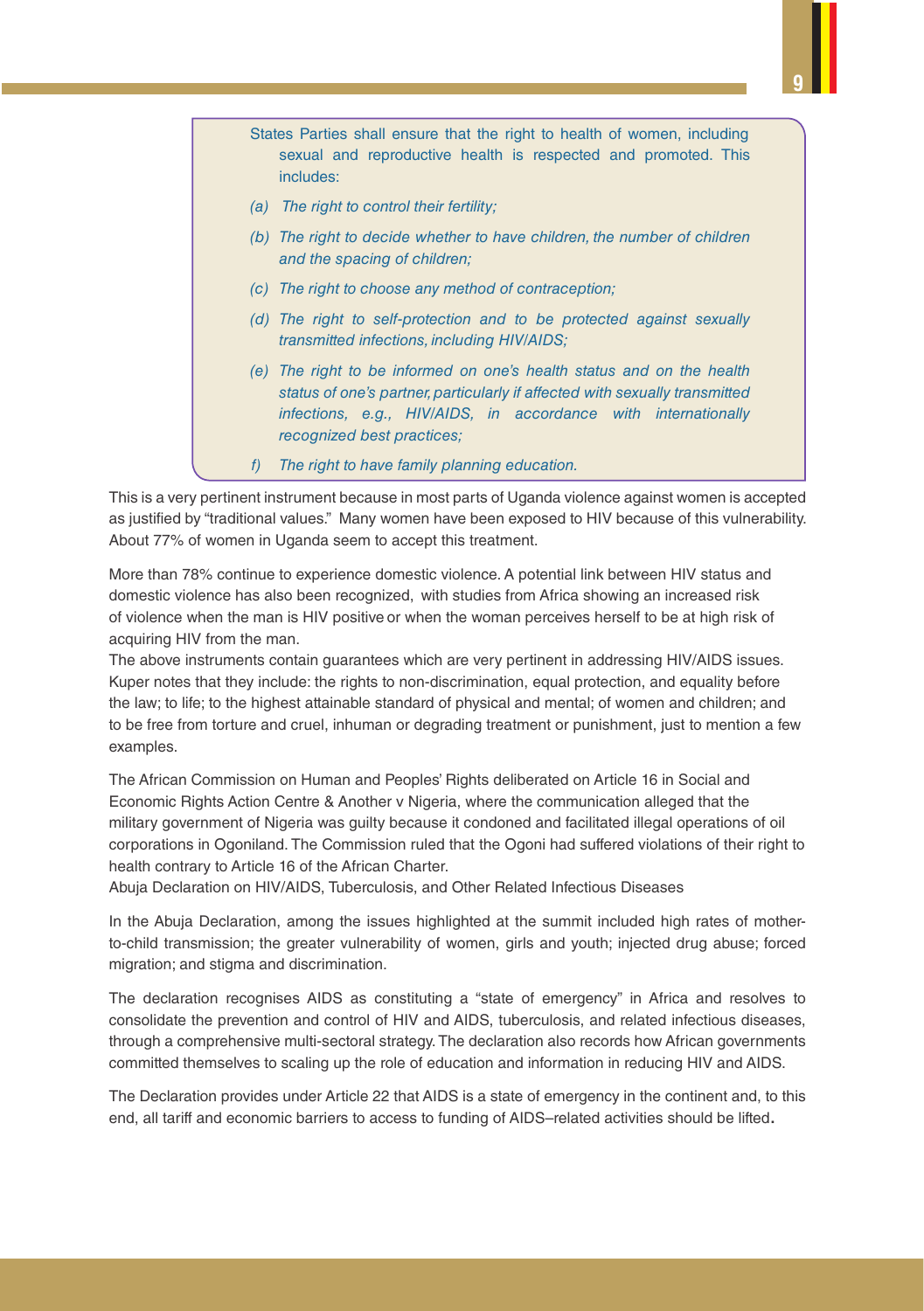### 1.4 HIV/AIDS and Sub-Regional Law

#### 1.4.1. East African Community HIV/AIDS framework

At the sub-regional level, Chapter 21 (Article 118) of the Treaty for the Establishment of the East African Community, the Partner States of the East African Community (EAC) are required to undertake, among other activities, harmonization of national health policies and regulations and the promotion of exchange of information on health issues in order to achieve quality health within the Community. The need to harmonize regional responses in law, regulation and policy to HIV and AIDS is a priority for the EAC. In the EAC as in the rest of Africa and the world, there is a growing recognition of the need to formulate rights-based laws, policies and strategies to promote responses to HIV which effectively protect the human rights and promote universal access to HIV prevention, treatment, care and support.

Within the same spirit espoused above, the *East African Community HIV & AIDS Prevention and Management Act* **2012,** was enacted. It seeks to harmonize and strengthen the national responses to HIV and AIDS in the EAC Partner States by providing a regional legal framework for the attainment of a synergistic and more coordinated response which shall, in turn, contribute to the overall reduction in HIV incidence and prevalence rates in the EAC. The Act takes a progressive approach by emphasizing on prevention whilst embracing the other key aspects of the response to the pandemic, namely, treatment, care, and support. It takes the Rights–Based Approach (RBA) in its content and spirit and provides for the application of the RBA in its application and in HIV & AIDS programming in the region. Further, in a more progressive fashion, it fosters the promotion, actualization, and protection of human rights of all in the context of HIV/AIDS.

Objects and purposes of Act.

- 3. (1) The objects and purposes of Act are to—
- *(a) promote a rights-based approach to dealing with all matters relating to HIV and AIDS;*
- *(b) promote public awareness about the causes, modes of transmission, means of prevention and management and consequences of HIV and AIDS;*
- *(c) extend to every person living with or affected by HIV, the full protection of the person's human rights by—*
- *(i) providing HIV related services as provided for in this Act;*
- *(ii) guaranteeing the right to privacy of the individual;*
- *(iii) prohibiting HIV related discrimination;*
- *(iv) ensuring the provision of quality health care and social services for persons living with HIV and their care-givers;*
- *(d) promote utmost safety and universal precautions in practices and procedures that carry the risk of HIV transmission; and*
- *(e) Positively address and seek to eradicate conditions that aggravate the spread of HIV infection.*
- (2) A person applying this Act shall interpret its provisions so as to give effect to—
- *(a) the letter and spirit of the Treaty;*
- *(b) compliance with international obligations;*
- *(c) The objects and purposes set out in subsection (1).*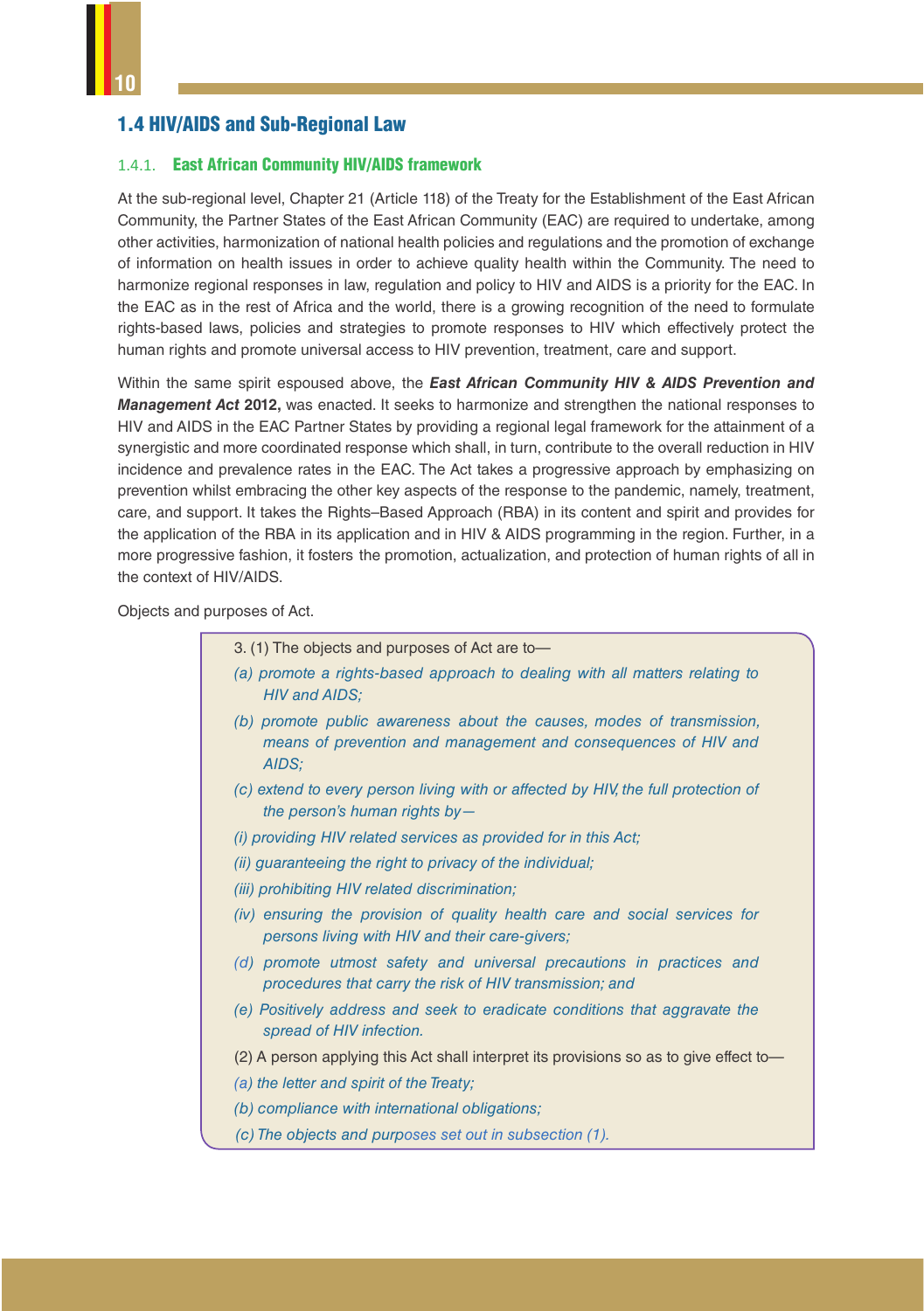### 1.5 Application of International and Regional Standards by National Courts

The existence of international (United Nations), regional (African Union) and sub-regional (EAC) standards on HIV/AIDS should act as a guide to national courts and judges in determining matters involving HIV/AIDS issues. Significantly, there are already in existence decisions by national courts across Africa that have accepted the relevance of international, regional, and comparative law. Firstly, the courts have acknowledged in the instance of the ILO Code of Practice on HIV/AIDS and the World of Work that, although it is not binding, it is a useful guide or reference on labour standards on HIV/AIDS at the workplace. In *Monare v. Botswana Ash (Pty) Ltd,* Botswana Industrial Court has held that that ILO Code of Practice on HIV/AIDS is not binding but provides "useful guidelines, based on internationally accepted labour standards". The Botswana High Court adopted a similar position in *Lemo v Northern Air Maintenance (Pty) Ltd***.**

> *[T]he International Labour Organisation Code of Practice on HIV/AIDS ... although not having a force of law, is persuasive in so far it is consistent with Botswana's international obligations, (see Convention No 111 (Discrimination, Employment and Occupation Convention, 1958), which Botswana has ratified).*

**11**

*Lemo v Northern Air Maintenance (Pty)Ltd [2004] 2 BLR 317 (Botswana HC)*

A similar recognition is evident in the decision of the South African Labour Court in *PFG Building Glass v. CEPPAWU &Others***,** that acknowledges the importance of the ILO Code of Practice to HIV/AIDS as a *workplace issue*.

> *South African anti-discrimination legislation derives its mandate from International Labour Organisation Conventions, including C111 Discrimination (Employment and Occupation) Convention of 1958, which prohibits workplace discrimination on a number of specific grounds, but does not proscribe HIV discrimination. More recently, the ILO Recommendation concerning HIV and AIDS and the World of Work 200 of 2010 has recognised the impact of discrimination based on real or perceived HIV status and its increasing prevalence.*

> *Allpass v Mooikloof Estates (Pty) Ltd t/a Mooikloof Equestrain Centre [2011] ZALC 2 (South Africa LC), para 40.*

In *Allpass v Mooikloof Estates (Pty) Ltd t/a Mooikloof Equestrain Centre,* the Labour Court considered the ILO Code within a broader context of ILO labour conventions.

> *Although the ILO Code of Practice on HIV/AIDS and the World of Work is not binding on the Labour Court, it is fortifying to note that as an international instrument, it echoes some of the important provisions of our law. Its key principles include an acknowledgement that HIV/AIDS is a workplace issue; promotion of non-discrimination against workers on the basis of real or perceived HIV status; prohibition of HIV testing at the time of recruitment or as a condition of continued employment; prohibition of mandatory HIV testing; recommendations about conditions for voluntary testing at the insistence of employees and adherence to strict confidentiality and disclosure requirements.*

PFG Building Glass v. CEPPAWU & Others [2003] (24) ILJ 974 (South Africa LC), para 7.

Secondly, the courts have adopted the position that *domestic legislation* whether on employment, HIV/ AIDS, healthcare, or the constitution itself is to be interpreted in compliance with obligations underpinning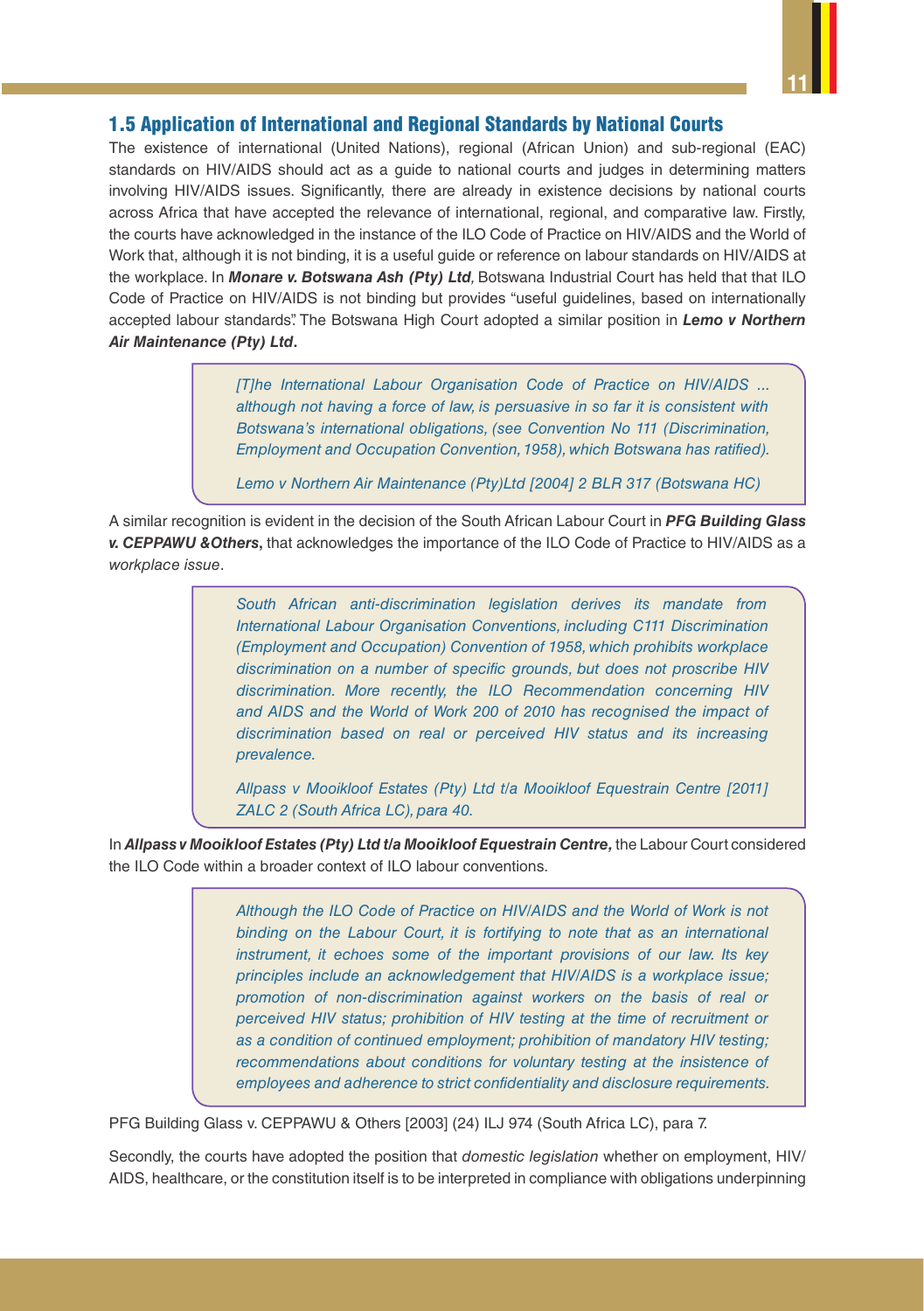the international instruments. Thirdly, the courts have regarded actions taken in the context of HIV/AIDS to amount to an infringement of the international instruments, especially human rights treaties.

In *Kingaipe & Another v. Attorney General***,** the Zambia High Court referred to the rights guaranteed under the *International Covenant on Civil and Political Rights* **and the** *African Charter of Human*  and Peoples' Rights in reaching the decision that mandatory HIV testing violated the right to privacy and freedom from inhuman and degrading treatment. In *Hoffmann v South African Airways*, the South African Constitutional Court used international and regional law (and SADC sub-regional law) to support its decision to strike down discrimination on the basis of HIV status in employment.

*South Africa has ratified a range of anti-discrimination Conventions, including the African Charter on Human and Peoples' Rights. In the preamble to the African Charter, member states undertake, amongst other things, to dismantle all forms of discrimination. Article 2 prohibits discrimination of any kind. In terms of Article 1, member states have an obligation to give effect to the rights and freedoms enshrined in the Charter. In the context of employment, the ILO Convention 111, Discrimination (Employment and Occupation) Convention, 1958 proscribes discrimination that has the effect of nullifying or impairing equality of opportunity or treatment in employment or occupation.* 

*In terms of Article 2, member states have an obligation to pursue national policies that are designed to promote equality of opportunity and treatment in the field of employment, with a view to eliminating any discrimination. Apart from these Conventions, it is noteworthy that item 4 of the SADC Code of Conduct on HIV/ AIDS and Employment, formally adopted by the SADC Council of Ministers in September 1997, lays down that HIV status 'should not be a factor in job status, promotion or transfer.' It also discourages pre-employment testing for HIV and requires that there should be no compulsory workplace testing for HIV.* 

*Hoffman v. South Africa Airways [2000] ZACC 17 (South Africa CC)*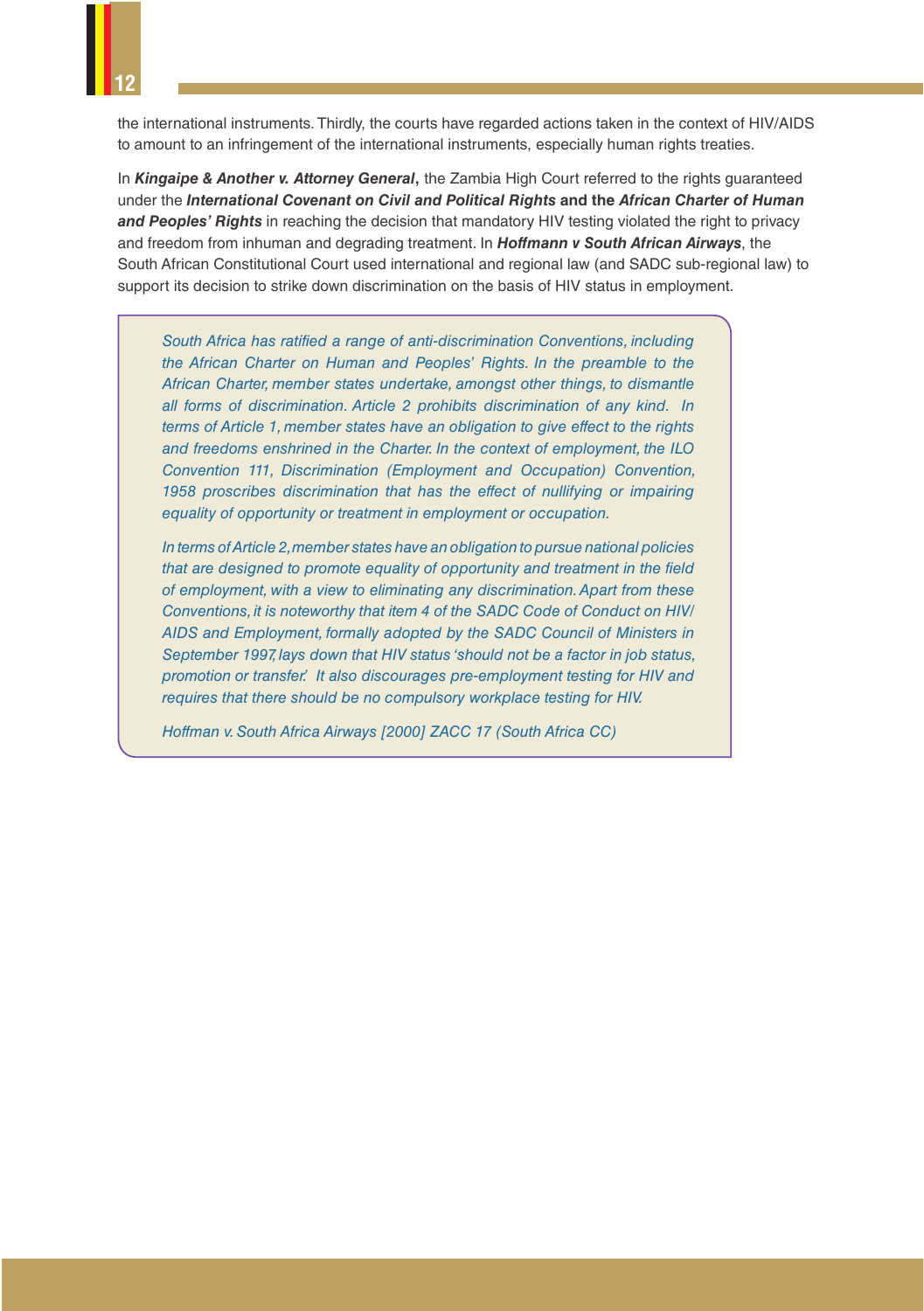# Part II: National Legal and Human Rights Frameworks on HIV in Uganda

## 2.1 Introduction

This part of the Handbook sets out the policy, legal and human rights framework on HIV in Uganda. As a Judge or judicial officer, it is imperative that one has a grasp and understanding of the policy and legal framework against which to address and determine HIV related matters that may come up in cases or disputes before the courts. This Part provides a general outlay of pertinent provisions of the policies on HIV/AIDS as well as the constitutional and legislative provisions that have a bearing on HIV/AIDs in Uganda.

## 2.2 National Policies and Strategies on Health and HIV/AIDs in Uganda

### 2.2.1. Policies

### 2.2.2.1. *National Health Policy*

The *National Health Policy* emphasizes a minimum health care package for all, and seeks to strengthen the decentralization of health care services to ensure participation and management at lower levels. The prevention and control of HIV/AIDS is listed as one of the areas to be addressed under the components of the minimum health care package. The elements of intervention under this include mitigation of the socio-economic impact of the HIV/AIDS epidemic.

 The policy also addresses sexual and reproductive health and rights, including antenatal and obstetric care, family planning, adolescent reproductive health, and violence against women. Under "legal aspects," the policy provides for updating, formulating, and disseminating laws, regulations and enforcement mechanisms relating to, among other things, stigmatization, and denial due to ill-health or incapacity.

### 2.2.2.2. *National Policy Guidelines for Voluntary HIV Counselling and Testing (VCT and HCT)*

The *National Guidelines for Voluntary HIV Counselling and Testing* were adopted in 2003. These guidelines apply to all actors involved in VCT service provision and provide that VCT services should be considered a public preventive service and should be provided free in public health institutions.

They spell out the following:

The guidelines emphasize the right of the individual to consent to an HIV test, irrespective of the reasons for the test.

- i. According to the guidelines, it is also the client's decision whether and how to disclose the results of their HIV test to others.
- ii. Requiring HIV testing from people seeking employment, study opportunities or other services can lead to discrimination and should be condemned.
- iii. VCT should be provided along with a range of supportive services, including ongoing counselling, post-test clubs, care and support, and referral for additional services.

In February 2005, the VCT Guidelines were reviewed and integrated into the National Policy Guidelines for HIV Counselling and Testing (HCT). The purpose of this was to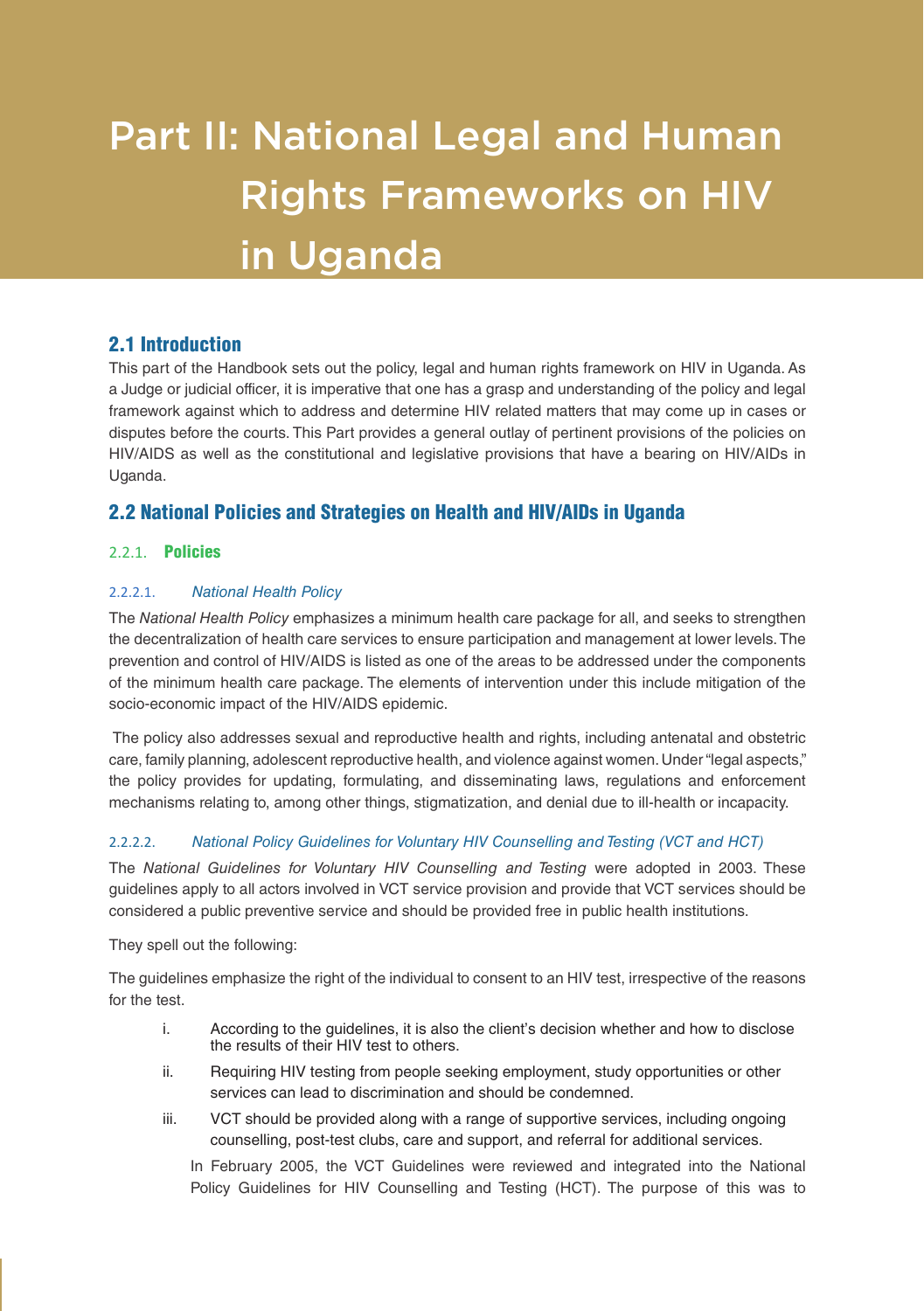

develop an all-embracing policy catering for all circumstances under which HIV testing takes place. Some of the areas addressed by the HCT policy include VCT, routine testing and counselling (RTC) and home-based HIV counselling and testing (HBHCT), testing of people seeking employment, studies or certain services, testing following occupational exposure, mandatory testing in a clinical setting, testing of legal minors (above 18 but incapable of functioning like an adult), and testing of special categories. National Policy for Reduction of the Mother-to-Child HIV Transmission (PMTCT)

The *Policy on Prevention of Mother-to-Child Transmission (PMTCT) of HIV* was adopted in 2003, includes provisions relating to treatment, voluntary counselling and testing, breastfeeding, infant feeding, vitamin supplementation, and STI diagnosis and treatment, all in relation to PMTCT. In particular, the policy recommends that:

- i. HCT services should be available in the same facility where antenatal services are provided to ease integration of the two services.
- ii. Every HIV-positive mother and her partner should be given information about the benefits and risks of breastfeeding and the use of alternative feeding options to enable them make informed choices on infant feeding.
- iii. All women should be supported in a non-judgmental manner irrespective of their choices with regard to infant feeding. HIV positive women who choose not to breastfeed their infants should be supported to safely adopt replacement feeding options.
- iv. Routine administration of multivitamins in pregnancy and vitamin in postpartum mothers and in children.

#### 2.2.2.3. *National Policy on HIV/ AIDS and the World of Work*

The goal of the policy is to "provide a framework for prevention of further spread of HIV/ AIDS and mitigation of the socio-economic impact within the world of work in Uganda". The guiding principles of the policy related to law and human rights include the following:

- i. Non-discrimination at the place of work on the basis of known or perceived HIV status (including provisions for non-discrimination in recruitment, termination of employment, deployment and transfers, grievance resolution and disciplinary measures, and payment of benefits)
- ii. Confidentiality, including the right to privacy and no obligation on employees to reveal their HIV status to the employer
- iii. Prohibition of compulsory HIV testing as a condition of recruitment, promotion or career development; and provision of HIV testing.

#### 2.2.2. Plans and Strategies

#### 2.2.2.1. *National HIV and AIDS Strategic Plan*

In 2000-2001, the Government of Uganda through the Uganda AIDS Commission formulated the National Strategic Framework (NSF) on HIV/ AIDS to cover a period of five years. The Uganda Aids Commission then developed the NSP 2007/8–2011/12 to guide the national response to HIV/AIDS over the subsequent five years. The latest is the NSP 2015/16-2019/20.

The thematic areas of the NSP are;

## *Prevention*

*• Accelerating prevention of sexual transmission of HIV targeting vulnerable and most at-risk populations.*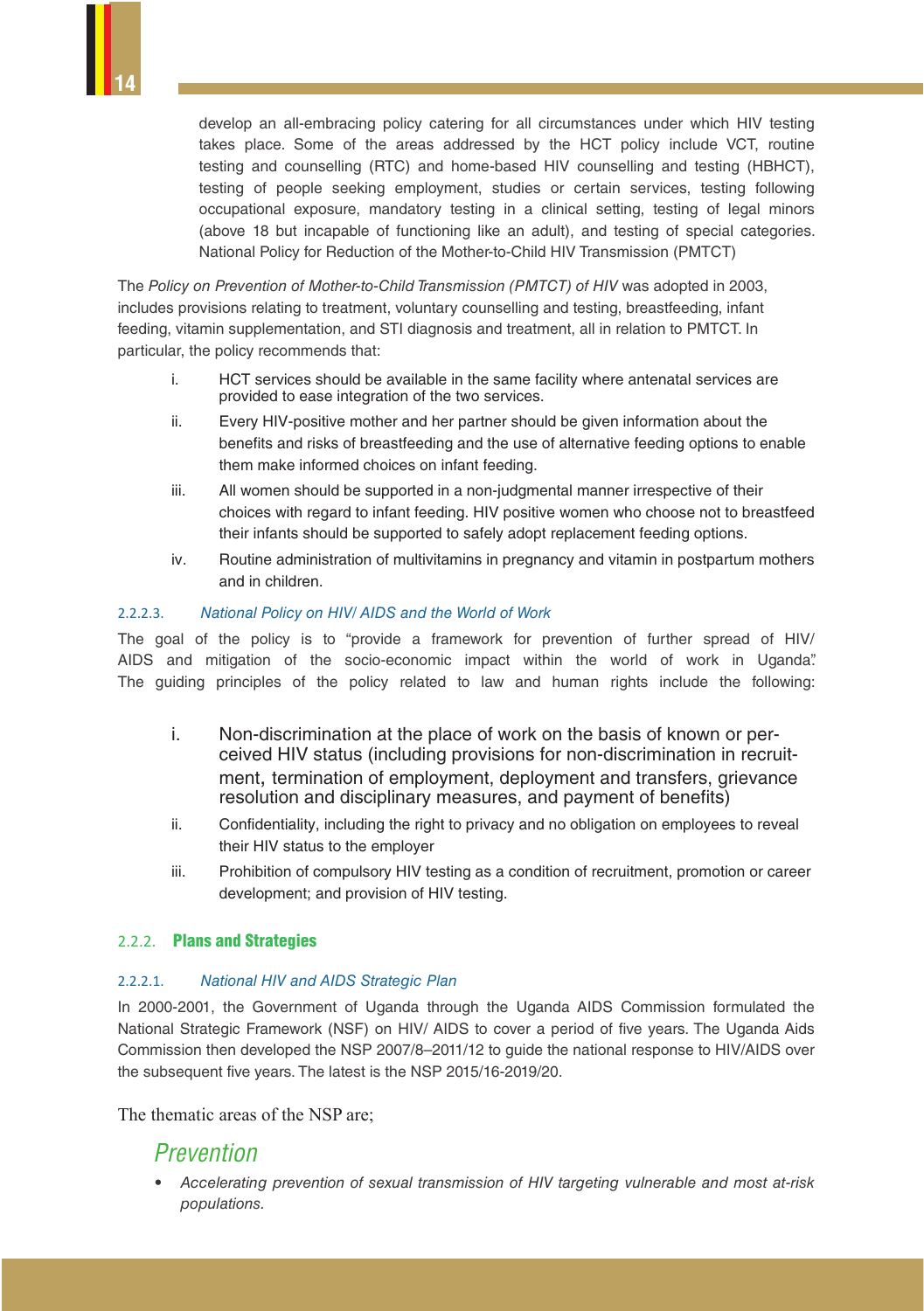*• Improve relevant legislative and policy framework that promotes the support of vulnerable groups and criminalizes deliberate transmission of HIV and AIDS.*

**15**

## *Care and treatment*

- *• Increase equitable access to Anti-Retroviral Treatment.*
- *• Prevention and treatment of opportunistic infections.*
- *• Promote positive living and empower PLHIVs networks to lead prevention of HIV transmission*

## *Social support*

- *• Ensure legal and appropriate social and community safety nets to benefit PLHIVs households, OVC women, girls, and other disadvantaged groups*
- *• Ensure there is sensitization and awareness creation on human rights and protection mechanisms*.

### 2.3 Legal Framework on HIV/AIDs in Uganda

#### 2.3.2. Constitution

#### 2.3.2.1. *Constitution of Uganda 1995 (as amended)*

The Constitution of Uganda 1995 is the primary legal text of the country and it addresses the issues of governance and relationship between individual and the State (and government). As the primary legal text, it provides the standard for the legitimacy of all legislation, being the *supreme law* of the land. The Constitution is therefore important to HIV/AIDS related matters in multifarious ways.

Firstly, the Constitution is founded on the premise of equal opportunity, including requiring the State to give *highest priority* to measures that protect and enhance the right of the people to equal opportunities in development (objective XI(i)). The equal opportunity is juxtaposed with the freedom from discrimination (Article 21).

Secondly, HIV/AIDS being a health concern, the Constitution enjoins that Ugandans enjoy rights and opportunities and access to, among others, health (objective XIV(b)). Access to HIV-related healthcare, including ARVs, is pivotal to right to health of Ugandans who are HIV+. In any event, the State is required to take all practical measures to ensure provision of basic medical services to the population (objective XX) and that includes to persons who are HIV+. Notably, the rights and opportunities and access extend to, among others, *education*  and *work*. In essence, HIV+ status should not act as a bar to education and employment opportunities.

Thirdly, all fundamental rights and freedoms are inherent (and not granted by the State) (Article 20(1)) and implies that persons living with HIV/AIDS are entitled to the full rights and freedoms exercised and enjoyed by every Ugandan and those rights should not be defined by anyone or any organ of the government depending on their HIV/AIDS status. Fourthly, given the medical information that often arises in respect of HIV testing, there is the issue of right to privacy and confidentiality of that information.

Finally, given the criminalization of HIV, especially as an aggravating factor in several offences, it is crucial that fair trial rights (Article 28) are available to persons living with HIV/ AIDS charged with offences. Therefore, the presumption of innocence (Article 28(3)) applies to a HIV+ accused person as does the principle of legality (Article 28(12)) in defining the conduct that is criminalized in relation to HIV in either instance, being HIV+ is not in itself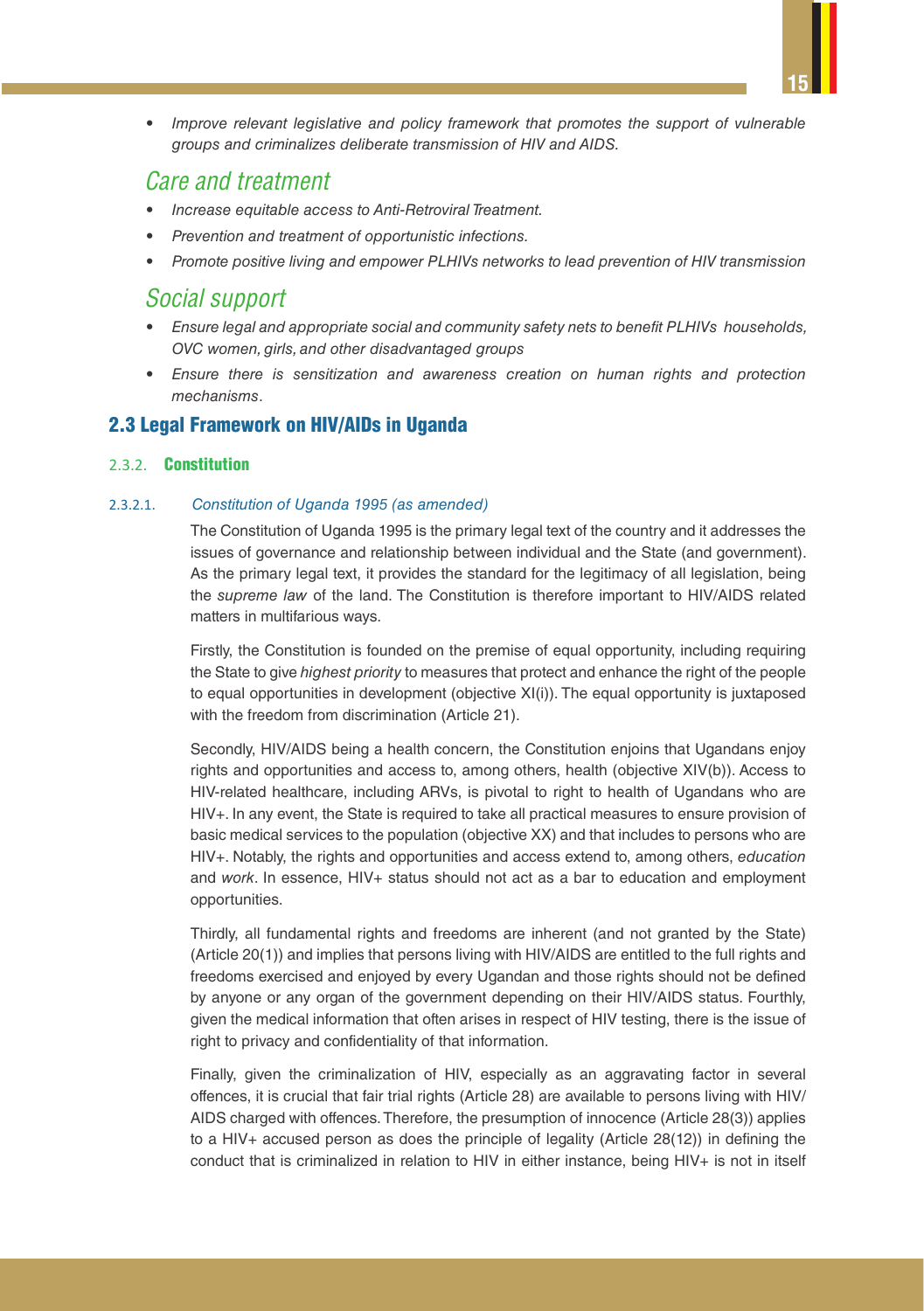a crime, even though a HIV+ status has been used to qualify severity of penalty for certain offences.

## **National Objectives and Directive Principles of State Policy.**

*I. Democratic principles.*

- *(i) The State shall be based on democratic principles which empower and encourage the active participation of all citizens at all levels in their own governance.*
- *XI. Role of the State in development.*
- *(i) The State shall give the highest priority to the enactment of legislation establishing measures that protect and enhance the right of the people to equal opportunities in development.*
- *XIV. General social and economic objectives.*
- *The State shall endeavour to fulfil the fundamental rights of all Ugandans to social justice and economic development and shall, in particular, ensure that—*
- *…*

*…*

*(b) All Ugandans enjoy rights and opportunities and access to education, health services, clean and safe water, work, decent shelter, adequate clothing, food security and pension and retirement benefits.*

*XX. Medical services.*

*The State shall take all practical measures to ensure the provision of basic medical services to the population.*

*…*

- *20. Fundamental and other human rights and freedoms.*
- *(1) Fundamental rights and freedoms of the individual are inherent and not granted by the State.*
- *21. Equality and freedom from discrimination.*
- *(1) All persons are equal before and under the law in all spheres of political, economic, social and cultural life and in every other respect and shall enjoy equal protection of the law.*
- *(2) Without prejudice to clause (1) of this article, a person shall not be discriminated against on the ground of sex, race, colour, ethnic origin, tribe, birth, creed or religion, social or economic standing, political opinion or disability.*
- *23. Protection of personal liberty.*
- *(1) No person shall be deprived of personal liberty except in any of the following cases—*
- *(d) for the purpose of preventing the spread of an infectious or contagious disease;*
- *24. Respect for human dignity and protection from inhuman treatment.*
- *No person shall be subjected to any form of torture or cruel, inhuman or degrading treatment or punishment.*
- *27. Right to privacy of person, home and other property.*
- *(2) No person shall be subjected to interference*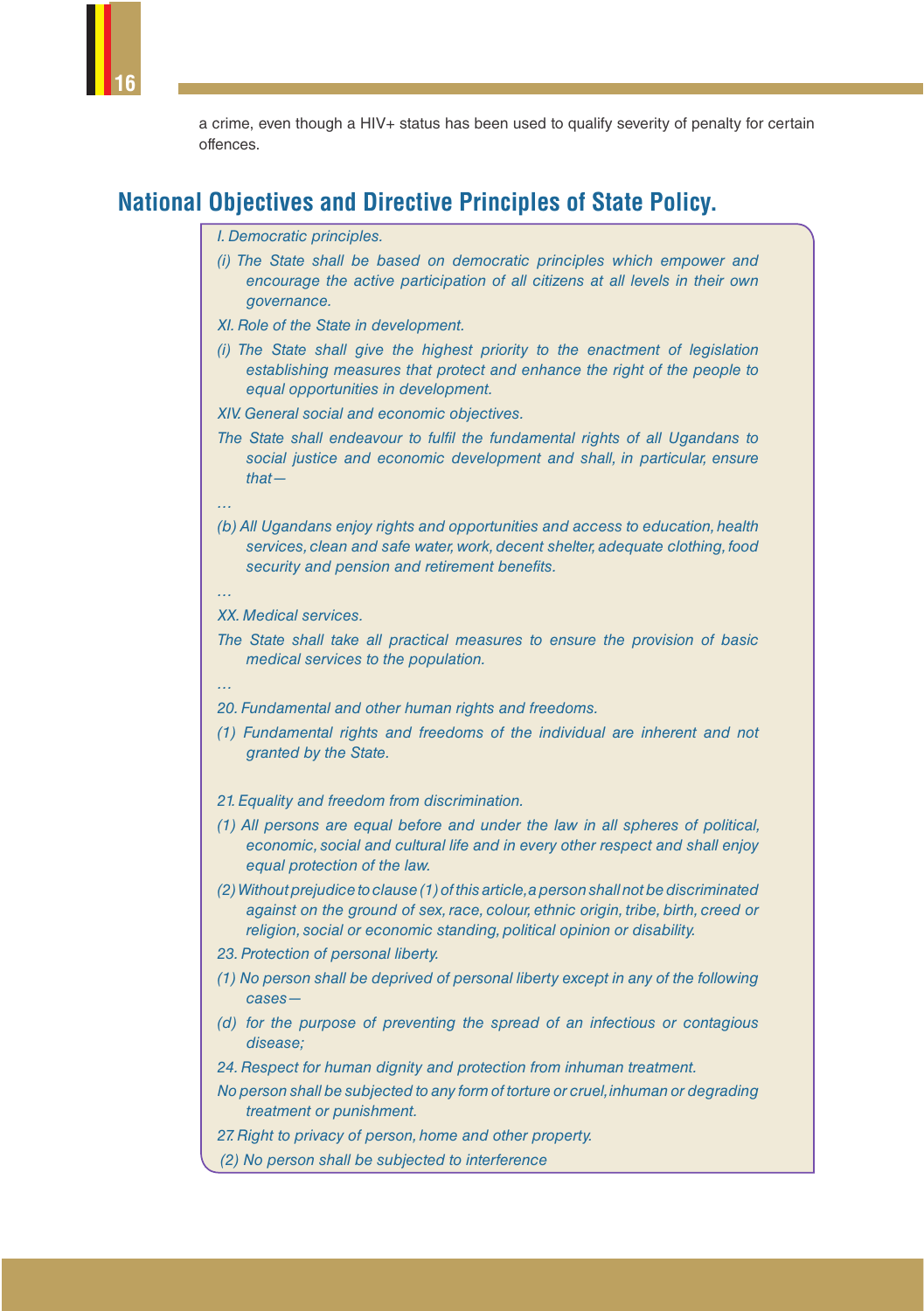

#### 2.3.2. Legislation

#### 2.3.2.1. *HIV and AIDS Prevention and Control Act 2014*

The long title of the Act stipulates its objects as being to provide for the prevention and control of HIV and AIDS, including protection, counselling, testing, care of persons living with and affected by HIV and AIDS, rights and obligations of persons living with and affected by HIV and AIDS; to establish the HIV and AIDS Trust Fund; and for other related matters.

Beyond certain contentious provisions that have given rise to debate and a petition before the courts, the HIV/AIDS Act addresses certain key approaches that have been at the forefront of efforts at control and prevention of transmission of HIV. These include (i) reasonable precautions to protect oneself and others (including use of protective measures, e.g., condoms) (section 2); voluntary counselling and testing (VCT) (sections 3-9); routine testing and counselling (RTC) (section 13); and prevention of mother-to-child transmission (PMTC) (section 15).

- *2. Reasonable care to be taken to avoid transmission of HIV.*
- *(1) A person shall take reasonable steps and precaution to protect him or herself and others from HIV infection.*
- *(2) A person shall use protective measures to protect him or herself and others from infection with HIV during sexual intercourse.*
- *3. Pre and post-test HIV counselling.*
- *(1) A health unit which carries out an HIV test shall in all cases provide pre and post-test counselling to a person undergoing an HIV test.*
- *9. Voluntary HIV testing*
- *A person may take a voluntary HIV test if he or she gives his or her informed consent.*
- *…*

Additionally, the HIV/AIDS Act addresses discrimination on grounds of HIV status in the context of work and employment (including in public service or office), education (schools), travel and habitation, credit and insurance services, healthcare services, as well as children living with HIV (sections 32-39). The Act makes HIV-based discriminatory acts civil wrongs (section 40). The Act sets out the State's obligations in HIV control and prevention (section 24) and the establishment of a HIV/AIDS Fund (sections 25-28) as well as HIV/AIDS biomedical research (sections 29-30).

Further, the Act addresses the contentious issue of disclosure or release of HIV results *vis-à-vis* confidentiality of test results (sections 18-20) and the criminalization of attempted and intentional transmission of HIV (sections 41 and 43).

#### 2.3.2.2. *Children Act, Cap 59 (as amended)*

The *Children Act* is the primary legislation on children in Uganda, addressing their rights and welfare. Section 5 of the Act confers a duty upon parent, guardian or any person having custody of a child to maintain that child and, in particular, that duty gives a child the right to education and guidance, immunization, adequate diet, clothing, shelter; and *medical attention*. Further under (2) that any person having custody of a child shall protect the child from discrimination, violence, abuse, and neglect. Section 7 of the Act prohibits social or customary practices that are harmful to the child's health. Section 3 of the Act provides for the guiding principles to be the *welfare* principles and the *children's* rights set out in the First Schedule to the Act to be the guiding principles in making any decision based on the Act.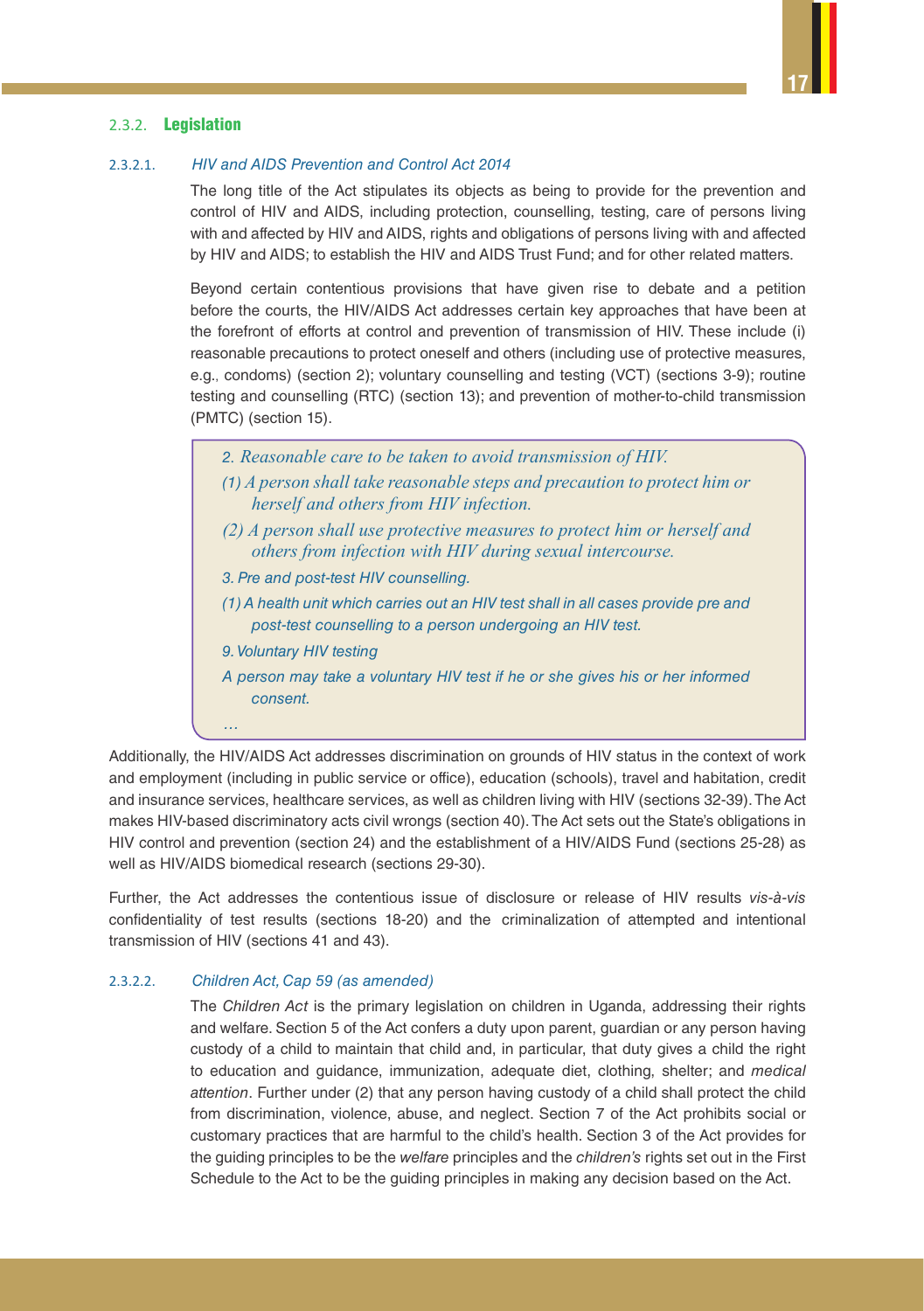#### 2.3.2.3. *Employment Act 2006*

The employment sector in Uganda constitutes a critical point of HIV-related stigma and discrimination. Although such a situation is not unique to Uganda and, as shall be discussed in Part IV of the Handbook, HIV-related issues have pervaded work and employment in many countries. Discrimination occurs in relation to recruitment, termination of employment, deployment and transfers, grievance resolution and disciplinary measures, and payment of benefits. Discrimination on the basis of HIV/AIDS is one of the instances of *unlawful* discrimination under section 6 of the *Employment Act* 2006.

### **129. Defilement of persons under eighteen years of age.**

- *(3) Any person who performs a sexual act with another person who is below the age of eighteen years in any of the circumstances specified in subsection (4) commits a felony called aggravated defilement and is, on conviction by the High Court, liable to suffer death.*
- *(4) The circumstances referred to in subsection (3) are as follows—*
- *…*

*…*

- *(b) where the offender is infected with the Human Immunodeficiency Virus (HIV);*
- *(6) Where a person is charged with the offence under this section that person shall undergo a medical examination as to his or her Human Immunodeficiency Virus (HIV) status.*

Further section 6(7) of the Act is to the effect that "every employer shall pay male and female equal remuneration for work of equal value". This implies that HIV + employees should not be treated differently from those who are HIV-. Additionally, section 7(2) of the Act prohibits sexual harassment of employees of whichever kind, a prohibition that creates legal protection particularly for female employees who are often placed at the risk of contracting HIV/AIDS through demands for sex by their employers.

#### 2.3.2.4. *Penal Code Act Cap 120 (as amended)*

The *Penal Code Act* is the primary penal law of Uganda under which it criminalizes and prescribes punishment for a wide range of offences. A portion of the offences relate to conduct that dehumanize and degrade women, such as rape, defilement, indecent assault, and other sexual and gender-based crimes. The Penal Code Act, through amendments introduced in 2007, made HIV an aggravating factor for the sexual offences of *defilement*, being one of the aspects of the new offence termed *aggravated defilement*. The offence of aggravated defilement is committed where the accused is infected with HIV (section 129(3) and (4)(b)). The amendment also requires that a person charged with aggravated defilement be examined as regards his/her HIV status (section 129(6)). The amendment in the penal Code in 2007 was largely viewed as a deterrent measure to provide protection to young girls and boys at risk of HIV through sexual violence and exploitation.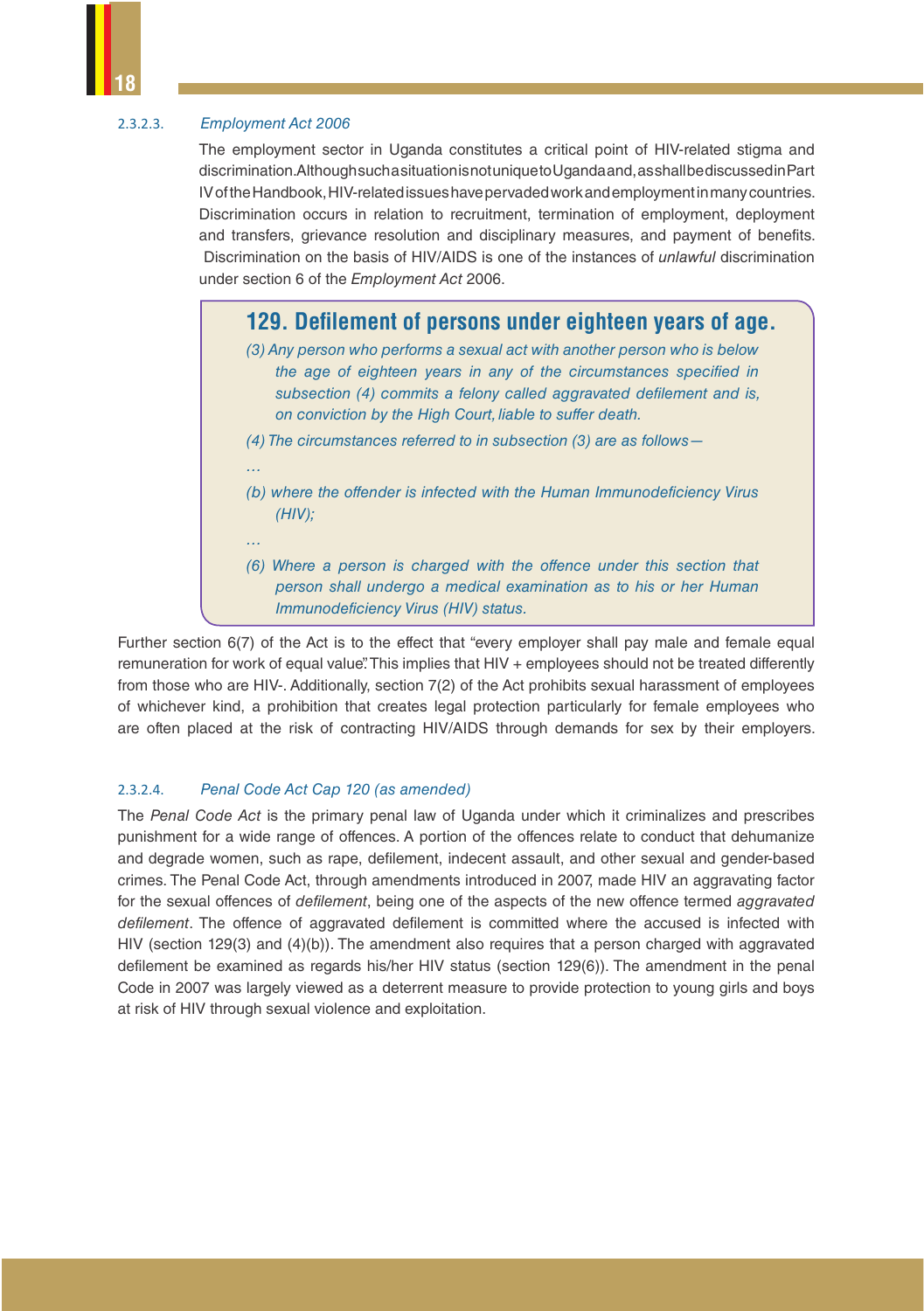*6. Discrimination in employment.*

*(3) Discrimination in employment shall be unlawful and for the purposes of this Act, discrimination includes any distinction, exclusion or preference made on the basis of race, colour, sex, religion, political opinion, national extraction or social origin, the HIV status or disability which has the effect of nullifying or impairing the treatment of a person in employment or occupation or preventing an employee from obtaining any benefit under a contract of service.*

Additionally, the *Penal Code Act* provides an offence of engaging in negligent acts likely to spread infection of disease (section 171). This provision has been applied in recent years to prosecute persons who are HIV+ and whose actions are deemed to have been negligent as to likely occasion infection of others with HIV.

#### **171. Negligent act likely to spread infection of disease**

*Any person who unlawfully or negligently does any act which is and which he or she knows or has reason to believe to be likely to spread the infection of any disease dangerous to life commits an offence and is liable to imprisonment for seven years.*

The use of section 171 of the *Penal Code* is best illustrated in the cases of *Rosemary Namubiru v. Uganda***,** *HC Crim. Rev 50/2014 (HC) and Komuhangi Silvia v Uganda, [2019] UGHC 39 (HC).*

#### 2.3.2.5. *Equal Opportunities Commission Act 2007*

The *Equal Opportunities Commission Act* establishes the Commission charged with monitoring, evaluating and ensuring that policies, laws, plans, programs, activities, practices, traditions, cultures, usages and customs of various State organs and agencies are *compliant with equal opportunities* (section 14(1) of the Act).

The Commission is created under the Act pursuant to provisions of article 32 of the 1995 Constitution. The Commission's remit to address equal opportunities is undertaken in the context that State organs and agencies take actions regardless of sex, age, race, colour, ethnic origin, tribe, birth, creed, religion, *health status,* social or economic standing, political opinion or disability. The inclusion of "health status" is crucial for HIV/AIDS, in that equal opportunity in the sense of same treatment or consideration in the enjoyment of rights and freedoms, attainment of access to social services, education, employment and physical environment or participation in social, cultural and political activities should be available to persons living with HIV/AIDS. HIV+ persons should not be marginalized from opportunities in life as result of HIV/AIDS health status.

#### *1. Interpretation.*

*…*

*In this Act, unless the context otherwise requires—*

*"discrimination" means any act, omission, policy, law, rule, practice, distinction, condition, situation, exclusion or preference which, directly or indirectly, has the effect of nullifying or impairing equal opportunities or marginalizing a section of society or resulting in unequal treatment of persons in employment or in the enjoyment of rights and freedoms on the basis of sex, race, colour,*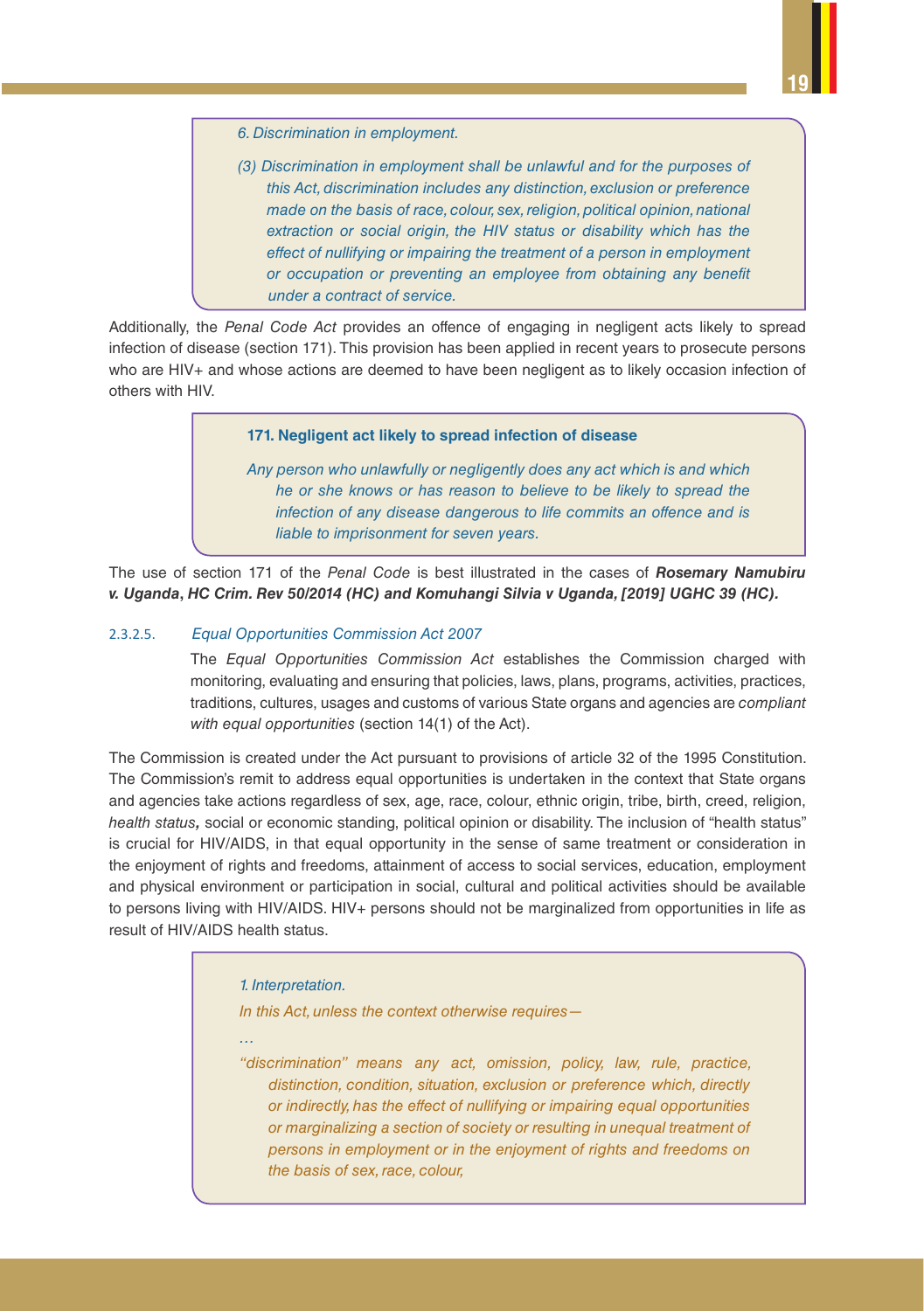

The Commission should be able to monitor, evaluate and ensure equal opportunity for such persons regardless of the HIV/AIDS health status (and their marginalization as a result of that *health status*).

#### 2.3.2.6. *Prevention of Trafficking in Persons Act 2009*

The long title to the *Prevention of Trafficking in Persons Act* states that it is "An Act to provide for the prohibition of trafficking in persons, creation of offences, prosecution and punishment of offenders, prevention of the vice of trafficking in persons, protection of victims of trafficking in persons, and other related matters." The Act has certain HIV/AIDS specific provisions as reflected in sections 4 and 5. Section 4 provides for *aggravated* trafficking in persons that, includes, among the aggravating factors, where the trafficked victim gets infected with HIV/ AIDs (under sub-section (j)), and the offence of aggravated trafficking carries the penalty of life imprisonment.

*4. Aggravated trafficking in persons.*

*A person commits the offence of aggravated trafficking where-*

*(j) the victim dies, becomes a person of unsound mind, suffers mutilation, gets infected with HIV/AIDS or any other life-threatening illness; And shall be liable to imprisonment for life.*

The case that underscores the link between human trafficking of female for sexual exploitation and HIV/AIDS is *Uganda v. Natukunda Faith, HCT/ICD/CO-001/2012***.** *In this case, the victims had been trafficked to China under the pretext of being given jobs. One of the two victims became infected with HIV AIDS. The prosecutor submitted victim impact statements highlighting the trauma, emotional stress and damage to relationships caused by the victimisation, as well as the long-term physical impacts of forced prostitution (including ongoing pain, infection with HIV and potential fertility problems). The victims had given up employment and businesses on the promise of better opportunities abroad and returned without jobs and with lower earning potential. Both had also incurred expenses related to transport, medical treatment and the criminal case.* 

Additionally, section 5(f) penalizes trafficking in children, providing that persons who uses a child or any body part of a child in witchcraft, rituals and related practices, commit the offence of aggravated trafficking in children and may be liable to suffer death.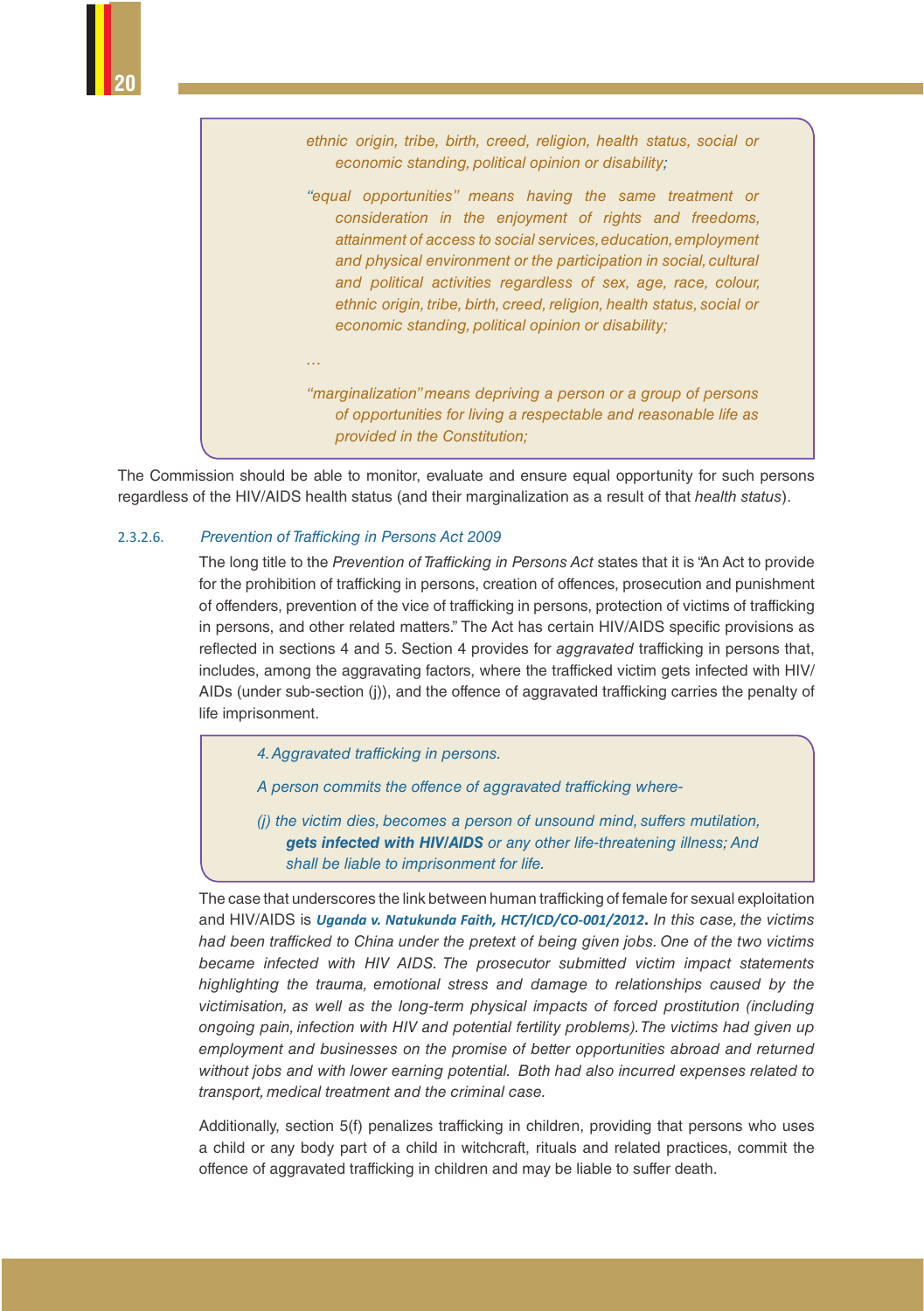#### 2.3.2.7. *Prohibition of Female Genital Mutilation Act 2010*

The *Prohibition of Female Genital Mutilation Act* prohibits and criminalizes cultural practice of female genital mutilation (FGM) and any other harmful cultural practices that undermine the dignity of women and girls. The Act likewise has HIV/AIDS specific provisions in relation to the offence of *aggravated* female genital mutilation under section

*3(1)(d), with the likelihood, upon conviction for the offence, of life imprisonment under section 3(2).*

*2.Aggravated female genital mutilation.* 

- *(1) A person commits the offence of aggravated female genital mutilation where—*
- *(d) the victim is infected with HIV as a result of the act of female genital mutilation;*
- *(2) A person who commits the offence of aggravated female genital mutilation is liable on conviction to life imprisonment.*

#### 2.3.2.8. *Domestic Violence Act 2010*

*…*

As per its long title, the *Domestic Violence Act* seeks to provide protection of victims of domestic violence and punishment of perpetrators of domestic violence. The Act defines domestic violence in as broadly as to include (i) *physical* abuse, (ii) *sexual* abuse, (iii) *emotional, verbal and* psychological abuse, and (iv) *economic* abuse (section 2). It also includes harassment, harm, injury or endangerment to a victim. Each instance of domestic violence is given further interpretation under section 2 of the Act. The Act expressly makes a prohibition of domestic violence (section 4 (1)) and makes it an offence punishable on conviction with a fine equivalent to 20 currency points and imprisonment of up to 2 years (section 4(2)) or both.

#### **2. Interpretation**

*In this Act, unless the context otherwise requires—*

*"domestic violence" constitutes any act or omission of a perpetrator which—*

- *(a) harms, injures or endangers the health, safety, life, limb or well-being, whether mental or physical, of the victim or tends to do so and includes causing physical abuse, sexual abuse, emotional, verbal and psychological abuse, and economic abuse;*
- *…*

*…*

*"sexual abuse" includes any conduct of a sexual nature that abuses, humiliates, degrades or otherwise violates the dignity of another person;*

- *…*
- *4. Prohibition of domestic violence*
- *(1) A person in a domestic relationship shall not engage in domestic violence.*

Although the Act does not make reference to HIV/AIDS, the prohibition of the multifaceted forms of domestic violence are pertinent to persons living with or affected by HIV, especially women, as partners or wives. As Human Rights Watch noted in 2003, long before the enactment of the Act, that "domestic violence inhibits women's control over sexual matters" given the fact

**21**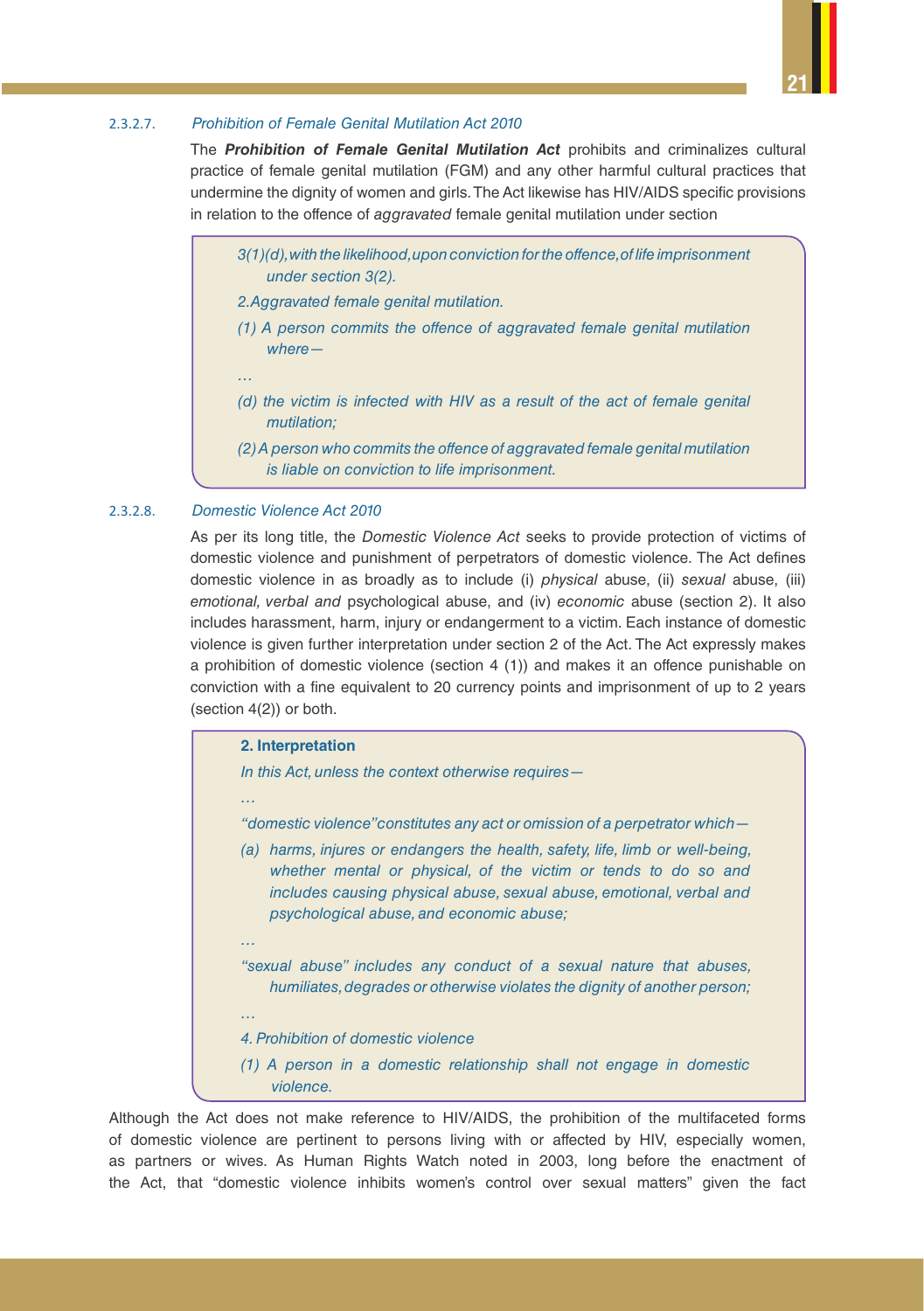that "women have equal decision-making power and status within their intimate relationships". The HRW report documented instances in which domestic violence led to "a heightened risk of HIV transmission" and noted that "domestic violence is just one of a number of factors that increase women's vulnerability to HIV transmission" given, among other factors, their (i) lack of bodily autonomy; (ii) perception of sex as a marital obligation; (iii) inability to negotiate condom use; (iv) being forced into sex (marital rape); (v) unequal relations in instances of discordancy; and (vi) susceptibility to violence in situations where they are HIV+.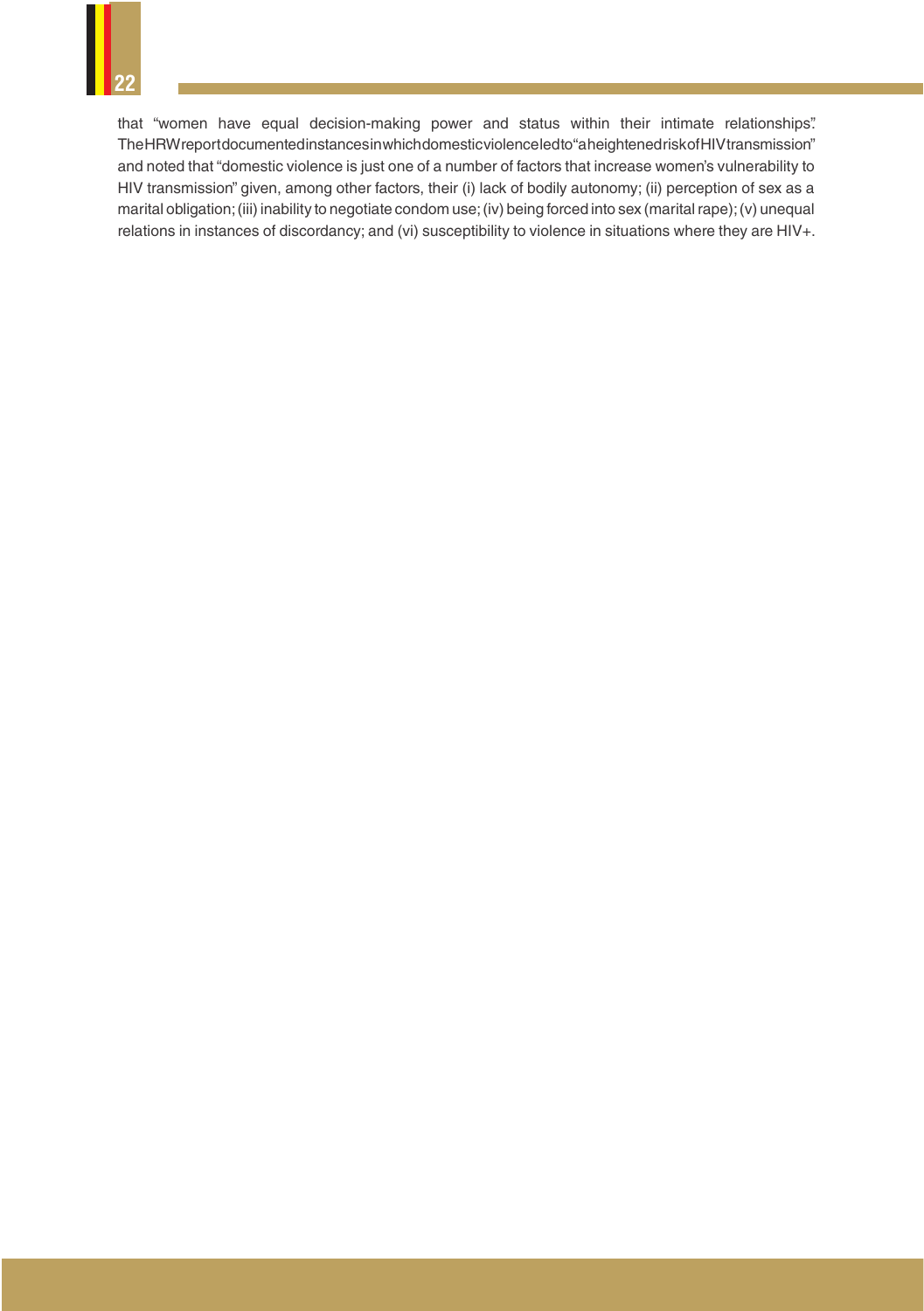# Part III: Gaps in National Legal and Human Rights Frameworks on HIV in Uganda

# 3.1 Introduction

While Uganda has received international praise for its responses to the adverse medical effects of the epidemic, it has paid comparatively limited attention to the epidemic's legal and human rights implications. This is especially true for marginalized populations who are most vulnerable to HIV-related human rights abuses: women (especially young women, widows, and women living in fishing communities); sex workers; orphans and vulnerable children; lesbian, gay, bisexual, transgender (LGBTI) persons; and internally displaced persons. Stigmatization and discrimination trigger a wide range of human rights abuses for which the great majority of those affected have not sought justice.

# 3.2 Access to Justice

Access to justice for all is hindered not only by the lack of a supportive legal framework and standard mechanisms for redress, but also by context-based factors such as limited knowledge of rights among people with HIV and those at risk, judicial corruption, inability to identify perpetrators, limited access to and affordability of legal aid services, and the stigmatization, discrimination and powerlessness that stem from being a member of a socially marginalized group. While there are some attempts in Uganda to provide legal services for people living with HIV, legal services targeting those affected by HIV or at risk of HIV are disproportionately fewer. Article 28 of the Constitution of Uganda,1995 provides for the presumption of innocence in all criminal offences, but this is impliedly denied to HIV infected persons when it comes to sexual related offences.

Meeting the demand for timely and affordable legal services is critical to stemming HIV-related human rights abuses in Uganda and elsewhere. In Uganda, legal services are often inaccessible, ineffective, disproportionately accessible, or non-existent.

# 3.3 Non–Participation of the Affected Population in Assessing and Making Laws and **Requlations**

Laws and regulations are pertinent to another key human rights principle: that of participation. It has been recognized that participation of affected populations in all stages of decision-making and implementation of policies and programmes is a precondition of sustainable development, and indeed, evidence shows that there is an association between participation of affected populations and health outcomes.

In reality, many affected populations are unable to participate in assessing and making laws and regulations because of on-going discrimination, often associated with increased exposure to violence and disease. For example, some States legally restrict transgender, lesbian, gay or sex-worker identified groups from registering as associations; others enact laws criminalizing their speech. All of these measures affect their ability to work against violence, HIV/AIDS and other issues of great importance to sexual health.

> *At both the international and regional level, courts and human rights bodies have found these kinds of restrictive laws to be violations of fundamental rights of speech, association, and protection from non-discrimination. In the decisions*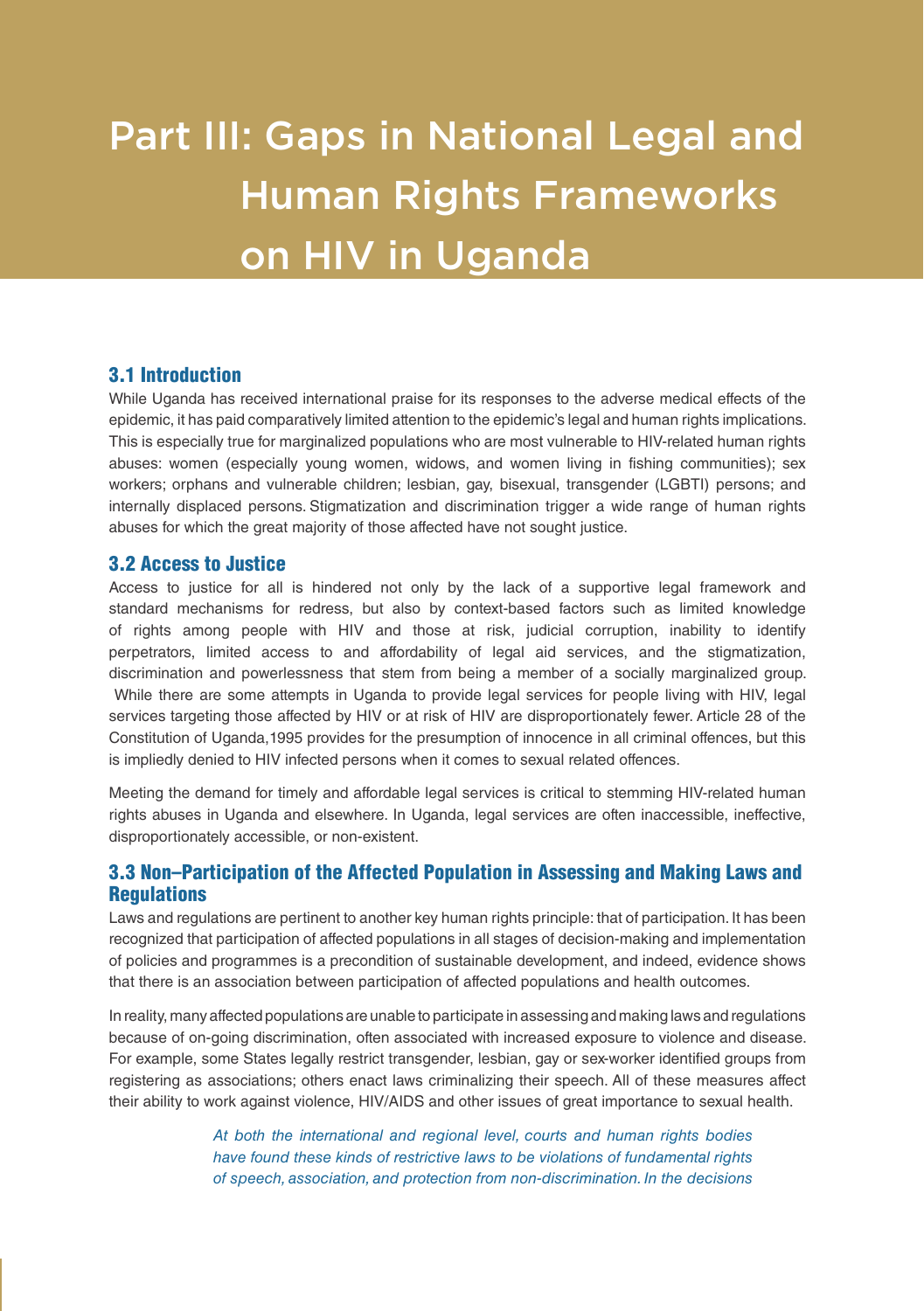*emanating from Regional Courts, the basic principles of ensuring rights to participation in society are affirmed.*

#### *WHO, Sexual Health, Human Rights and the Law (2015).*

#### 3.4 Criminalization of HIV Status and Incarceration

On the issue of criminalization, it is pertinent to note that section 129(4)(c) of the Penal Code Act is couched in terms of strict liability in that once a child is below 14 years the offender is deemed to have known his *sero*-status. Practice, however, demonstrates that many accused persons get to know the *sero-*status upon the commission of the offence. It is, therefore, evident that in a similar manner, the courts would be as biased as the law which they apply.

Although Sections 129 of the Penal Code Act, cap 120 as amended by section 2 of the Penal Code Amendment Act, 2007 and Section 129(6) are largely seen as a deterrent measure to provide protection to young girls and boys at risk of HIV/ AIDS through sexual violence and exploitation, it has been interpreted by some as discriminatory against people living with HIV. In addition to the potentially stigmatizing effect of creating a special crime of HIV transmission, the provision implies that all persons accused of defilement must be subjected to a mandatory HIV/AIDS test, thus exposing the zero-status of both victim and offender.

In his book *Fundamentals of Health Law in Uganda,*Professor Twinomugisha makes the argument that there is no need for a law to specifically target a disease such as HIV/AIDS, and asks the question: "why target HIV/AIDS? Are we going to have a separate legislation to tackle TB, hepatitis, typhoid and other communicable diseases?" Additionally, being compulsorily confined to one location, people in prison and other detention facilities are reliant upon the incarcerating authority for access to health services.

Sexual activities take place in correctional facilities. Few studies have examined the public health impact of access to sexual health services in correctional settings, but it has been found that high levels of discrimination against those living with HIV motivate prisoners to hide their HIV status and that those with a history of incarceration within 12 months of initiating highly-active antiretroviral treatment (HAART) are more likely not to adhere to treatment.

According to section 1(u) of the *Public Health Act* an infectious disease is any disease which can be transmitted directly or indirectly by any person suffering from it to any other person. This definition makes HIV to fall under Article 23(1)(d) of the Constitution and the implication of this is that an HIV victim can unlawfully be detained on that basis under the cover of that Article.

Under section 10(a) of the Act, the Minister may by statutory order declare any infectious disease a notifiable disease for the purpose of the Act. According to section 12 of the Act, a medical officer of health is empowered to inspect premises where he has reasonable grounds to believe that any person(s) suffering from an infectious disease has or have resided on the premises. The Act provides for other such measures to be taken. However, implementation of the above measures may have serious implications for human rights. The measures may adversely affect several human rights, including freedom from torture, cruel, inhuman and degrading treatment, privacy, confidentiality, the right to refuse medical treatment and bodily integrity.

The measures taken may even increase stigma and discrimination against persons suffering from such a disease.

 The Act violates many rights such as privacy and confidentiality, security of the person, the right to health and freedom from cruel, inhuman and degrading treatment.

More progressive enforcement mechanisms such as public awareness may be more productive than criminal sanctions.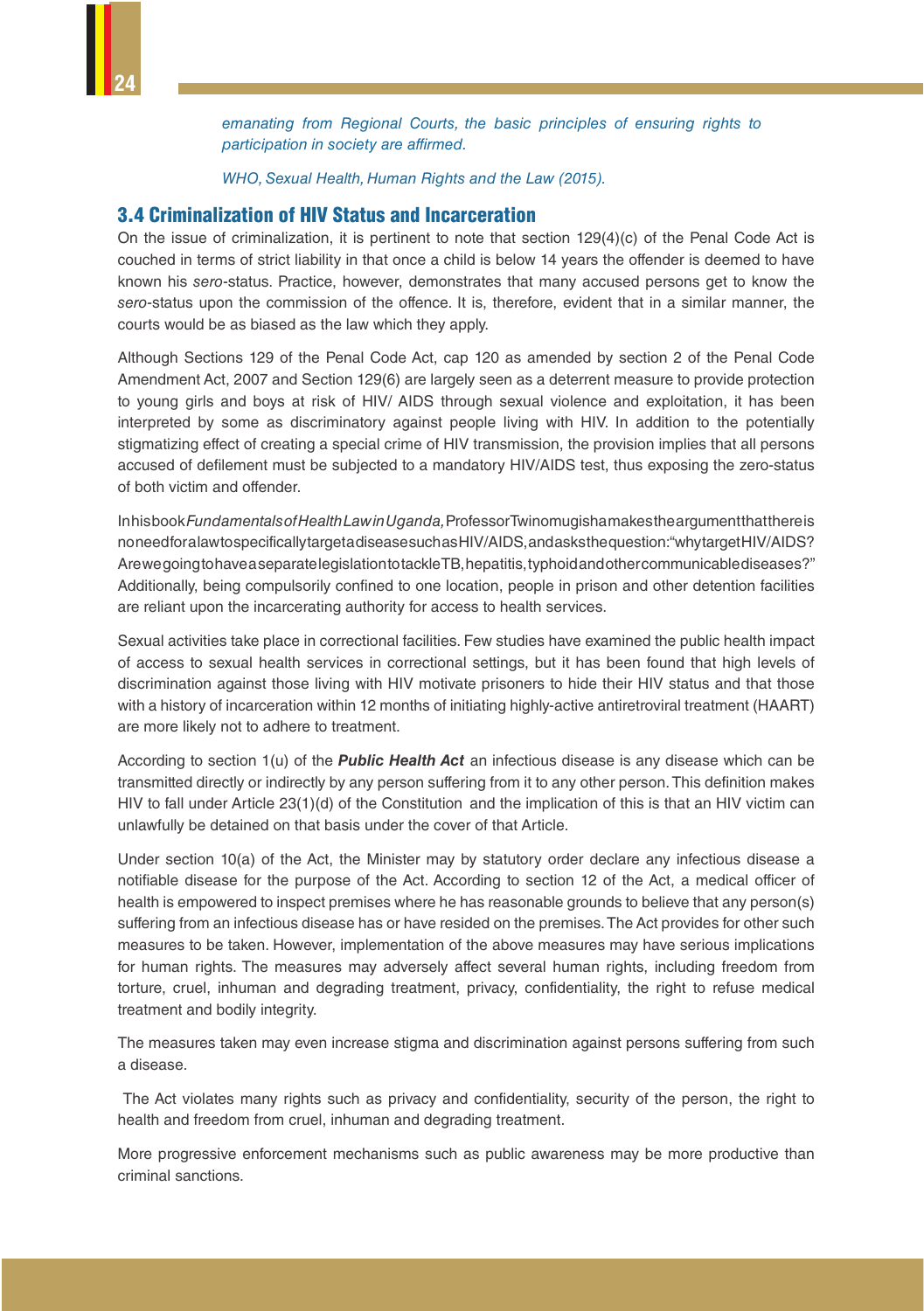# 3.5 Stigmatization and Prohibition of Discrimination against PLHIV

Good public health legislation to tackle STIs necessitates use of the best available evidence as a basis of its enactment. Prevention of the STI should be the primary objective of the legislation, which must respect human rights. Any infringement of human rights of persons suffering from STIs must be sufficiently justified.

 HIV-related human rights abuses abound in Uganda, affecting people living with, affected by and at risk of HIV. Stigmatization and discrimination trigger a wide range of human rights abuses for which the great majority of those affected have not sought justice.

PLHIV or presumed to be PLHIV experience stigma, exclusion, abandonment, and even physical violence. They are excluded from, among others, access to housing, employment, health-care services, immigration, and education.

 Stigmatized, criminalized sex workers are unable to access programmes of HIV prevention and care. HIV criminalization has been a critical aspect of the debate on stigmatization. International human rights experts as well as the United Nations have cautioned against HIV specific criminal laws, urging that existing criminal law is sufficient to punish the few cases in which individuals transmit HIV with malicious intent. Uganda's provision needs to be subjected to further review in order to ensure that the protection of vulnerable children does not negatively affect the rights of others.

HIV-related issues arise in a wide array of legal proceedings. Courts in different jurisdictions have had mixed records in their response to HIV. Some court decisions have contributed to an environment that protects human rights and advances effective HIV prevention, care, treatment and support; others have resulted in injustices and fuelled stigma.

There has been potential impact of criminalization on public health initiatives that have included—

- A. Stigmatization through the introduction of HIV-specific criminal laws, or inflammatory media coverage or statements by public figures regarding individual prosecutions, contributes to the stigma surrounding HIV/AIDS and people living with the disease as 'potential criminals' and as a threat to the 'general public.'
- B. Spreading misinformation about how HIV is transmitted. This occurs through the inappropriate, overly-broad use of the criminal law which also risks resulting in very serious charges and sentences where there is no significant risk of transmission.
- C. Consequential harm to public health by deterring HIV testing. If the person who knows their HIV-positive status is exposed to possible criminal prosecution, policy-makers must assess whether any effect the criminal law has in deterring risk activity could ultimately be outweighed by the harm it does to public health by deterring HIV testing.
- D. Undermining the confidence of PLHIV in counsellors. Criminalizing risky conduct by a PLHIV could undermine their confidence in counsellors if the information that people living with HIV/AIDS discuss with a counsellor is not protected from search and seizure by police and prosecutors. Compromising confidentiality may also have an effect not just with respect to HIV, but also on the willingness to seek treatment of other sexually transmitted diseases, the presence of which increases the risk of HIV transmission.

Creation of false sense of security among people who are or think they are HIV-. When criminalization is done, those who are not charged may expect that the existence of criminal prohibition for 'other' (i.e., HIV+) people means that the remnants are not at risk and so may carry on their lives in a risky manner. This may result in reducing the risk of unprotected sex. As such, it could undermine the public health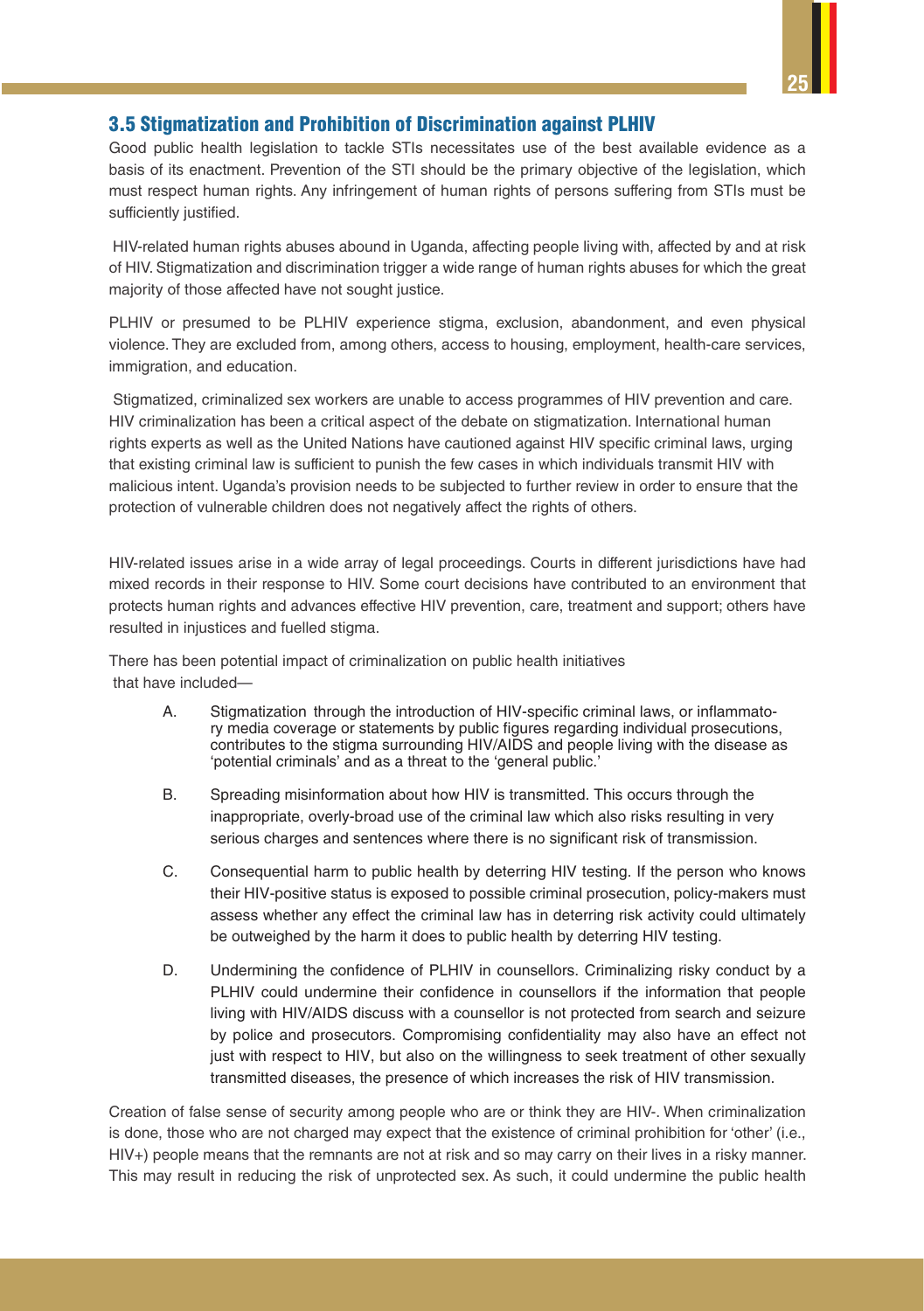message that everyone should take measures to reduce or avoid activities/behaviour that could increase their risk of HIV transmission.

The criminalization of HIV non-disclosure, exposure and/or transmission is controversial. Proponents of criminalization of HIV non-disclosure, exposure or transmission by the infected person often assert that invoking the criminal law promotes public health by deterring and punishing behaviour that exposes others to the risk of HIV transmission. There is little evidence that criminal prosecutions help prevent new infections by increasing safer sex practices or disclosure to sexual partners. Rather, there are indications that overly broad criminalization of HIV non-disclosure, exposure or transmission undermines public health and can result in miscarriage of justice.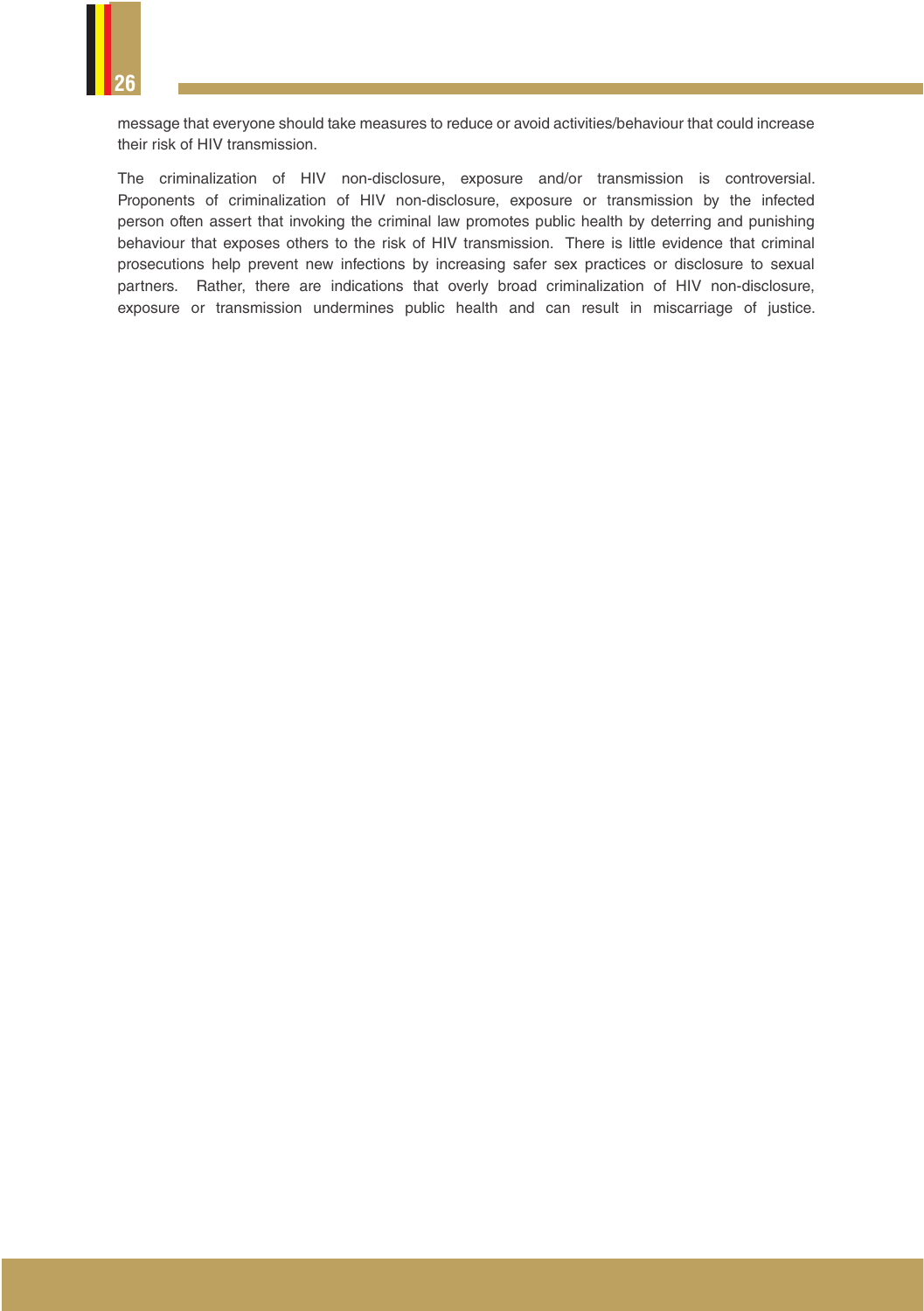# Part IV: Legal and Human Rights aspects in the context of HIV—Critical Areas and

### 4.1 Criminalization of Transmission of HIV

It is increasingly being established that criminalization of transmission of HIV is not beneficial.

#### 4.1.1. Adverse Effects of the Criminalization of HIV

Catherine Hanssens, executive director of the Center for HIV Law and Policy in New York, says HIV criminalization is unjust, bad public health policy and is a barrier to testing if a person doesn't know their status, they can't be charged with nondisclosure. She said that criminalization fuels the epidemic rather than reducing it. [--] She added that the available data shows that HIV criminalization disproportionately affects people of color, in particular African-American men. Further, that "the availability of the criminal law to pursue so-called HIV exposure and failure to disclose cases can serve as a proxy for pursuing people on the basis of race, sexual orientation society's outlaws. It is just not appropriate even in those relatively rare cases when HIV transmission actually occurs to treat people with HIV as dangerous felons, sex offenders and murderers who deserve decades in prison for a disease that all of us can and must be empowered to protect ourselves against, "Hanssens stated. Scott Schoettes a Lawyer working with Lambda Legal stated that:

*"What drives these laws is ignorance regarding the real routes and risks of transmission," Schoettes said. "It's much harder to transmit than people think, and I think the sentences are driven by the misunderstanding of the current-day consequences of living with HIV." The laws are being used to stigmatize and marginalize people with HIV. "If you engage in safe sex, you have not committed a crime. If you put on a condom, you have engaged in safe sex.*

Rep. Barbara Lee, D-California expressed the opinion that: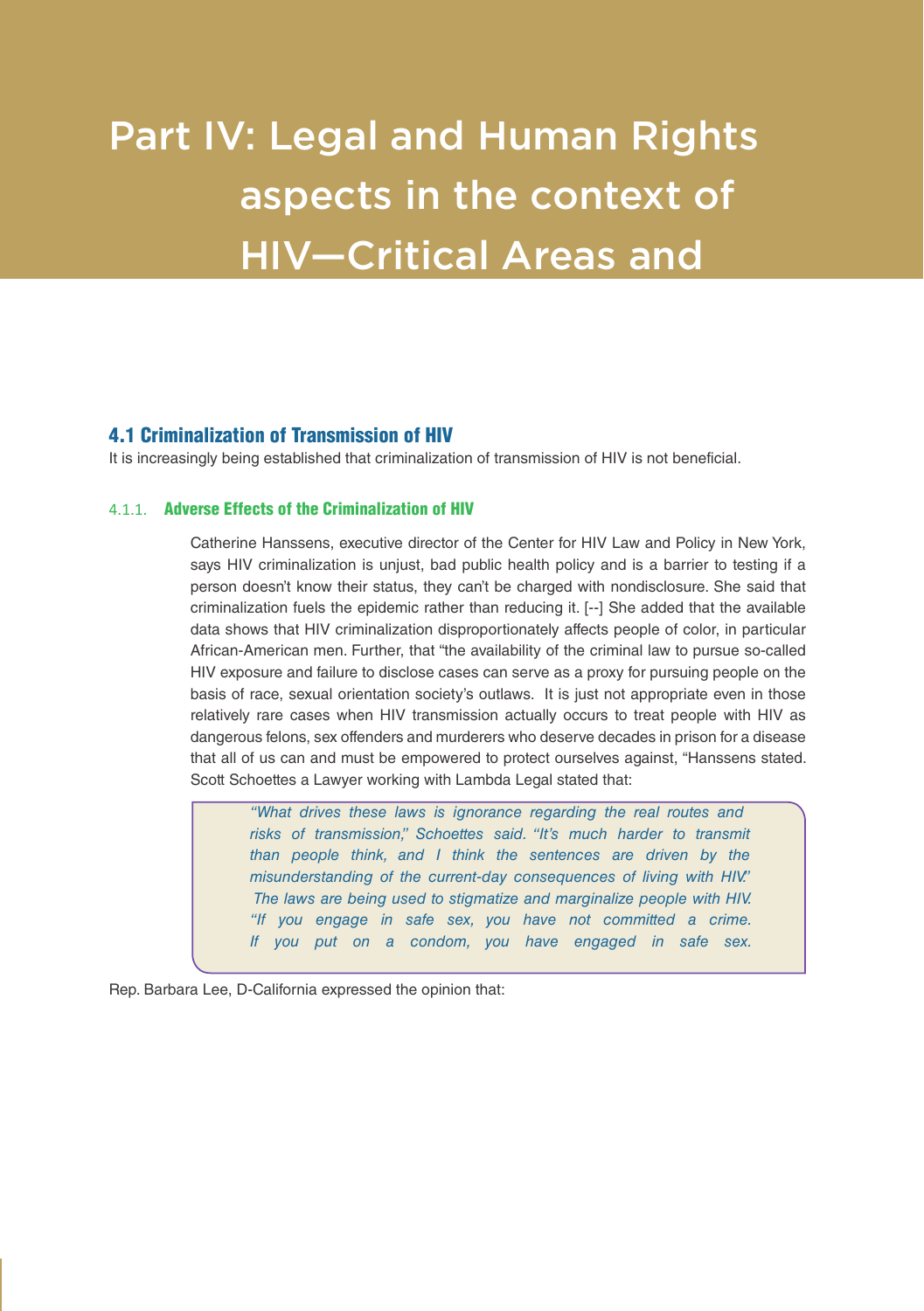*"Laws that place an additional burden on HIV-positive individuals because of their HIV status lag far behind the medical advances and scientific discoveries in the fight against the epidemic. Instead of progress against the disease and protection for PLWHIV, criminalization laws breed fear, discrimination, distrust and hatred." There is no need to single out one disease, particularly one already burdened with stigma. Those who cause harm to others by purposefully transmitting HIV can still be held accountable, without the need to unfairly criminalize all those living with HIV."* 

*The Illinois Law was criticized for singling out HIV, an illness that disproportionately affects LGBTQ, Black and Latino people and attach criminal penalties, while other contagious illnesses (including COVID-19) are treated as public health issues. They say that the 30-year-old Illinois HIV law doesn't take into account the effectiveness of modern antiretroviral drugs, which are capable of reducing the risk of sexual transmission of HIV to basically zero. Also, the CDC noted "this same standard is not applied to other treatable diseases. Further, these laws have been shown to discourage HIV testing, increase stigma, and exacerbate disparities.*

The Illinois HIV Action Alliance which lobbied for the Bill, stated:

#### *The case of John Savage*

*It illustrates the need to decriminalise HIV. Cicero police detective John Savage, who is HIV-positive, was charged under an Illinois law that makes it a felony, punishable by up to seven years in prison, for a person carrying the virus to have unprotected sex without first disclosing his HIV status. The felony charge emanated from a complaint made by a man with whom he had gone on a date. Savage's criminal charge was eventually reduced to a single misdemeanour with no jail time. The complainant had not contracted HIV, and in court, Savage*  was able to demonstrate that he had been taking medication for blocking *transmission of the virus. This spoiled his name as Chicago newspapers and TV stations had broadcast the allegations. Some of Savage's relatives, people who hadn't known he was gay and HIV-positive, turned their backs on him. He lost his confidence in the criminal justice system and his passion for police work.*

*Currently, a number of countries in Africa criminalize the transmission of HIV. Uganda's Penal Code Act cap 120; the HIV and AIDS Prevention and Control Act, 2014 are an examples of such a laws* 

#### Penal Law Criminalization I: Criminal Assault and Consent

Prior to the enactment of specific legislation on the transmission of HIV including Uganda's *HIV and AIDS Prevention and Control Act* 2014, the punishment of acts of intentional transmission of HIV have been under traditional penal law provisions on 'assault' especially 'sexual assault' causing bodily harm, rape, negligent or reckless spread of disease, etc.

> *The issue before us arises out of the fact that this appellant is HIV positive … and he knew about his HIV status. Even on his own account he did not inform the complainant about his HIV status . Where one party to sexual activity has a sexually transmissible disease which is*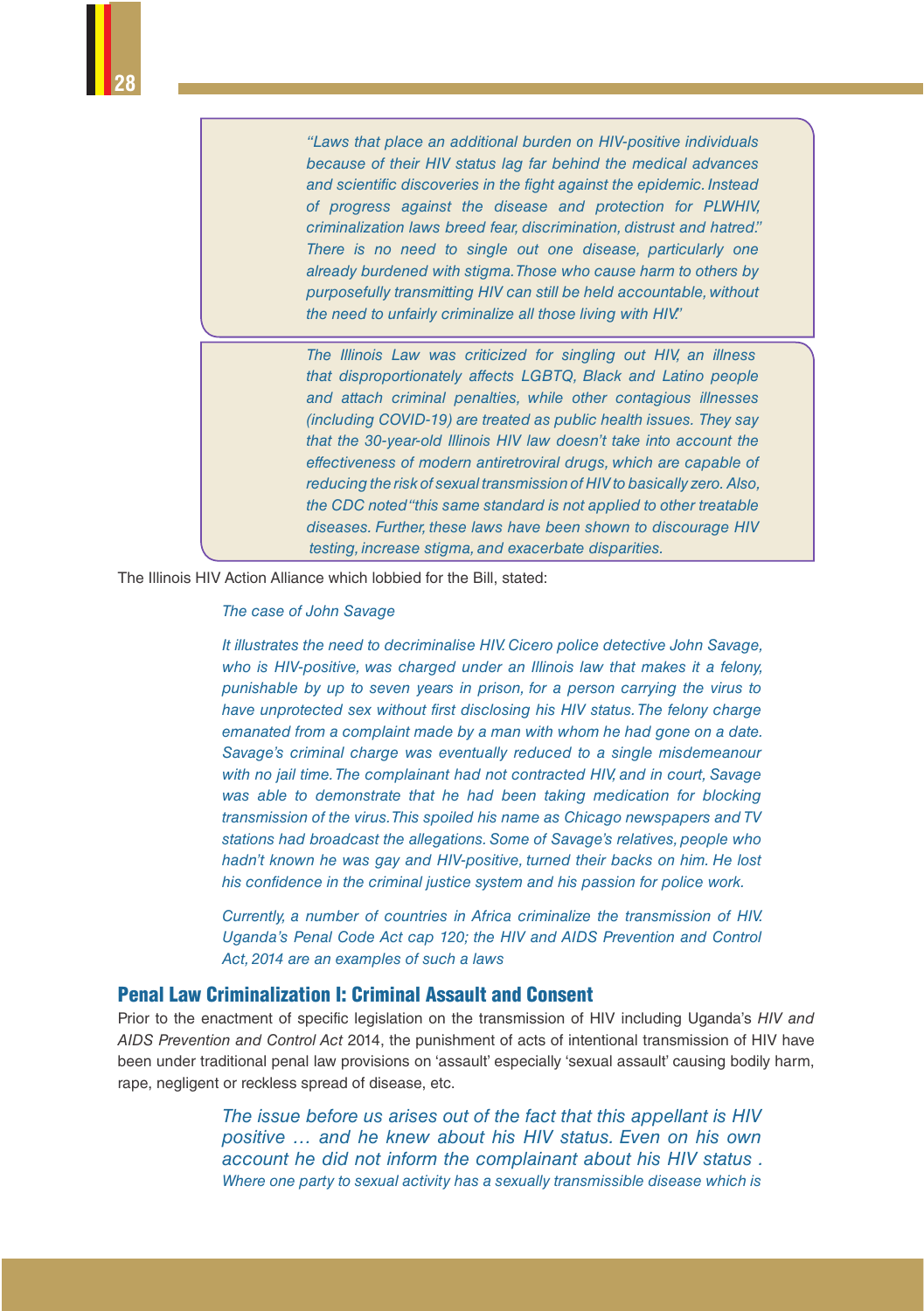

*not disclosed to the other party any consent that may have been given to that activity by the other party is not thereby vitiated. The act remains a consensual act. However, the party suffering from the sexual transmissible disease will not have any defence to any charge which may result from harm created by that sexual activity, merely by virtue of that consent, because such consent did not include consent to infection by the disease.*

#### *R v. EB [2006] EWCA Crim 2945 (England & Wales CA), paras 7, 17.*

In the context of criminal assault and, in particular, *sexual assault*, the criminalization of HIV is premised on the lack of consent. 'Consent' defined as the voluntary agreement of a person to engage in the sexual act in question. The issues for courts and judges in situations in which there is alleged lack of consent to sexual relations are critical. Does non-disclosure of a sexual partner's HIV+ status vitiate *consent*? Does non-disclosure constitute a form of *fraud* as to invalidate consent to sex? This has led to discussions on consent as relating not only to the sexual act but also to the nature and quality of the act, i.e., would the victim have consented if she knew it was with a person who was HIV+? Therein lies the effort to distinguish (and separate) consent to the 'sexual act' from the consent to 'harm' that arises from the act. In **R v. EB**,<sup>1</sup> where the accused, who was HIV+, had sexual relations with the complainant without disclosing his status to her, the issue for the court was whether the apparent consent given by the complainant was ineffective as a result of the accused's failure to disclose his status. The Court of Appeal rejected a charge of rape, holding that the act remained a consensual act, but that left open the question of vitiated consent available in instances of harm created by the sexual act.

#### **R v REID [2007] 1 Qd R 64.**

*In the case of R v Reid, the appellant was convicted after a trial in the District Court on an indictment charging two counts: (1) that between1 January 2003 and 4 March 2003 with intent to transmit a serious disease to the complainant he transmitted a serious disease to that complainant; and, in the alternative, (2) that between those two dates he unlawfully did grievous bodily harm to the complainant. The offence in count 1 is constituted under s. 317(b) of the Criminal Code, and that in count 2 under s. 320 of the Code. At the trial, the Crown called Dr James McCarthy, a medical practitioner specializing in infectious diseases and who has been caring for HIV patients since 1986. Dr. McCarthy said that a very common form of transmission of the HIV virus is sexual transmission by reason of the exchange of bodily fluids. Dr. McCarthy also stated that the complainant's hospital records supported the inference that he had become infected with HIV in January 2003. It was on record that they had met each other in mid –January 2003. The complainant said that he became ill in mid-February 2003 when he developed diarrhoea, a high fever and welts all over his body. Dr. McCarthy testified that symptoms of the kind said to have been experienced by the complainant are common in about half the people who contract HIV. The onset of such symptoms usually occurs within two to four weeks of being infected. The appellant was convicted after a trial by jury of unlawfully transmitting a serious disease with intent to do so, in contravention of s. 317(b) of the Criminal Code. He was sentenced to imprisonment for 10 and a half years.*

*The Appellant was aggrieved, inter alia, that (1) the verdict was unreasonable and could not be supported having regard to the evidence;(2) The learned trial Judge erred in the directions he gave to the jury as to the manner in which they should approach the issue of intent.*

*<sup>1</sup> R v. EB [2006] EWCA Crim 2945 (England & Wales CA), paras 7, 17. Accessible at <*https://www.bailii.org/ew/cases/EWCA/ Crim/2006/2,945.html*>.*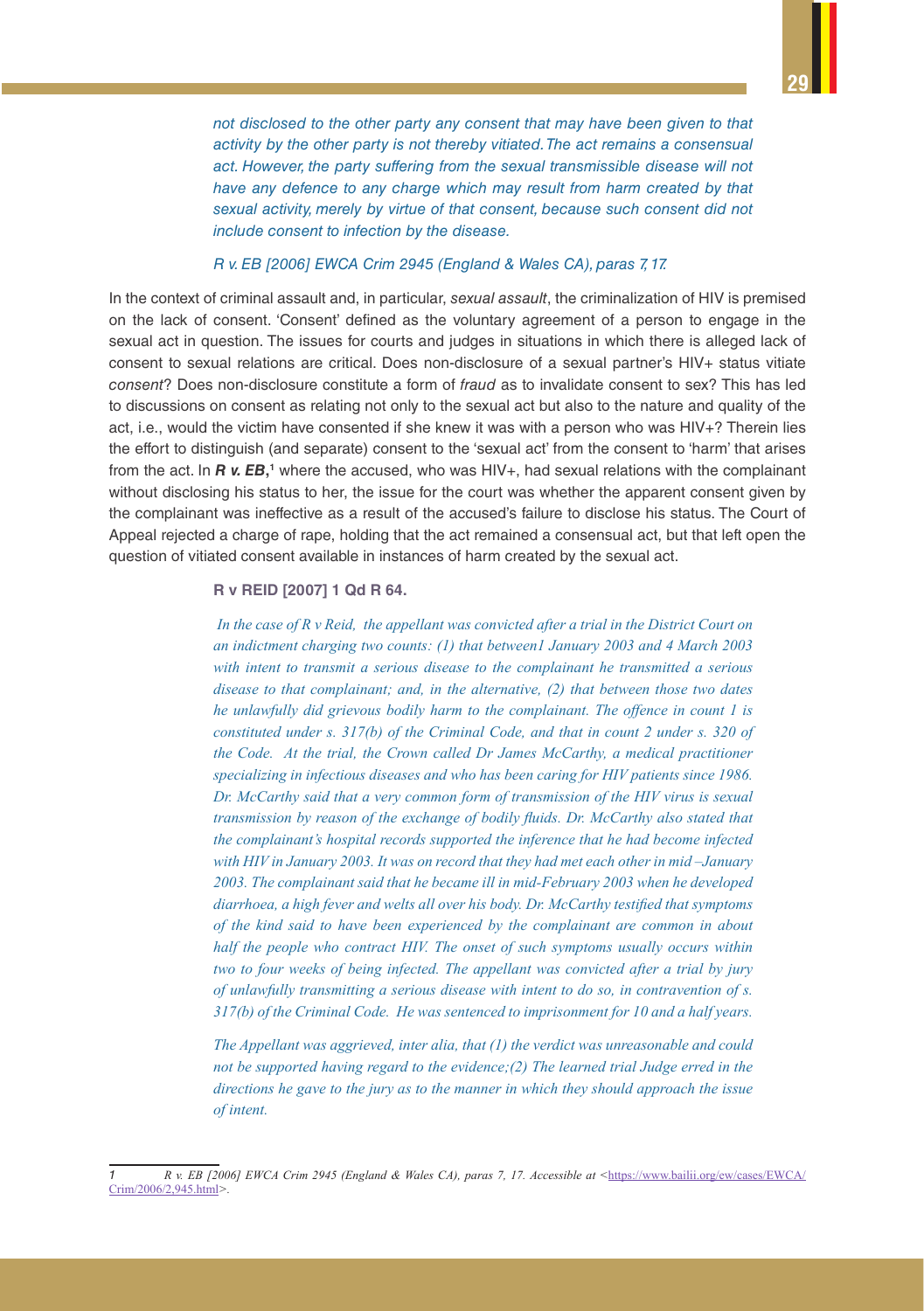*In his deliberation, McPherson JA stated that the serious disease referred to in count 1 was the virus HIV which, according to the medical evidence at the trial, leads if untreated to AIDS and to death within about eight years. If prescribed medication is taken regularly, the progress of HIV can in most cases be controlled, but otherwise it is in time fatal.10 [3] There was evidence, which it is clear from the verdict the jury accepted, that from about 16 January 2003 the complainant had anal sexual intercourse with the appellant at a frequency of from three to four times a week. They did so without using condoms on any occasion, having agreed that both preferred not to use them. The complainant testified that before doing so he had asked the appellant and was assured by him, that he was not HIV-positive; that is, he was not infected by that disease. The assurance was false, and was known by the appellant to be false. He had been diagnosed HIV positive in November 1987, and had taken no medication to check its development. Without that assurance, the complainant would not have engaged in sexual intercourse with him. The evidence also showed that the disease had been transmitted by the appellant to the complainant probably by 20 February, but in any event by or before 4 March 2003. This suggests that the disease had been communicated at an early stage of their relationship.* 

*The Appellant contended that there was no evidence of actual ill-will on his part towards the complainant which would provide a rational basis for a conclusion that the appellant was motivated by a subjective desire to transmit the disease to the complainant.*

*"The issue here turns on what the appellant himself actually intended, not upon an objective appreciation of the prospects of his achieving that intention. In this latter regard, there can be no doubt that the appellant well understood that unprotected sex with the complainant was likely to infect him with HIV. That this is so is readily apparent from the "loaded gun" remark in his record of interview. [-- -] the issue was not what the appellant's intent was at the time of any particular act of sexual intercourse, but whether it can be said that the conduct of the appellant which resulted in the transmission of the disease was informed by the necessary intent."*

 *Keane J.A on definition of "intention"* 

#### *Rv REID, [2007] 1 Qd R 64*

*Chesterman J. concurred with Keane J.A but added a statement on 'intention." He noted that:*

*"The Code does not define "intention". In ordinary, everyday, usage, "intention" means the act of "determining mentally upon some result." Intention is a "purpose or design". If an accused intends to kill, or transmit a disease, he means to kill or transmit the disease. His actions are designed to bring about the result."*

Keane JA considered the fact that the appellant's taunting of the complainant may have been seen by the jury as evidence of the proverbial love of misery for company. From the appellant's evident satisfaction that the complainant had been stricken by the same condition with which the appellant was afflicted, the jury were entitled to conclude that the appellant's conduct had indeed been calculated to achieve that result. Further, that from the facts that the appellant knew that the complainant was at risk, and that the appellant refrained from taking steps, which he knew were available, to avert that risk, the jury could reasonably infer that the appellant actually desired that the complainant should become infected. For the reasons stated above, Keane J.A considered that it was reasonably open to the jury to come to an affirmative conclusion on this issue. He was of the considered opinion that the directions given by the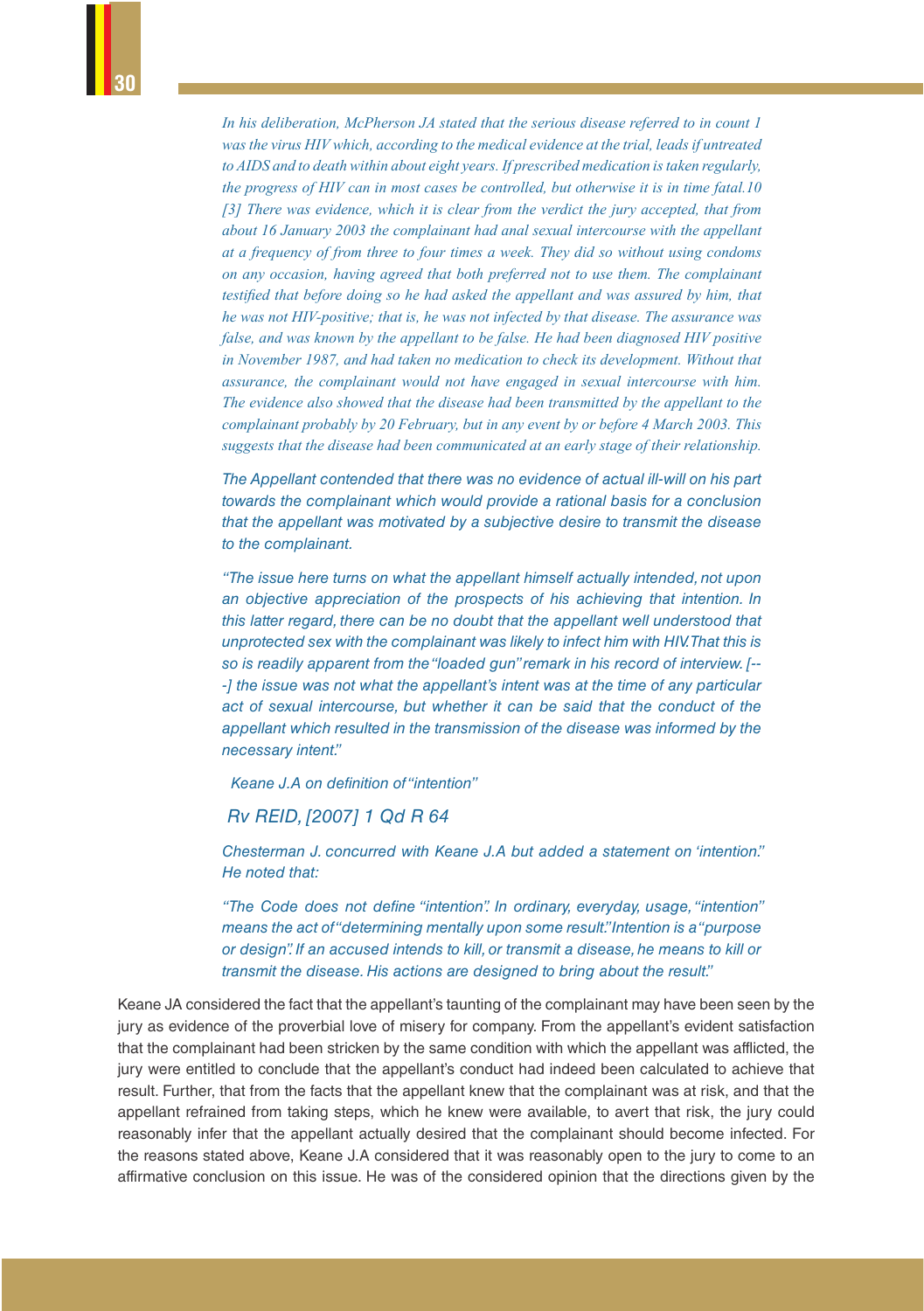trial judge were adequate to explain to the jury that they could only convict the appellant if they were satisfied that the appellant intended to transmit the HIV virus to the complainant. That direction was sufficient and it was accurate. He held that the appeal against conviction should be dismissed and the application for leave to appeal against sentence should be refused.

> *In R v Reid, Chesterman J. stated: "Intent" and "intention" must have the same meaning wherever they appear in the Code. If an actual, subjective, intention to bring about a particular result, such as death or the infliction of severe pain and suffering, must be proved before a jury may convict of murder or torture, the same must be true of intent in s. 317. What is necessary to prove intent is proof that an accused (here the appellant) meant to transmit his HIV to the complainant.*

#### *R v REID, para. 95.*

The principal question on appeal is whether the jury was adequately instructed about an essential element of the offence, which was whether the appellant intentionally transmitted the HIV infection to the complainant.

McPherson JA observed that, it is no doubt correct that, in most cases, intention requires no elaboration or elucidation, and it may often be undesirable to provide it. However, the present case is, I am persuaded, not one that falls into that category. However, in this case, intention was a subjective state of mind for which the prosecution was obliged here to establish beyond reasonable doubt and which in the particular circumstances called for something more than the bland statement that it is an ordinary word. He noted that [5] The problem of satisfactorily defining the meaning of intention in some cases have arisen in relation to the state of mind required for murder. After reviewing how 'intention is defined' in other jurisdictions such as South Africa, he proceeded to consider what it means under s. 317(b) of the Code (Qld) which refers to *"the intention to transmit a serious disease", that is, the immune deficiency virus HIV. The word "transmit" in this context plainly means communicate or pass on to another person.* McPherson J concurs with the view held by Chesterman J. says in his reasons in this appeal, that "intent" in s. 317(b) of the Code is that the accused must be proved to have meant to transmit the disease: his actions must have been designed to bring about that result. In order to arrive at a correct interpretation of 'intention, McPherson J posed the question: Did the appellant in his HIV infective condition engage in unprotected anal intercourse with the complainant with the design of passing that virus on to the complainant?

He noted that there was evidence at the trial on which a jury could have used to properly reach such a conclusion that the accused intended his actions. In particular, the appellant knew since1987 that he was HIV positive and that he had been taking no medication to control it. That he misled the complainant about his infective status and thereby induced him to engage in anal intercourse with him, whether unprotected or at all, might seem to be evidence as much of the complainant's intention as of his own; but it is also some evidence that the appellant may have wished or meant to infect the complainant with the HIV. He identified the problem in the lower court as being that the jury were not told that they must, before convicting, be satisfied that the appellant knew that, by having unprotected anal sex with the complainant, it was "probable" or "likely" that the disease would be passed on to him. Without a direction to that effect, I do not consider that the jury were adequately instructed about the meaning of the expression "with intent to transmit" in s. 317(b) of the Code. Hence, in his opinion, his appeal against conviction on that count should be allowed; the conviction should be set aside; and a new trial should follow on that count.

McPherson JA stated that whereas s. 317(b) expressly declared the intention to cause a particular result (namely, the transmission of a serious disease) to be an element of the offence of transmitting the disease "with intent," by contrast, s. 320 embodies no such declaration. The offence under s. 320 in count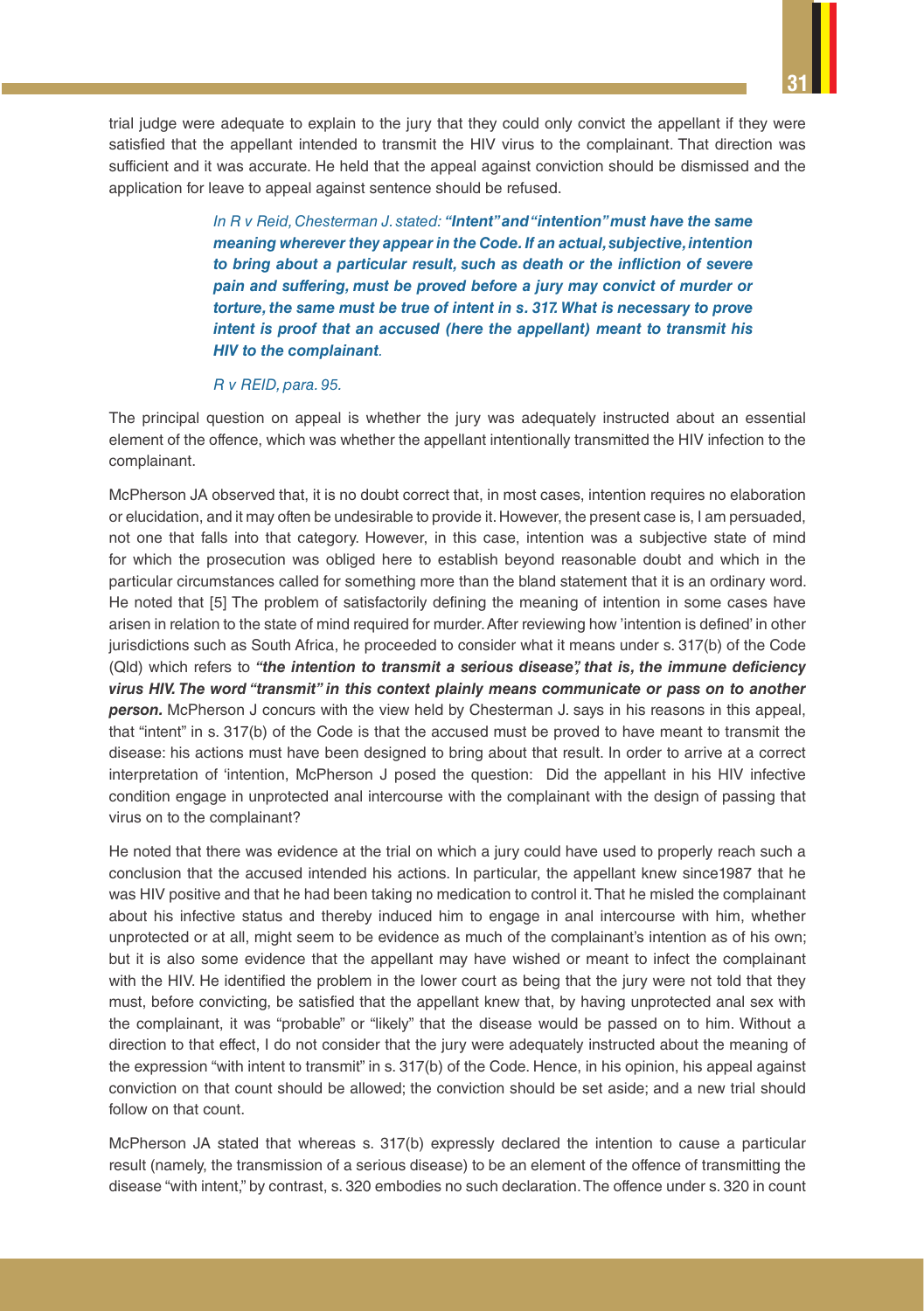

2 is therefore constituted solely by the act of transmitting the disease and simply by doing grievous bodily harm. However, he did not see any good reason why he should pronounce himself on the alternative one if the jury had not been given a chance to decide on Count 1.

> *Chesterman J. finally held: "To make good the charge against Reid the Crown had to prove that he engaged in intercourse with the complainant intending, by that conduct, to transmit the HIV virus to the complainant. [--] the Crown had to prove that the appellant's conduct was designed to achieve that result, that his purpose in engaging in intercourse was to infect the complainant."*

Chesterman JA eventually concurred with Keane J.A. that the trial judge's summing up was adequate to instruct the jury as to that element of the offence and that the evidence was sufficient to support the conviction. He joined his colleague Judges to dismiss the appeal and the application for leave to appeal against sentence.

In another case of Cutter v The Queen, Kirby J., stated

*"Clearly enough, where there is no direct evidence to which Trier of fact can safely resort, so as to draw an inference as to the 'subjective' intention of the accused, the principal focus of attention will ordinarily be the facts surrounding the alleged offence."*

#### *Cutter v. The Queen,*

The use of similar traditional offence of assault and/or causing grievous bodily harm has been manifest in Canada in decisions of the Supreme Court in cases such as *R v. Martineau*, <sup>2</sup>R v. Cuerrier, 3 and *R v. Mabior*. 4 In the *Cuerrier case*, the Court deemed the accused's failure to disclose his HIV status as constituting fraud and, therefore, vitiate consent to sexual intercourse.

#### 4.1.3. Penal Law Criminalization II: Criminal Negligence

Beyond the offence on 'assault', the other common criminal offence that has been used to address HIV transmission is *criminal negligence*, that is, negligence that occasions spread of HIV infection. As noted, this offence of engaging in negligent acts likely to spread infection of disease is provided under section 171 of the *Penal Code Act* Cap 120. This offence has been used in recent years to prosecute persons who are HIV+ and whose actions were deemed to have been negligent as to likely occasion infection of others with HIV.

Under S. 171 of the PCA, the Ingredients of the offence are:

- i. An unlawful or negligent omission or act committed by the accused.
- ii. The omission or act is likely to spread an infection of disease that is dangerous to life.
- iii. The accused knew or had reason to believe that her conduct had that capacity.

This is illustrated in two recent cases decided prior and after enactment of the HIV/AIDS Act.

*<sup>2</sup> [1990] 2 SCR 633.Accessible at <* https://scc-csc.lexum.com/scc-csc/scc-csc/en/646/1/document. do*>.*

*<sup>3</sup> [1998] 2 SCR 371.Accessible at <*https://scc-csc.lexum.com/scc-csc/scc-csc/en/1646/1/document. do*>.* 

*<sup>4</sup> [2012] 2 SCR 584.Accessible at* https://scc-csc.lexum.com/scc-csc/scc-csc/en/10008/1/ document.do*.*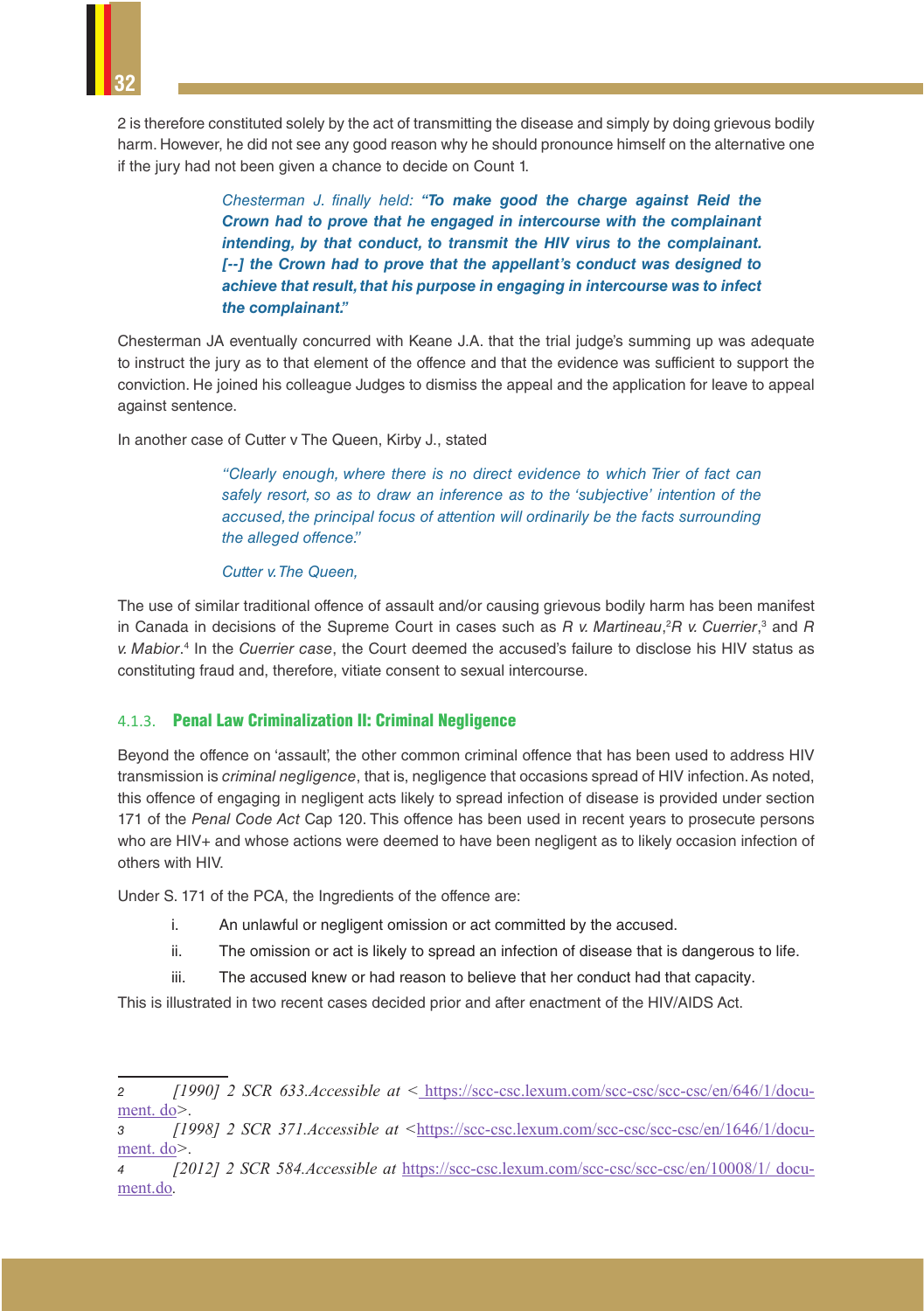# **33**

#### 4.1.3.1. *The Komuhangi Silvia v. Uganda*

*The accused, who is HIV+, was likewise charged with a negligent act likely to spread an infection of disease under section 171 of the Penal Code Act in relation to suspicion of injecting her blood into the body of a 6 months' old baby. The trial magistrate court found her guilty and convicted her of the offence.* 

*On appeal, the Judge went into great detail to define what amounts to 'negligent'. The Judge noted that negligence does not always involve an illegal act. This means that if the accused commits a legal act under circumstances that are likely to spread such infection of disease that is dangerous to life, he or she can still be held criminally negligent. A person can be convicted under this section only if he or she intentionally, knowingly, or recklessly causes someone else to be exposed to the danger of being infected. Negligence in this context is the omission to do something which a reasonable person, guided upon those considerations which ordinarily regulate the conduct of human affairs, would do, or doing something which a prudent and reasonable man would not do (see Blyth v. Birmingham Waterworks Company (1856) 11 Ex Ch 781). Negligence is to be judged not by an internal, but by an external standard that ignores the actual state of mind of the offender.*

*The conviction was overturned by High Court, inter alia, the failure to prove the accused's actions were reckless, as a feature of criminal negligence.*

*It is … a well-settled proposition of law that a person is liable if he negligently exposes another to a contagious or infectious disease … A person though is not to be convicted of this offence unless it is proved that he or she was reckless. If so, the necessary mens rea will be established. Recklessness is a question of fact, to be proved by the prosecution.*

*… [T]he prosecution can show that, while knowing he or she had the disease, the accused was indifferent to the risk of exposing someone else and engaged in contact that recklessly endangered the other person. From this perspective criminal negligence refers to a mental state of disregarding known or obvious risks to human life and safety. Criminal negligence requires more than merely a mistake in judgment, inattention, or simple carelessness. It only pertains to conduct that is so outrageous and reckless that it marks a clear departure from the way an ordinary careful person would act under similar circumstances. It was also held that, engaging in conduct capable of transmitting an infectious disease through the direct transfer of bacteria, viruses or other germs in a manner that disregards known or obvious risks to human life and safety, is criminal negligence for the purpose of this provision. Criminal negligence exists only if the act itself clearly involves a high degree of danger. Carelessness, thoughtlessness, or even sheer stupidity do not elevate the conduct to criminal negligence, regardless of the consequences.*

*Komuhangi Silvia v. Uganda [2019] UGHC 39 (Uganda HC), paras 17, 19.*

#### *4-610 Rosemary Namubiru v. Uganda*

*In Rosemary Namubiru v. Uganda, the accused, an HIV+ nurse, was charged with negligently injecting a toddler with a cannula contaminated with her blood knowing or having reason to believe that this could likely cause the spread of HIV infection. The High Court upheld the conviction for the offence by a trial*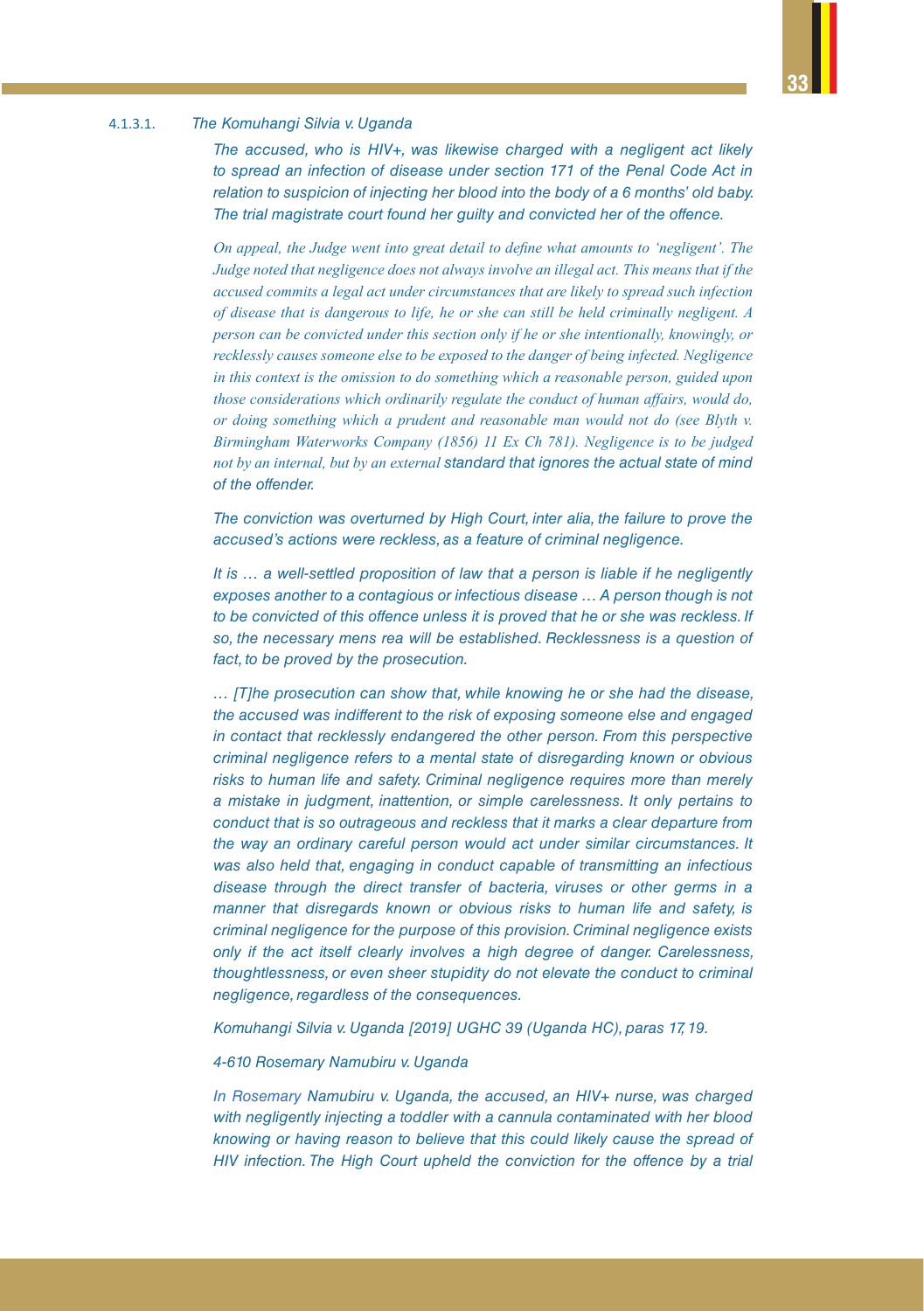*magistrate court but in light of mitigating factors sentenced her to the period of imprisonment served.*

*The … matter for consideration was whether the act was negligent as to constitute an ingredient of the offence … What does the evidence show in the present case? The appellant Nurse herein put the cannula in the same tray where the other cannulas were. She cleaned her injured finger, put a plaster on it and resumed the treatment. Her evidence was that she does not recall whether she resumed the treatment with the same cannula or not.*

*… She was fully aware of the danger of the child being infected with hepatitis B or HIV. This was culpable negligence, failure to exercise that reasonable and proper care and precaution to guard against injury to the child, which negligence having regard to all the circumstances, especially aware of the prevalence of hepatitis B and HIV in this country, it was the imperative duty of the appellant to have adopted. This amounted to gross negligence.*

*The next issue for determination is whether the accused person knew or had reason to believe that this could likely cause the spread of the infection of HIV, a disease dangerous to life. By the time of this incident the appellant was all too well aware of her HIV status. … She was aware of the modes of transmission of HIV. [O]one of the modes of transmission of HIV is getting in contact with the blood of an infected person. The possibility of infection was higher where the blood contact with that of an infected person was through intravenous administration. The appellant was aware that she was carrying out an operation for exactly that purpose, meaning that the possibility of her blood infecting [the toddler] was all greater. […]*

In the end, I was satisfied that the prosecution proved beyond reasonable doubt the ingredients of the offence.

# *Rosemary Namubiru v. Uganda, HC Crim. Review No 50/2014 (Uganda HC).*

#### 4.1.4. HIV-Specific Criminalization

#### 4.1.5. Conduct: Non-Disclosure, Exposure or Transmission

Criminal transmission of HIV is now better known as HIV non-disclosure, which is the criminal punishment for not disclosing an HIV positive status. This can be 'intentionally or unknowingly not disclosing HIV status' and then exposing or transmitting HIV to a person. HIV non-disclosure includes intentional transmission, accidental transmission, unknown transmission, and exposure to HIV with no transmission. People have been accused of and charged for HIV non-disclosure even if no harm was intended and if HIV was not actually transmitted. Countries such as the United Kingdom for example, charge the accused under existing laws with such crimes murder, fraud (Canada), manslaughter, attempted murder, or assault. The criminal law does not require disclosure of HIV in every case. In 2012, the Supreme Court of Canada (SCC) held that criminal law imposes a duty on a person to disclose HIV positive status before sexual activity that poses a "realistic possibility of transmission" so that the HIV negative sexual partner has the opportunity to choose whether to assume the risk of being infected with HIV.

HIV/AIDS has over the past 15-20 years resulted in the enactment and use of HIV-specific penal laws. As an HIV/AIDS control strategy, criminalization has steadfastly been adopted in several African countries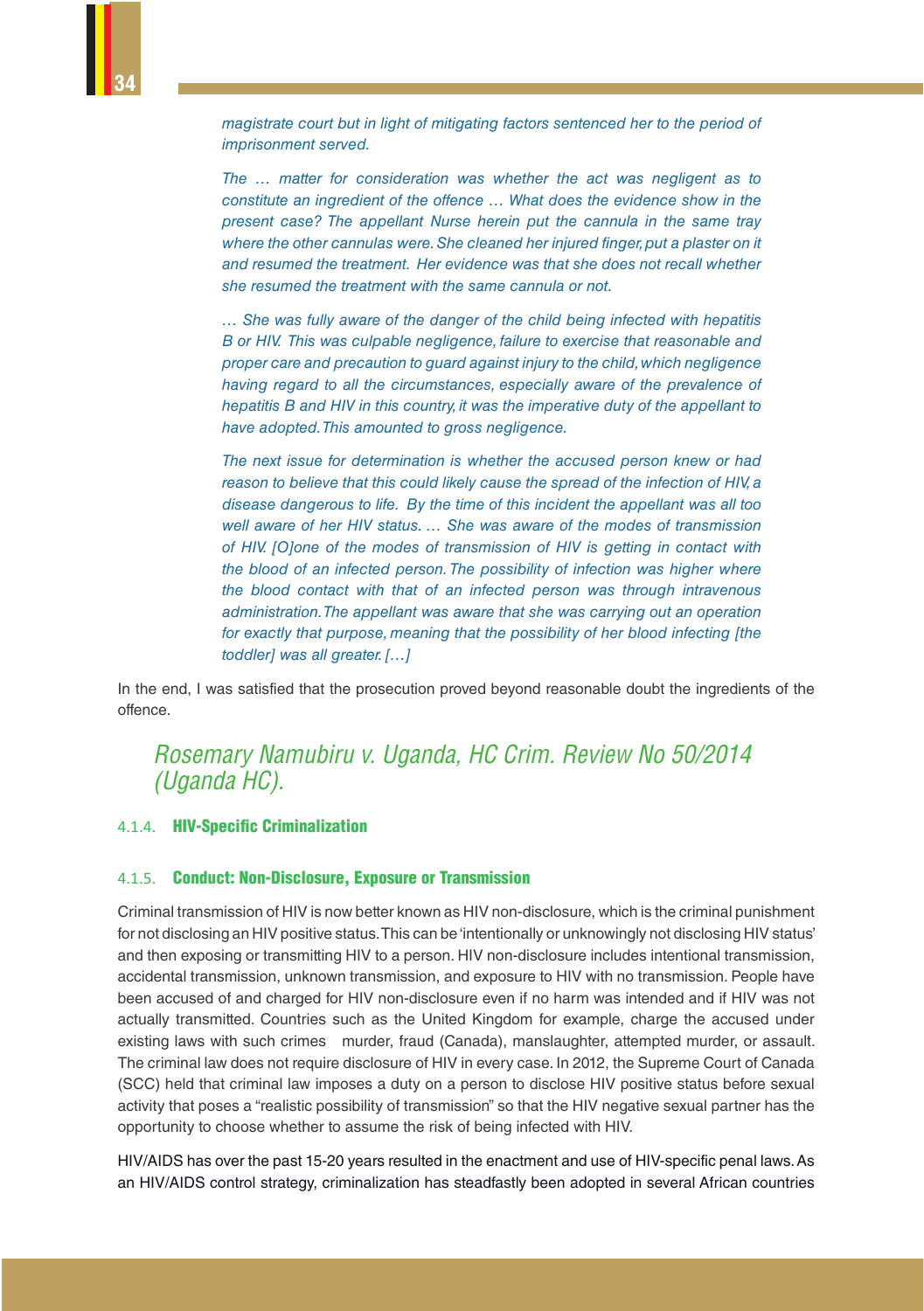since 2007 including, among others, Burkina Faso, Cape Verde, Chad, Congo, Democratic Republic of Congo, Equatorial Guinea, Kenya, Tanzania, and Uganda. Such HIV-specific penal laws criminalize HIV non-disclosure, exposure and/or transmission. Criminalization by HIV-specific laws has been criticised. The UNAIDS<sup>5</sup> has been urging States to limit the scope of such laws to the intentional transmission of HIV—i.e., where a person knows his or her HIV+ status, acts with the intention to transmit HIV, and does in fact transmit it. The Policy Brief proposed establishing a threshold for criminal liability at 'intentional HIV transmission' in order to ensure that only truly blameworthy cases are subject to prosecution and to avoid an overly-broad application of criminal law that might undermine public health goals and human rights.

#### **41. Attempted transmission of HIV.**

A person who attempts to transmit HIV to another person commits a felony and shall on conviction be liable to a fine of not more than twelve currency points or imprisonment of not more than five years or both.…

#### **43. Intentional transmission of HIV.**

- *(1) A person who wilfully and intentionally transmits HIV to another person commits an offence, and on conviction shall be liable to a fine of not more than one hundred and twenty currency points or to imprisonment of not more than ten years or both.*
- *(2) A person shall not be convicted of an offence under subsection (1) if—*
- *(a) the person was aware of the HIV status of the accused and the risk of infection and he or she voluntarily accepted the risk;*
- *(b) the alleged transmission was through sexual intercourse and protective measures were used during penetration.*

The *HIV/AIDS Prevention and Control Act* of 2014 criminalizes the *wilful* and *intentional transmission of HIV* (section 43). In addition, it criminalizes *attempted transmission of HIV* (section 41).

In a criminal trial, the prosecution has the burden of proving beyond reasonable doubt that the accused caused the actus reus of the offence (The Woolmington Principle, *Woolmington v DPP*, 1935). In addition to this, it must also be proved that the accused formed the necessary mens rea to the offence. If the court thinks that the accused may not have committed the actus reus, or may not have formed mens rea, or has a defence, the accused must be acquitted.<sup>6</sup>

#### 4.1.6. General Intent Crimes vs. Specific Intent Crimes

General intent is less sophisticated than specific intent. Thus, general intent crimes are easier to prove and can also result in a less severe punishment. A basic definition of general intent is the intent to perform the criminal act or actuaries. If the accused acts intentionally but without the additional desire to bring about a certain result, or do anything other than the criminal act itself, the accused has acted with general intent.7

# 4.1.6.1. *Inference of General Intent*

Intent is a notoriously difficult element to prove because it is locked inside the accused's mind. Ordinarily, the only direct evidence of intent is an accused's confession, which the government cannot forcibly

*<sup>5</sup> UNAIDS, Policy Brief on Criminalization of HIV Transmission, 2008.*

*<sup>6</sup> Rebecca Broadbent, Intention in the English Criminal Law.*

*<sup>7</sup> People v. McDaniel, 2011*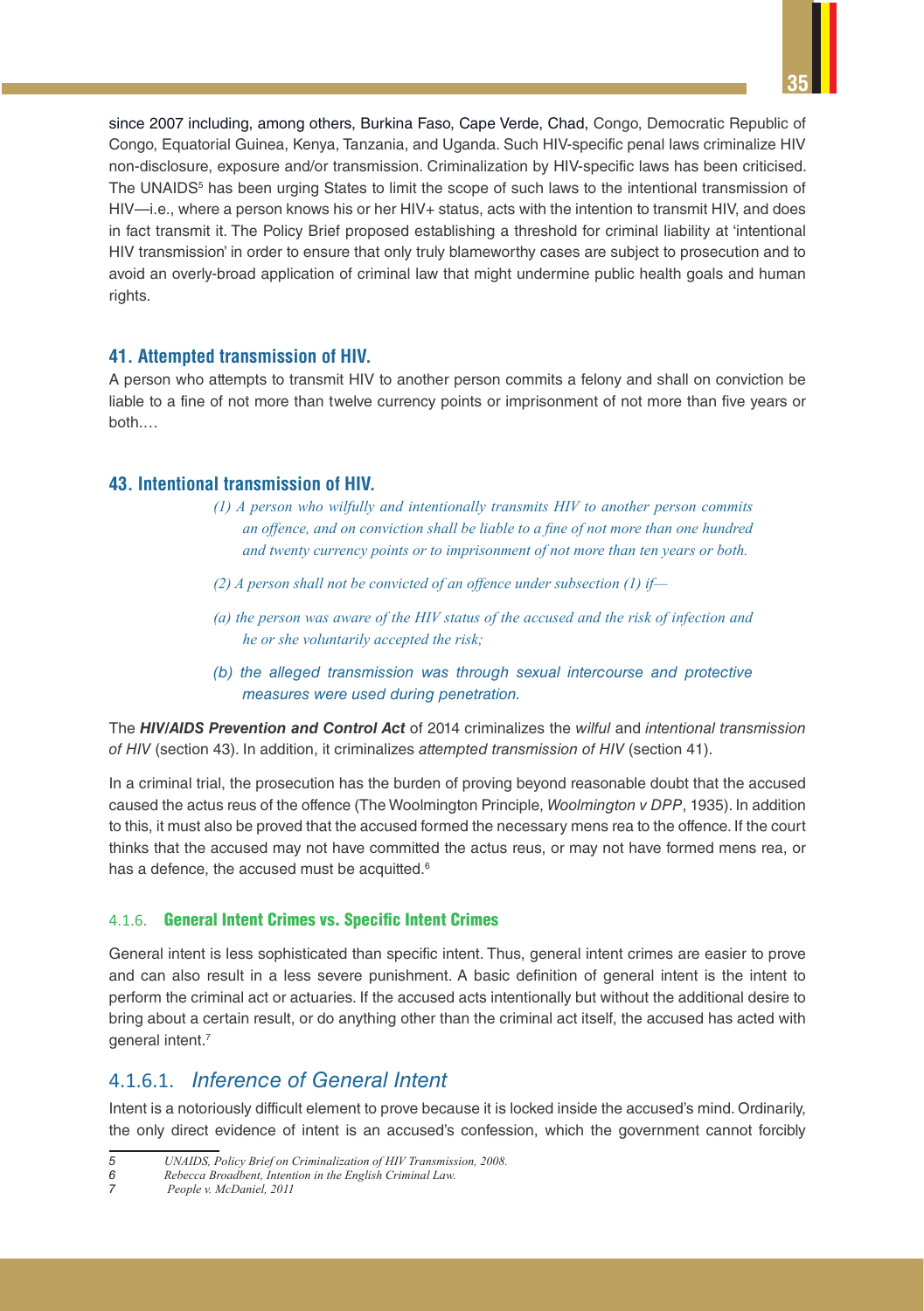obtain because of the Fifth Amendment privilege against self-incrimination. Witnesses who hear the accused express intent are often unable to testify about it because of evidentiary rules prohibiting hearsay. However, many jurisdictions allow an inference of general intent based on the criminal act.<sup>8</sup>

# 4.1.6.2. *Specific Intent*

**Specific intent** is the intent with the highest level of culpability for crimes other than murder. Unfortunately, criminal statutes rarely describe their intent element as "specific" or "general," and a judge may be required to define the level of intent using the common law or a dictionary to explain a word's ordinary meaning. Typically, specific intent means that the accused acts with a more sophisticated level of awareness.9 Crimes that require specific intent usually fall into one of three categories: either the accused intends to cause a certain bad *result*, the accused intends to do *something more* than commit the criminal act, or the accused acts with knowledge that his or her conduct is illegal, which is called scienter.10 Hence, merely knowing that a result is likely isn't the same as specifically intending to bring it about.<sup>11</sup>

The Zaburoni case<sup>12</sup> is another one where the Court endeavored to define what intent to transmit means. In the court of first instance, Zaburoni was convicted, *inter alia*, of the more serious offence of transmitting a serious disease with intent, contrary to section 317 of the Criminal Code 1899 (Qld) and sentenced to a term of nine and a half years' imprisonment. This conviction was upheld by the majority of the Queensland Court of Appeal. The majority (Gotterson JA and Morrison JA) held that a jury was capable of concluding, on the evidence available, that the appellant intended to transmit HIV. The High Court held that *an accused's foresight of likelihood that an outcome would occur as a result of his actions, cannot be substituted for proof of an accused's intention to cause or bring about that action.* The exception to this case is where an accused is aware that it is a 'virtual certainty' that the conduct will result in the particular outcome (at [42]- [43]). The High Court of Australia also noted a rational inference from the evidence of frequency of unprotected sex, which was open to the jury. This comprised of the fact that the appellant engaged in such conduct because it was more pleasurable, and that he was reckless of the risk of transmission. The High Court of Australia concluded that the evidence fell well short of proving that the appellant believed that it was "virtually certain" that he would transmit HIV via regular unprotected sex.

In the High Court of Australia, the plurality (the majority) endorsed the use of the terms 'purpose' and 'desire' when characterizing such specific intent, reasoning that 'intention generally does involve desire'. However, on this point Nettle J disagreed with the plurality, reasoning that intention could be established whether or not the accused desired to cause harm. Reference was made to the case of *Willmot,* and the plurality in the Zaburoni accepted the validity of Apple Garth J's application of Willmott to the extent that evidence of awareness, 'taken with other evidence, may support a conclusion that the person intended to produce that harm'.

#### 4.1.6.3. *The Offence of Intentional Transmission of HIV in Uganda*

*Under, section 43 of the HIV and Aids Prevention and Control Act, 2014 of Uganda, an offender must have" willfully" and "intentionally" transmitted HIV to another person. Those words are not defined within this Act. In order to convict one of transmission of HIV there must be intention. Definition of 'Intention' may be categorised as follows: Intent means to have in mind 13 a person's acts may* 

*<sup>8</sup> Commonwealth v. Ely, 2011*

*<sup>9</sup> Connecticut Jury Instructions No. 2.3-1, 2011*

*<sup>10</sup> See* 4.2 Criminal Intent – Criminal Law (umn.edu)<br>*11 Thornton v. State.* 397 *Md.* 704 (2007)

*<sup>11</sup> Thornton v. State, 397 Md. 704 (2007)*

*<sup>12</sup> Zaburoni v The Queen [2016] HCA 12, 6 April 2016.*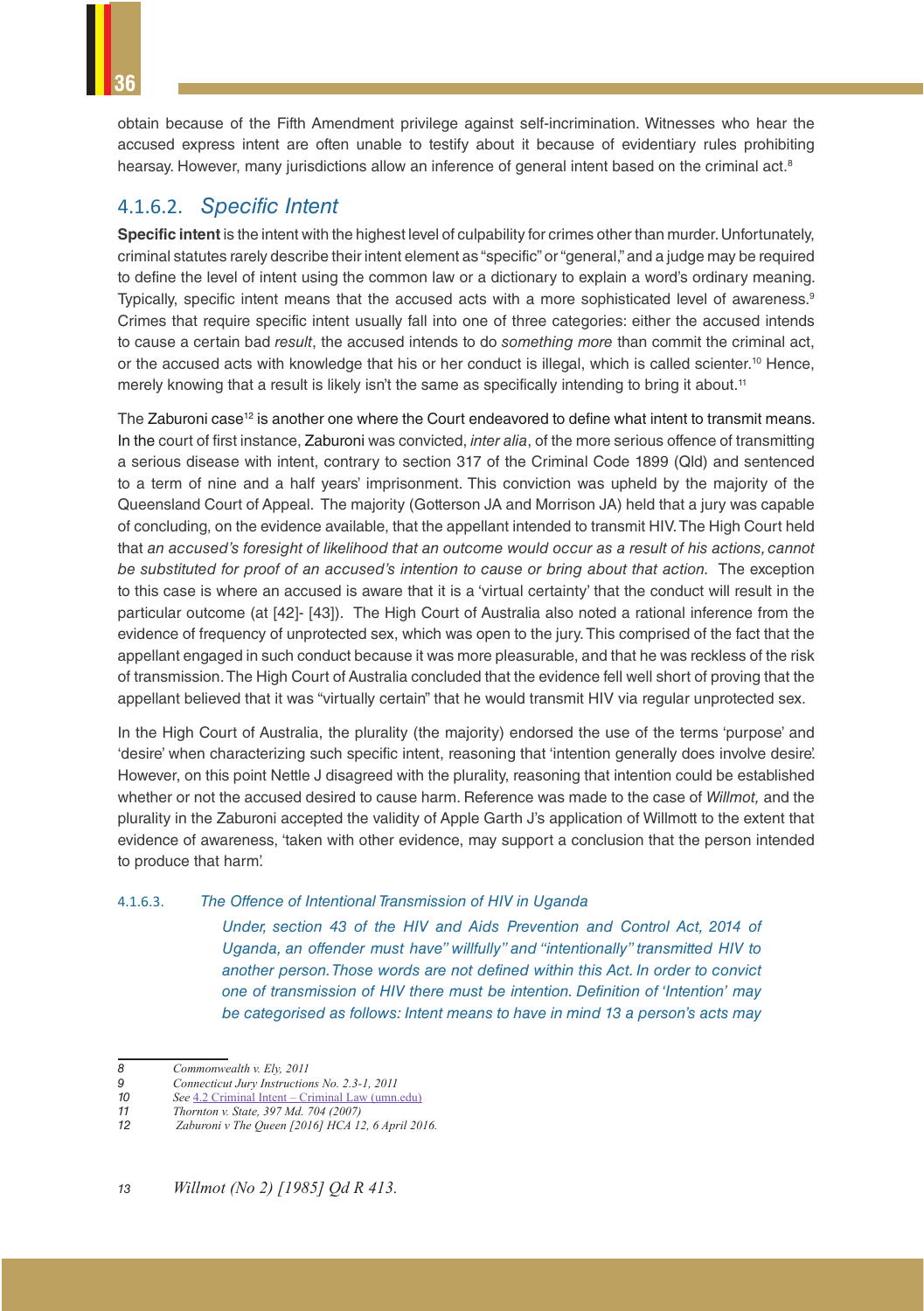

*provide the most convincing evidence of intention.14It seems, therefore, that there would be a need to prove it by considering the circumstances of the case. Among the things the court can look at are: conduct of offender, the means of transmission of HIV and whether the person took steps to use any protective means such condom use or disclosing to the victim who then took on the risk knowingly. Other important factors will be the viral load and whether the HIV was undetectable.*

#### *4-724 How HIV Can Be Transmitted*

#### *It can be transmitted from an infected person to another through:*

- Blood (including menstrual blood): Direct blood contact, including injection drug needles, blood transfusions, accidents in health care settings or certain blood products. Blood contains the highest
- Unprotected sexual contact: Semen, Vaginal/anal secretions. In the genitals and the rectum, HIV may infect the mucous membranes directly or enter through cuts and sores caused during intercourse (many of which would be unnoticed). Vaginal and anal intercourse is a high-risk practice. The second highest concentration of the virus is found in semen then in vaginal fluids. The risk of HIV transmission through the throat, gums, and oral membranes is lower than through vaginal or anal membranes. There are however, documented cases where HIV was transmitted orally;
- Mother to baby: Before or during birth, or through breast milk. The third highest concentration of the virus is found in breast milk.
- HIV is not transmissible through These Bodily Fluids;
	- i. Saliva
	- ii. Tears
	- iii. Sweat
	- iv. Feaces
	- v. Urine

#### 4.1.6.7. *Examples of Intention to Transmit HIV*

The issue for courts and judges is to determine the conduct that is being penalised and sanctioned by the *HIV/AIDS Act*. Where a person maliciously and intentionally transmits HIV, and does in fact transmit HIV, this would fall squarely with the ambit of section 43(1) of the Act. What if there is intentional exposure in the sense that the accused knew he or she was HIV+ but there is no transmission of HIV in fact, should they still be prosecuted for *attempted transmission* under section 41? What if the accused did not disclose HIV+ status because of well-founded fear of serious harm by the other person (this is particularly the case with women)?

The issues that arise with intentional HIV transmission are highlighted in number of cases. In Perfect Ngwenya v. The State,<sup>15</sup> the accused was convicted of deliberate transmission of HIV under section 79(1) of the Zimbabwe Criminal Code for, while being aware of his HIV+ status, having unprotected sex with the complainant who stumbled upon the accused's HIV therapy medication. The High Court upheld his conviction for the offence by a magistrate court.

*<sup>14</sup> R v Winner (1995) 79 A Crim R 528*

*<sup>15</sup> Ngwenya v S (A144/12) [2014] ZAGPPHC 193 (14 April 2014).Accessible at* http://zimlii.org/zw/ judgment/files/bulawayo-high-court/2017/59/2017-zwbhc-59.pdf*.*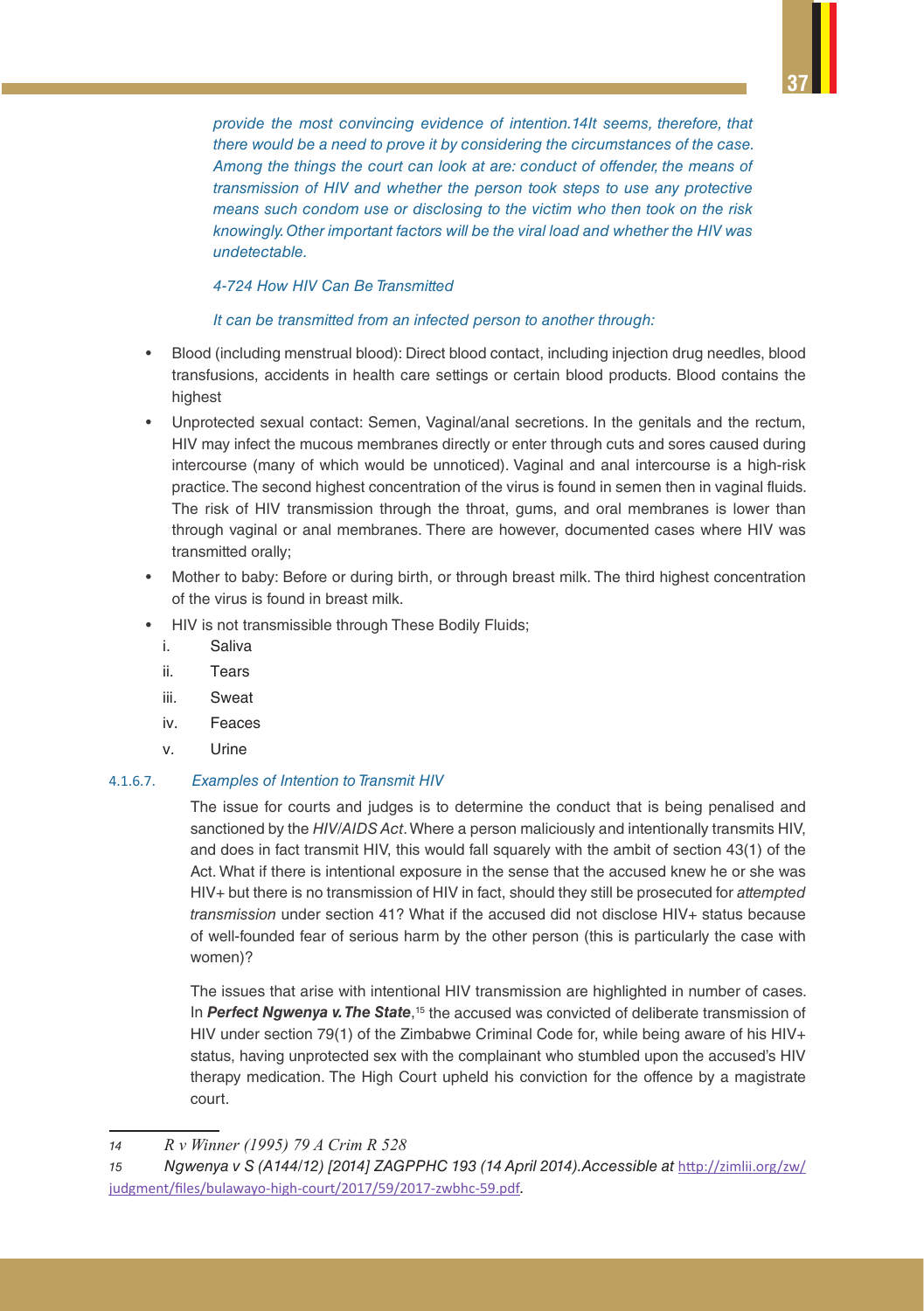The question of intentional HIV transmission (or *exposure*) in the context of the other known modes of transmission arose in *Rebecca Ndaizivei Semba v. The State.* 16 In that case, the accused, a 26-year old woman, was charged with the offence of deliberate HIV transmission in relation to what she claims was mistaken breast-feeding of another woman's child. Convicted for the offence by a magistrate court, the High Court set aside the conviction and sentence on the premise that this conduct did not fall within the purview of the penal law and there had been no proof that the accused had knowledge or appreciated that her conduct would result in HIV transmission.

- *… [I]n order to convict, the State needed to prove: —*
- *(a) knowledge of the fact that the accused is HIV positive; or*
- *(b) a realisation that there is a real risk that he or she is infected with HIV; and*
- *(c) the act constituting a method of transmission with the knowledge or realisation that the act involves a real risk or possibility of infecting another person with HIV.*

… It seems to me, however, that what appears to have been uppermost in the mind of the law-maker was the knowledge or awareness of the fact that the accused was HIV positive and, notwithstanding that awareness, conducts himself or herself in a manner that he/she knew or realised that there was a real risk that such conduct would result in the transmission of the HIV virus to that other person … One cannot fail to see that the legislature could not have intended to criminalise a mother who had no information regarding the possibility of breast-feeding as a form of mother-to-child-transmission. Besides, the World Health Organization (WHO) is on record as promoting breast-feeding generally, and therefore in my view, with the advent of this pandemic there would have been need for this piece of legislation to expressly spell out the circumstances in which criminal liability would attach to a breast-feeding mother …

…

[T}he State was required to prove that the appellant was aware that breast-feeding would result in transmission of HIV. It would appear that the prosecution assumed, as did the Court, that the appellant was aware that breast-feeding would expose the baby to HIV. There was no basis for this assumption on the record. There is no indication as to the level of appellant's education on health matters let alone, whether or how sufficiently schooled in this area of medicine, the appellant was. In my view, it was necessary for the State to tender that proof of her knowledge before such a finding was made.

…

There is no indication on the record, in respect of whether the appellant knew that breast-feeding does transmit HIV. The evidence tendered in trial did not establish that the appellant knew how HIV is transmitted. On the contrary, in an affidavit produced during the State case the suggestion is made that medical evidence, presumably though evidenced-based studies, that only 15% of breast-feeding babies contract HIV from their mothers. It says the longer the child breast-feeds the higher the chances of the baby contracting HIV. What the statement suggests is nowhere near the facts disclosed by this case, which is a single act of breast-feeding. There is no way of knowing the quantity of breast milk required in order for there to exist a real risk or possibility of transmission to the baby, let alone whether the appellant was aware of the information on HIV transmission through breast-feeding ...

…

*<sup>16</sup> Rebecca NdaiziveiSemba v.The State [2017] ZWHHC 299 (Zimbabwe HC).Accessible at <*https://zimlii.org/zw/judgment/files/harare-high-court/2015/299/2017-zwhhc-299.pdf>.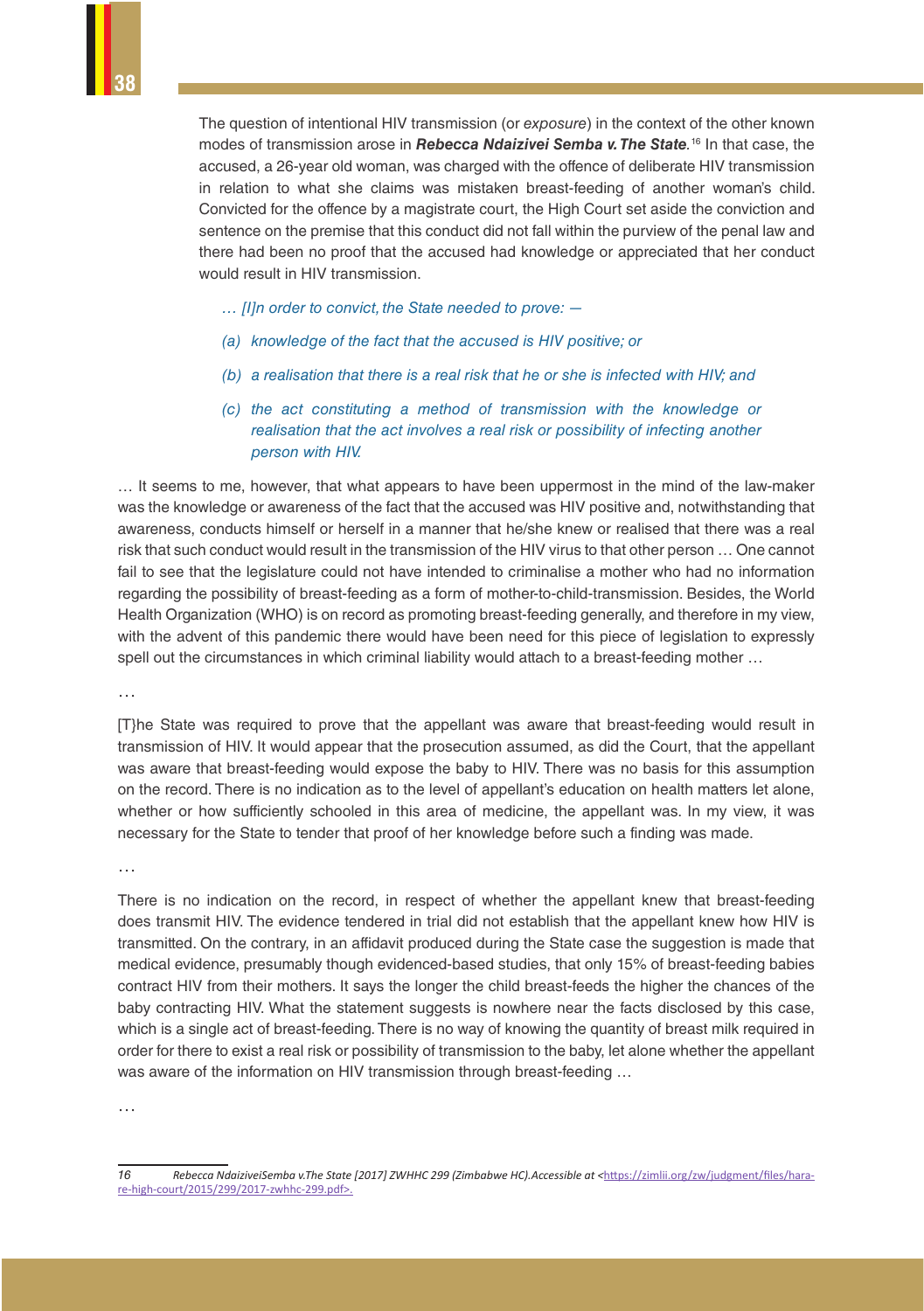In light of the above it is clear to me that the prosecution was ill-conceived as the legislature did not intend that breast-feeding by infected but ignorant women be criminalised. In any event there was no proof that the appellant fully appreciated that her conduct would result in HIV transmission. In the result she was entitled to an acquittal at her trial.

*Rebecca Ndaizivei Semba v. The State* [2017] ZWHHC 299 (Zimbabwe HC).

#### 4.1.6.8. *Criminality: Intention and Defences*

As notable from section 43 of the *HIV/AIDS Act*, the criminalized act is a *wilful and intentional transmission* of HIV. Similarly, the provision, under sub-section (2) offers defences to prosecution for intentional transmission. However, beyond stating that a 'person who wilfully and intentionally transmits HIV to another person commits an offence' section 43 of the Act is barebones in terms of ingredients of the offence. The dilemma for a court of judge is to ascertain the elements of the offence beyond the text of the provision. While the *mens rea*—mental element (or state) of the offence is 'intention' (as juxtaposed with *wilfulness* in the text) to transmit HIV, these mental states are usually not well-defined. Should a court or judge require that the accused had knowledge of his or her HIV+ status as well as an understanding as to how HIV is transmitted to find criminal liability? Likewise, closely related, should a court or judge address whether the accused could reasonably foresee that his or her conduct is likely to result in harm (in this case, transmission of HIV)? These questions are what the Zimbabwe High Court reflected upon in *Rebecca Ndaizivei Semba v. The State*.

In a sense, the criminalization of HIV transmission poses a number of problems with regards to the fundamentals of criminal law, e.g., intent, foreseeability, harm, causation, etc.

In R *v. Reid*, the Queensland Supreme Court considered the import of *intent* in HIV transmission as requiring proof an accused's actions were designed to bring about *transmission* of the HIV disease and of *foreseeability* in an accused's *knowledge* of *probability or likelihood* that HIV will be transmitted.

Both R *v. Reid* and *Komuhangi Silvia v. Uganda* were dealing with transmission of HIV on basis of traditional provisions of the Penal Code, in the latter case, the High Court reflected on the question of likelihood of infection of disease as connoting a real or significant possibility of HIV infection.<sup>17</sup>

Further, there is the question of the 'harm' i.e., the transmission of HIV. Very often, it is the case that HIV transmission does not occur. In the attempts to fit the 'harm' of non-disclosure, exposure or transmission into current legal definitions, several jurisdictions have sought to characterize the risks (or harm) of HIVrelated sexual conduct. In *R v Cuerrier*, the Canadian Supreme Court referred to sexual conduct posing a 'significant risk of bodily harm' (through transmission of HIV) however, 'significant risk' was not clearly defined. Subsequently, in *R v. Mabior,* the Supreme Court sought to clarify the 'harm', in relation to HIV transmission in the context of disclosure and consent, as the *realistic possibility of transmission of HIV.18*

#### 4.1.7. Defence of Ineffective Legal Assistance and Reduced viral load

#### 4.1.7.1. *The Nick Rhoades v State of lowa. Supreme Court of lowa.No.12-0180, June 13,2014*

The petitioner in this case, Nick Rhoades,<sup>19</sup> was diagnosed with HIV in 1998. Rhoades met A.P. online and Rhoades had indicated that he was HIV negative. From 1999 to 2005, Rhoades did not receive treatment for his HIV diagnosis. In 2005, Rhoades began consistently receiving medical care for his HIV diagnosis from the University of Iowa Hospitals and Clinics. Every three to six months during this time, Rhoades received treatment. In the

*<sup>17</sup> Komuhangi Silvia v Uganda [2019] UGHC 39 (Uganda HC).*

*<sup>18</sup> R v Mabior [2012] 2 SCR 584 (Canada SC), p 586.*

*<sup>19</sup> Nick C. RHOADES, Appellant, v. STATE of Iowa, Appellant No. 15–1169 of April 15, 2016*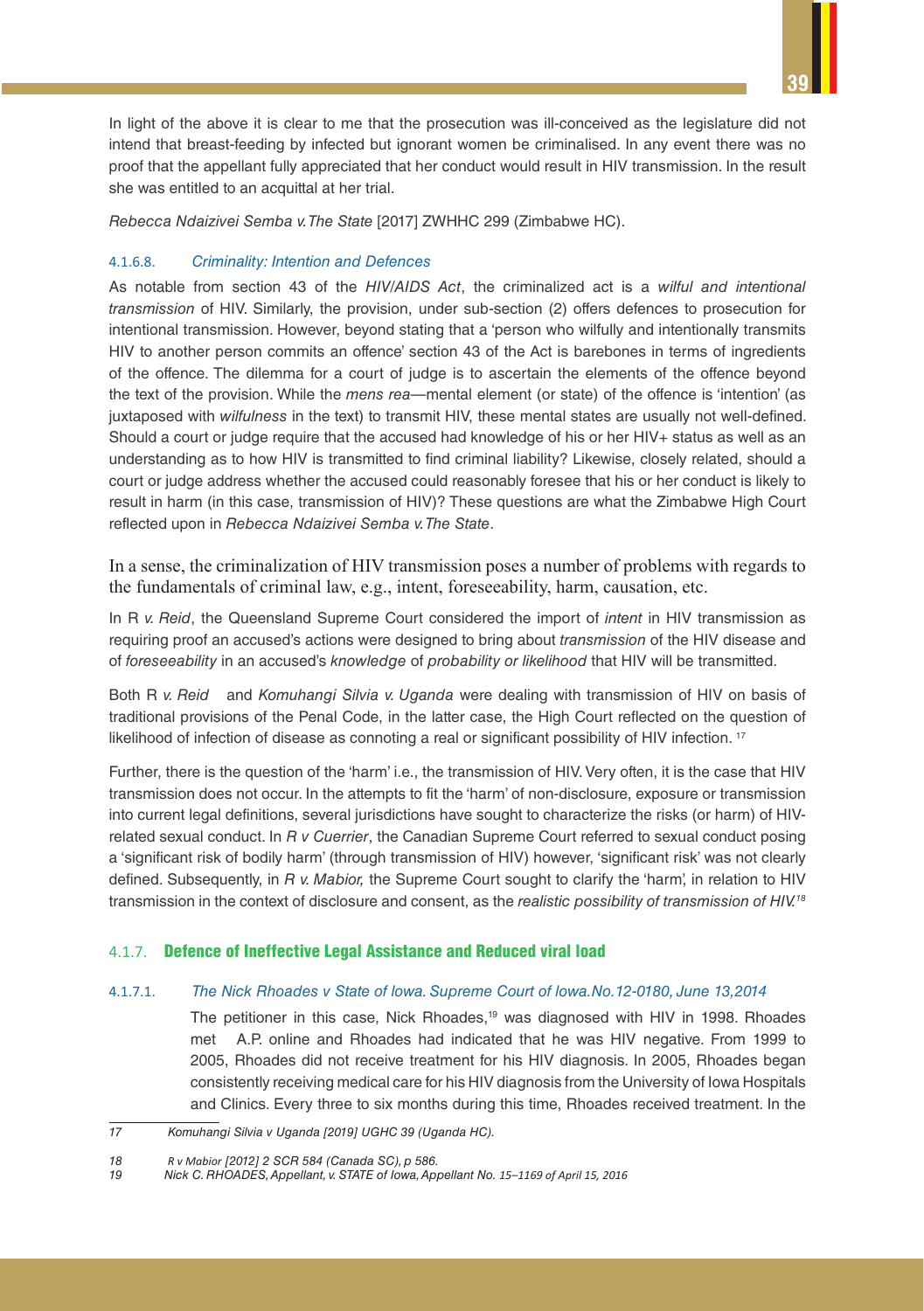spring of 2008, Rhoades's doctor informed him his HIV viral load was non-detectable. At a later stage, AP and Rhoades engaged in consensual unprotected oral and protected anal sex. Several days later, A.P. learned Rhoades was potentially HIV positive. A.P. contacted the police, and subsequently the State charged Rhoades with criminal transmission of HIV in violation of Iowa Code section 709C.1 Rhoades pleaded guilty to one count of criminal transmission of HIV. The District Court accepted the plea.

*At the sentencing hearing, the District Court sentenced Rhoades to a term of imprisonment not to exceed twenty-five years with life parole and required Rhoades be placed on the sex offender registry. Rhodes filed a motion to reconsider the sentence. The District Court then suspended Rhoades's twentyfive-year sentence and placed Rhodes on probation for five years. Rhoades did not appeal. However, about six months later, Rhoades filed an application for post-conviction relief. Rhoades alleged that his trial counsel provided ineffective assistance by allowing him to plead guilty to a charge for which there was no factual basis. The District Court denied relief, and the court of appeal affirmed. He sought further review by the Supreme Court which was allowed.*

Before the Supreme Court, Rhoades claimed that his guilty plea was invalid because there was no substantial evidence to support the plea. Among other things, Rhoades stressed that at the time of his offense, his viral load was virtually undetectable. He argued that, in light of the developments in medicine, there was insufficient factual evidence to support the guilty plea. The mere fact that he knew he had HIV was not enough to provide a factual basis for the crime. On further review, in the Supreme Court of Iowa,<sup>20</sup> the court found that the quilty plea record did not contain a factual basis to support the plea. Accordingly, it vacated the decision of the Court of Appeals and reversed the judgment of the District Court. It also remanded the case with directions based on the following reasons.

The legislature codified the crime of criminal transmission of HIV in Iowa. The Iowa Code's section 709C.1 is really a disclosure statute. The crime is committed when a person knows he or she is infected with HIV. He or she needs to disclose this fact to the potential sexual partner before engaging in intimate contact with that person. As the Statute provides, if he or she discloses their HIV status and the partner engages in intimate contact consensually, there is no crime. Section 2 stipulates: For the purpose of this section: *a)* "*Human immunodeficiency virus*" (HIV) means the human immunodeficiency virus identified as the causative agent of acquired immune deficiency syndrome; b) "*Intimate contact*" means the intentional exposure of the body of one person to a bodily fluid of another person in a manner that could result in the transmission of the human immunodeficiency virus. Section 4 provides that "this section shall not be construed to require that an infection with the human immunodeficiency virus has occurred for a person to have committed criminal transmission of the human immunodeficiency virus." Section 5 states that it is an affirmative defense that the person exposed to HIV knew that the infected person had an HIV+ status at the time of the action of exposure; knew that the action of exposure could result in transmission of the HIV and consented to the action of exposure with that knowledge.

#### 4.1.7.2. *Elements of the Crime of Criminal Transmission of HIV in The State of Iowa*

The State must prove the following elements: (1) "the defendant engaged in intimate contact with [the Victim]", (2) at the time of intimate contact the defendant's HIV status was positive, (3) the defendant knew his HIV status was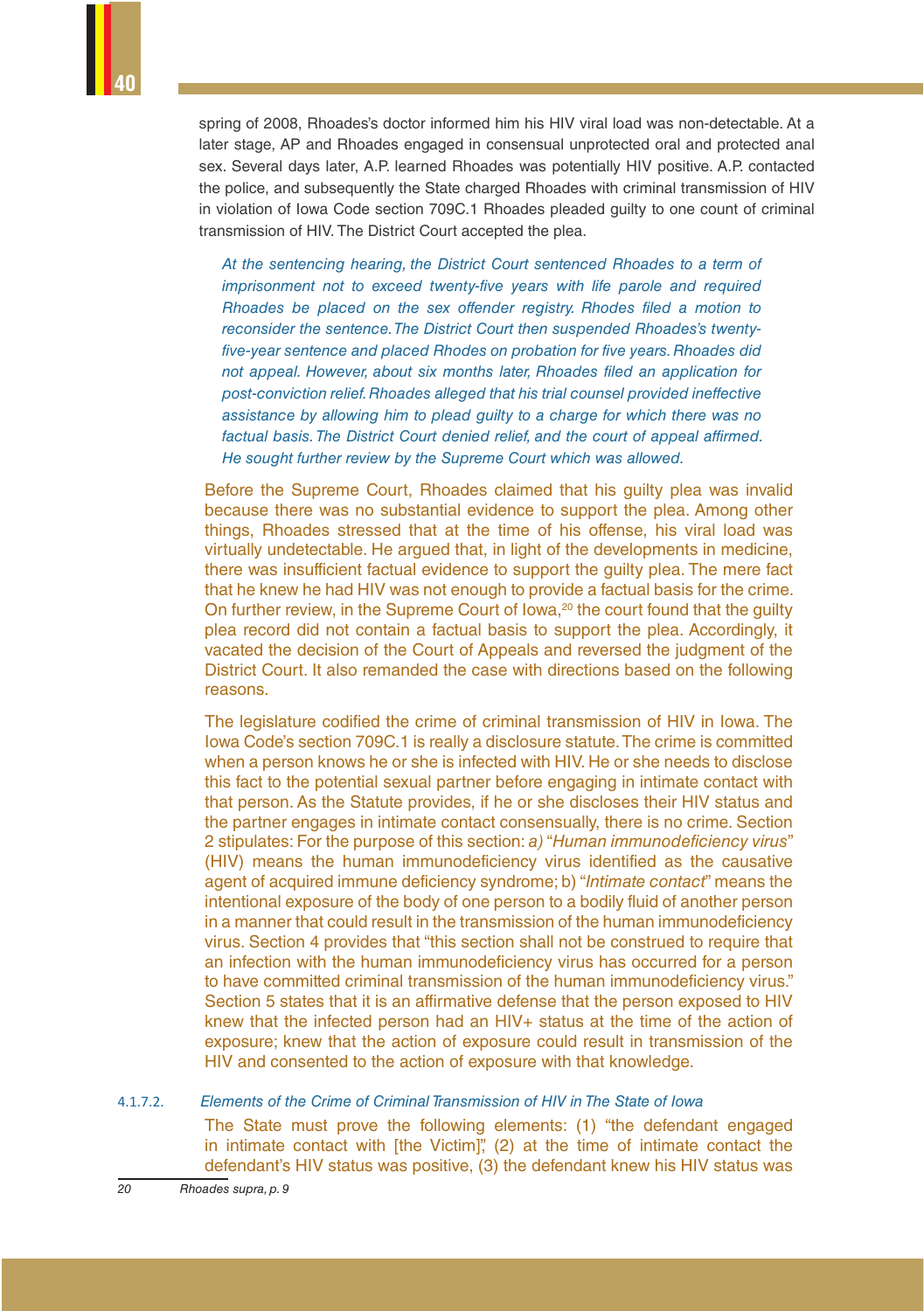

positive, and (4) "[a]t the time of the intimate contact, [the victim] did not know that the defendant had a positive HIV status."<sup>21</sup>

In the particular case of Rhoades, it was argued by his Lawyer that he used a condom during sex, taking precautions to ensure that his male partner wasn't exposed to bodily fluids. In the ruling, Justice Wiggins wrote that modern medical advances and treatment options for HIV-infected people should be considered in Rhoades' case. Wiggins wrote. "The evidence ... shows there have been great strides in the treatment and the prevention of the spread of HIV." Rhoades' sentence cannot be upheld under the HIV transmission law in place at the time of his arrest, Wiggins wrote. The law specifically requires that a defendant "intentionally expose" a partner to the virus, he wrote.

The Supreme Court found that there was insufficient factual basis for the District Court to accept the plea. Therefore, the trial counsel was ineffective for allowing the District Court to accept the plea without a factual basis.<sup>22</sup> The Supreme Court remanded the case back to the District Court with orders that it should enter judgment and find that trial counsel was ineffective; make an order that the sentence in Rhoades's criminal case be set aside. Further, that it accords a chance to the State to establish a factual basis. In the event that the State cannot establish a factual basis, the plea should be withdrawn. Although the State was given an opportunity, it simply withdrew the charges against Rhoades. Rhoades then filed an action under Iowa Code chapter 663A (2015), asserting that he was wrongfully imprisoned by the State and entitled to compensation.

This case illustrates how in medico-legal matters the courts of law should not necessarily be bound by precedent as the Trial court did but should also consider the advanced knowledge about the scientific progress in the area of concern.

#### 4.1.7.3. *Example of Non-Disclosure of HIV Status to Partner and Use of Multifarious*

Aziga had unprotected sex with 11 women without telling them he was HIVpositive. Five of the women became infected, with two dying of AIDS-related cancers. The Crown presented evidence that all the women who contracted HIV had a strain from a shared source, a strain rare in North America but common in areas of Africa. Aziga hails from Uganda.<sup>23</sup>Aziga was found guilty<sup>24</sup> on April 4, 2009 of two counts of first-degree murder, 10 counts of aggravated sexual assault and one count of attempted aggravated sexual assault. His convictions concern times he didn't tell sexual partners that he knew he carried the virus that causes AIDS before having intercourse.

In his defence, he stated "this is an issue in which it takes two to tango, the sex issue,"25 At sentencing, before the Ontario Superior Court, Aziga stated that he received poor counselling after he learned in 1996 that he was HIV infected. In his own words "I did not disclose my HIV because of socio-ethnocultural barriers to HIV disclosure; barriers arising from religious restrictions and taboo to sex and sexuality and; also arising from the way I was brought up and educated in sub-Sahara African country of Uganda, where at that time there was no education on sex, sexual health or sexuality both at home and in schools."26 He also blamed his sexual partners in particular, saying that many of them said they didn't want him wearing a condom for "many reasons ranging from 'I am

*<sup>21</sup> Rhoades Case, p. 8*

*<sup>22</sup> One Judge dissented on this point.*

*<sup>23</sup> Crown v Johnson Aziga, Hamilton Superior Court, (Ontario, Canada) 2 August 2011*

*<sup>24</sup> Id. - It was a historic verdict: The first time in Canada – or anywhere in the world, as far as the prosecution is aware – that a criminal case involving the reckless transmission of HIV has resulted in a murder conviction.* 

*<sup>25</sup> Aziga, Supra*

*<sup>26</sup> Id.*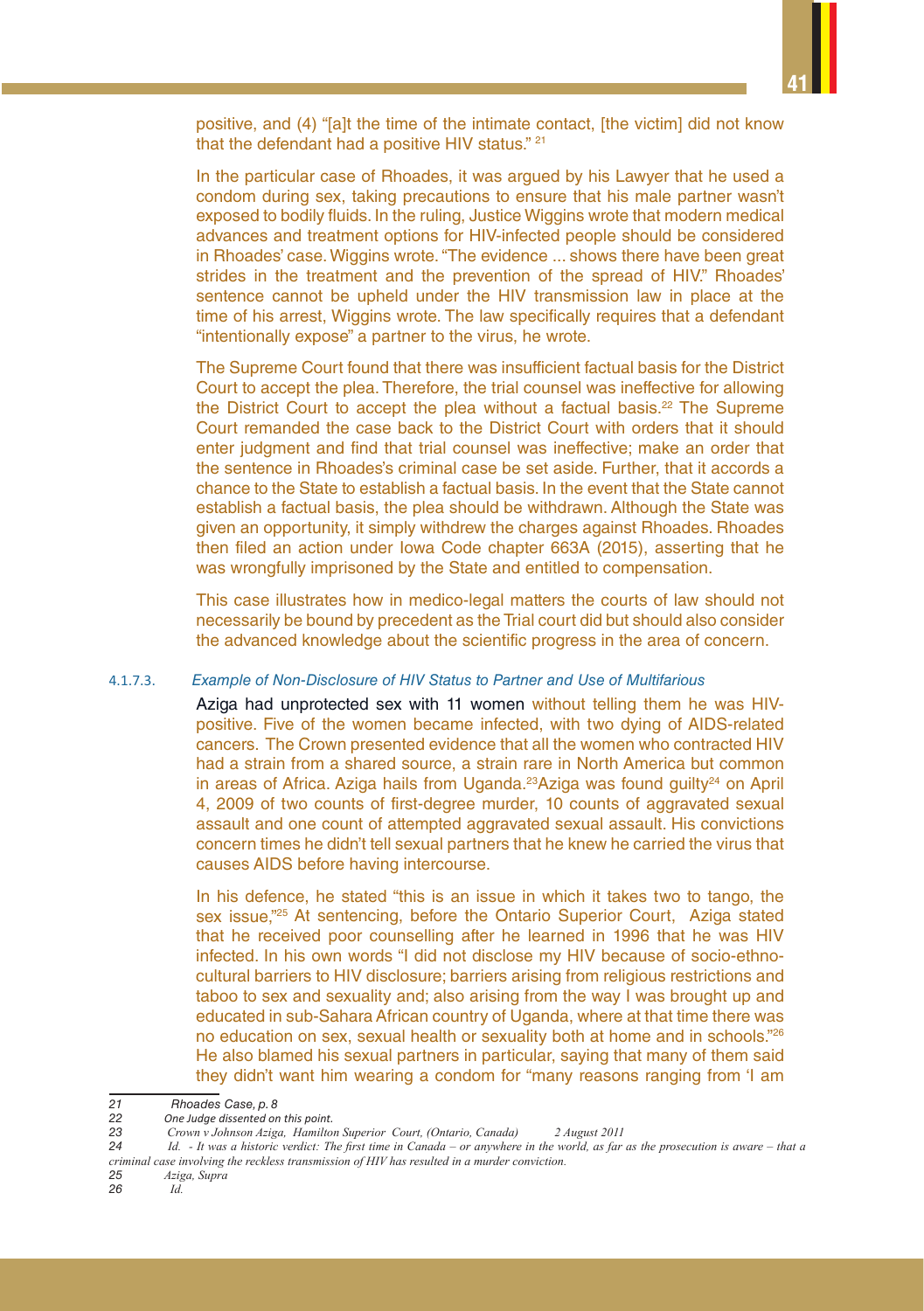allergic to condoms', and 'I do not like them things', 'it takes the fun away,' etc. and I could not force them."27 He continued to state that "no one had told me there were ethnocentric legal and social services or financial services specifically designed for people with HIV/AIDS." <sup>28</sup>There was also blame for the world in general. There was even some blame directed at his undescended testicle. "I did not disclose my HIV also because of the fear that my sexual partners could note my other disability congenital malformation, once I talked to them about my HIV," Aziga said.29Aziga was convicted of first-degree murders.

#### 4.1.8. Defence of Consent

#### 4.1.8.1. *R v. Brown [1993] 2 All ER 75*

The appellants belonged to a group of sado-masochistic homosexuals who over a 10-year period from 1978 willingly participated in the commission of acts of violence against each other, including genital torture, for the sexual pleasure which it engendered in the giving and receiving of pain. The passive partner or victim in each case consented to the acts being committed and suffered no permanent injury. The activities took place in private at a number of different locations, including rooms equipped as torture chambers at the homes of three of the appellants. The appellants were tried on charges of assault occasioning actual bodily harm, contrary to s 47 of the Offences against the Person Act 1861, and unlawful wounding, contrary to s 20 of that Act. Upon a ruling by the trial judge that the consent of the victim afforded no defence to the charges, the appellants pleaded guilty and were sentenced to terms of imprisonment. The appellants appealed against their convictions, contending that a person could not be guilty of assault occasioning actual bodily harm or unlawful wounding in respect of acts carried out in private with the consent of the victim. The Court of Appeal dismissed their appeals. The appellants appealed to the House of Lords.

Held (Lord Mustill and Lord Slynn dissenting) – Consensual sado-masochistic homosexual encounters which occasioned actual bodily harm to the victim were assaults occasioning actual bodily harm, contrary to s 47 of the 1861 Act, and Three of the appellants were also convicted of wounding contrary to s 20 of the 1861 Act. Although the victim consented to the acts inflicted on him due to public policy, which required that society be protected by criminal sanctions against a cult of violence and that the possible danger of corrupting young men and the potential for the infliction of serious injury be taken into account, a person could be convicted of unlawful wounding and assault occasioning actual bodily harm, contrary to ss. 20 and 47 of the 1861 Act. Thus, persons who commit sadomasochistic acts which inflicted injuries which were neither transient nor trifling should be held liable notwithstanding that the acts were committed in private. This prevails even if the person on whom the injuries were inflicted consented to the acts and no permanent injury was sustained by the victim. It followed that the appellants had been properly convicted and that their appeals would be dismissed. It was held that consent is not a defence to a charge under the 1861 Act. Rather, the courts have accepted that consent is a defence to the infliction of bodily harm in the course of some lawful activities. The question is whether the defence should be extended to the infliction of bodily harm in the course of sadomasochistic encounters.

| 27 | Id. |
|----|-----|
| 28 | Id. |
| 29 | Id  |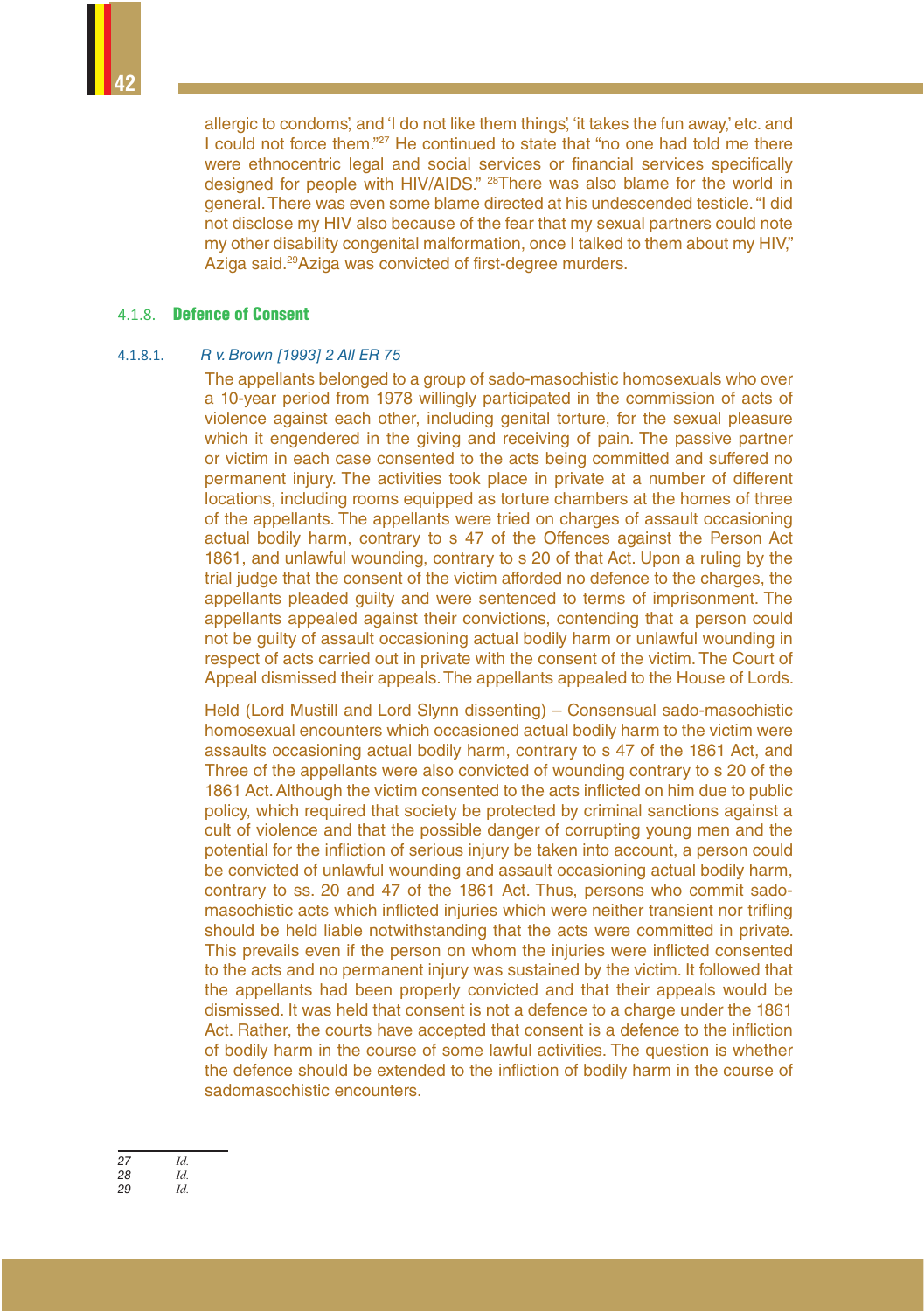#### 4.1.9. HIV Testing: Conclusiveness of Status and Proof of Transmission

The basic premise of HIV control and prevention is to provide, as a main entrypoint, for voluntary counselling and testing. In that regard, in the context of criminalization of HIV transmission, an HIV+ result is *conclusive of an accused's status* and, where there has been HIV transmission, *proof of the transmission*. The criminalization of HIV transmission may have the effect of dissuading voluntary HIV testing since this might be used as evidence of knowledge of one's HIV+ status and thus reduces the number of people seeking to know their HIV status. However, of concern to courts and judges, especially in incidences of sex-based transmission, is a question of causation. This encompasses the proof that an accused's culpable act (e.g., non-disclosure of HIV status within his or her knowledge, or engaging in non-consensual sex while aware of HIV+ status) correlates, as the cause-in-fact, to the harm of HIV transmission. The pertinent questions here would be: Is the evidence of an HIV+ status proof that the accused is liable for HIV transmission to a victim? Which sexual partner (in consensual sexual relationship) caused the HIV transmission and infected the other?

The difficulty of ascertaining which partner is responsible for HIV transmission arose in *Pitty Mpofu & Another v. The State*, 30 in which the two applicants were separately charged with deliberate transmission of HIV. The first applicant had deliberately infected his wife with HIV sometime between October 2009 and June 2011. On her part, the second applicant had been convicted of HIV transmission to her husband by customary marriage. It was proved at her trial, that in 2009, she fell pregnant and had to undergo routine HIV testing and, although the result HIV+, she did not disclose this fact to her husband but continued to have unprotected sexual intercourse with him until he stumbled upon her antenatal card which disclosed, she was taking medication for HIV/AIDS. Although this was not canvassed during hearing of the constitutional applications, it is difficult to prove that either party, as husband or wife, infected their respective spouses.

#### 4.1.10. HIV and Sexual Offences: Aggravation

The *HIV/AIDS Act* subject's persons arrested for sexual offences to *mandatory* HIV testing albeit for 'criminal proceedings and investigations. It is to be noted that the *National HCT Guidelines* envisage *mandatory* HIV testing in medicolegal cases involving sexual offences. HIV testing is required in respect of certain sexual offences under the *Penal Code*, for instance, *aggravated defilement* (section 129(6)). While the mandatory HIV test for persons arrested for sexual offences (including rape, incest, etc.) look acceptable, it runs into a concern that a court and judge should address as to whether the suspect is responsible for HIV transmission where it occurs. The letter of the penal law provisions is to make HIV-infection proof of HIV+ status and *per se* the premise of aggravating an offence and enhancing the sentence. It is unconcerned with the time when an HIV+ status was acquired.

Additionally, the Prohibition of Female Genital Mutilation Act 2010 provides another aggravation. In s.3, it is stated that:

(1) A person commits the offence of aggravated female genital

mutilation where [--]

*<sup>30</sup> Accessible at* https://zimlii.org/zw/judgment/constitutional-court-zimbabwe/2016/5*. For a review and discussion of implications of decision: Feltoe, G., 'Constitutionality of the Offence of Deliberately Transmitting HIV: Case Note on the Case of S v Mpofu& Another' (2017) ZELJ 3.*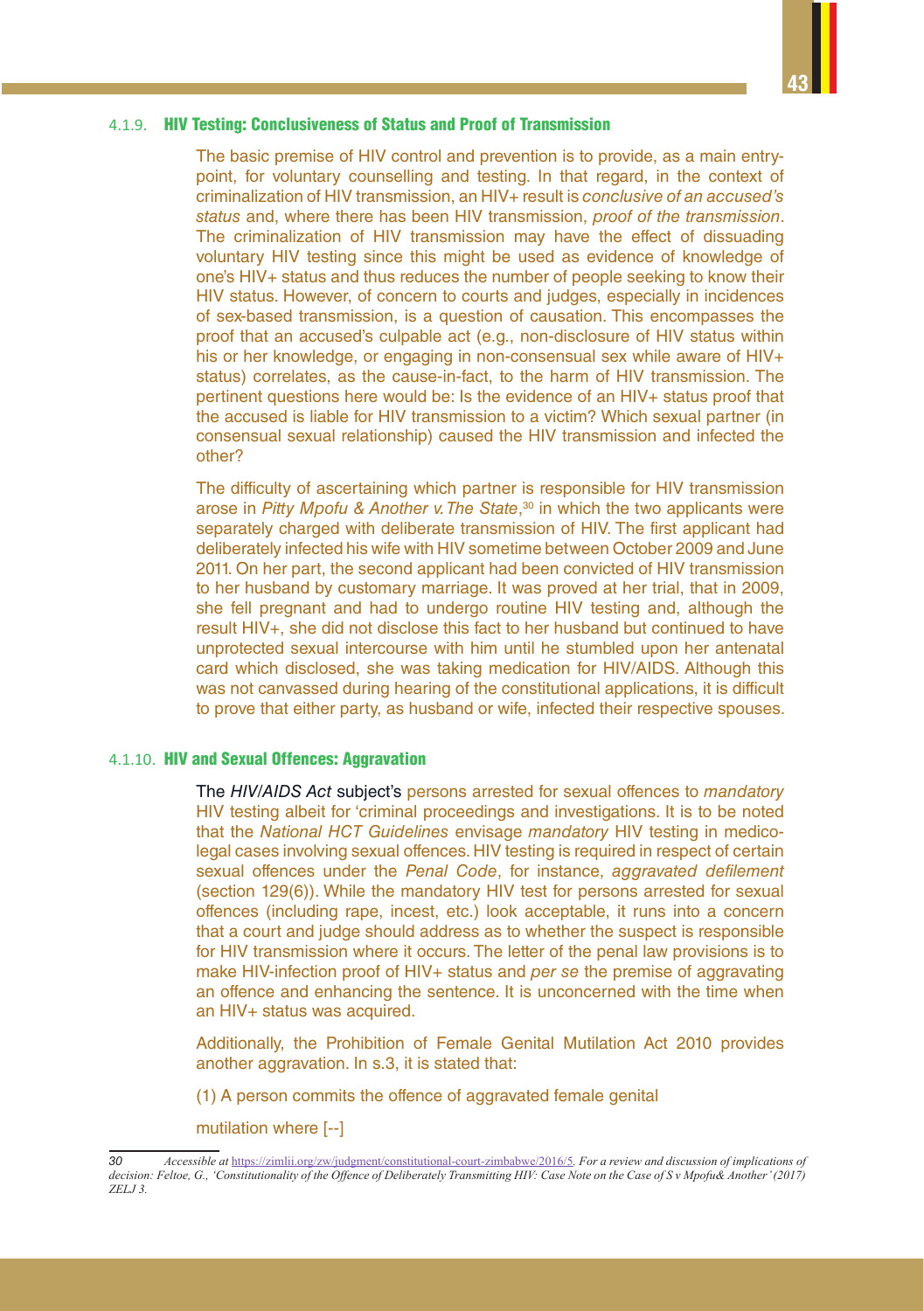(d) the victim is infected with HIV as a result of the act of female genital mutilation;

(2) A person who commits the offence of aggravated female. [--].

Additionally, this runs counter the right to presumption of innocence as guaranteed under Article 28(3) of the 1995 Constitution. Further, it poses the question whether the accused is or was aware at any time before the *mandatory*  HIV test that he or she was HIV+. Some of these concerns have been hinted upon by the Botswana Court of Appeal in *Dijaje Makuto v. The State*31 and High Court in Lejony v. State,<sup>32</sup> in which the accused persons, charged with sexual offences, were required as per the penal law to undergo an HIV test, with enhanced sentences where there is an HIV+ result of 10, 15 and 20 years depending on evidence of the accused's awareness of HIV+ status prior to the *mandatory* test. In the *Makuto case*, the pertinent concern for the court was the fact that the HIV test was conducted after conviction for the offence of rape.

In *Ederema Tomasi v. Uganda*, 33 a case involving aggravated defilement, some of the concerns are evident in submissions of counsel on appeal. Appellant's counsel contended that the victim had been examined 2 days after the incident of defilement and found to be HIV+ (a fact he deemed medically impossible) while counsel for the State, as the respondent, claimed that at time of initial medical report, the victim was HIV- but was found to be HIV+ when she testified 2 years later. State counsel argued that in any case "whether the victim was infected or not is not relevant". Without addressing the contestation as to the periods within which the victim was tested and found to be HIV+, the Court of Appeal upheld the conviction on basis of the fact that the appellant knew he was HIV+ at time of commission of the offence.

On the aggravating side, the appellant knew he was HIV positive at the time the offence was committed. Although the victim was initially found to be HIV negative, she tested positive at the time of trial of the appellant. Aggravated defilement carries a maximum sentence of death. Taking into account the period the appellant spent on remand and all mitigating and aggravating factors, we sentence him to 18 years' imprisonment from the date of conviction of 11th June, 2014 …

Ederema Tomasi v. Uganda [2019] UGCA 203 (Uganda CA), p 5.

The fact of knowledge or awareness of an accused of his HIV+ status was stressed by the High Court in upholding a conviction for aggravated defilement in *Uganda v. Bonyo Abdu*. 34

### 4.2 HIV/AIDs and Gender Equality/Non-Discrimination

#### 4.2.1. HIV Criminalization: Stigma and SGBV

HIV criminalisation "is a pervasive illustration of how state-sponsored stigma and discrimination works against a marginalised group of people with immutable characteristics," says HIV Justice Network." "As well as being a human rights issue .of global concern, HIV criminalisation is a barrier to universal access to HIV prevention, testing, treatment and care."35 HIV Criminalization is a term used

*<sup>31</sup> [2000] (2) BLR 130.*

*<sup>32</sup> [2000] (2) BLR 145.*

*<sup>33</sup> [2019] UGCA 203.Accessible at* https://ulii.org/ug/judgment/court-appeal-uganda/2019/203*.*

*<sup>34</sup> [2009] UGHC 200.Accessible at* https://ulii.org/ug/judgment/high-court/2009/200*.*

*<sup>35</sup> The international state of criminalisation of HIV — review, June 5, 2019; <https://www.medicalbrief.co.za/international-state-criminalisation-hiv-review/ >*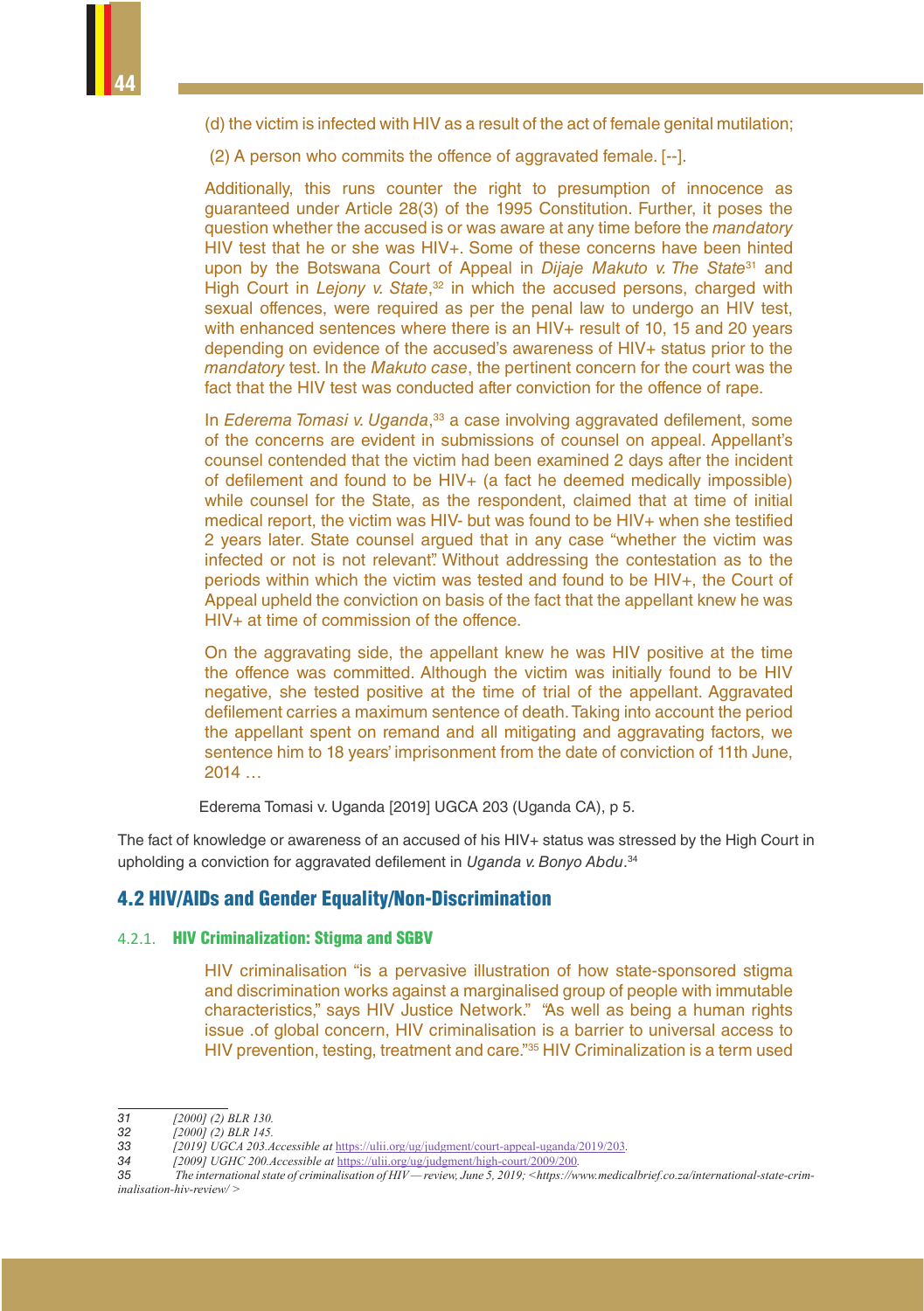to describe laws that criminalize otherwise legal conduct or increase penalties for criminal conduct based on a person's HIV-positive status. 36

 "Stigma is a dynamic process of devaluation that significantly discredits an individual in the eyes of others. It manifests in various forms, including internalized, perceived, enacted, institutional, and compounded stigma. If stigma is acted upon, the result is discrimination, which means treating a person differently because of a personal or perceived characteristic."37

The consequence of the stigmatization process sets apart stigmatized person(s) as a distinct category, leading to various forms of disapproval, rejection, exclusion, labeling, stereotyping, and discrimination.<sup>38</sup>

HIV criminalization has profound effects on stigmatization of HIV/AIDS. According to David Fawcett, "one major impact of HIV is isolation due to stigma, shame, fear and depression. The natural reaction to pull away may seem self-protective, but it ultimately removes you from the essential support that is important at every phase of living with HIV."<sup>39</sup>

Living with HV creates one stressful event after another: anxiety about getting tested, dealing with news that one is positive, when to start medications, dealing with anxiety, depression and stigma...The list is endless. "When the Crisis Lasts a Lifetime: HIV, Burnout, and Emotional Survival," Positive Living 2012.

#### David Fawcett: HIV/AIDS (typepad.com)<sup>1</sup>

*Dr.* Dianne Rausch, director of the Division of AIDS Research (DAR) at NIH's National Institute of Mental Health defines stigma generally as "a mark of shame or discredit." Anything different from the norm can create stigmatizing attitudes or feelings, and these can stimulate negative behaviors.40 Additionally, Dr Gregory Greenwood, the program officer and stigma expert, had this to say about stigma:

"People may experience stigma related to health conditions, such as HIV and mental illness, and sociodemographic characteristics, such as race, ethnicity, gender, and sexual orientation. Certain behaviors or experiences, such as substance use and sex work, also can be stigmatized. Many people experience stigmas related to more than one of these categories." <sup>41</sup> Research has shown that when people with HIV experience stigma, they have poorer health outcomes and are less likely to consistently engage in their own medical care and in public health efforts.<sup>42</sup>

Populations disproportionately affected by HIV are also often affected by stigma due to, among other things, their gender, sexual orientation, gender identity, race/ethnicity, drug use, or sex work and they do suffer trauma.

See chart below.

*<*https://www.cpha.ca/sites/default/files/uploads/resources/stbbi/confidentialitystigma\_e.pdf *>*

*<sup>36</sup> Amira Hasenbush , HIV CRIMINALIZATION IN GEORGIA: Penal Implications for People Living with HIV/AIDS, The William Institute, January 2018.*

*<sup>37</sup> Canadian Public Health Association and Canadian HIV/AIDS Legal Network, Reducing Stigma and Discrimination Through The Protection of Privacy and Confidentiality, 2017(Online article).*

*<sup>38</sup> Nthomang, K., Phaladze, N., Oagile, N., Ngwenya, B., Seboni, N., Gobotswang, K., &Kubanji, R. (2009). People living with HIV and AIDS on the brink: stigma--a complex sociocultural impediment in the fight against HIV and AIDS in Botswana. Health care for women international, 30(3), 233–234. https://doi.org/10.1080/07399330802662077.*

*<sup>39</sup> (David Fawcett 2016). 40 (Now 2019)*

*<sup>41</sup> id 42 (Goldberg 2020)*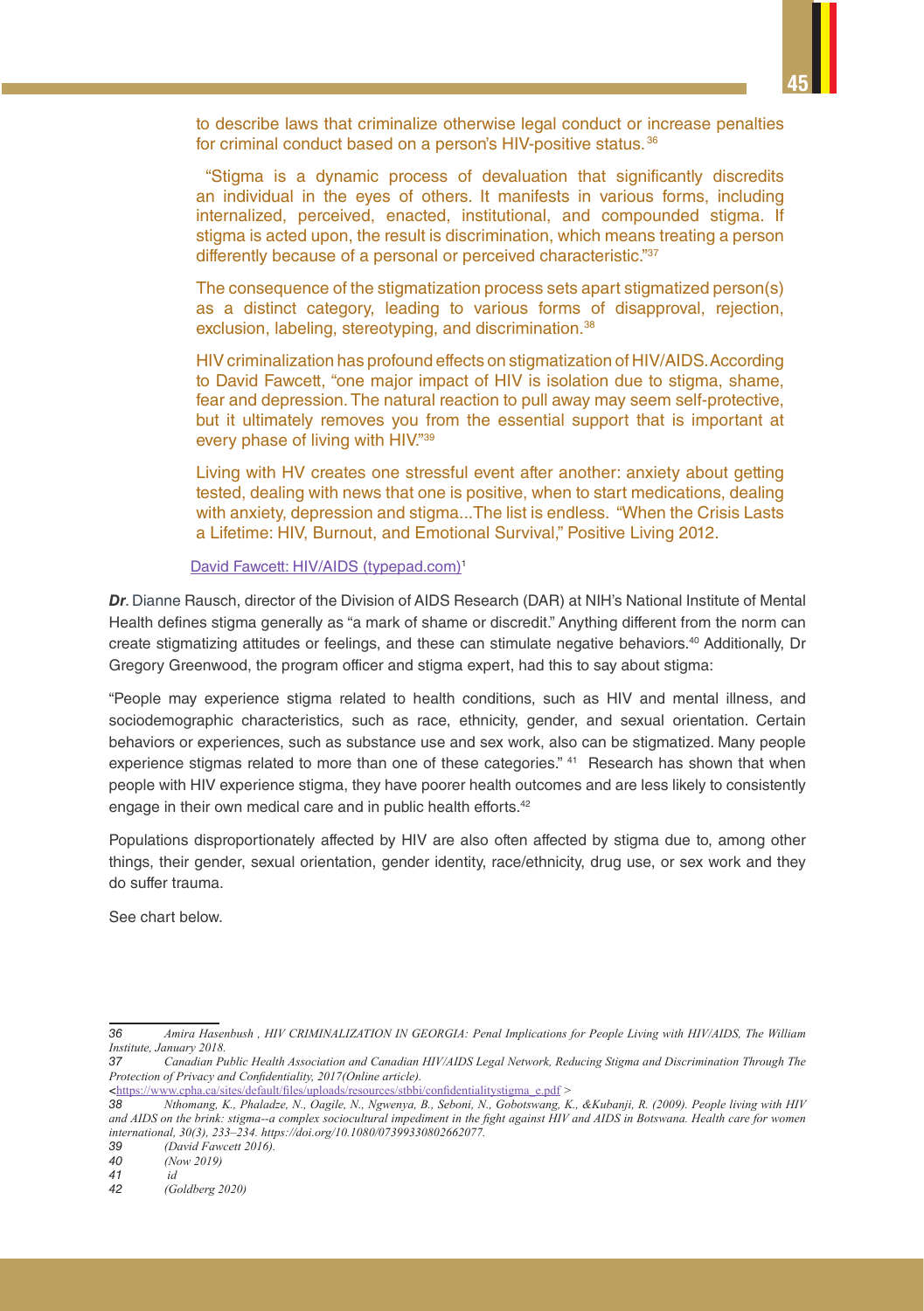

HIV stigma drives acts of discrimination in all sectors of society, including health care, education, the work place, the justice system, families, and communities. The term "intersectional stigma" refers to the intersection and interaction of these multiple stigmatized identities."43

Dr. Greenwood discusses also the effects of stigma. She noted that stigma acts as a barrier to getting tested for HIV, accessing HIV prevention and treatment services, and staying in care. Stigma operates at multiple levels. First, there is "Internalized stigma," or self-stigma. This, is the personal endorsement of prejudice and stereotypes, like feeling you are "unclean" or "not worthy." Second there is Stigma which operates at the interpersonal level, it involves a situation where people are treating another person differently or discriminating against that person. Third, people also may experience "anticipated stigma" an expectation of discrimination from others, even if such persons have not experienced discrimination in the past. Furthermore, there is stigma which operates at a structural level, meaning that access, policy, or legal issues hamper one's ability to get the care they need or want.44 According to Dr. Rausch, in order to render assistance in dismantling HIV stigma and help PLWH to normalize, there must be an increase in the awareness of the substantial, evidence-based benefits of HIV treatment. Evidence shows that taking HIV medications daily as prescribed reduces the amount of HIV in the body to an undetectable = transmissible level (U=U). Increased awareness of HIV due to U=U should also lead to an increase in HIV testing, and more people with HIV will become aware of their status and still may face HIV-related stigma. Thus, increased awareness of HIV due to U=U will lead to an increase in HIV testing, and more people with HIV will become aware of their status but this alone may not work as PLWH may still face HIV-related stigma. Additional interventions that complement U=U will be needed to reduce and remove the stigma and discrimination that remain critical barriers to HIV care, treatment, and prevention.45

*<sup>43</sup> (Now 2019).*

*<sup>44</sup> id*

*<sup>45</sup> Id*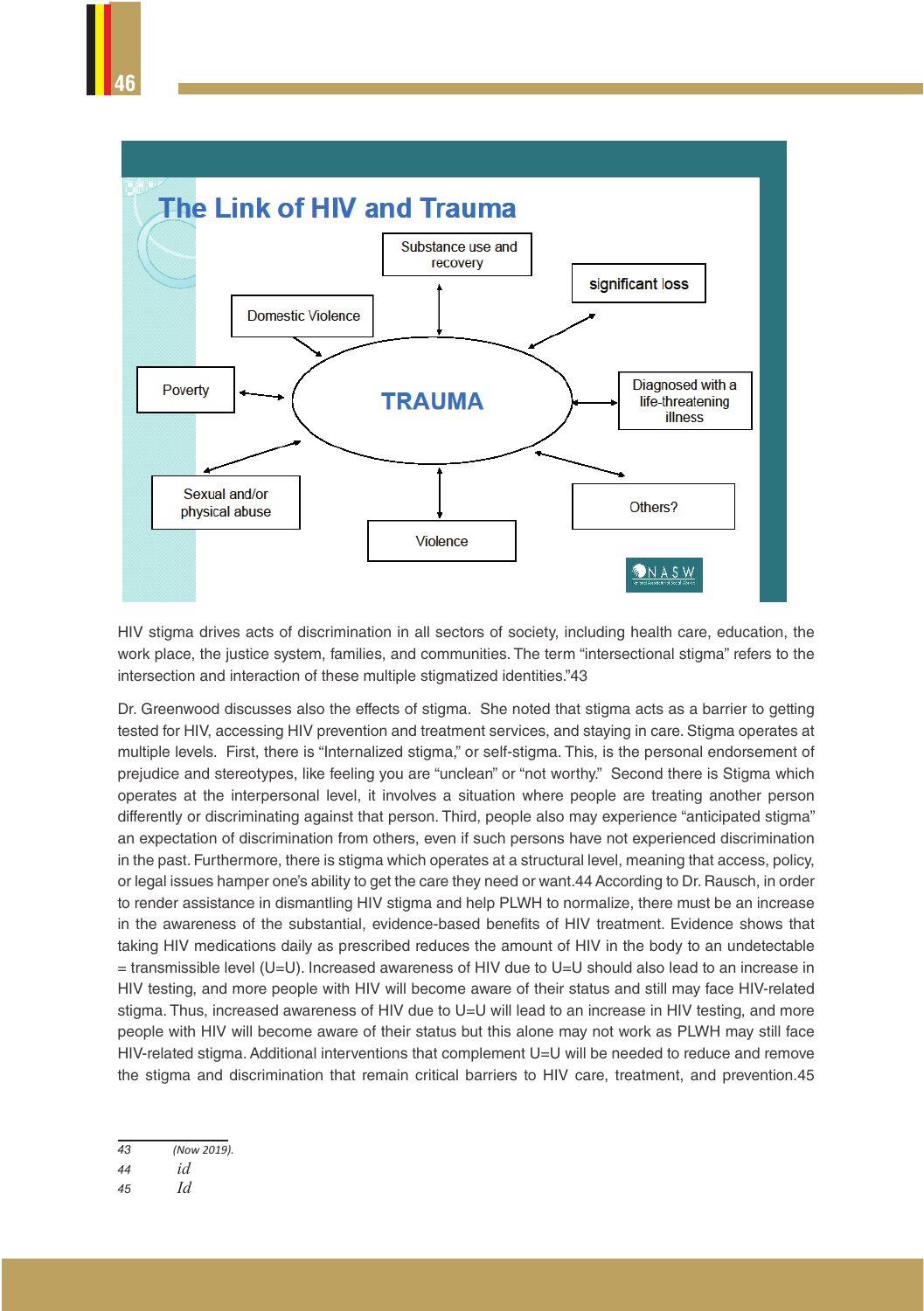There is need to address negative and judgmental attitudes of health care providers about HIV-negative people seeking pre-exposure prophylaxis (PrEP) and other HIV prevention services.46

Dr. Greenwood was of the informed opinion that there is need for better understanding of intersectionality because HIV is highly concentrated in socially disadvantaged communities affected by issues such as poverty, hunger, lack of s/table housing, and uneven access to care. Hence note has to be taken of intersecting forms of disadvantage and discrimination which compound the negative effects of stigma for PLWH. In respect of a way forward strategy, Dr. Rausch opinionated that HIV stigma can be mediated or accelerated by depression, alcohol and substance use disorder, and social isolation. Therefore, the need for intervention to reduce social isolation or support recovery from substance use disorder, is crucial. This could improve depression, which could then decrease internalized HIV stigma.<sup>47</sup>

Overall, the brunt of stigmatization is most felt by women. Concerning criminalization, the term "HIV Criminalization" is a term used to describe laws that criminalize otherwise legal conduct or increase penalties for criminal conduct based on a person's HIV-positive status. 48 In many countries around the world, criminal laws have been introduced that punish the transmission of HIV, potential or perceived exposure to HIV, and even non-disclosure of HIV status.49 Laws often fail to recognise that HIV is no longer a death sentence, that effective treatment eliminates the risk of transmission  $(U=U)$  and that, regardless of treatment, the possibility of HIV transmission from a single act of exposure is extremely low.<sup>50</sup> Cases of people living with HIV intentionally transmitting HIV to others are extremely rare, as are cases of medical negligence by health-workers. Such cases can be prosecuted under existing law, rendering additional legislation that singles out HIV redundant such as in South Africa.<sup>51</sup>

Sub-Saharan Africa is the region with the most countries that have enacted HIV criminalisation laws, although in most countries, the number of reported cases is not high compared with the number of people living with HIV.52 Romania and Latvia have also enacted HIV-specific criminal laws, although here have been very few reported cases to date. Others are found in Latin America and the Caribbean, for instance a recently enacted law in El Salvador (2016). In Mexico, laws in several states were proposed and then withdrawn in 2017/2018. In Colombia, the Constitutional Court of Colombia found their HIVspecific criminal law unconstitutional in 2019. In the Asia-Pacific region, there also countries with HIV criminalisation laws, including Vietnam and a recently enacted law in Nepal (2018). In China, national regulations state that a person living with HIV must inform a prospective sexual partner of their HIV status and take necessary precautions to prevent HIV transmission, although those precautions are not defined.53 Types of HIV criminalization: criminalizing HIV transmission for PLHV; exposure or nondisclosure of HIV status. Some countries criminalize all of them. In some countries around the world, you are legally obliged to inform your partner of your HIV-positive status before you have any sexual contact. A few HIV-specific criminal laws are written in such a way that they assume guilt on your part even if you have not been diagnosed but think you might have HIV.  $54$ 

Some countries criminalize potential or perceived HIV exposure. 'HIV exposure' refers to an act which may have put another person at risk of HIV infection, even if that person did not acquire HIV. The criminal law often assumes that HIV exposure always takes place when someone has any kind of sexual contact, or spits or bites or breastfeeds, disregarding up-to-date science. In some countries you can be prosecuted for HIV 'exposure' even if one was effective treatment, performed oral sex, or spat on

*49 (Webb 2020).*

*52 id*

*<sup>46</sup> id*

*<sup>47</sup> id*

*<sup>48</sup> Amira Hasenbush, Jim Kepner Law & Policy Fellow, Former, REPORT on HIV Criminalization in Georgia Penal implications for people living with HIV/AIDS, January 2018*

*<sup>50</sup> id 51 id*

*<sup>53</sup> id*

*<sup>54</sup> (Webb 2020).*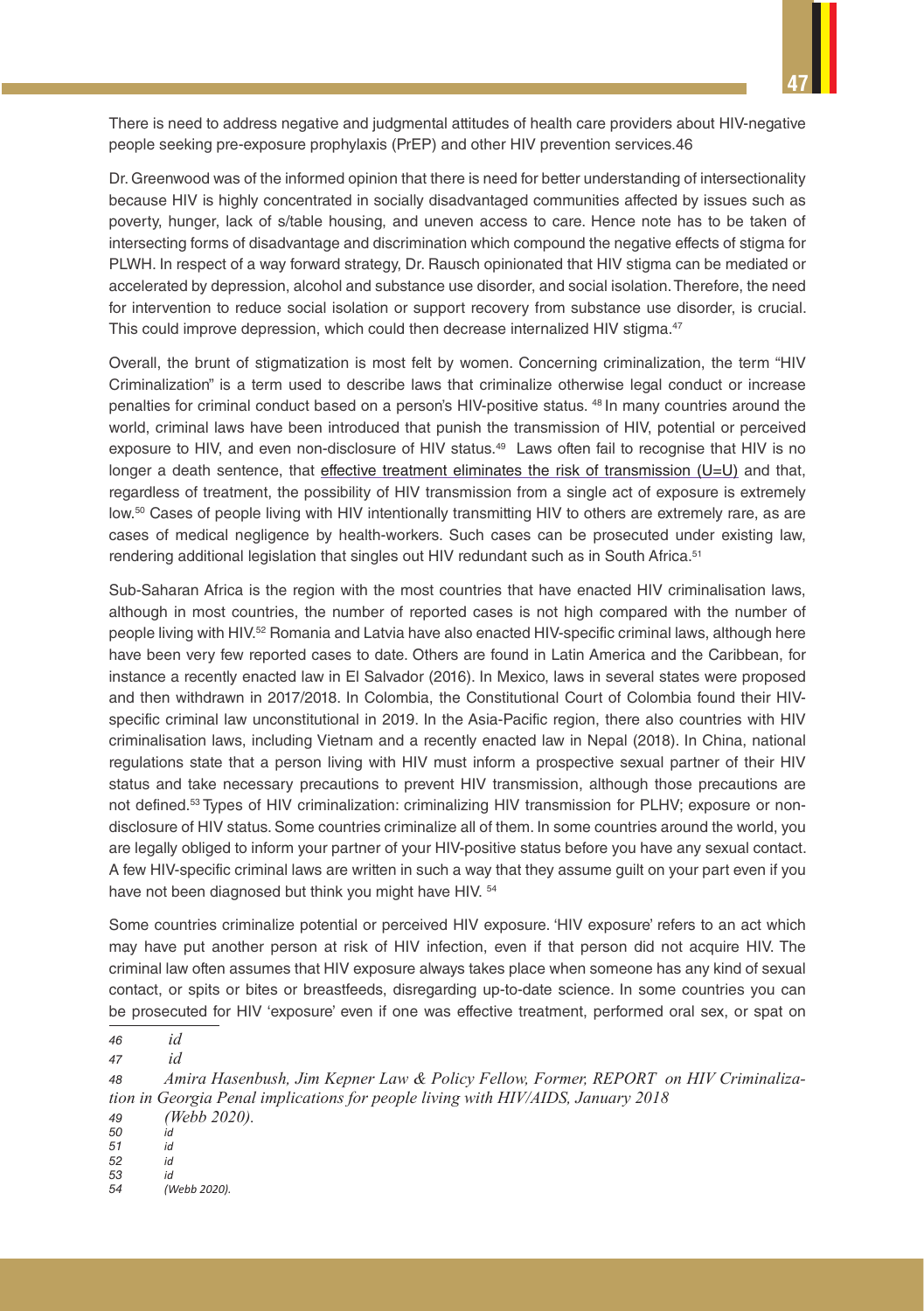someone. For example, the Nigeria, Australia-in some states, the police may forcibly test anyone they think might have exposed to them HIV via spitting or biting, even though scientific research is to the opposite. This violates the rights of the people forcibly tested.55

#### 4.2.1.1. Criminalization of HIV transmission

Many laws around the world appear to criminalize HIV transmission but they overly broad or so vague as to actually criminalize non-disclosure or HIV 'exposure'. It is not unusual for courts faced with allegations of actual HIV transmission to erroneously assume that the person diagnosed first passed it on and disregard progress in scientific research56. As the *Expert Consensus Statement on the Science of HIV in the Context of Criminal Law* states, it is extremely difficult to conclusively prove HIV transmission directly from one person to another.57 In Uganda, the *H*IV and AIDS Prevention and Control Act of 2014 criminalizes both intentional and attempted transmission of HIV. However, courts have made assumptions about what is intentional and assume that the person on trial, who was diagnosed first, must have passed it to the complainant.<sup>58</sup>

#### 4.2.2. Incidence of HIV AND AIDS & Gender-Based Violence

HIV prevalence is almost four times higher among young women aged 15 to 24 than young men of the same age59 where the incidence of HIV AIDs is due to gender- based violence. Young Ugandan women who have experienced intimate partner violence are 50% more likely to have acquired HIV than women who had not experienced violence.60 A sizeable literature now links GBV and HIV infection. Sexual violence can lead to HIV infection directly, as trauma increases the risk of transmission.61

 Gender-based violence is one of the most widespread human rights abuses and public health problems in the world today, affecting as many as one out of every three women. It takes many forms-- physical, emotional, or sex abuse.62

In that regard, section 13(b) of the *HIV/AIDS Act* subjecting pregnant women to routine testing, unwillingly places women at the forefront of HIV-status determination. In the context of HCT and RCT in pre-natal settings, women will certainly be the first to know their HIV+ status which can have several ramifications. Firstly, this creates conditions for initial blameworthiness for a HIV+ diagnosis, this will be the case whether the women disclose this diagnosis to her husband or intimate partner or, as provided under section 18(2)(e) of the Act, it is disclosed by a medical practitioner. In *Pitty Mpofu & Another v. The State*,63 the wife was prosecuted for HIV transmission at behest of the husband since she was 'first to know' when she tested HIV+ as a result of routine antenatal HIV testing when she fell pregnant.

Disclosure of HIV+ status often leaves women susceptible to stigma, ostracism and, in numerous instances, gender-based violence. These concerns were raised in *AIDS Law Project v. Attorney General & 3 Others*64 in respect of the HIV testing policy in Kenya that compelled pregnant women to undergo HIV tests but they were not addressed by the High Court of Kenya.

*<sup>55</sup> id 56 id*

*<sup>57</sup> Barre-Sinoussi F et al. Journal of the International AIDS Society 2018, 21:e25161.*

*<sup>58</sup> (Uganda 2014), Ss. 43&41 respectively.*

*<sup>59</sup> Arise Uganda HIV Network Strategic Plan 2019-2023.*

*<sup>60</sup> id*

*<sup>61</sup> Andersson, Neil et al. "Gender-based violence and HIV: relevance for HIV prevention in hyperendemic countries of southern Africa." AIDS (London, England) vol. 22 Suppl 4 (2008): S73-86. doi:10.1097/01.aids.0000341778.73038.86.*

*<sup>62</sup> Onyejekwe, Chineze J. (2004). The Interrelationship Between Gender-based Violence and HIV/AIDS in South Africa. Journal of International Women's Studies, 6(1), 34-40.*

*Available at: <*https://vc.bridgew.edu/jiws/vol6/iss1/3*>.*

*<sup>63</sup> Pitty Mpofu (2) Samukelisiwe Mlilo v. The State, Judgment No eez 5/2016\1, Const. Application No CCZ08/13.*

*<sup>64</sup> Aids Law Project v Attorney General & 3 others [2015] eKLR .*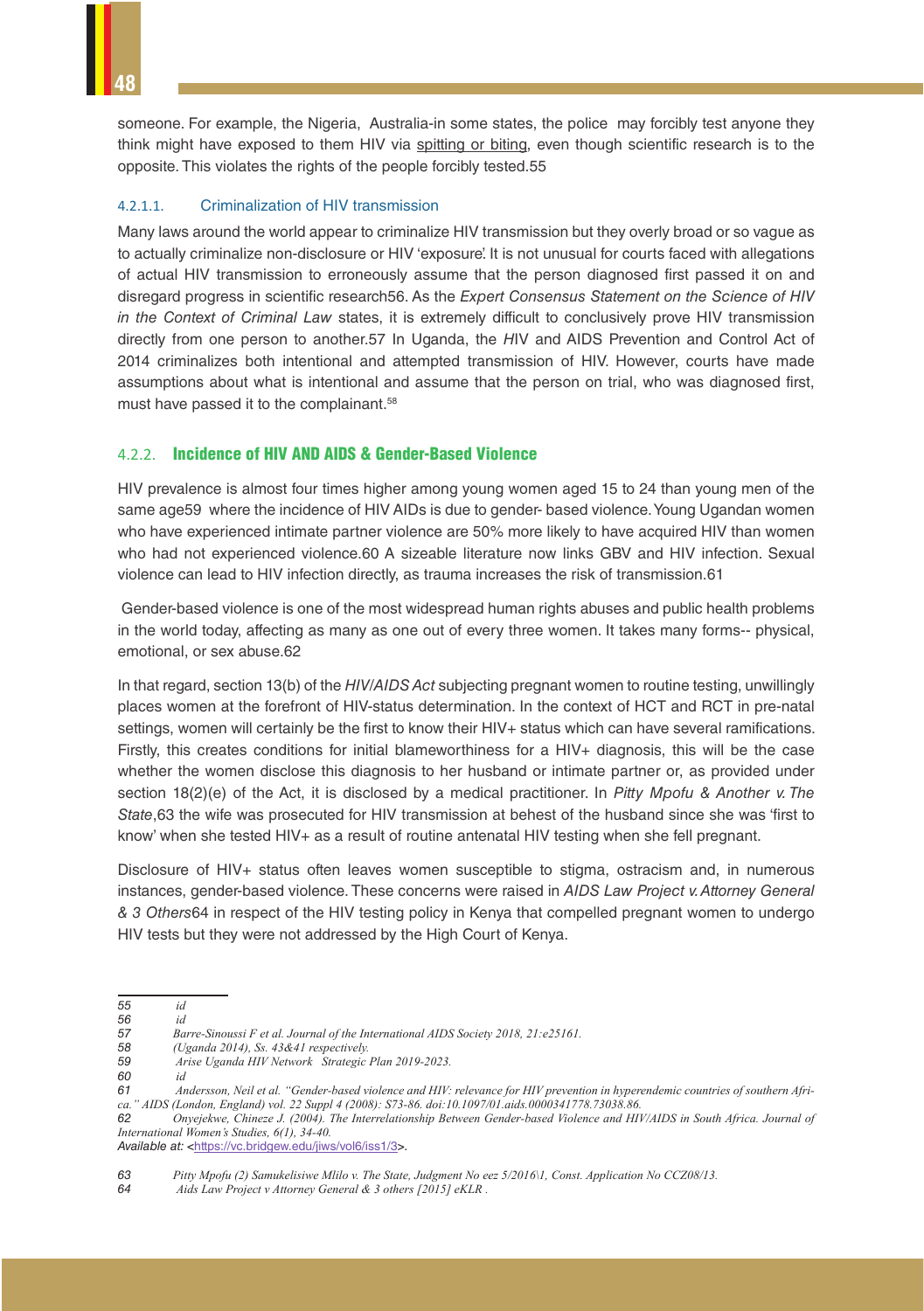#### Rights: Equality and Gender-Based Discrimination

#### Sexual Assault and Domestic Violence

As noted, HIV testing places women at forefront of getting to know of an HIV+ status and renders them vulnerable to sexual and gender-based violence (SGBV).

#### Rights with respect to Family and Property

The dilemma of an HIV+ status for many women is underscored by the fact that, as the consequence of stigma, those infected with HIV are shunned by the families of deceased husbands and women infected with HIV are usually not allowed to inherit property. Many women die of stigma of HIV and not of anything related to HIV. Of note is the fact that courts have sought to condemn any actions that deprive women of rights to property, treating such actions as tantamount to discrimination. In *Midwa v. Midwa*,65 where the husband petitioned for divorce after his wife tested HIV+ and brought proceedings to have his wife vacate their jointly-owned matrimonial home where they were living with their two children on the grounds that she posed a grave risk to his life and the life of the children and she had been ordered to move to the servant's quarters. On appeal, the Kenya Court of Appeal considered the law of custody and the fact that the wife was still strong and healthy despite being HIV+ for some five years and ordered that the wife be reinstated in the matrimonial home.

We have no hesitation in holding that the intended appeal is arguable and not frivolous. The ruling of the learned Judge, on its face, smacks of insensitivity and total inconsideration of the facts presented before her. It is not denied that the wife is 50% holder of the entire property and that her salary services the mortgage. It is traumatising and dehumanising to order her to live in the servant's quarter of her own house. We agree … that in such conditions her health is likely to be adversely affected.

It is trite law that, prima facie, other things being equal, children of tender age should be with their mother, and where a court gives the custody of a child of tender age to the father it is incumbent on it to make sure that there really are sufficient reasons to exclude the prima facie rule … The learned Judge, in our view, did not correctly direct herself on the principle that in cases of custody of the children the paramount consideration is their welfare. Moreover, as the record shows, there were no exceptional circumstances shown to justify depriving the mother of her natural right to have her children with her.

The husband in countering the application maintains that he cannot live together with his wife under the same roof as she poses a grave risk to his life. We sympathise. The wife is still working and servicing the mortgage. She avers that she is still strong and healthy despite the fact that she was diagnosed HIV positive about five years ago. Until the Court decrees otherwise the husband should not desert his wife. Presently it would be morally wrong.

If anything is done to upset and alter the state of health of the wife, substantial harm may be occasioned and the intended appeal will be rendered nugatory. We allow the application and grant a stay of execution. We order that the wife be put back in the matrimonial home forthwith.

Midwa v. Midwa [2000] 2 EA 453 (Kenya CA), paras 8-12.

# 4.3 HIV/AIDs in the Workplace

#### 4.3.1. HIV Status, Testing and Recruitment

The implications of HIV/AIDS have been most felt in the employment sector more than any other sphere of life. Employment discrimination against people living with HIV may take the form of bias in hiring, refusal to grant workplace modifications to accommodate medical conditions, or unjustified termination.66 The

*66 The Centre for HIV Law and Policy, <https://www.hivlawandpolicy.org/about/our-work >.*

*<sup>65</sup> Midwa v. Midwa [2000] 2 EA 453 (Kenya CA), [2000] 2 EA 453.*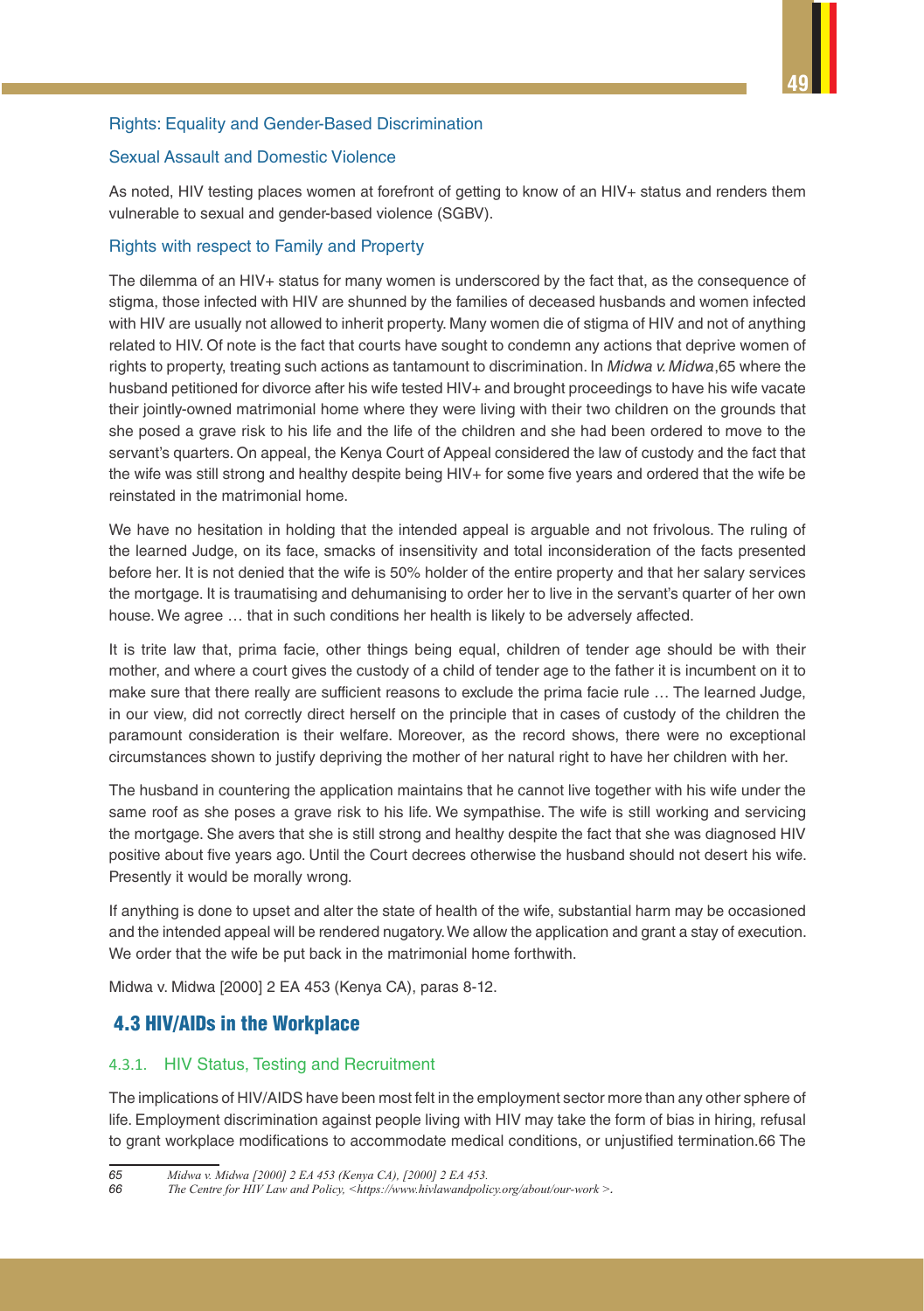courts have been vigilant in protecting employees within the context of HIV/AIDS in the workplace. Two critical areas arise in employment that have posed questions for the courts, especially resulting from HIV testing, that is, firstly, requiring HIV testing as a basis for hiring or recruitment for a job and, secondly, on-job HIV testing while in employment. In both instances, the courts have been vigilant to protect prospective and on-job employees from what they have deemed unjustified *discrimination* on basis of HIV status. It is also crucial to understand the types of testing and the time it takes before one gets infected because ignorance about the procedure also breeds discrimination which will eventually culminate in one being stigmatised.

There are three types of tests available: nucleic acid tests (NAT), antigen/antibody tests, and antibody tests. HIV tests are typically performed on blood or oral fluid. They may also be performed on urine. The industrial Court of Botswana in *Diau v. Botswana building Society*, Case No IC 50/2003, made a determination that an employee cannot be dismissed for refusing to have a compulsory HIV anti body test because it is with in his right to privacy to refuse such.

The right to equal opportunity in employment is illustrated in the case of *Hoffman v. South African Airways,67* in which the appellant applied as a cabin attendant with the South African Airways. At the end of the selection, he was found to be a suitable candidate for employment, but he was later denied employment because he tested HIV+. The South African court declared that PLHIV 'must be treated with compassion and understanding' and they 'must not be condemned to 'economic death' by the denial of equal opportunity in employment', and it held that the refusal of the defendant to employ the appellant as a cabin attendant because he was HIV+ violated his right to equality. Notably, the court held that the right to *freedom from discrimination* was intricately linked to the *right to dignity*, using the test of dignity as a way to read HIV status into the list of prohibited grounds in the Constitution.

> At the heart of the prohibition of unfair discrimination is the recognition that under our Constitution all human beings, regardless of their position in society, must be accorded equal dignity. That dignity is impaired when a person is unfairly discriminated against. The determining factor regarding the unfairness of the discrimination is its impact on the person discriminated against. Relevant considerations in this regard include the position of the victim of the discrimination in society, the purpose sought to be achieved by the discrimination, the extent to which the rights or interests of the victim of the discrimination have been affected, and whether the discrimination has impaired the human dignity of the victim.

> The appellant is living with HIV. People who are living with HIV constitute a minority. Society has responded to their plight with intense prejudice. They have been subjected to systemic disadvantage and discrimination. They have been stigmatised and marginalised. As the present case demonstrates, they have been denied employment because of their HIV positive status without regard to their ability to perform the duties of the position from which they have been excluded. Society's response to them has forced many of them not to reveal their HIV status for fear of prejudice. This in turn has deprived them of the help they would otherwise have received. People who are living with HIV/AIDS are one of the most vulnerable groups in our society.

> Notwithstanding the availability of compelling medical evidence as to how this disease is transmitted, the prejudices and stereotypes against HIV positive people still persist. In view of the prevailing prejudice against HIV positive people, any discrimination against them can, to my mind, be interpreted as a fresh instance of stigmatisation and I consider this to be an assault on their dignity. The impact of discrimination on HIV positive people is devastating. It is

*<sup>67</sup> Hoffman v. South Africa Airways [2000] ZACC 17 (South Africa CC), paras 27-8, 32.*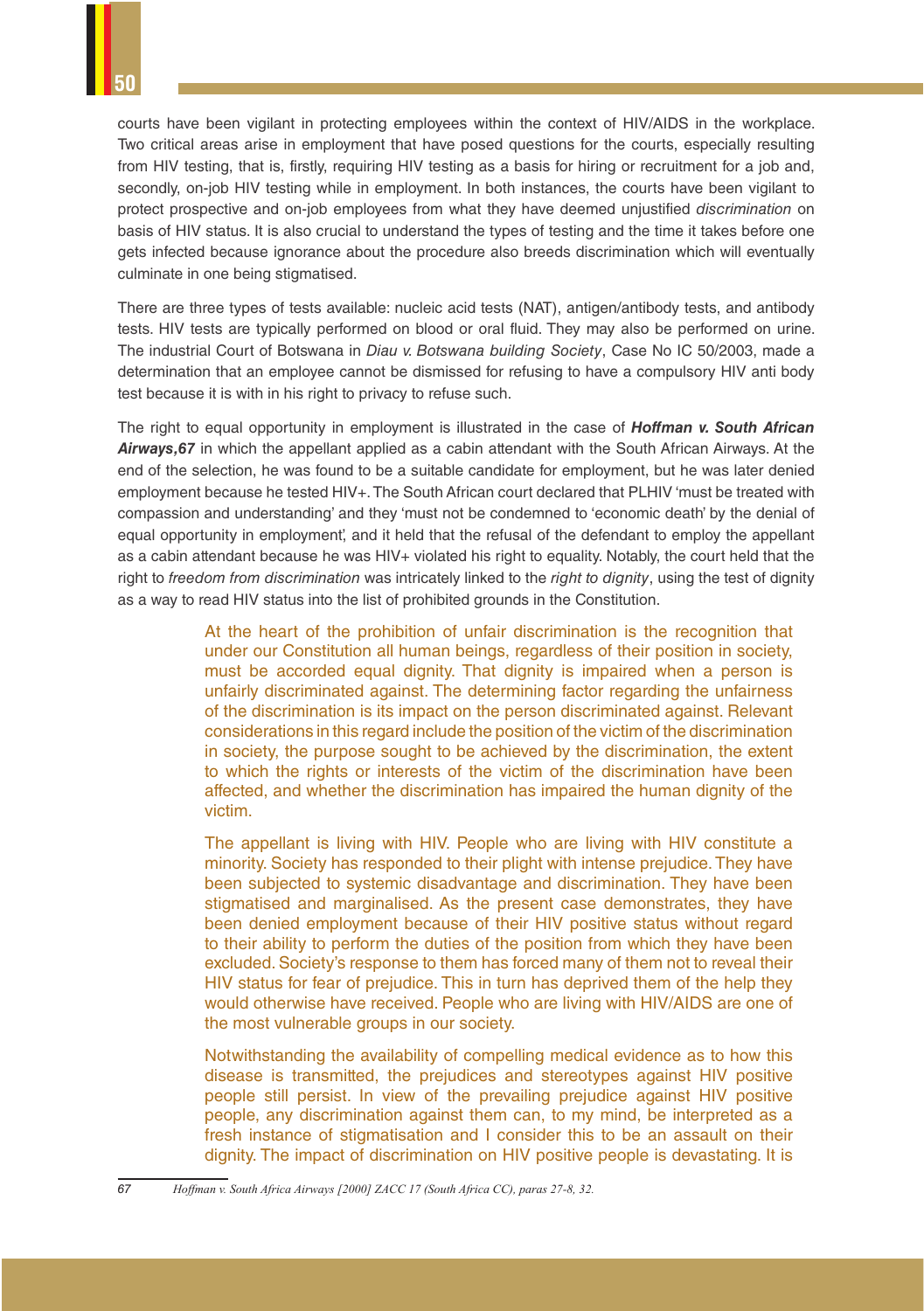**51**

even more so when it occurs in the context of employment. It denies them the right to earn a living. For this reason, they enjoy special protection in our law.

The fact that some people who are HIV positive may, under certain circumstances, be unsuitable for employment as cabin attendants does not justify the exclusion from employment as cabin attendants of all people who are living with HIV. Were this to be the case, people who are HIV positive would never have the opportunity to have their medical condition evaluated in the light of current medical knowledge for a determination to be made as to whether they are suitable for employment as cabin attendants. On the contrary, they would be vulnerable to discrimination on the basis of prejudice and unfounded assumptions – precisely the type of injury our Constitution seeks to prevent. This is manifestly unfair.

Hoffman v. South Africa Airways [2000] ZACC 17 (South Africa CC), paras 27-8, 32.

#### 4.3.2. HIV Status and Dismissal from Employment

The other instance in which HIV status has come to play in employment is where an HIV+ status, once known or discovered, is the basis or reason for dismissal. The courts have held such dismissals unlawful, wrongful and discriminatory.68

In Lundy v. Phillips Staffing,<sup>69</sup> Lundy brought suit against his former employer alleging discrimination under the Americans with Disabilities Act (42 U.S.C. § 12101) (ADA) when he was fired after his employer Phillips learned of Lundy's positive HIV status. In 2011, Phillips Staffing offered Lundy a position at Hubbell Lighting. As a new hire, Lundy was required to fill out a medical questionnaire. Lundy failed to disclose his HIV status, believing he was only required to disclose medical information that would impair his ability to safely perform the job. Later in his employment, in a routine physical exam, Lundy disclosed he was diagnosed with HIV in 2003 and was taking HIV medications. After this disclosure, Lundy was terminated from his employment.

In consonance with the existing law, a pre-Trial was conducted by a local Magistrate who prepared a Report. The Magistrate Judge submitted a Report and a Recommendation ("Report"), recommending that the court deny Phillips's motion. (ECF No. 41). Phillips had filed timely objections to the Report (ECF No. 43) and Lundy hadresponded to those objections (ECF No. 44). The matter came up for Review before a South Carolina District Court. In order to survive summary judgment, Lundy must first establish a prima facie case of discrimination by showing: "(1) he 'was a qualified individual with a disability'; (2) he 'was discharged'; (3) he 'was fulfilling h[is] employer's legitimate expectations at the time of discharge'; and (4) 'the circumstances of h[is] discharge raise a reasonable inference of unlawful discrimination.' Summary judgment is appropriate if, after reviewing the entire record in a case, the court is satisfied that no genuine issues of material fact exist and that the movant is entitled to judgment as a matter of law. Fed.R.Civ.P. 56(a). An issue of fact is "genuine" if the evidence is such that a reasonable jury could return a verdict for the plaintiff. The Report established that there was a question of fact as to whether Phillips reasonably concluded that Lundy lied on the questionnaire because (1) Lundy's understanding that the form was asking for conditions that would affect his job performance may be reasonable. The Report found that Lundy's HIV satisfied the first definition.

In his holding, the District Judge, Timothy M. Cain agreed with the Finding of the Report. He also noted that while Phillips was correct that the Fourth Circuit had not, at that point, definitively held that asymptomatic HIV is a per se disability, the court found that based on the evidence before it, Lundy's asymptomatic HIV meets the Americans with Disabilities Act ("ADA"), 42 U.S.C.ADA's definition of disability. He held that

*<sup>68</sup> Zungu v ET Security Services, J1916/1999, the South African Commission for Reconciliation, mediation and Arbitration declined to consider that there was discrimination following the dismissal of the complainant a security guard who had full-blown AIDs. The Commission found that this was done in good faith and consideration of the complainant's delicate health. 69 Lundy v. Phillips Staffing, WL 811544 (D.S.C. 2014.*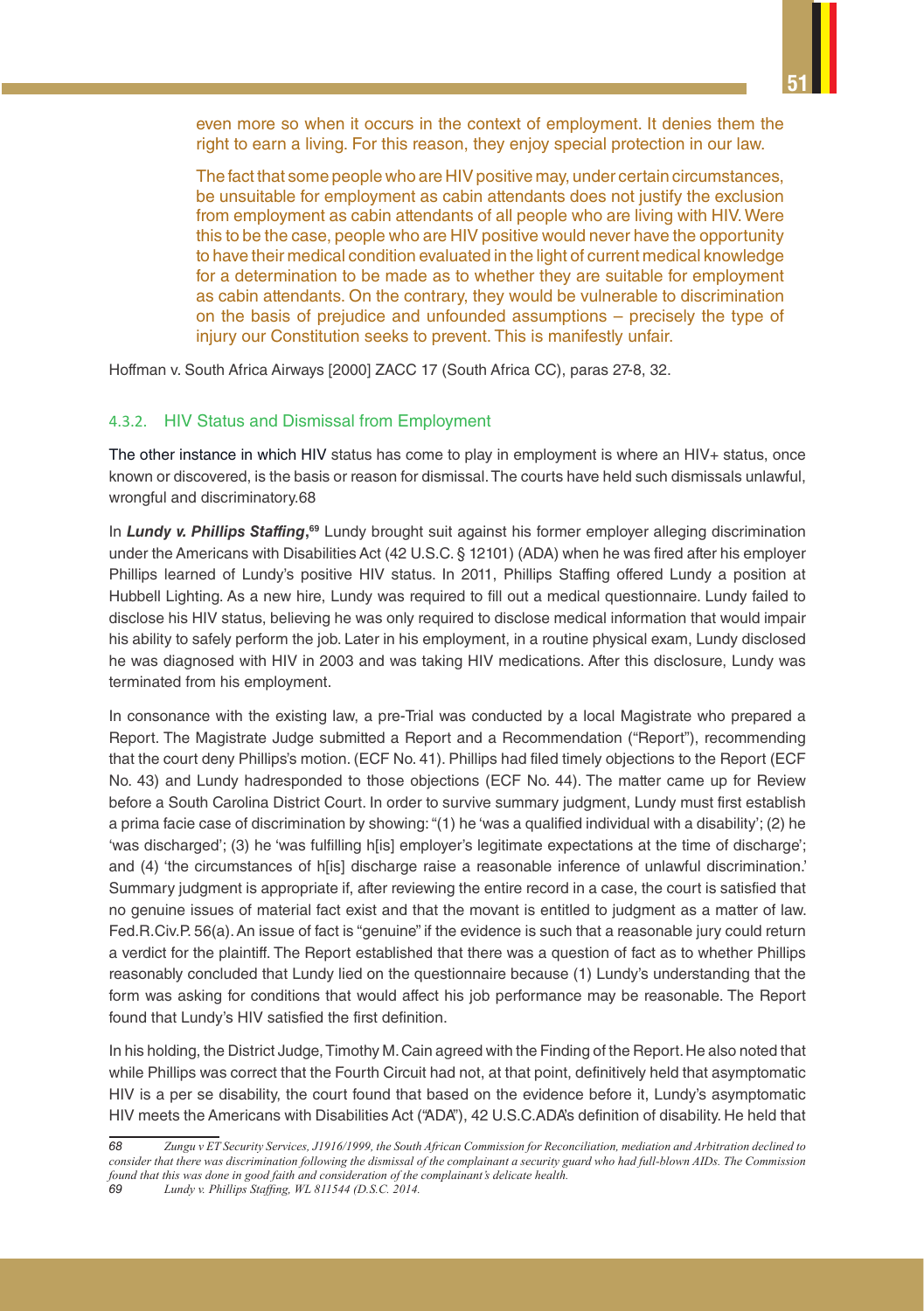Lundy had shown that he had HIV, which is a physical impairment that has a "constant and detrimental effect on the infected person's hemic and lymphatic systems from the moment of infection." Concerning the legitimate job expectations, the Judge agreed with Phillips that the legitimate expectations prong encompasses compliance with company rules, along with general job performance. However, while "on summary judgment. I an employer is free to assert that the job expectation prong has not been met. nothing prohibits the employee from countering this assertion with evidence that demonstrates (or at least creates a question of fact) that the proffered 'expectation' is not, in fact, legitimate at all."70 In this context, 'legitimate' means that the employer's expectations cannot be a "sham designed to hide the employer's discriminatory purpose."71 Pertaining to the reasonable inference of discrimination, the court agreed with Phillips that the temporal connection could go either way the moment Phillips discovered that Lundy was HIV-positive and the same moment it discovered that Lundy's medical questionnaire did not indicate that he was HIV-positive. In fact, Phillips challenged Lundy's testimony about being discriminated whilst Lundy stated otherwise. So, the court is left with Lundy's testimony that Phillips employees made comments about his HIV status at his termination meeting. Consequently, the court is left with two different sets of facts and a credibility dispute. The court had to determine whether there is a reasonable inference of discrimination, or at least a disputed issue of material fact. The court found that Lundy's testimony regarding statements made at his termination meeting plausible and material. After a thorough review of the record in this case, <sup>t</sup>he court endorsed the Report's apt analysis and the Report was incorporated in the proceedings. As such, Phillips's motion for summary judgment (ECF No. 24) it was denied.

> The case of *X v. The Commonwealth***72**concerned a soldier who had enlisted in the Australian Defence Force (ADF). After his enlistment, a pathology test showed that he had been infected with HIV, the virus that causes AIDS. He was immediately discharged pursuant to a policy of the ADF applicable to all new recruits requiring the termination of their employment if they tested positive to HIV. The ex-soldier complained about his discharge to the Australian Human Rights and Equal Opportunity Commission. The ADF admitted that there was discrimination against him otherwise contrary to the Disability Discrimination Act 1992 (Cth). However, it asserted that the discrimination was lawful in his case because, within one of the exceptions recognized by the Act, the soldier was unable to perform the "inherent requirements" of the particular employment. It was contended that one of the "inherent requirements" of a soldier was a capability to (as it was vividly put) "bleed safely", if bleeding arose in circumstances of combat or training. The Commissioner, who held an inquiry for the Commission, held that the relevant exemption applied only where there was "a clear and definite relationship between the inherent or intrinsic characteristics of the employment and the disability in question". At first instance in the Federal Court of Australia, the judge reviewing this decision declined to disturb it for error or law but the Full Court of the Federal Court of Australia set the decision aside and ordered a rehearing. It held that the Inquiry Commissioner had misdirected himself in adopting a construction of the exception under the Act which was too narrow and restrictive.

> On further appeal by special leave to the High Court of Australia, the Court, by majority, upheld the Full Court decision. It directed that the matter be returned to the Human Rights Commission for redetermination without adopting the "narrow and restrictive construction" which the majority felt had originally been taken. **Hon. Justice Michael Kirby AC CMG dissented** from this opinion, concluding that there was no error of law in the approach of the Inquiry Commissioner. It was Justice Michael Kirby`s opinion that the Act that was being applied should

*<sup>70</sup> Warch v. Ohio Casualty Insurance Company, 435 F.3d 517 (4th Cir.2006).*

*<sup>71</sup> Id, p. 518.*

*<sup>72</sup> (1999) 200 CLR 177.*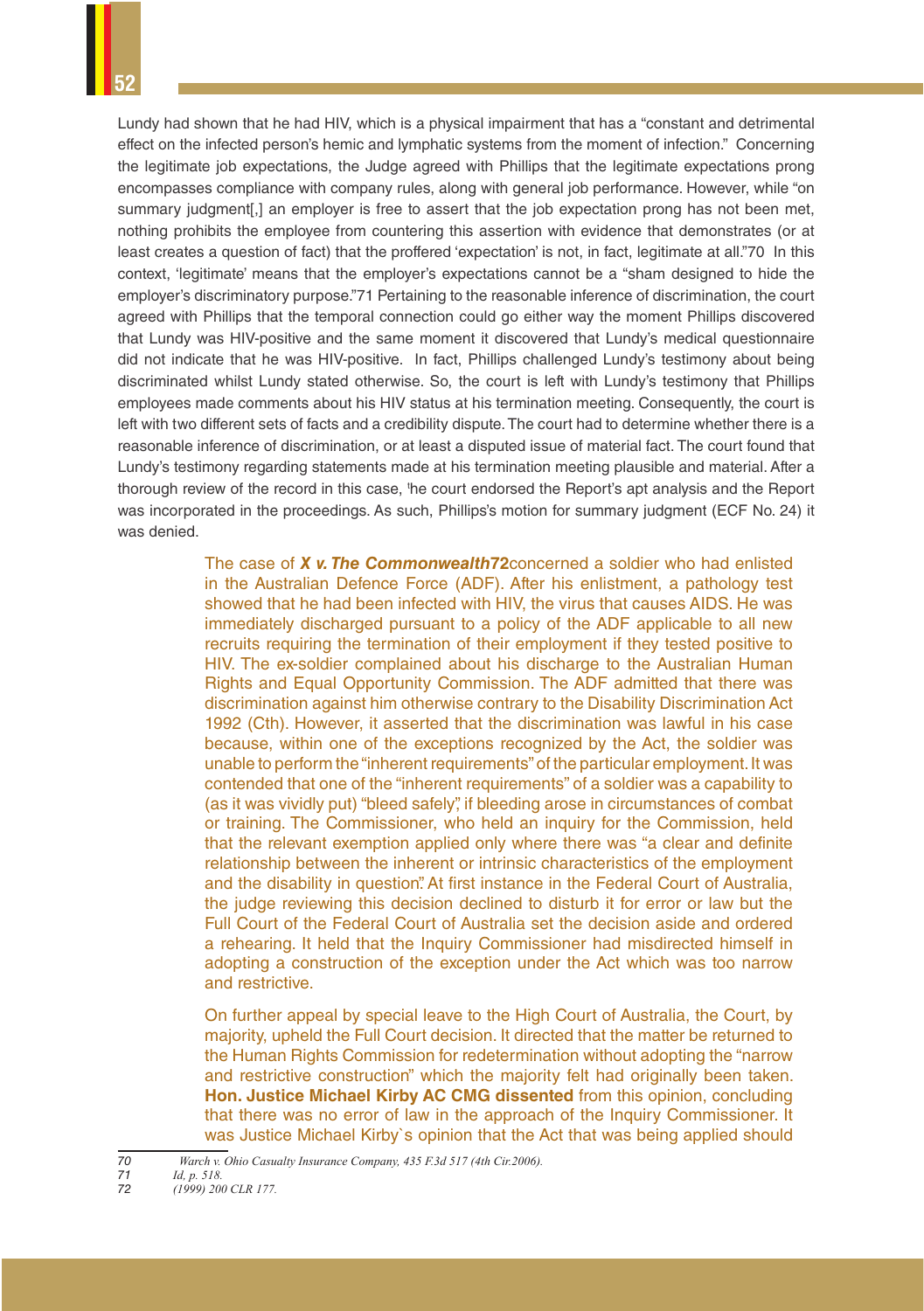be given a beneficial construction to secure its objectives, namely the elimination of decisions against people with disabilities on the basis of attributes ascribed to their disabilities by stereotyping. Justice Michael Kirby suggested that the imposition of a universal "policy" requiring the dismissal of all recruits in a large employment area within the federal government defied the particularity required of employers in decisions affecting employees necessitated by the Act. This view did not prevail.

This case illustrates the way in which HIV/AIDS is no longer a remote, exotic faraway problem for judges. It is becoming a regular visitor to the courts whether in Fiji, Australia or elsewhere. He observed that in common law countries which personally derive their legal systems largely from England, the judge enjoys an especially important place in the exposition, development and application of the law. This gives lawyers a creative role which role in developing the common law gives the lawyers of our tradition opportunities and responsibilities of lawmaking, which are probably greater than in most countries of the civil law tradition. Thus, a judge of the final appellate court will have an enormously important role in applying the Constitution, in expounding basic human rights, in sometimes striking down legislation as unconstitutional, and in keeping the other branches of government in check.

In *Lemo v. Northern Air Maintenance (Pty) Ltd.,***73** an ill employee who was absent from work for extended periods of time was dismissed when the employer became aware of his HIV status. The Botswana High Court held that the employee could not be dismissed purely on the basis of his HIV status without adequate procedures being followed to determine his incapacity. Additionally, the court addressed an employer's legal responsibilities in situations where an HIV+ employee is ill. It further emphasised the importance of treating HIV+ employees as it would all other employees, noting how the nature of HIV and the existence of ART allowed employees to work for many decades.

In the case of *Canada (A.G) v. Thwaites* **(1994) 3 FC 38,** the Federal Court of Canada held that the discharge of a soldier for having HIV was discriminatory and contrary to the law. In another case, the Labour Court in Namibia in *Haindongo Nghidipohamba Nanditume v. Minister of defence,* case no. LC 24/98, held that the non-consideration of the plaintiff's application for enlistment in the defence force on the basis of him being HIV positive was discriminatory. In the case MX v ZY, AIR 19<sup>97 BO</sup>M 406, High Court of Judicature, the High Court in India held that the employment policy of refusing to hire people with HIV was a discriminative one.

#### 4.3.2.1. J.A.O. v. Homepark Caterers Ltd & 2 Others

In *J.A.O. v. Homepark Caterers Ltd & 2 Others*,74 the Kenya High Court upheld the right to work, nondiscrimination, autonomy, privacy and confidentiality by way of a consent judgment, in a case of a widow who was wrongfully dismissed from employment on the basis of her HIV status after she was tested without her consent and the results of her HIV status shared with her employer by the doctor without her consent.

*<sup>73</sup> Lemo v. Northern Air Maintenance (Pty) Ltd [2004] 2 BLR 317 (Botswana HC), p 17 Accessible at <*http://www.elaws.gov.bw/ desplaylrpage.php?id=1199&dsp=2*>.*

*<sup>74</sup> J.A.O. v. Homepark Caterers LTD & 2 Others Civil Case No. 38 of 2003 (decided in 2004). Kenya, High Court Accessible at <*http://kenyalaw.org/caselaw/cases/view/12744*>.*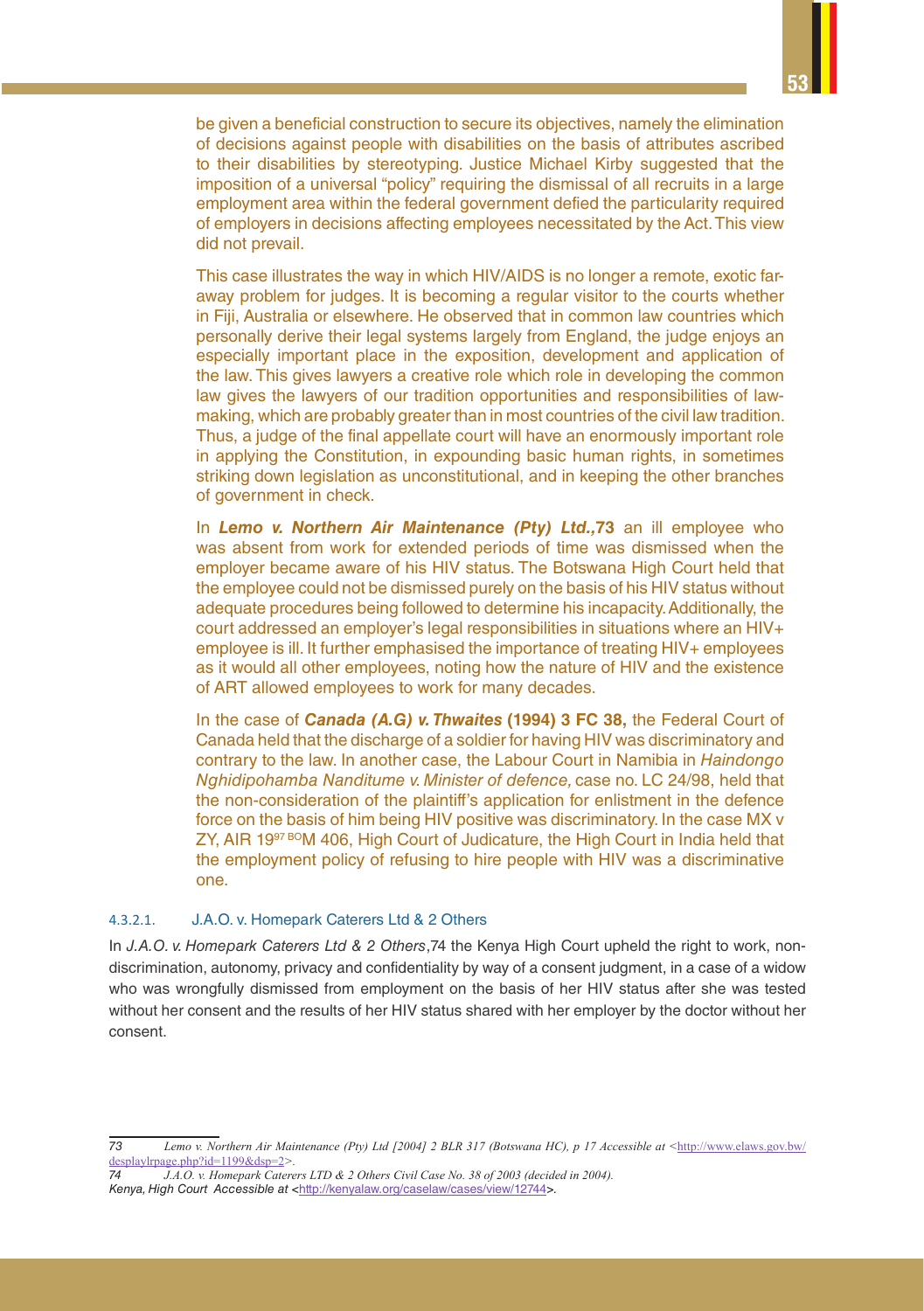#### 4.3.3. HIV/AIDs and Access to Healthcare and Treatment

A critical part of HIV/AIDS control is *treatment*, especially in terms of antiretroviral therapy or treatment (ART). The *HIV/AIDS Act* sets out State responsibilities such as ensuring equitable distribution of health facilities including essential medicines and universal HIV treatment on non-discriminatory basis as well as establishment of an HIV/AIDS Trust Fund to support HIV response. In the early years of the HIV/ AIDS pandemic, there were concerns about access to treatment. A pertinent decision was made in *Minister of Health & Others v. Treatment Action Campaign*,75 in which the South African Constitutional Court interpreted the right to access to health care as provided for under the Constitution and ordered the government to modify its programme for the PMTCT measures in order to ensure that *Nevirapine* is available to the public health sector. The Court's decision was very progressive and sought to comply with international guidelines on HIV/AIDS.

#### 4.3.3.1. Patricia Asero Ochieng & 2 Others v. Attorney General & Another

In *Patricia Asero Ochieng & 2 Others v. Attorney General & Another,76* the petitioner challenged the constitutionality of Kenya's 2008 Anti-Counterfeit Act due to its negative impact on accessing generic anti-retroviral medications for people living with HIV/AIDS and as a violation of the rights to life, health and human dignity. The Kenya High Court ruled for the petitioners and declared Sections 2, 32 and 34 of the Act unconstitutional, holding that the definition of 'counterfeit' in the law would likely be read as including generic medication and was therefore likely to adversely affect the manufacture, sale and distribution of generic drugs and, in turn, this would hamper the availability of the generic drugs and pose a threat to the petitioners' right to life, dignity and health under the Constitution. The judgment of the High Court extensively discussed the issue of the right to health in the context of access to medicines.

#### 4.3.3.2. Luis Guillermo Murillo Rodríguez et al. v. Caja Costarricense de Seguro Social

In the case of *Luis Guillermo Murillo Rodríguez et al. v. Caja Costarricense de Seguro Social*, Constitutional Chamber of the Supreme Court of Justice, Decision No. 6096-97 (1997), the Court ordered the Costa Rican Social Security Fund to immediately begin supplying the plaintiffs with the necessary antiretroviral medicines combination therapies appropriate to their clinical condition, as prescribed by their responsible physicians.77

In *Jorge Odir Miranda Cortez et al. v. El Salvador*, Inter-American Commission on Human Rights, Report No. 29/01, the IACHR) received a petition filed by Carlos Rafael Urquilla Bonilla of the Foundation for Studies for the Application of Law, FESPAD ("the petitioners"), alleging international liability on the part of the Republic of El Salvador ("the State") with respect to Jorge Odir Miranda Cortez and 26 other persons who are carriers of the Human Immunodeficiency Virus/ Acquired Immunodeficiency Virus ("HIV/AIDS") and are members of the Atlacatl Association. The petitioners allege that the acts reported constituted a violation of several provisions of the American Convention on Human Rights (hereinafter "the American Convention"): the right to life (Article 4); humane treatment (Article 5); equal protection before the law (Article 24); judicial protection (Article 25); and economic, social, and cultural rights (Article 26), in accordance with the general obligation set forth in Article 1(1) and the duty set forth in Article 2 of the aforementioned international instrument. They also allege violation of Article 10 of the Additional Protocol to the American Convention on Human Rights in the area of Economic, Social, and Cultural Rights ("Protocol of San Salvador"),

*<sup>75</sup> Minister of Health and Others v. Treatment Action Campaign and Others, (No 2) (CCT8/02) [2002] ZACC 15; 2002 (5) SA 721;*

*<sup>76</sup> Patricia Asero Ochieng & 2 Others v. Attorney General &Another, Petition No. 409 of 2008: [2012] eKLR.* 

*<sup>77</sup> (Luis Guillermo Murillo Rodríguez et al. v. Caja Costarricense de 1997)*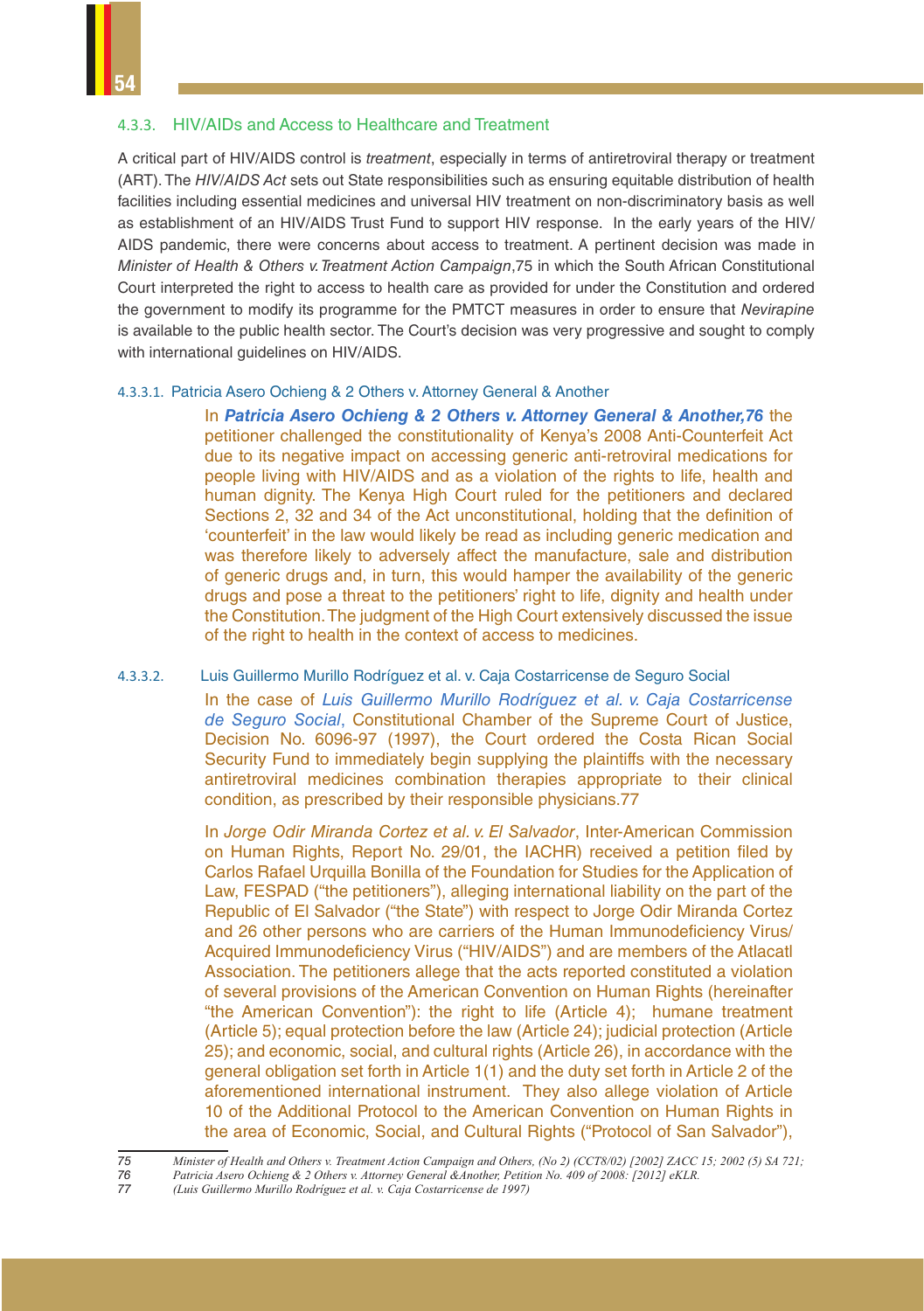

as well as other provisions consistent with the American Declaration on the Rights and Duties of Man ("the American Declaration") and other human rights instruments. In light of the gravity and urgency of the situation, the petitioners requested precautionary measures on behalf of the 27 persons mentioned above, which were granted by the IACHR when it began processing of the case.78

Given that a vast majority of people living with HIV/AIDS in Uganda and most Third World countries rely on generic drugs for their survival, the decision in the case is a major victory for millions of PLHIVs who depend upon generic medicine for ART treatment.

*<sup>78</sup> Jorge Odir Miranda Cortez et al v. El Salvador, Case 12.249, Report No. 29/01, OEA/Ser.L/V/II.111 Doc. 20 rev. en 284 (2000).*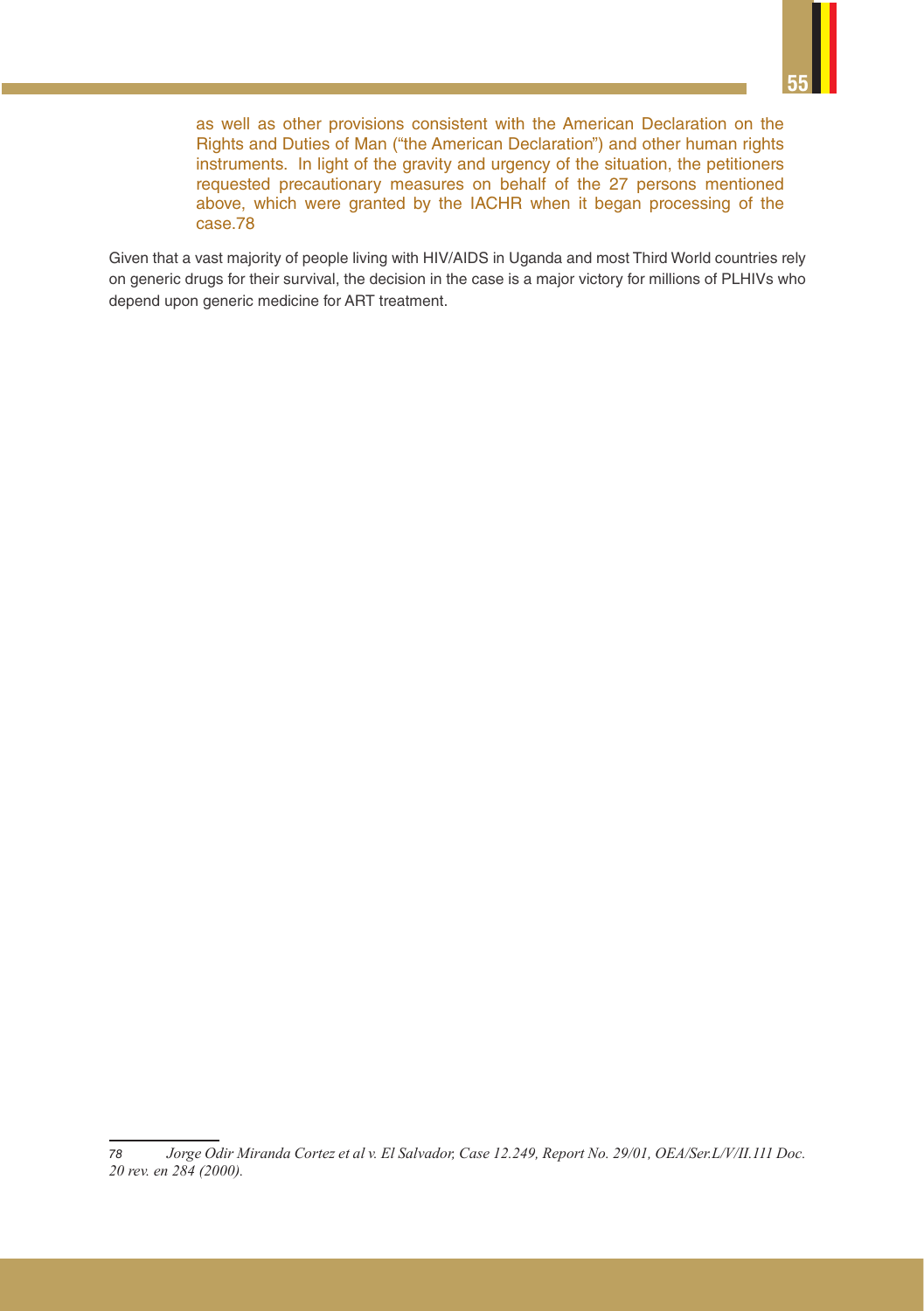# Part V: Judging and Adjudicating HIV-Things to consider

# 5.1 Introduction

This Part provides a guidance and checklist for judges and judicial officers in dealing with HIV/AIDS issues that might come up with cases either criminal or civil that may come up before them.79

# 5.2 Judges must act scrupulously as impartial adjudicators

They must keep open minds and they must refrain from doing anything that could create the impression that they are biased or partisan in their approach. Judges owe it to their own self-esteem; to the dignity of their office; to the credibility of the legal system; and most of all, to those who attend their judgment, to comport themselves in such a way as persuades all before them that a fair hearing was afforded and an honest and considered decision was handed down. Audience that is fairly given to both contending parties is most likely to result in a decision that not only commends itself as even-handed but is also just. An appearance of disfavor in the proceedings, conversely, is calculated to result in a decision that fails to command confidence and which is the more likely to be wrong.80

In order to achieve this, there are **Key Considerations in Judging and Adjudicating HIV/AIDS,** Judges may borrow a leaf from the Hon. Justice Michael Kirby AC CMG. While discussing HIV/AIDS-Implications of the Law and the Judiciary.

The 6 Cs81, which include;

#### **Contemporaneity**

This involves issues such as consent for testing; counseling of those at risk and those who are infected with HIV; issues of confidentiality and discrimination; the special problems of vulnerable groups, some of them subject to discrimination which is reinforced by the law; issues of the safety of the blood supply and of the work environment.

#### **Consciousness**

The first responsibility of the legal profession is consciousness about HIV/AIDS. All lawyers today, in every country, should have more than a layman's understanding of HIV/AIDS.<sup>2</sup> Each judicial officer should have a basic knowledge about AIDS and HIV infection, with rudimentary information on what AIDS such as when it first appeared; how HIV is transmitted; how many people in; which groups of people have been particularly infected; what the life expectancy of a person with HIV or AIDS is; how it is diagnosed; what are its symptoms; whether health care workers and other professionals are at risk of HIV infection; and what risk still exists in donated blood, blood products or human tissue.

*79 See Paul Mukiibi, HIV/AIDS, TB and the Law: Experience from the Bar. A Paper presented to the Judicial officers in a judicial*  dialogue on HIV/AIDS, TB, Human Rights and the Law at Protea Hotel-Entebbe. December, 2020. Available at https://uganet.org/wp-content/ uploads/2020/12/HIV\_AIDS\_TB-AND-THE-LAW\_-EXPERIENCE-FROM-THE-BAR.pdf accessed on 3 December 2021.<br>80 Musindo 1997 (1) ZLR 395 (H) *80 Musindo* **1997 (1) ZLR 395 (H)**

*<sup>81</sup> HIV-AIDS-Implications for the Law and the Judiciary. A paper presented to the Fiji Law Society on the 15th Anniversary Convention, Figatoka, Fiji Islands on 27th May 2006.*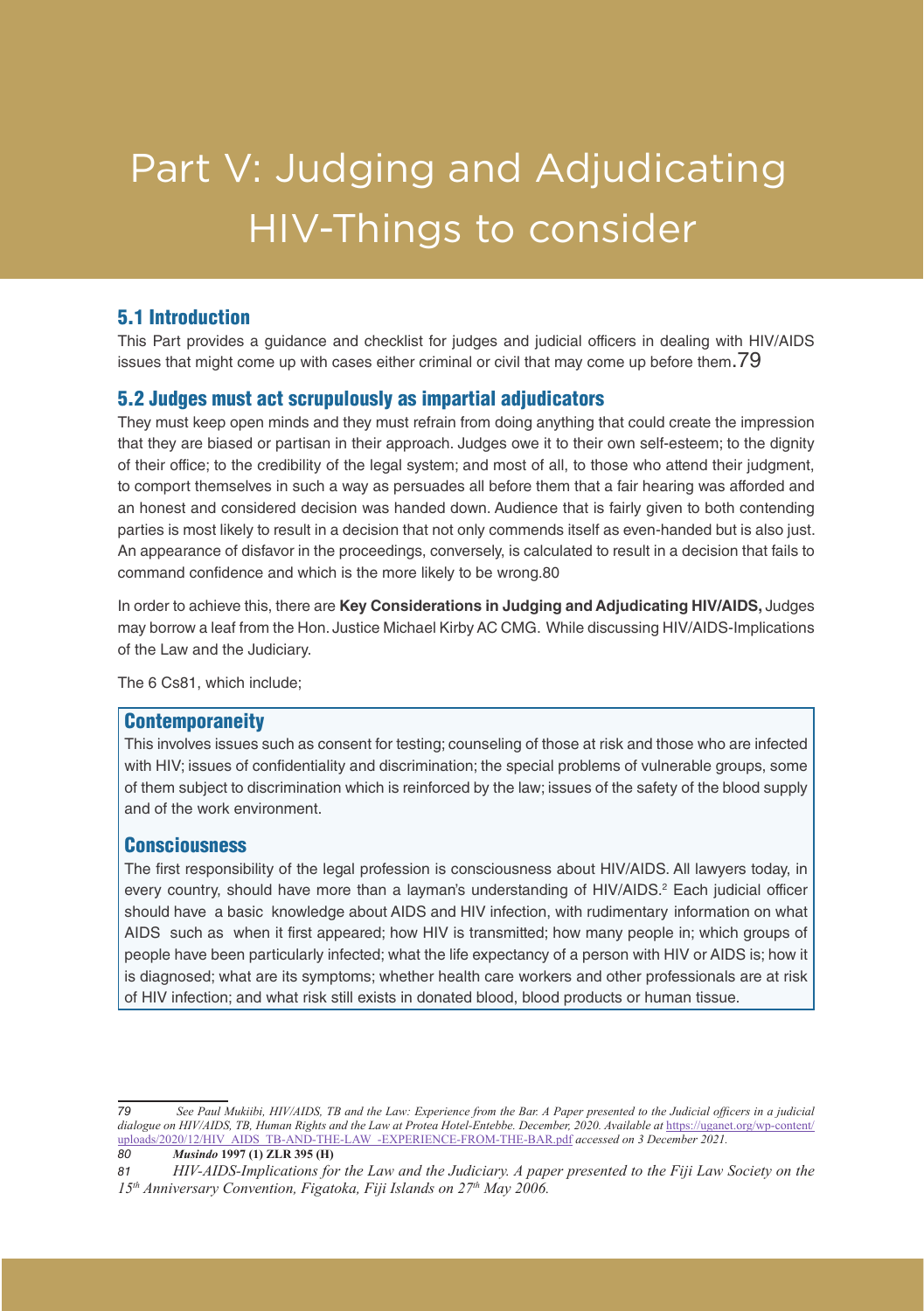Judicial officers have a duty to their communities to inform themselves about the basic facts. They should not rely solely upon the general media, for it is often guilty of misinformation and extravagant reporting on this topic. It must be assisted by informed and unbiased help from a skilled legal profession. That is why the first step in the role of the legal profession in this area is consciousness about HIV/ AIDS. It is the function of professional bodies to supply information to practicing lawyers. If this is not done, conscientious legal professionals must inform themselves. **Courts** 

When it comes to the courtroom, there are various medical conditions that can gather elements of prejudice and stigma, but HIV/AIDS in the courtroom is especially sensitive. In part, this is because of its significant association with death. In part, it is also because the modes of transmission are frequently by sexual intercourse and the use of drugs. Communities do over react when dealing with groups which have often been (and sometimes still are) the subject of stigma and even criminalization (homosexuals, drug-addicted persons, sex workers etc.). As such, Lawyers cannot separate themselves from their communities. They are likely to have tints of the same, the attitudes, fears and prejudices of the societies they live in. They should try to treat PLHIVs well. Judicial officers should not permit court process to be distorted, invariably to the disadvantage of the litigant, by generally unnecessary isolation, or disadvantageous treatment<sup>3</sup>:

Judicial officers should carry out their work without fear or favour. Ensuring the right to an attorney, the right to have one's case heard.

Judicial officers must be prepared for sensitive questions that can arise in cases involving HIV/AIDS, and must ensure that they and the legal practitioners guarantee a measure of confidentiality to the persons involved since trials should be public as much as possible.

Judicial officers should guard about unnecessary closed court sessions because a person suffers from HIV/AIDS, or is a PLHIVs. However, in deserved cases closed sessions may be held.<sup>4</sup> **Cases** 

The stereotyping views about dangers to the public should be expelled by the judge, who should confine his or her decision to the actual known conduct of the applicant.<sup>5</sup> An appellate court in New York held that it was an abuse of discretion to impose a condition of a negative HIV/AIDS test prior to release on bail, in so far as this was not mentioned in the statutes, and could involve an injustice to the particular applicant.<sup>6</sup> In the criminal area, the main questions which have come before judges involve issues such as sentencing persons who are known to be infected with HIV, and ordering parole release of such persons. King CJ in the *South Australian Court of Criminal Appeal in R v Smith7 noted that "the state of health of an offender is always relevant to the consideration of the appropriate sentence for the offender."*<sup>8</sup>

Many other, cases call forth understanding by the lawyers involved. In such cases especially, judges need to ground all decisions upon sound data resting on the evidence not on prejudice, stereotypes, myths or pre-judgment.

#### **Colleagues**

HIV/AIDS penetrates more societies and every branch of society, the legal profession and judiciary will become aware of colleagues as PLHIVs either in the judiciary, or in the legal profession. They also deserve fair treatment. In South Africa, Justice Edwin Cameron, a Judge of the Supreme Court of Appeal, is a PLHIVs and is open and forthright about it. He speaks up for the millions who are silent and ashamed. His book, Witness to AIDS is a brilliant description for judges and lawyers of what HIV/ AIDS is really like. This is a textbook commendable for reading to have some understanding about this subject<sup>9</sup>.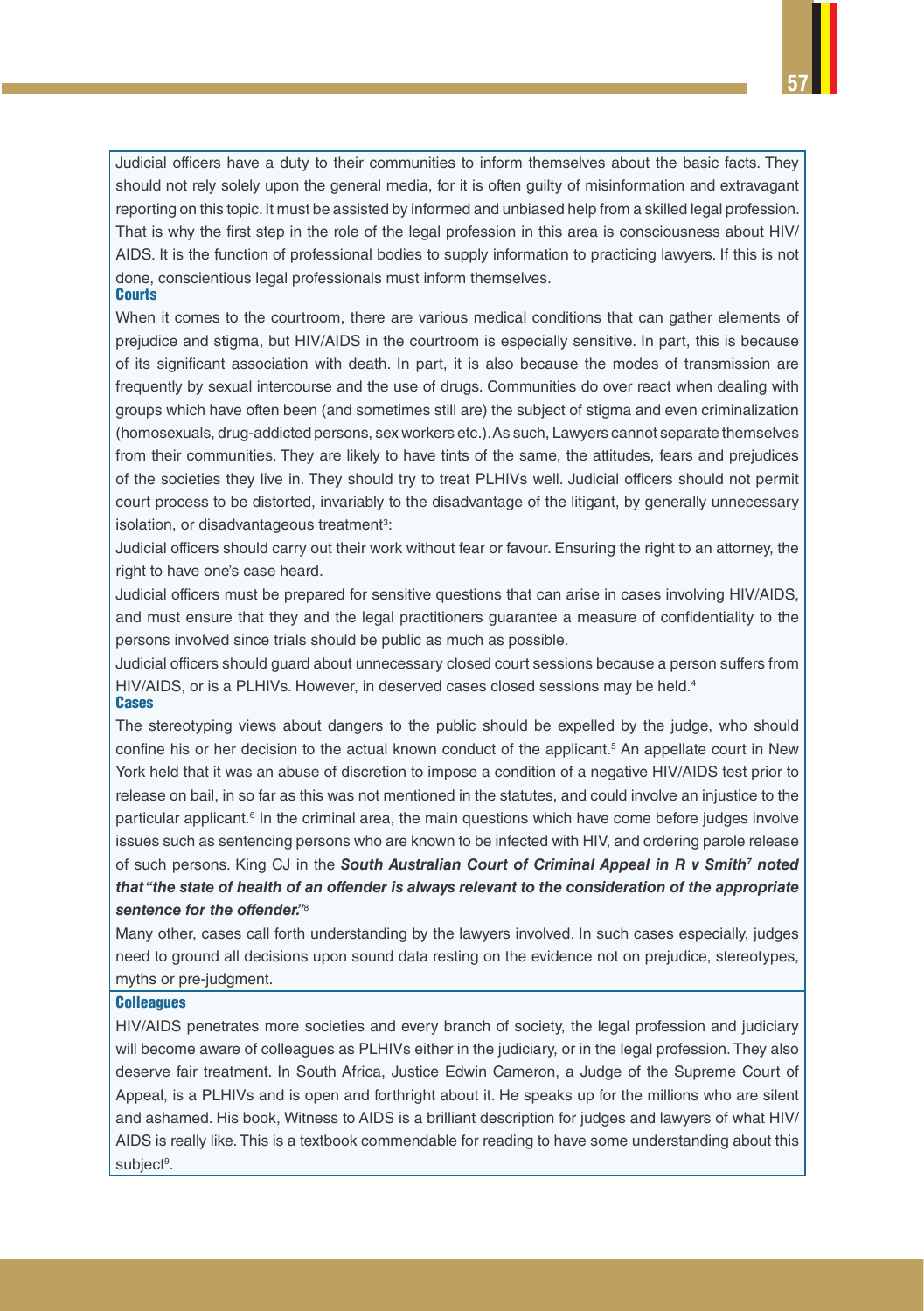# **Community**

Many of the features of HIV/AIDS are relevant to the professional duties of judges and other lawyers. Typically, laws stigmatize, and sometimes criminalize conduct which is relevant, e.g., the sexual activities outside marriage; prostitution; homosexual activities; and injecting drug use. It is therefore the duty of judicial officers to reflect upon the effectiveness of current laws, in so far as they are relevant to the epidemic. Where law has become part of the problem, legal practitioners (being better informed and usually more powerful) have a responsibility to add their voices to the discussion of law reform. In default of a cure for, or vaccine against, HIV/AIDS, the only readily-available weapon in society's armoury is behaviour modification. It is the lesson which lawyers can tell society that strong criminal sanctions are only of limited use in securing and reinforcing behaviour modification in such basic activities as sex and drug use.10

The AIDS paradox teaches that criminalization and stigmatization make it more difficult to reach the minds of those affected. The first step on the path to effective behaviour modification will often be decriminalization, and the provision of educational messages. It is in this sense that informed judges can contribute to AIDS prevention by participating in discussion of legal reform. The same message is relevant to the re-evaluation of laws on homosexual conduct and drug use $<sup>1</sup>1$ </sup>

# 5.3 HIV in the Courtroom—Role of a Judicial Officer

As judicial officers, there are matters to be considered in the courtroom when handling HIV/AIDS cases.

- 1. The sanctity or decency of the courtroom should be maintained82 and there should not be any necessity of changing courtroom procedures because parties to the case are HIV+ or the case is HIV/AIDS-related, unless the parties request a change.83 This is a common practice here in Uganda, for example, in defilement cases.84
- 2. The presumption of innocence until one is proven or pleads guilty provided under Article 28(3) (a) should not cease to exist when an accused or offender is found to be HIV+.
- 3. Judges (and assessors) should require a proof that HIV was transmitted by the accused in order to secure a conviction in HIV transmission cases.
- 4. Judges (and assessors) must note that available scientific techniques including phylogenetic analysis and Recent Infection Testing Algorithm (RITA) testing have significant limitations and alone cannot definitively prove the source or timing of an HIV infection.85
- 5. The best practices should be adopted by Judges hence the necessity to sensitize them on such practices whilst handling HIV/AIDS cases. For instance, they should be encouraged to take into consideration the fact that if a party to the case or a witness has a disability, including living with HIV, the party concerned should be given the option of conducting the hearing in a different manner. They may inquire from the party whether there is anything that the court can do differently to allow them to participate fully.86
- 6. Judicial officers must at all times maintain control of the proceedings. For instance, the judicial officers need to be sensitized on being alert to HIV-related threats, breaches of privacy and other abuses of process, which they should handle in the same way as any other potentially inflammatory issue in the Court. Some parties have tried to use the other party's HIV-positive status to their advantage, such as by revealing their HIV-positive status in open court or by

*<sup>82</sup> UNAIDS, Judging the Epidemic: A Judicial Handbook on HIV, Human Rights and the Law (2013).*

 $83$  Ibid.<br> $84$  Althoug

*<sup>84</sup> Although the Judges tend to be rather biased, just as the law is, towards young girls who are defiled by an HIV/Aids Accused Person*

<sup>85</sup> UNAIDS, *Judging the Epidemic: A Judicial Handbook on HIV, Human Rights and the Law* (2013).<br>86 *Ibid* 

*<sup>86</sup> Ibid.*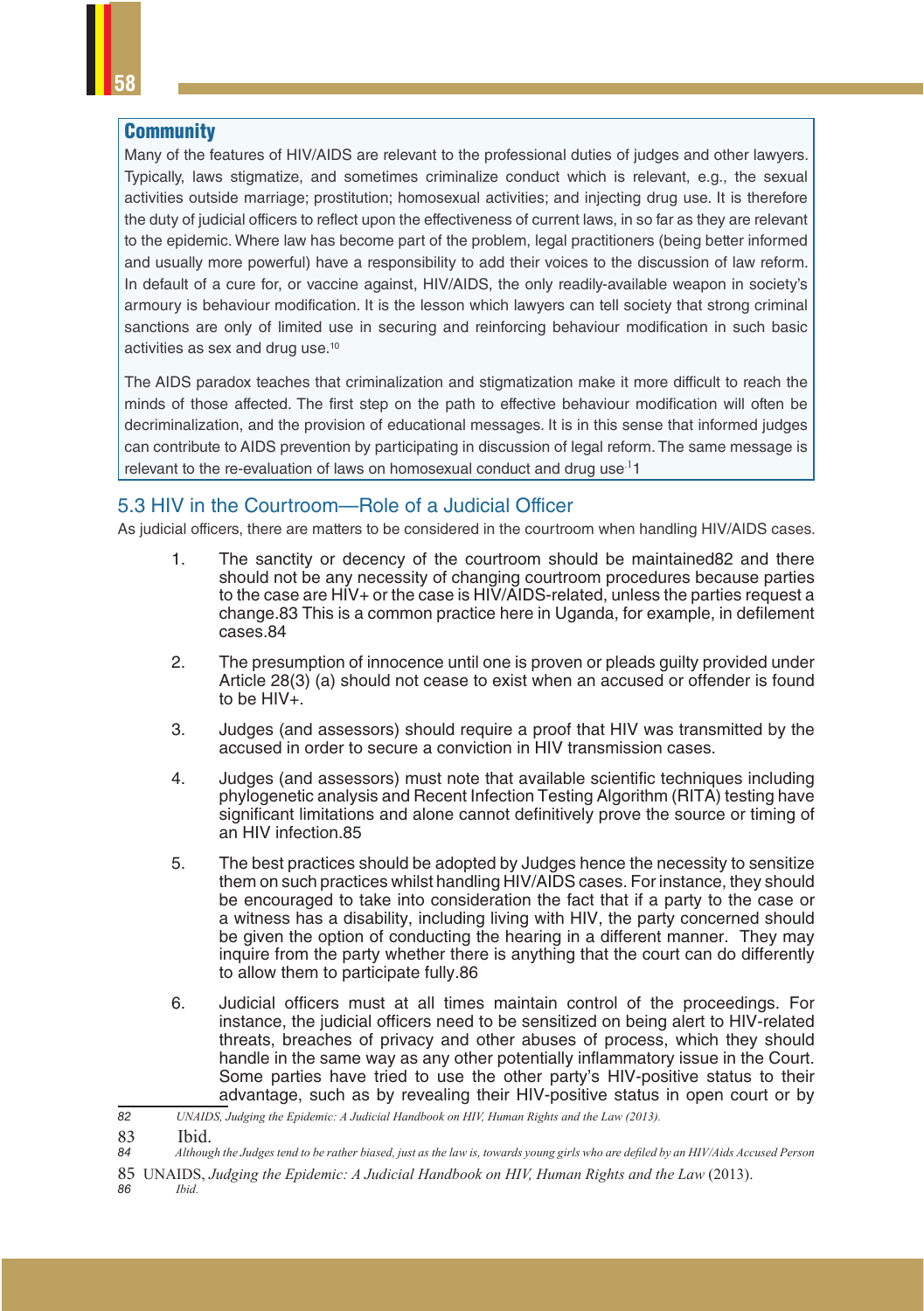delaying proceedings knowing that the person living with HIV is ill. Such conduct should not be tolerated.

**59**

# 5.4 Case Notes

### Bragdon v Abbott, US Supreme Court, (97-156) 107 F.3d 934,

Discrimination, Stigmatization, disclosure

In this case, Bangor, Maine resident Sidney Abbott went to Randon Bragdon, D.M.D. to have a cavity filled. Citing his fears of HIV transmission from a patient, Dr. Bragdon refused to fill her cavity in his office solely because Ms. Abbott disclosed on a medical questionnaire that she has HIV. Dr. Bragdon claimed that people with HIV who were not yet manifestly ill did not meet the ADA 's definition of "disability." The ADA defines a disability as a health condition that

The United States Supreme Court ruled 5-4 in Bragdon v. Abbott that the federal Americans with Disabilities Act (ADA) prohibits discrimination against people living with HIV, whether or not they show any visible symptoms or have an AIDS diagnosis. The Court's 1998 decision is a critical victory for people living with HIV because the ADA and similar state disability discrimination statutes are the only legal bases to fight HIV-related discrimination in jobs, housing and health care. The Court's language and reasoning, however, go far beyond the facts of Sidney Abbott's case and ensures that all people with HIV will be covered by the ADA. In a lengthy analysis, the Court endorsed long-standing interpretations of the ADA by the U.S. Department of Justice and the Equal Employment Opportunity Commission, which found that the ADA protects symptomatic and asymptomatic HIV-infected individuals from discrimination, in part because HIV limits both procreation and sexual relations. The Supreme Court directed the nation's lower courts to follow these agency interpretations. The Supreme Court's broad definition of "disability" and its endorsement of these administrative interpretations of the ADA mean that Bragdon v. Abbott is an enormous victory, not only for Sidney Abbott, but for all people living with a disability.

John Conner III Case 87

### HIV criminalization, Non disclosure of HIV status

J ohn Conner III a dance teacher in Tennessee met the 16-year-old student on social media in 2015. The teen joined Conner's dance team, the Infamous Dancerettes. The two then had sex several times and exchanged nude photos over text messages, according to WREG. Prosecutors said Conner did not tell the teen he was diagnosed with HIV in 2012. The teen later also tested positive for HIV after having sex with Conner. Conner pleaded guilty in November to charges of criminal exposure to HIV, statutory rape by an authority figure, and solicitation of a minor. He was Sentenced to nine(9) months in prison and four(4) years of probation.

Kemigisha Adrine vs Uganda HCCA No. 97 of 2019, High Court of Uganda at Mbarara delivered on 24th January 2020; Hon. Mr. J. Musa Ssekaana considered the severity of the Applicant`s HIV status in addition to other conditions to grant the applicant bail pending her trial.

Uganda vs No. 19515 Sgt. Driver Nkojo Solomon HCT-00-CR-SC-0036-2016, High Court of Uganda at Kampala (then Criminal Division)) delivered on 16th January 2018; Hon. Mr. J. Wilson Masalu Musene found the accused guilty with the offence of murder but considered his HIV/AIDS positive status as a mitigating factor and did not sentence him to a maximum punishment rather imprisonment for 18 years.

Rosemary Namubiru vs Uganda HCT-00-CR-CN-0050-2014, High Court of Uganda at Kampala (Criminal Division); Hon. Mr. J. Rugadya Atwoki upheld the conviction by the lower court that the appellant was negligent since she knew her HIV positive status and the consequence of her actions but reduced the

*<sup>87 &</sup>lt;*https://www.oxygen.com/crime-news/john-conner-iii-of-lifetimes-bring-it-gave-teen-hiv *>*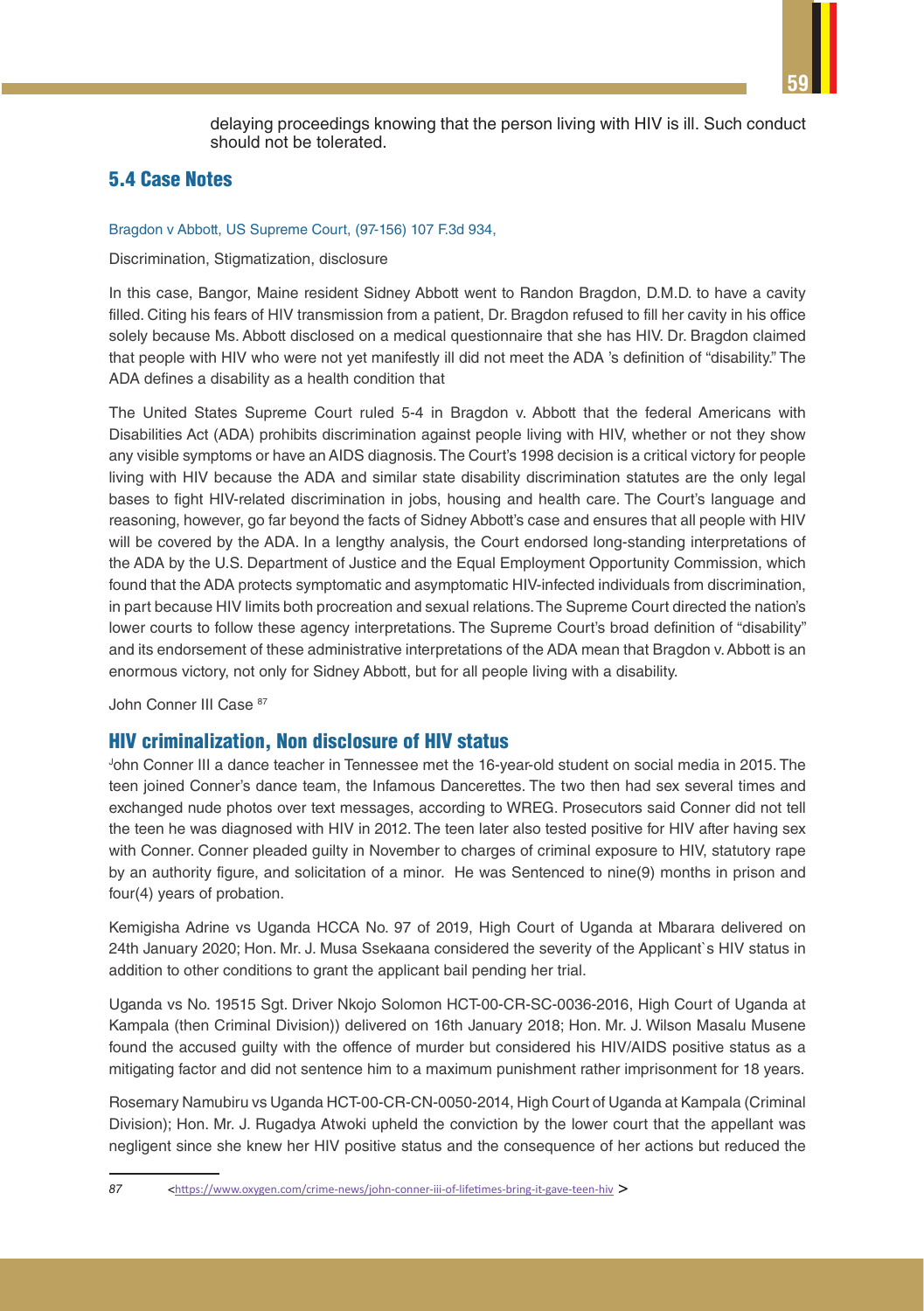

sentence of 3 years imprisonment five months which is the period she had so far served in prison. It is however important to note that the court observed that;

- A. The appellant was an elderly person aged 64 years, thus a mother and grandmother to the toddler;
- B. That she was "sickly" and "HIV positive";
- C. The toddler remained HIV-free;
- D. The appellant had no intention of harming the toddler and
- E. The court also noted that the sentence was manifestly excessive.

It argued that "medical practitioners need some degree of protection". It noted that 3 years was an excessive sentence and accordingly reduced it to five months.

Komuhangi Silvia vs Uganda HCCA No. 0019 of 2019, High Court of Uganda at Gulu delivered on 29th August 2019; Hon. Mr. J. Stephen Mubiru made quite a number of important observations concerning HIV/AIDS prosecution in relation to sec. 171 of the Penal Code Act cap. 120. His Lordship observed the following;

- A. In order prosecution to succeed under this offence, it must establish that the act was committed with intent to cause the contact which causes infection of a disease.
- B. Criminal negligence refers to a mental state of disregarding known or obvious risks to human life and safety.
- C. Likelihood connotes a significant possibility as contrasted with a remote possibility, that a certain result may occur or that infection in such circumstance may exist. There should be evidence led before court showing that infection in such circumstances is not merely fanciful, remote or plausible but rather that it is statically significant and almost certain. It should be one whose occurrence is almost certain to materialize, unless preventive steps are taken.
- D. Evidence must show the presence of "significant risk" and the circumstances must have presented a realistic possibility of transmission.

The Richard Dalley case (New Zealand)-No Need to disclose if the steps necessary to prevent the transmission of HIV can be met

Thirty-six year-old New Zealander Richard Dalley had faced two charges of criminal nuisance for having unprotected oral sex and protected vaginal sex with a woman he had met over the internet and did not tell about his HIV status. Earlier this year, Mr Dalley had been found guilty of "criminal nuisance" for having unprotected sex without disclosure with another sexual partner and was sentenced to 300 hours' community work. In her ruling, Wellington District Court Judge Susan Thomas wrote: "It seems to me that most people would want to be told that a potential sexual partner was HIV-positive. There may well be a moral duty to disclose that information. There is however a difference between a moral duty and a legal duty, the legal duty in this case being to take reasonable precautions against and use reasonable care to avoid transmitting the HIV virus. The evidence was that, as far as public health needs are concerned, the steps necessary to prevent the transmission of HIV can be met without the requirement for disclosure. In other words, the use of a condom for vaginal intercourse is considered sufficient."

She added that her ruling was based on testimony from some of New Zealand's top HIV experts, including Dr Richard Meech, author of the first government report on AIDS in New Zealand in 1985. In her ruling on unprotected oral sex she said that, "the risk of transmission of the virus as a result of oral intercourse without a condom is not zero because it is biologically possible, but it is so low it does not register as a risk. In any event Mr Dalley did not ejaculate. On the basis of those two factors I find that reasonable precautions against and reasonable care to avoid such danger were taken by Mr Dalley."88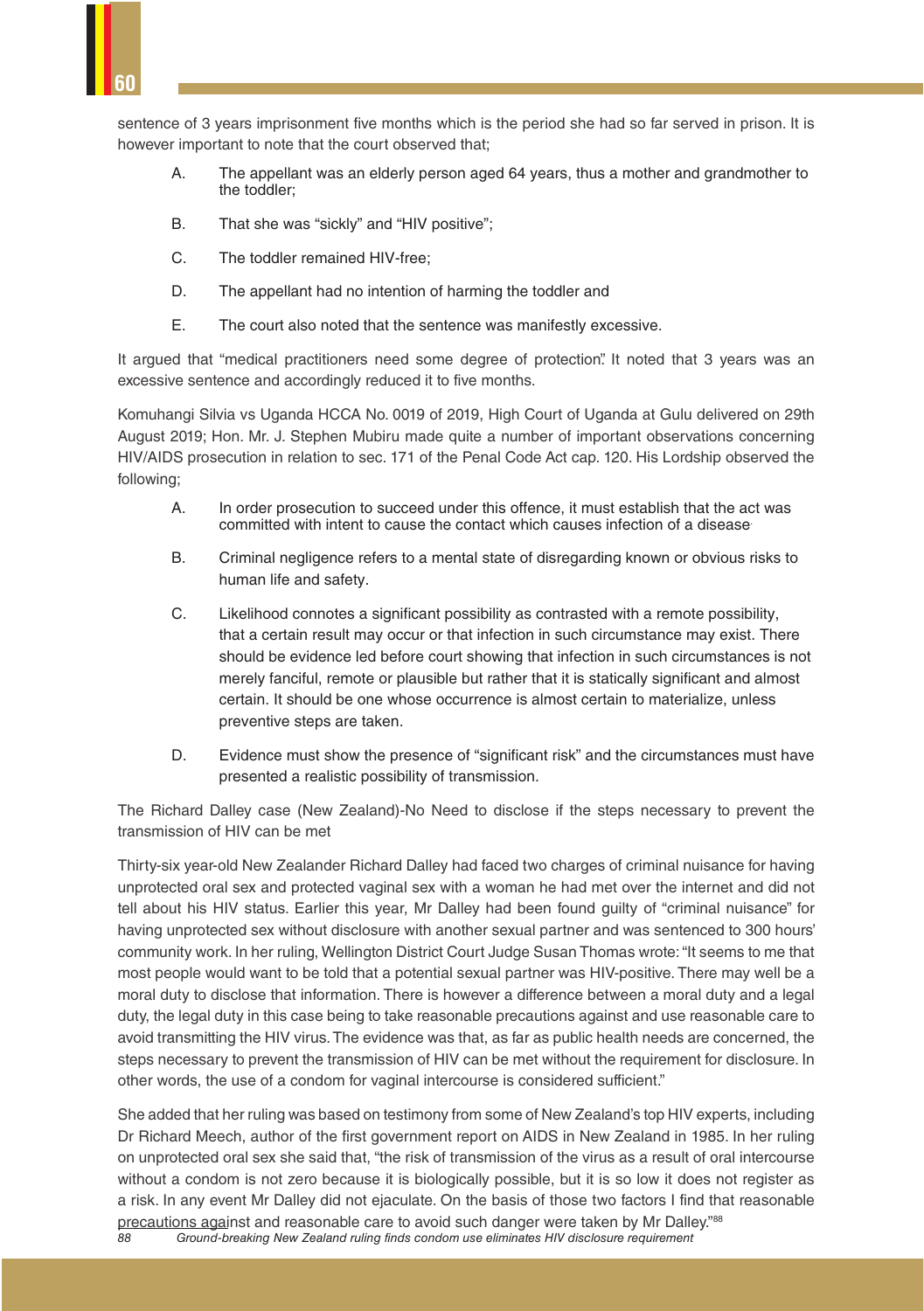# References and Readings

## **BOOKS**

Chalmers J.P., *Legal Responses to HIV and AIDS* (Hart Publishing 2008). Twinomugisha B., *Fundamentals of Health Law in Uganda* (PULP 2015).

## **HANDBOOKS**

ILO, HIV and AIDS and Labour Rights: A Handbook for Judges and Legal Professionals, 2nd ed, Geneva, Switzerland (2015). <https://www.ilo.org/wcmsp5/groups/public/---ed\_protect/---protrav/--ilo\_aids/documents/publication/wcms\_228498.pdf>.

**61**

UNAIDS, Judging the Epidemic: A Judicial Handbook on HIV, Human Rights and the Law (2013). <https://www.unaids.org/sites/default/files/media\_asset/201305\_Judging-epidemic\_en\_0.pdf>.

### REPORTS, BRIEFS, ETC.

Adrian Roberts, Medical Author; Dr Michael Waugh, Medical Text, Edinburgh Validator, "Synopsis of Causation HIV Infection and AIDS," Nuffield Hospital, Leeds September 2008, (UK Ministry of Defence). https://assets.publishing.service.gov.uk/government/uploads/system/uploads/attachment\_ data/file/384508/hiv\_aids.pdf *.*

Hon Justice Michael Kirby, "Lawyers' Collective Judges' Workshop Y B Chawan Centre,Mumbai, India Hiv/Aids: The Law & Ethics Thursday 7 January 1999; Courts & Judges In The Era Of Hiv/Aids\* Introduction To The Workshop." <http://www.lawfoundation.net.au/ljf/app/ FEA471CC88EE01C2CA2571A6008116B6.html>.

Human Rights Watch, Just Die Quietly: Domestic Violence and Women's Vulnerability to HIV in Uganda (August 2003). <https://www.hrw.org/reports/2003/uganda0803/uganda0803full.pdf>

Mukasa, S. & A. Gathumbi, 'HIV/AIDS, Human Rights and Legal Services in Uganda: A Country Assessment' (OSIEA, 2008). <https://www.refworld.org/pdfid/4cdcead32.pdf>

Paul Mukiibi, HIV/AIDS, TB and the Law: Experience from the Bar. A Paper presented to the Judicial officers in a judicial dialogue on HIV/AIDS, TB, Human Rights and the Law at Protea Hotel-Entebbe. December, 2020.

<https://uganet.org/wp-content/uploads/2020/12/HIV\_AIDS\_TB-AND-THE-LAW\_-EXPERIENCE-FROM-THE-BAR.pdf> *accessed on 3 December 2021.*

The Global Fund, Technical Brief: HIV, Human Rights and Gender Equality, Geneva, Switzerland (October 29, 2019. <https://www.theglobalfund.org/media/5728/core\_gender\_infonote\_en.pdf>.

UNAIDS, et al, Judicial Dialogue on HIV, Human Rights and the Law, Nairobi, Kenya (October 28-31, 2013).

<http://kelinkenya.org/wp-content/uploads/2014/03/Judicial-Dialogue-Forum.pdf>.

UNAIDS, Courting Rights: Case Studies in Litigating the Human Rights of People Living with HIV. <https://files.unaids.org/en/media/unaids/contentassets/dataimport/pub/report/2006/jc1189 courtingrights\_en.pdf >.

*Edwin J. Bernard, 9 October 2005. The case has opened up a debate over whether New Zealand law should be changed to require mandatory disclosure of HIV-positive status regardless of condom use. <***https://www.aidsmap.com/news/oct-2005/groundbreaking-new-zealand-ruling-finds-condom-use-eliminates-hiv-disclosure>.**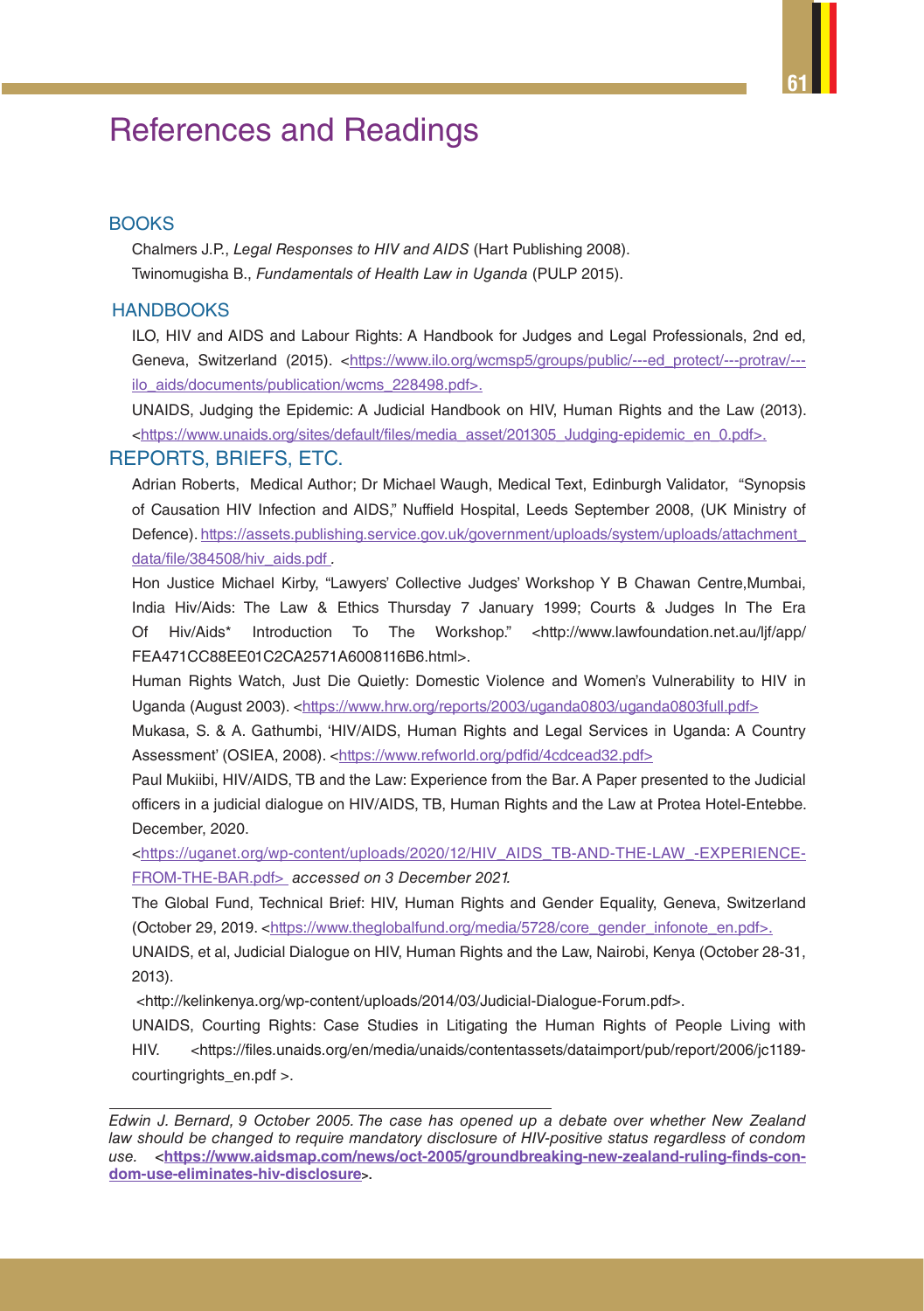## JOURNAL ARTICLES

Andersson, Neil et al. "Gender-based violence and HIV: relevance for HIV prevention in hyperendemic countries of southern Africa." AIDS (London, England) vol. 22 Suppl 4 (2008): S73-86. doi:10.1097/01. aids.0000341778.73038.86.

Barr, D., Amon, J.J., & M. Clayton, 'Articulating a Rights-Based Approach to HIV Treatment and Prevention Intervention' (2011) 9 *Current HIV Research* 396-404. <https://www.ncbi.nlm.nih.gov/pmc/ articles/PMC3528010/pdf/CHIVR-9-396.pdf>

Bennett R., 'Routine antenatal HIV testing and informed consent: an unworkable marriage?' (2007) 33(8) *J Med Ethics* 446-448.t <https://www.ncbi.nlm.nih.gov/pmc/articles/PMC2598166/pdf/446. pdf>.

Emily Land, "Confronting ignorance and fear to end HIV criminalization Twenty prominent HIV scientists target outdated HIV criminalization laws, saying they are based on fear rather than accurate HIV science, August 21, 2018; <https://www.sfaf.org/collections/beta/confronting-ignorance-and-fearto-end-hiv-criminalization/*>*

Feltoe, G., 'Constitutionality of the Offence of Deliberately Transmitting HIV: Case Note on the Case of *S v Mpofu & Another'* (2017) *ZELJ* 3, accessed at <https://zimlii.org/zw/journals/article%20on%20 HIV%20transmission.pdf>.

Françoise Barré-Sinoussi, Salim S Abdool Karim, "Expert consensus statement on thescience of HIV in the context of criminal law;" Expert consensus statement on the science of HIV in the context of criminal law - Barré‐Sinoussi - 2018 - Journal of the International AIDS Society - Wiley Online Library. <https://onlinelibrary.wiley.com/doi/full/10.1002/jia2.25161*>* 

Groves A.K., S. Maman, S. Msomi, N. Makhanya& D. Moodley, 'The complexity of consent: women's experiences testing for HIV at an antenatal clinic in Durban, South Africa' (2010) 22(5) *AIDS Care* 538-544. <https://www.ncbi.nlm.nih.gov/pmc/articles/PMC2992088/pdf/nihms228009.pdf>.

Lin, L. & B.A. Liang, 'HIV and Health Law: Striking the Balance between Legal Mandates and Medical Ethics' (2005) 7(10) *AMA Journal of Ethics* 687-92, accessed at <https://journalofethics.ama-assn. org/sites/journalofethics.ama-assn.org/files/2018-07/hlaw1-0510.pdf>.

Maman S, Campbell J, Sweat MD, Gielen AC, 'The intersections of HIV and violence: directions for future research and interventions' (2000) 50(4) Social Science and Medicine 459-78.

< https://pubmed.ncbi.nlm.nih.gov/10641800/>.

Okezie J.A., 'The Presumption of Guilt and Compulsory HIV Testing of Accused Sex Offenders' (1998) 6 J of Gender & the Law 557. <viewcontent.cgi?article=1229&context=jgspl >.

Onyejekwe, Chineze J. (2004). The Interrelationship Between Gender-based Violence and HIV/ AIDS in South Africa. Journal of International Women's Studies, 6(1), 34-40. Available at: <https:// vc.bridgew.edu/jiws/vol6/iss1/3*>.* 

Patterson D. & L. London, 'International Law, Human Rights and HIV/AIDS' (2002) *Bulletin of the WHO* 964-69.

<https://www.who.int/bulletin/archives/80(12)964.pdf>.

Rebekah Webb, "HIV criminalisation laws around the world," June 2020; <https://www.aidsmap.com/ about-hiv/hiv-criminalisation-laws-around-world *>.*

Ssali S.N., L. Atuyambe, C. Tumwine, E. Segujja, N. Nekesa, A. Nannungi, G. Ryan & G. Wagner, 'Reasons for Disclosure of HIV Status by People Living with HIV/AIDS and in HIV Care in Uganda: